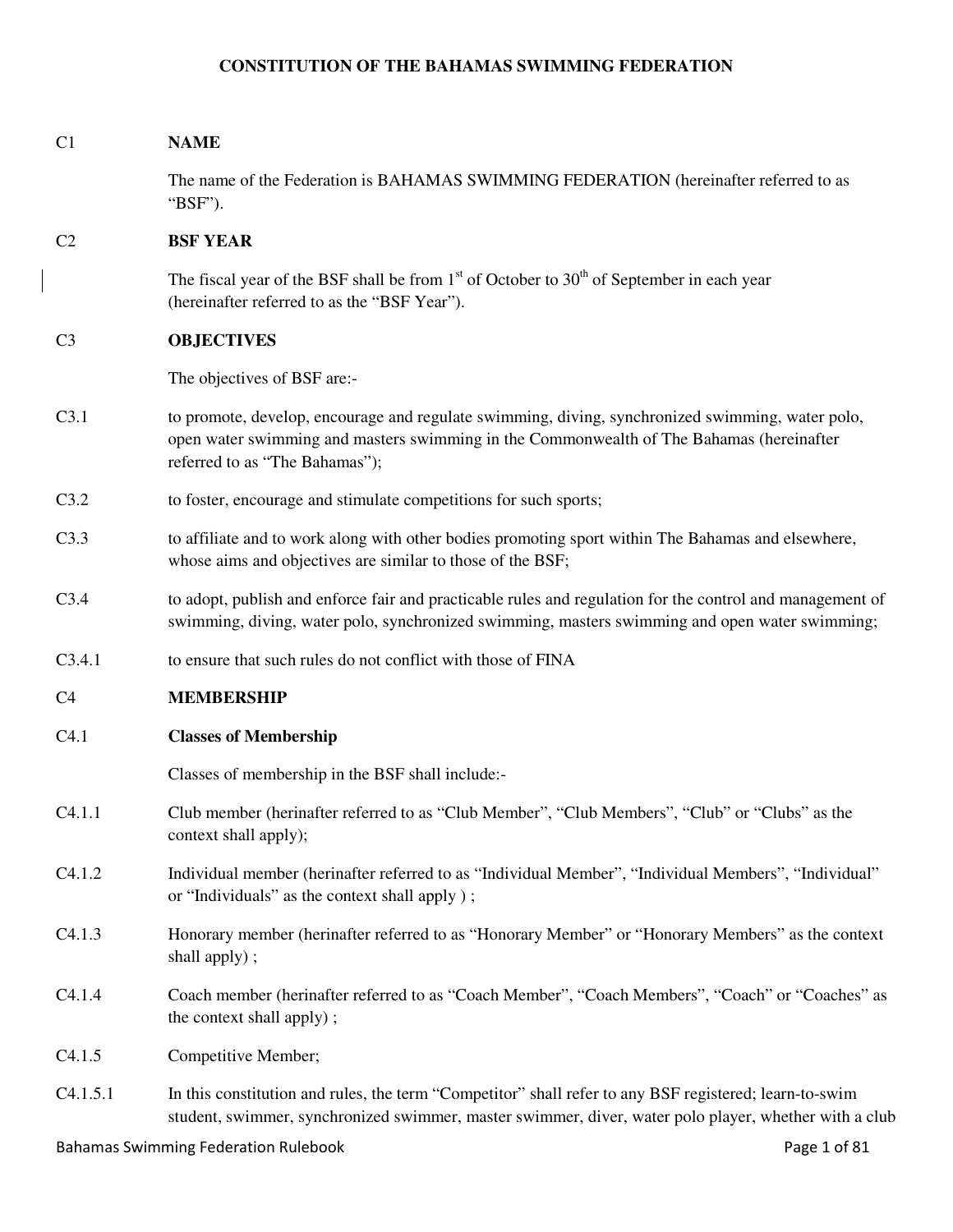or unattached, except where another section of this constitution expressly excluded or restricted its application.

C4.1.6 In this constitution and rules, the term "Member" or "Members" is applicable to all classes of members aforesaid except where another section of this constitution or rules may expressly exclude or restrict its application.

# C4.2 **PERIOD OF MEMBERSHIP**

- C4.2.1 The period of membership for all Members, except Honorary Members, is for one BSF Year and shall end on September  $30<sup>th</sup>$  of each year. Renewal of membership is not automatic
- C4.2.2 Any Club Member or Individual Member may resign from membership in the BSF at any time by giving written notice to the BSF Assistant Secretary.

# C4.3 **APPLICATION FOR MEMBERSHIP**

C4.3.1 Non BSF clubs, individuals, competitors and coaches shall submit all applications for membership in the BSF to the BSF Assistant Secretary for the BSF Executive Council's consideration.

# C4.4 **CLUB MEMBERSHIP**

# C4.4.1 **Club Membership Application**

- C4.4.1.1 Any non-BSF club or team promoting swimming and/or any other aquatic sports recognized by FINA shall be eligible for membership in the BSF subject to the following requirements and approval by the BSF Executive Council.
- C4.4.1.2 Application to become a Club Member shall be submitted in writing to the BSF Assistant Secretary along with:-
	- (1) a statement of the club's name; the number of its Competitors and the names and addresses of its officers;
	- (2) a written statement that it will abide by the BSF constitution and rules;
	- (3) a copy of its constitution; and
	- (4) Payment of the appropriate fee.
- C.4.4.2 A non-BSF club or team shall have a minimum of ten (10) active Competitors to be eligible for membership. The term "active" shall mean that the club's Competitors must participate in a minimum of two (2) BSF sanctioned competitions each year.
- C.4.4.3 Upon compliance with the aforesaid requirements and the BSF Executive Council's approval of the application, the club will be registered as a provisional Club Member of the BSF. The Club Member shall achieve full membership status in the BSF with all membership entitlements when a minimum of ten (10) of the Club's Competitors have participated in at least two (2) BSF sanctioned competitions.
- C4.4.3.1 Upon notification of the provisional approval of its application, the Club Member shall forward the names, addresses and e-mail addresses of its two (2) representatives to become members on the BSF Executive Council and its one (1) representative on each BSF committee to the BSF Assistant Secretary.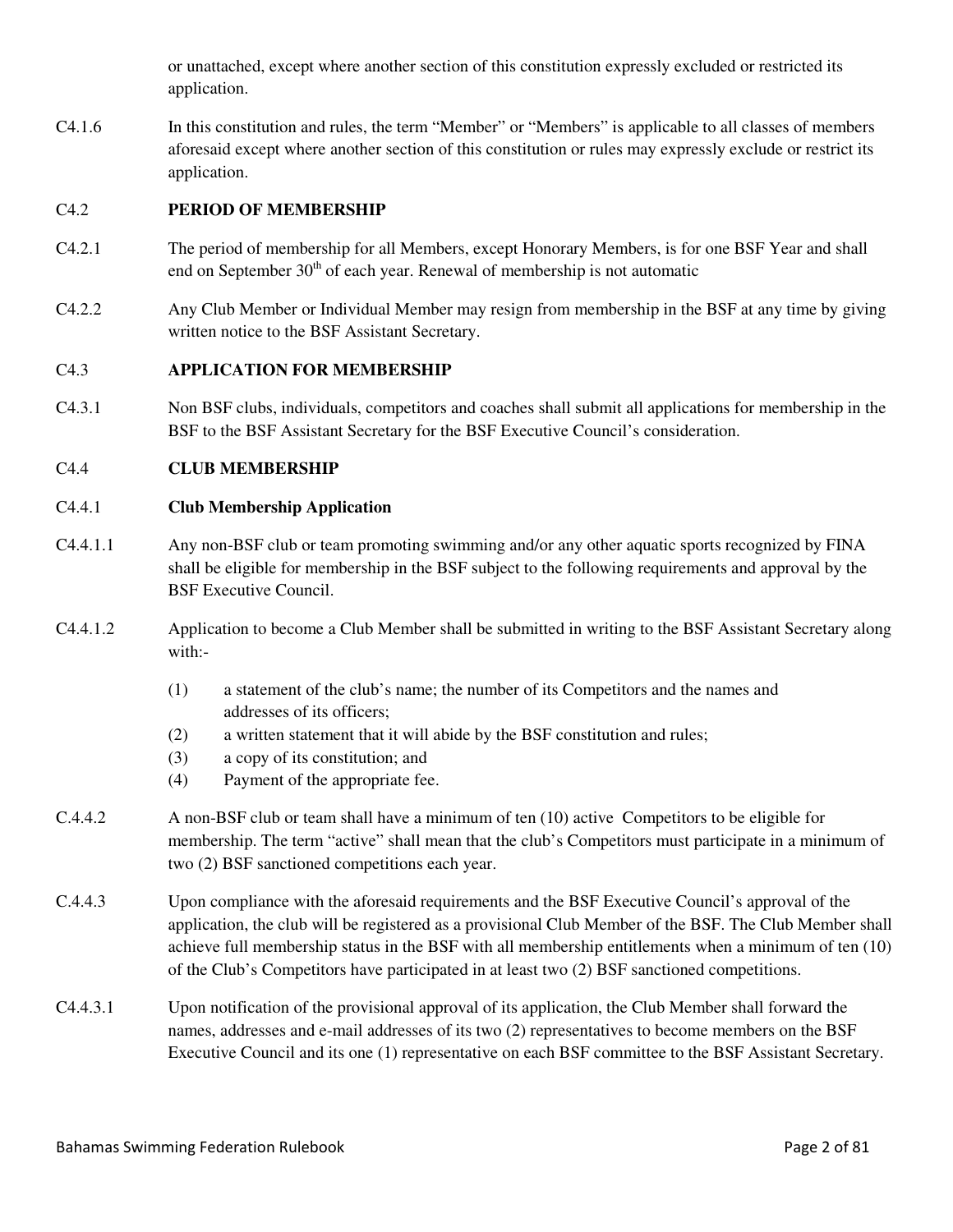# C4.4.4 **Club Membership Renewal**

Every Club Member shall forward to the BSF Assistant Secretary on or before the 15<sup>th</sup> of September of the then current BSF Year a Club Member Renewal Form setting out the name of the Club Member; the current number of its Competitors; the names, addresses and e-mail addresses of its executive officers, its two (2) representatives to become members on the BSF Executive Council and its one (1) representative on each BSF committee; and payment of the appropriate Club Member renewal fee. A Club Member shall have a minimum of ten (10) active Competitors to be eligible for renewal of membership. Full membership status in the BSF with all Club Member entitlements shall be reinstated when a minimum of ten (10) of the Club's Competitors have participated in at least two (2) BSF sanctioned competitions in the then ensuing BSF Year.

# C4.4.5 **Club Membership Entitlements**

- C4.4.5.1 Club Members shall be entitled to nominate Individual Members (who are Bahamian citizens or Permanent Residents of The Bahamas) to hold office in the BSF.
- C4.4.5.2 The Club Member shall be entitled to vote at all BSF general meetings provided it is in good financial standing with the BSF.
- C4.4.5.3 Club representatives must be Individual Members of the BSF. Each Club Member shall have the right to one vote at BSF Executive Council and BSF committee meetings.

# C4.4.6 **Lapse of Club Membership**

C4.4.6.1 Whenever a Club Member fails to renew its membership in the BSF for twenty-four (24) or more consecutive months, the Club Member may apply for reinstatement of its membership. In such a case, the delinquent Club Member shall comply with sections C4.4.1.2 to C4.4.3.1 of this constitution.

# C4.5 **INDIVIDUAL MEMBERSHIP**

# C4.5.1 **Individual Membership Application**

- C4.5.1.1 Application to become and Individual Member in the BSF shall be submitted in writing to the BSF Assistant Secretary along with:-
	- (1) a statement that the applicant is a citizen of The Bahamas or a registered resident of The Bahamas for at least three (3) months;
	- (2) the applicant is eighteen (18) years or older;
	- (3) a written statement that the applicant will abide by the BSF constitution and rules;
	- (4) a photograph (submitted digitally in j-peg format); and
	- (5) Payment of the appropriate membership application fee.
- C4.5.1.2 Upon payment of the membership fee and approval by the BSF Executive Council, applicants will be registered as Individual Members of the BSF.

# C4.5.2 **Individual Membership Renewal**

 Every Individual Member who wishes to renew their membership shall submit to the BSF Assistant Secretary on or before 15<sup>th</sup> of September of the then current BSF Year an Individual Member Renewal Form setting out the Individual Member's name and current address; the Individual Member's telephone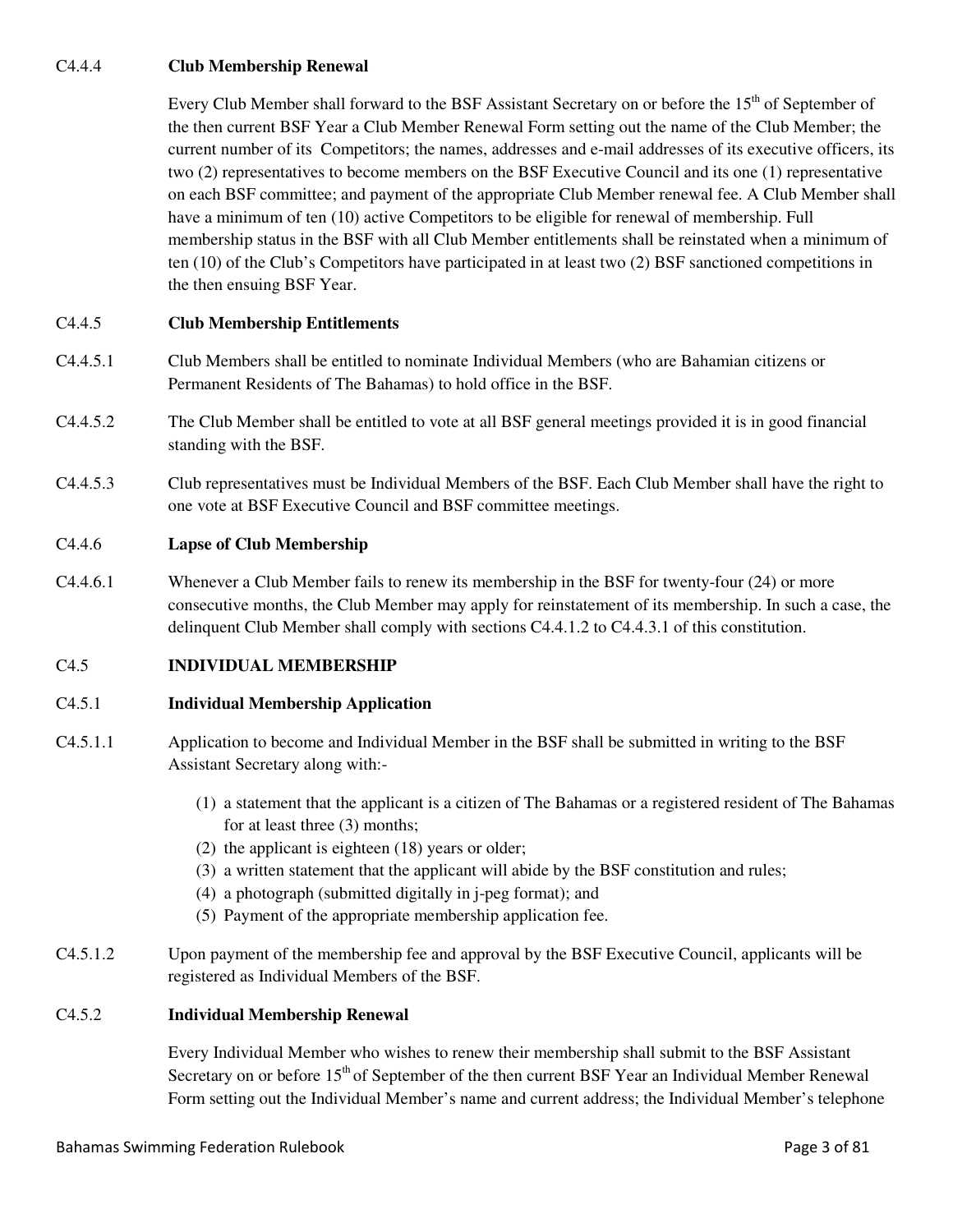numbers and other contact information (including e-mail address(es)); a photograph (submitted digitally in j-peg format); and payment of the appropriate Individual Member renewal fee.

# C4.5.3 **Individual Member Entitlements**

- C4.5.3.1 Individual Members shall be entitled to nominate Individual Members (who are citizens or permanent residents of The Bahamas) to hold office in the BSF Executive Council.
- C4.5.3.2 Individual Members shall be entitled to vote at all BSF general meetings provided they are in good financial standing with the BSF.
- C4.5.3.3 Only Individual Members may be appointed as Club representatives of a Club Member and vote on its behalf at all BSF Executive Council and BSF committee meetings.

# C4.6 **HONORARY MEMBERS**

 The BSF Executive Council may elect Honorary Members for such period as it may think fit. The election shall be by motion, duly proposed and seconded. The BSF Secretary or BSF Assistant Secretary shall give to a person elected an Honorary Member written notice of his election and shall therewith send him a copy of this constitution. Upon his intimating willingness to take up honorary membership, he shall not pay dues nor fees of any description. He shall be entitled to all the privileges and benefits of membership except that he shall not vote upon any question affecting the affairs of the BSF and shall not be qualified to serve as an officer of the BSF.

# C4.7 **COMPETITVE MEMBERS**

# C4.7.1 **Eligibility**

- C4.7.1.1 A person who is a citizen or permanent resident of The Bahamas shall be eligible to become a Competitive Member.
- C4.7.1.2 Persons who are not citizens or permanent residents of The Bahamas, but who are in possession of a valid annual residency or work permit shall be eligible for membership in the BSF as a Competitor under this constitution providing they have been physically present and actually residing in The Bahamas for a minimum period of Thirteen (13) consecutive weeks immediately prior to the date the applicant applies for membership and shall continue to be so resident at all times after making application.
- C4.7.1.3 Competitors who also register with a non-BSF club or team and/or national organization of another member of FINA while studying abroad shall nevertheless be deemed resident in The Bahamas by the BSF for membership and other purposes during the period of their studies.
- C4.7.1.4 The BSF shall adopt in its constitution and rules any future amendments to FINA's rules concerning eligibility upon official notification of same from FINA.

# C4.7.2 **Competitive Membership Application**

- C4.7.2.1 A Competitor's membership is valid only for the then current BSF Year.
- C4.7.2.2 A Competitor Registration Application Form shall be completed and signed by the applicant or for applicants under age 18 the applicant's parent or legal guardian;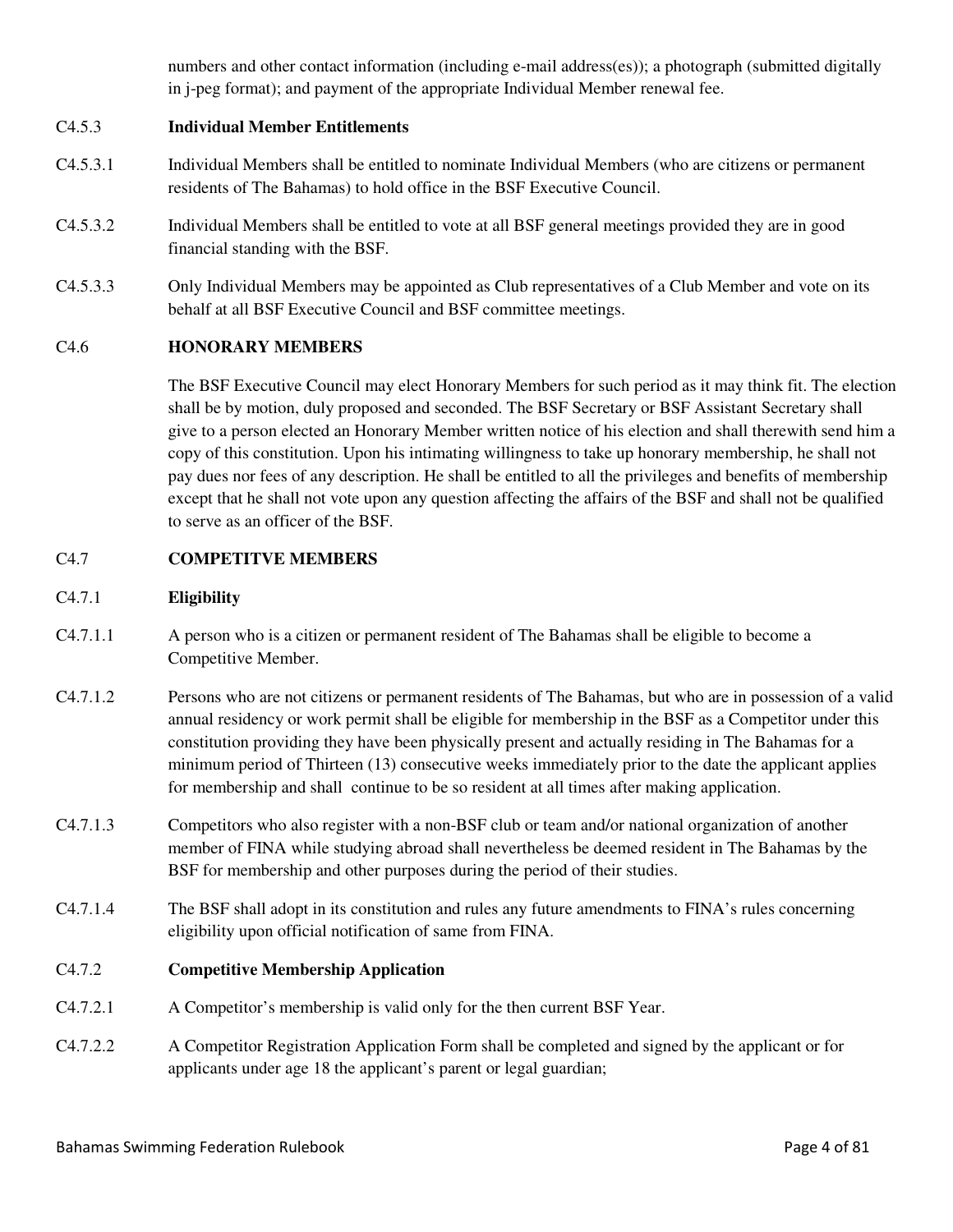C4.7.2.2.1 and in the case of a Club Competitor, shall:-

- (1) state the applicant's Club affiliation;
- (2) be endorsed by an officer of that Club Member; and
- (3) be submitted by an officer of the Club Member; or

C4.7.2.2.2 in the case the applicant is not affiliated with a Club Member and wants to become an unattached Competitor, be endorsed by the applicant's parent or legal guardian; and

- C4.7.2.2.3 all applications shall be accompanied by proof of age and proof of eligibility in the form of a copy of birth certificate, copy of passport, copy of permanent residency certificate, copy of annual residency permit, copy of work permit, or copy of landing permit, or, any other documentation requested by the BSF Executive Council;
- C4.7.2.2.4 shall be accompanied by a photograph (submitted digitally in j-peg format); and
- C4.7.2.2.5 shall be accompanied by payment of the prescribed membership fee.

# C4.7.3 **Competitive Member Renewal**

- C4.7.3.1 Competitors need not make an annual application for the renewal of their BSF membership. All renewals of Competitors' memberships for the then next BSF Year shall be automatic if received in writing by the BSF Assistant Secretary on or before September  $15<sup>th</sup>$  in the then current BSF Year, or within twelve (12) months after September 30 together with a photograph (submitted digitally in j-peg format) and payment of the prescribed renewal fees to the BSF Treasurer. If submitted after September  $30<sup>th</sup>$ , the renewal is subject to a late fee and must be accompanied by a Renewal of Competitor Registration Form pursuant to Section 4.7.3 hereof.
- C4.7.3.2 Where twelve (12) or more months have elapsed since a Competitor's membership was last renewed; any Club Member or unattached Competitor wishing to renew the Competitor's membership shall submit a new Competitor Registration Form pursuant to Section 4.7.1 hereof.

# C.4.8 **Coach Memberships**

The following are categories of Coaches:

- (1) All coaches or swimming instructors within The Bahamas working with or for Club Members (whether for a salary or not), shall apply to the BSF to become a Coach Member;
- (2) All persons within The Bahamas doing business as or holding themselves out to the public as coaches or swimming instructors may apply to BSF to become a Coach Member.

# C4.8.1 **Coach Member Application**

C4.8.1.1 A Coach's membership is current only for the then BSF Year.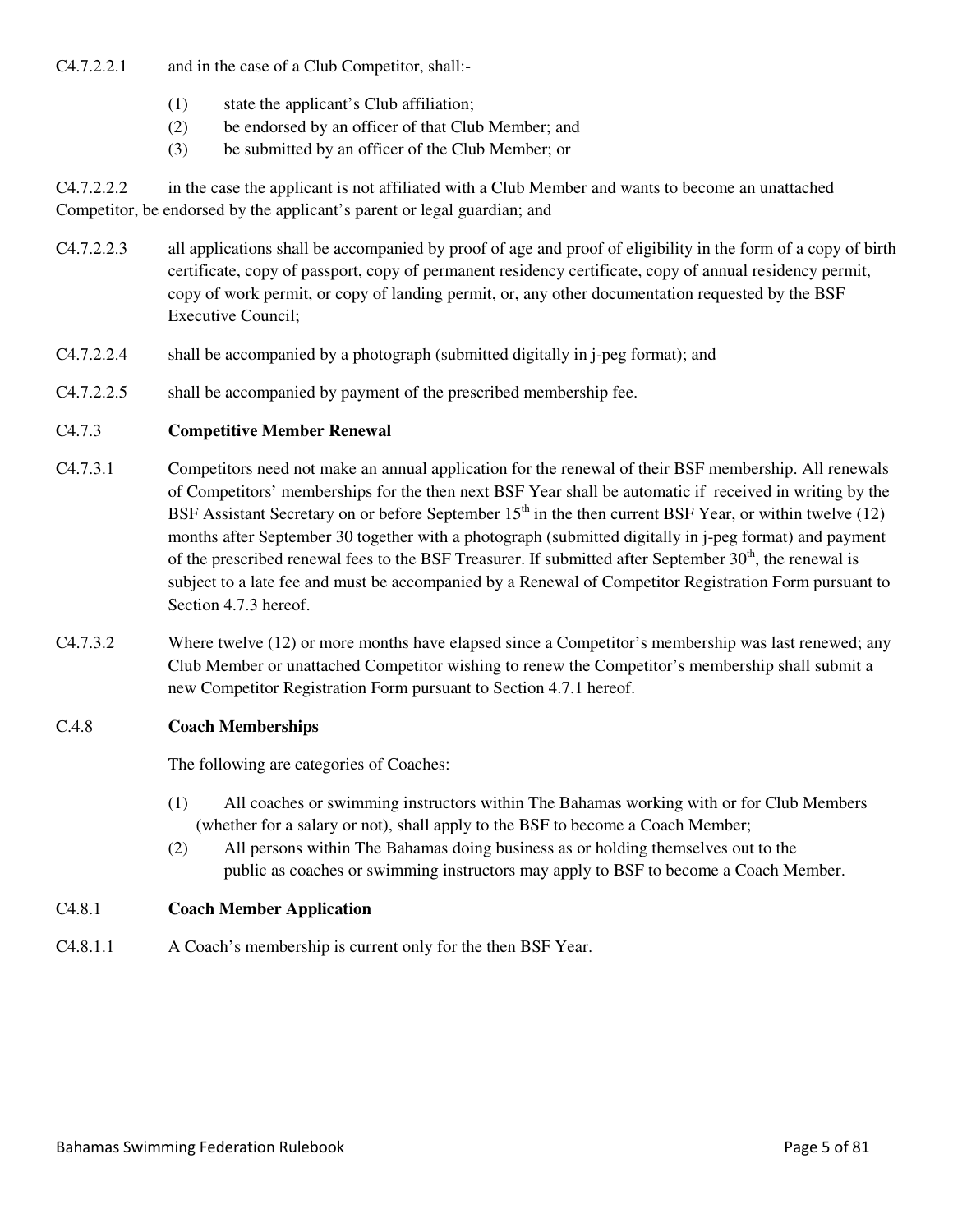- C4.8.1.2 Applicants shall submit to the BSF Assistant Secretary the Coach's Membership Application Form which;
	- (1) Shall be completed and signed by the applicant;
	- (2) Shall state the applicant's Club affiliation and be signed by an officer of that Club Member (if any);
	- (3) Shall state fully the applicant's professional employment and experience as a swim coach or instructor;
	- (4) Shall be accompanied by a copy of the applicant's certificate(s), diploma(s) or accreditation as a professional swim coach or swim instructor;
	- (5) Shall be accompanied by a photograph (submitted digitally in j-peg format); and
	- (6) Shall be accompanied by payment of the prescribed fee.
- C4.8.1.3 Applicants should have attained at least the ASCA Level 1 coaching certificate (or similar) to be considered.

# C4.8.2 **Coaching Member Renewal**

Coach Members need not make an annual application for the renewal of their membership. All renewals of Coach memberships for the then next BSF Year shall be automatic if received in writing by the BSF Assistant Secretary on or before September  $15<sup>th</sup>$  in the then current BSF year, or within twelve (12) months after September 30th, together with a photograph (submitted digitally in j-peg format) and payment of the prescribed renewal fees to the BSF Treasurer.

# C4.9 **APPROVAL AND DENIAL OF MEMBERSHIP APPLICATIONS**

C4.9.1 The BSF Executive Council shall have the right to accept or reject any membership application, provided that the BSF Executive Council in its sole discretion is satisfied that the applicant does or does not meet the qualifications as set out in this constitution.

# C5 **FEES**

C5.1 All fees payable to the BSF shall be determined by the BSF Executive Council.

# C5.2 **Membership Fees**

C5.2.1 Membership fees shall be payable annually in advance of the then current BSF Year.

# C6 **JURISDICTION**

- C6.1 The BSF acknowledges that FINA is the only internationally recognized body governing swimming, diving, water polo, synchronized swimming, masters swimming and open water swimming.
- C6.2 The BSF shall be recognized and acknowledged as the only organization or body governing swimming, diving, water polo, synchronized swimming, masters swimming and open water swimming in The Bahamas and shall not be subject to the direction or control of any other person or authority in The Bahamas.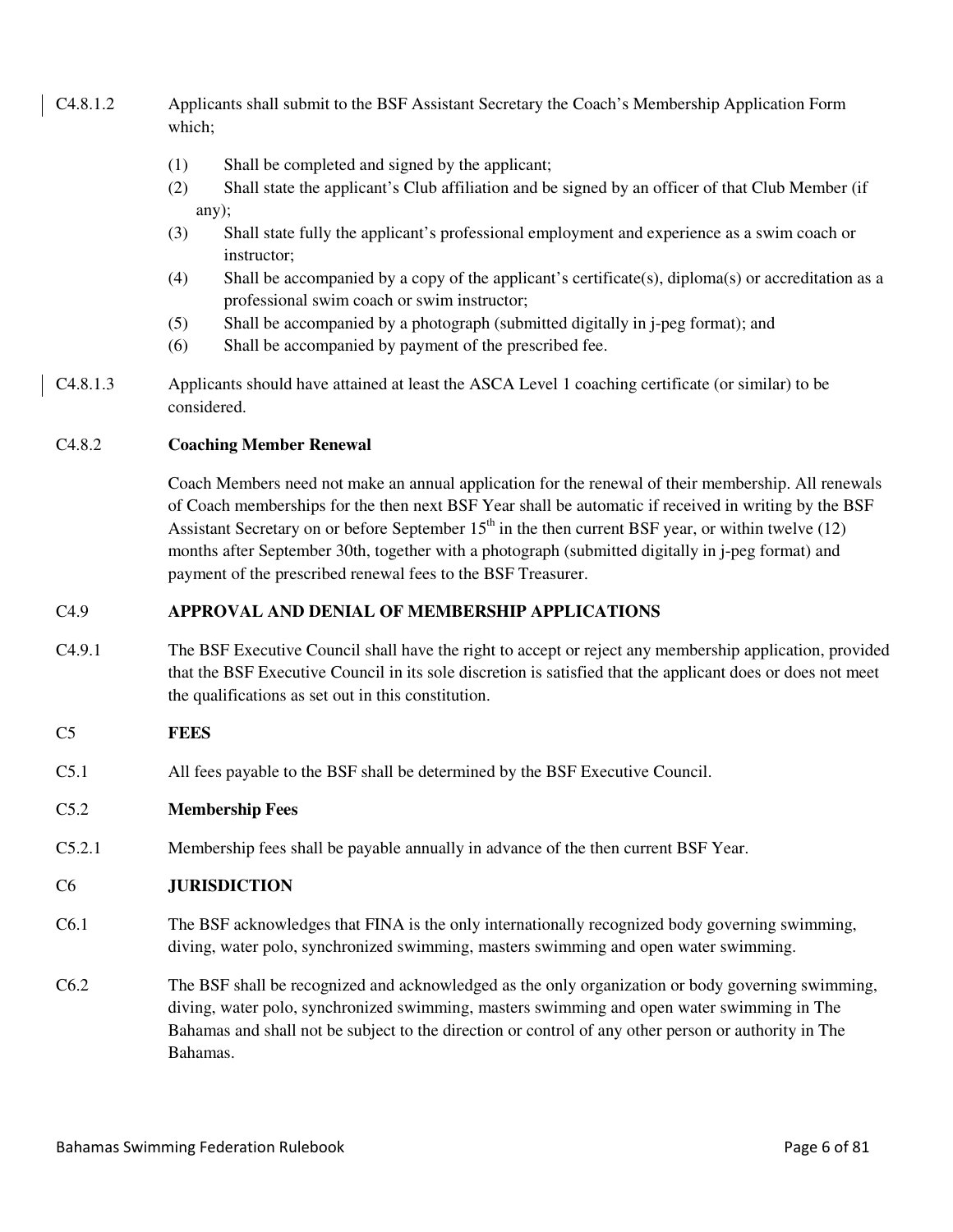- C6.3 The BSF has jurisdiction and control over:-
- C6.3.1 all swimming, diving, water polo, synchronized swimming, masters swimming and open water swimming events in The Bahamas sponsored and/or conducted by its members or any other person or organization and sanctioned by the BSF;
- C6.3.2 all of its Competitors, Coaches and officials;
- C6.3.3 all Club Members and Individual Members;
- C6.3.4 all Competitors, Coaches, BSF officials, Club representatives, Individual Members, or delegates, participating in BSF sanctioned events, BSF meetings, or events overseas in which the BSF participates.

# C7 **THE BSF EXECUTIVE COUNCIL**

- C7.1.1 The affairs of the BSF shall be managed and controlled by the BSF Executive Council consisting of the officers of the BSF as hereinafter defined, and two (2) representatives appointed in writing by each Club Member (hereinafter referred to as "the Executive Council").
- C7.1.2 Where a BSF officer without due notice or reasonable excuse has been absent from four (4) consecutive meetings of the BSF Executive Council and without good cause fails to take an active interest in the business of the BSF, the BSF Executive Council shall have the right to declare that such an officer has forfeited his office. The vacancy may then be filled by the BSF Executive Council according to Section C9.4 of this constitution.
- C7.1.3 The same practice as that in Section C7.1.2 above shall be applicable to any Club Member representative, except that the respective Club Member shall fill the vacancy.
- C7.1.4 The elected officers of the BSF (defined in C8) shall meet from time to time as deemed necessary by the President. Providing that at least four (4) officers are present, including the President, the meeting shall be considered an official meeting and decisions made at said meeting shall be binding. Notification of decisions reached should be given to the full BSF Executive Council within fourteen (14) days of said meeting, unless such decisions are deemed to be immaterial, or will be taken to the next BSF Executive Council meeting for further discussion.

# C7.2 **Quorum**

- C7.2.1 The quorum for any meeting of the BSF Executive Council shall be as follows:-
	- (1) Three (3) Officers, one of whom shall be either the President or a Vice President; and
	- (2) One (1) representative each from at least two (2) Club Members.
- C7.3 The President or, in his absence, a Vice-President shall preside at meetings of the BSF Executive Council. The presiding officer shall have an original vote and a casting vote in the event of an equality of votes.
- C7.4 The BSF Executive Council shall meet at least four (4) times in each BSF Year, on a fixed day or on such day as may be agreed by BSF Executive Council from time to time. At least seven (7) days in advance notice in writing of any meeting must be given to all BSF Executive Council members by the BSF Secretary or BSF Assistant Secretary. The BSF Secretary or BSF Assistant Secretary, however, shall be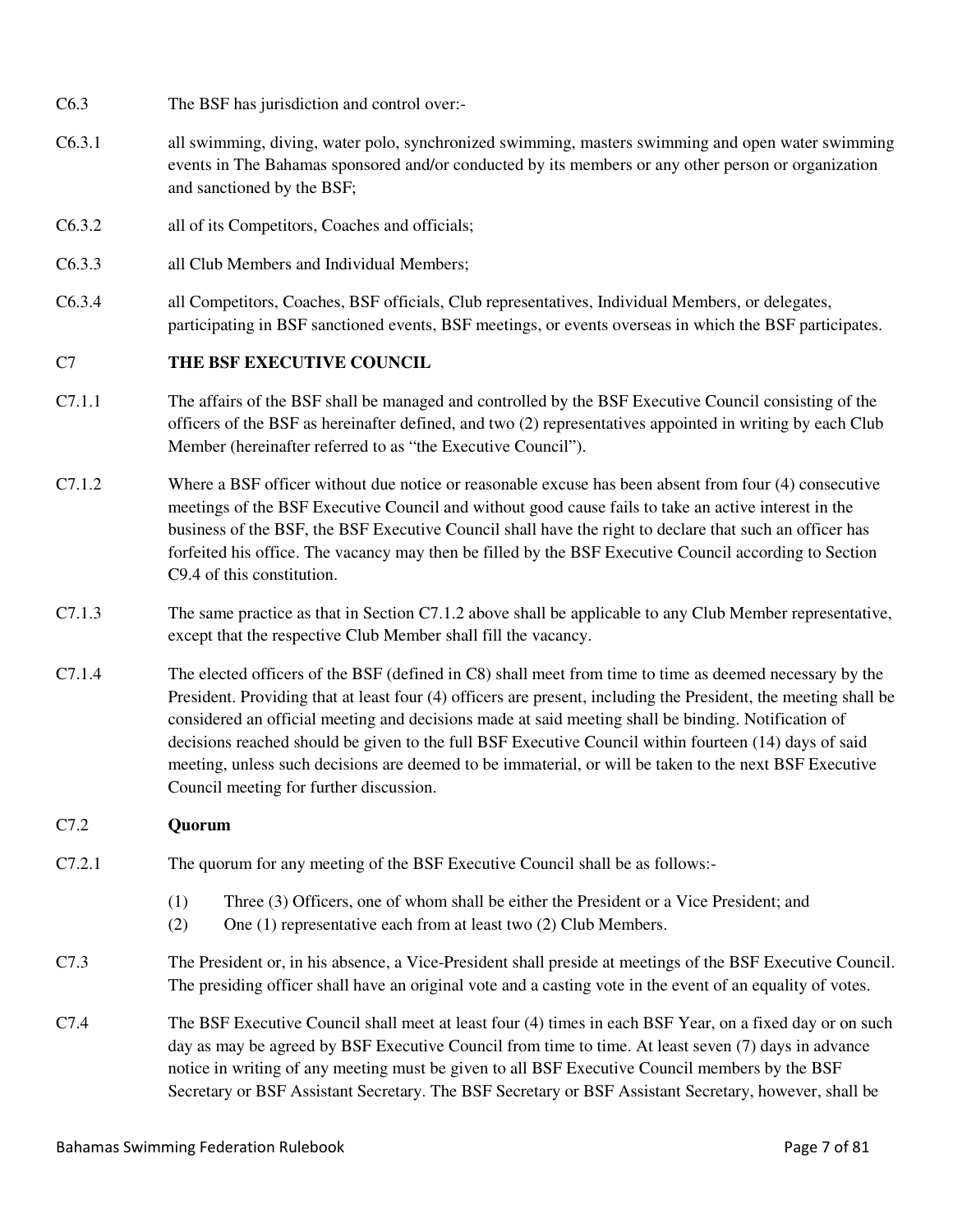entitled to summon an emergency meeting of the BSF Executive Council to consider and determine any urgent and important matter(s).

- C7.5 The rights, duties and functions of the BSF Executive Council shall include, but are not limited to, the following:-
- C7.5.1 to deal with any application for membership in the BSF;
- C7.5.2 annually on or before September  $30<sup>th</sup>$  of each BSF Year to provide to all Members a list of those Members current as of that date, and to periodically provide a revised membership list whenever any new Members join the BSF.
- C7.5.3 to decide whether Competitors shall participate in any proposed international aquatic event and if so, the teams to be entered;
- C7.5.4 to manage, control and carry out matters relating to such participation in any international event in which the BSF Executive Council had decided to enter a team or teams;
- C7.5.5 to appoint representatives to attend meetings of bodies controlling and promoting aquatic disciplines and/or other sports;
- C7.5.6 to set fees and to administer the finances of the BSF;
- C7.5.7 to appoint committees;
- C7.5.8 to appoint advisers including but not limited to the following:-
	- (1) an honorary legal advisor;
	- (2) a director of officials;
	- (3) a national teams coordinator;
	- (4) a national championships meet director;
	- (5) a coordinator of national swimming records and statistics
	- (6) a financial coordinator
- C7.5.9 to discipline or suspend any Member, BSF official, Competitor, organization or individual under the BSF's control for any matter relative to the aquatic which the BSF Executive Council considers sufficient cause;
- C7.5.10 to allow in-competition or out-of-competition doping controls by FINA or the BSF;
- C7.5.11 to decide and determine any matter not provided for by the BSF rules, and to make any amendment to the BSF rules which may be necessary by reason of changes in either the FINA constitution or FINA rules.
- C7.5.12 to give written notice to:
- C7.5.12.1 any Individual Member or Club Member of a meeting where the BSF constitution and/or BSF rules are to be amended, to enable them to attend;
- C7.5.12.2 any Individual Member or Club Member or any individual under the jurisdiction of the BSF of a meeting where a complaint has been made against them, to enable them to attend and defend themselves.
- C7.5.12.3 a notice under this section shall be held to have been duly given if delivered by hand to an Individual Member or any individual under the jurisdiction of the BSF, or, in the case of a Club Member, to the

Bahamas Swimming Federation Rulebook **Page 8 of 81**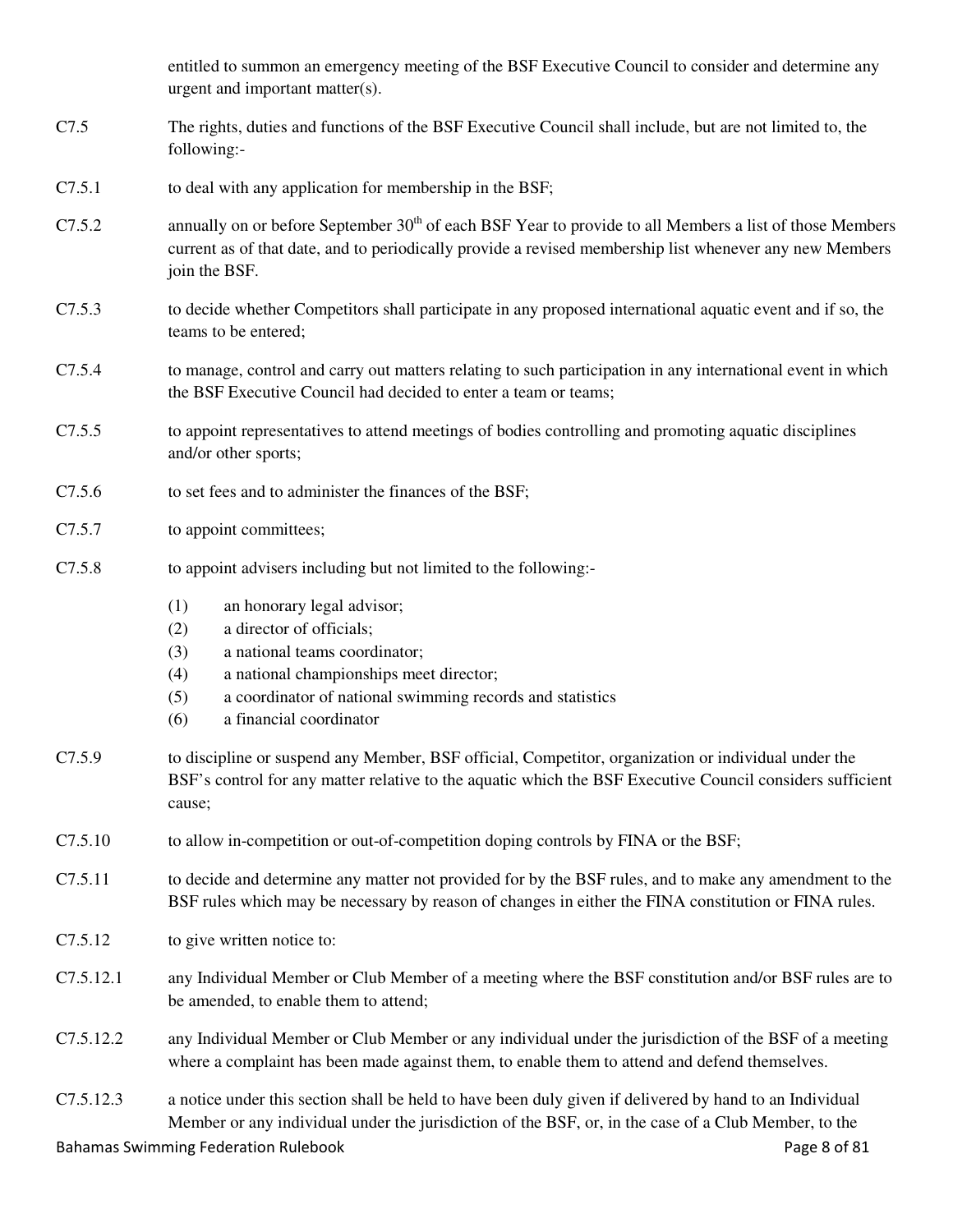president thereof, or sent by registered post to his or its postal address, or by any other form of "Mail" as defined in the judicial rules.

C7.5.12.13 to deal with any other matter not specifically provided for in the BSF constitution or BSF rules.

# C8 **OFFICERS**

The officers of the BSF shall consist of:

- C8.1 President;
- C8.2 First Vice President/Swimming Development;
- C8.3 Second Vice President/Public Affairs;
- C8.4 Treasurer;
- C8.5 Secretary;
- C8.6 Assistant Secretary.
- C8.7 Past President

# C9 **ELECTION OF OFFICERS AND VACANCIES**

- C9.1 The officers shall be Bahamian citizens or permanent residents of The Bahamas who are Individual Members and shall (except as hereinafter in this constitution provided) be elected only at Annual General Meetings. They shall hold office for two (2) years at a time and until their successors are elected, when they shall retire. They shall be eligible for re-election. No Coach may hold an elected office in the BSF.
- C9.2 Nominations for election of officers shall be lodged with the BSF Secretary no later than two (2) weeks prior to the Annual General Meeting. No nominations shall be accepted from the floor. Every candidate for election to an office in the BSF shall be nominated by an Individual Member or Club Member. The candidate for each office who shall receive the most votes shall be declared elected. If any candidate, after being elected, declines to serve, the candidate for that office receiving the next largest number of votes shall be deemed elected. If two or more candidates for one or more offices receive an equal number of votes, the Members shall vote a second time from among such tied candidates for the candidate or candidates who is or are to be elected.
- C9.3 The election of officers shall be decided by secret ballot. All other matters at a BSF general meeting shall be decided by a show of hands, by calling the roll of Members or by secret ballot (if proposed and seconded). All votes cast shall include the Members present as well as proxy votes.
- C9.4 In case of any casual vacancy in any of the BSF offices created under Section C8 hereof, the BSF Executive Council may appoint some other Individual Member to act in such office until the next election of officers.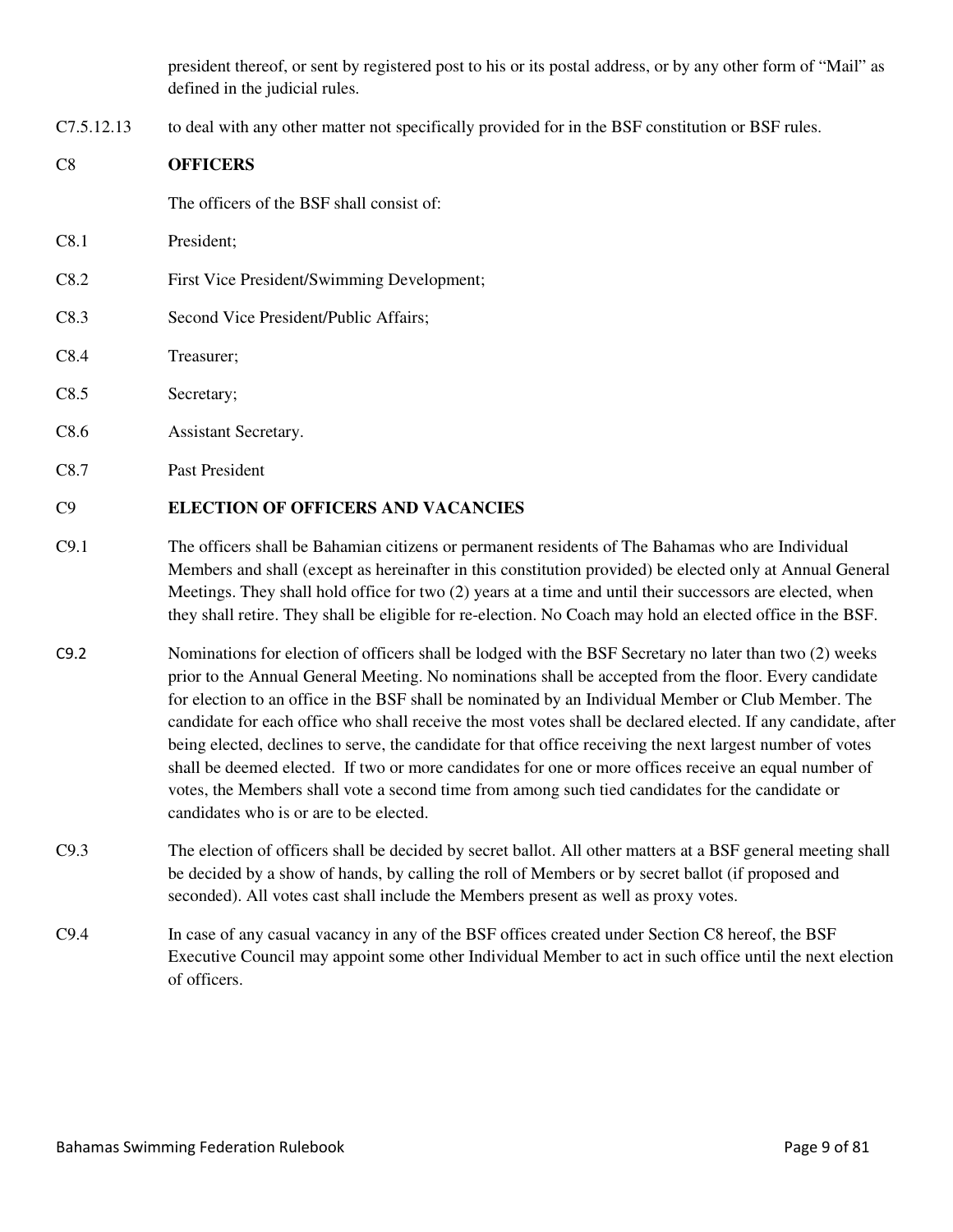# C10 **DUTIES OF OFFICERS**

# C10.1 **President**

The President shall be the principal officer of the BSF, and shall have general supervision of all of the affairs and property of the BSF and over its several officers and employees, subject to the control of the BSF Executive Council. He shall give such directions as may be necessary for the carrying out of their duties and functions. He shall preside at all meetings at which he is present and he shall see that all orders and resolutions of the BSF Executive Council are carried into effect. The President and the Vice Presidents shall be ex-officio members of every committee or sub-committee of the BSF. The President shall present a written report at the Annual General Meetings.

# C10.2 **First Vice-President/Swimming Development**

The First Vice-President/Swimming Development shall be responsible for promoting participation in aquatic sports.

The First Vice-President/Swimming Development shall:-

- i. subject to BSF Executive Council's approval, develop and implement programs throughout The Bahamas to:
	- (1) encourage persons to participate in organized aquatics, to join Club Members, and to become a Member in the BSF;
	- (2) promote, encourage and assist in the organization and formation of new clubs registering with the BSF whenever and wherever appropriate;
	- (3) assist in the planning and provision of suitable aquatic facilities wherever their absence inhibits the growth of aquatic sports;
- ii. work to enhance cooperation among the BSF, Member Clubs, BSF committees, BSF subcommittees and appointed BSF officers, the appropriate government agencies and officials, and members of the public, in pursuit of these objectives.

In the absence or disability of the President, the First Vice-President may perform the duties and exercise the powers of the President and such Vice President shall perform such other duties as may from time to time be prescribed by the Members in a general meeting or by the BSF Executive Council.

# C10.3 **Second Vice-President/Public Affairs**

The Second Vice-President/Public Affairs shall be responsible for promoting and maintaining a positive public image of aquatic sports, its participants, the BSF and its Club Members.

The Second Vice-President/Public Affairs shall:-

- i. be available to the news media at all reasonable times as the official spokesperson of the BSF;
- ii. prepare and distribute to the news media such reports and statements as Council may deem appropriate;
- iii. ensure news media coverage of all BSF competitions, events and programs;
- iv. take such actions as the BSF Executive Council deems appropriate to keep aquatic sports constantly and positively in the public eye.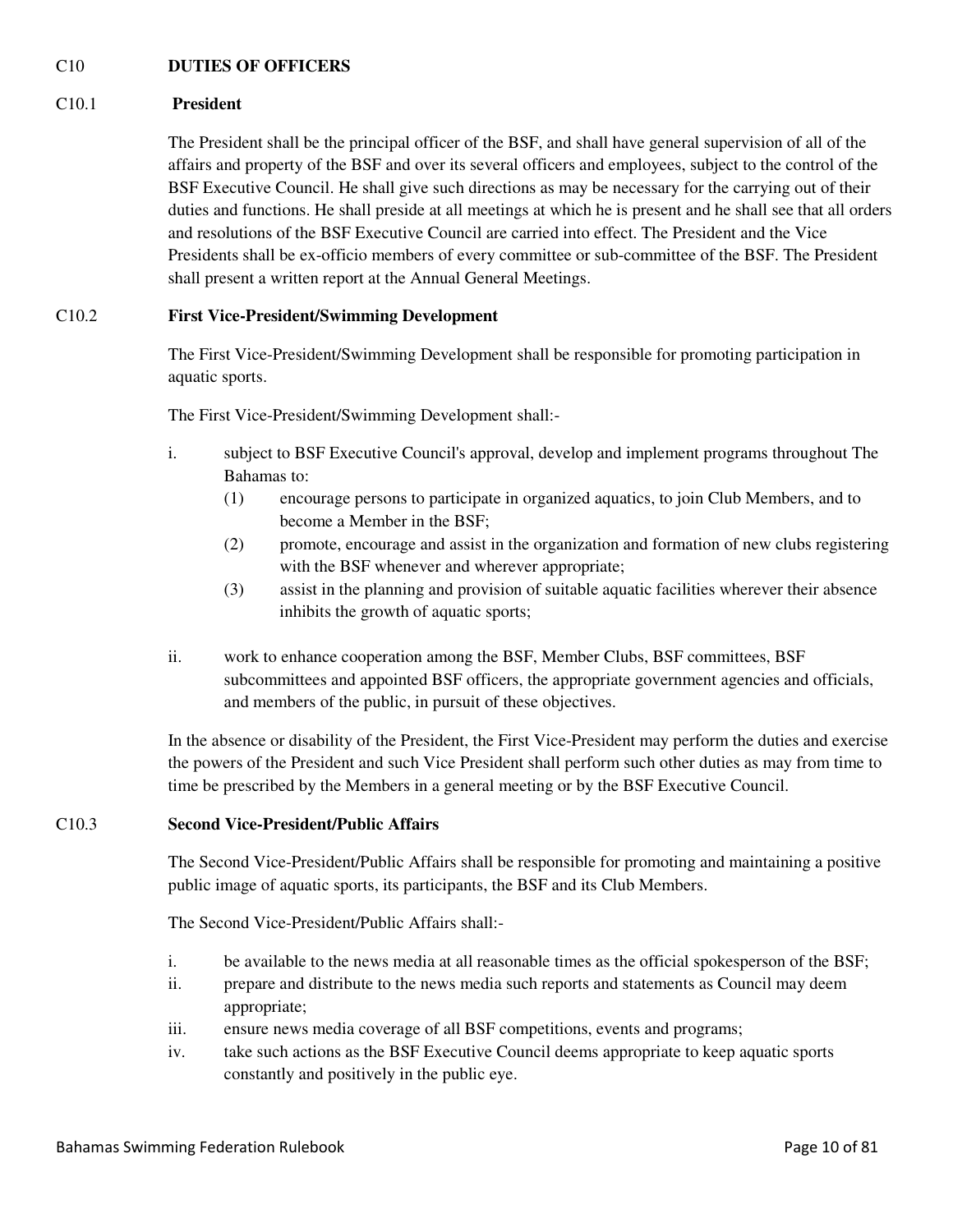In the absence or disability of the President and the First Vice-President, the Second Vice President may perform the duties and exercise the powers of the President and such Vice President shall perform such other duties as may from time to time be prescribed by the Members in a general meeting or by the BSF Executive Council.

## C10.4 **Treasurer**

The Treasurer shall be responsible, subject to the control of the BSF Executive Council, for all of the finances of BSF (including the collection of fees) and administration of funds and shall keep and present such books of account as the BSF Executive Council may from time to time direct. He shall present a report which shall include a financial statement and auditors' report (if any) at every Annual General Meeting, copies of which shall be available to every Member. The books of account of the BSF shall always be open to the inspection of any member of the BSF Executive Council. All bank accounts shall require a minimum of two signatories, one of whom shall be the Treasurer and the other by any other BSF officer.

### C10.5 **Secretary**

The Secretary shall be responsible for keeping a register of Members, recording minutes of all general meetings of the BSF and of the BSF Executive Council, maintaining all records of minutes of all general meetings, BSF Executive Council Meetings, BSF committees and BSF sub-committees and being responsible to the BSF Executive Council for all correspondence relating to the affairs of the BSF.

### C10.6 **Assistant Secretary**

The Assistant Secretary shall be responsible for registering and renewing the membership of Competitors, Coach Members, Club Members and Individual Members, and the maintenance of all swimming records and statistics. The Assistant Secretary shall also assist the Secretary in the performance of his duties and shall perform such duties in the absence of the Secretary.

#### C10.7 **Past President**

This position will be fulfilled by the President of the immediate preceding term. His/her role shall be to ensure continuity between the previous and the current Executive Board.

# C11 **MEETINGS**

#### C11.1 **Annual General Meeting**

- C11.1.1 Annual General Meetings of the BSF shall be held during the month of October or as soon as possible thereafter, at a time and place designated by the BSF Executive Council. Notice of motions or questions from the Club Members or from an Individual Member must be received by the BSF Secretary on or before 15th September in the then current BSF Year. The BSF Secretary or BSF Assistant Secretary shall give fourteen (14) days notice to all Club Members, Individual Members and Honorary Members together with an agenda specifying the nature of the business to be transacted at the Annual General Meeting.
- C11.1.2 The business of such meeting shall be the presentation of an annual financial report by the BSF Treasurer and discussions of any issues arising therefrom; the presentation of annual reports by the BSF President, BSF Vice-Presidents, the BSF Secretary and the BSF Assistant Secretary on the activities of the various BSF committees and BSF sub-committees and discussions of any issues arising therefrom; proposals for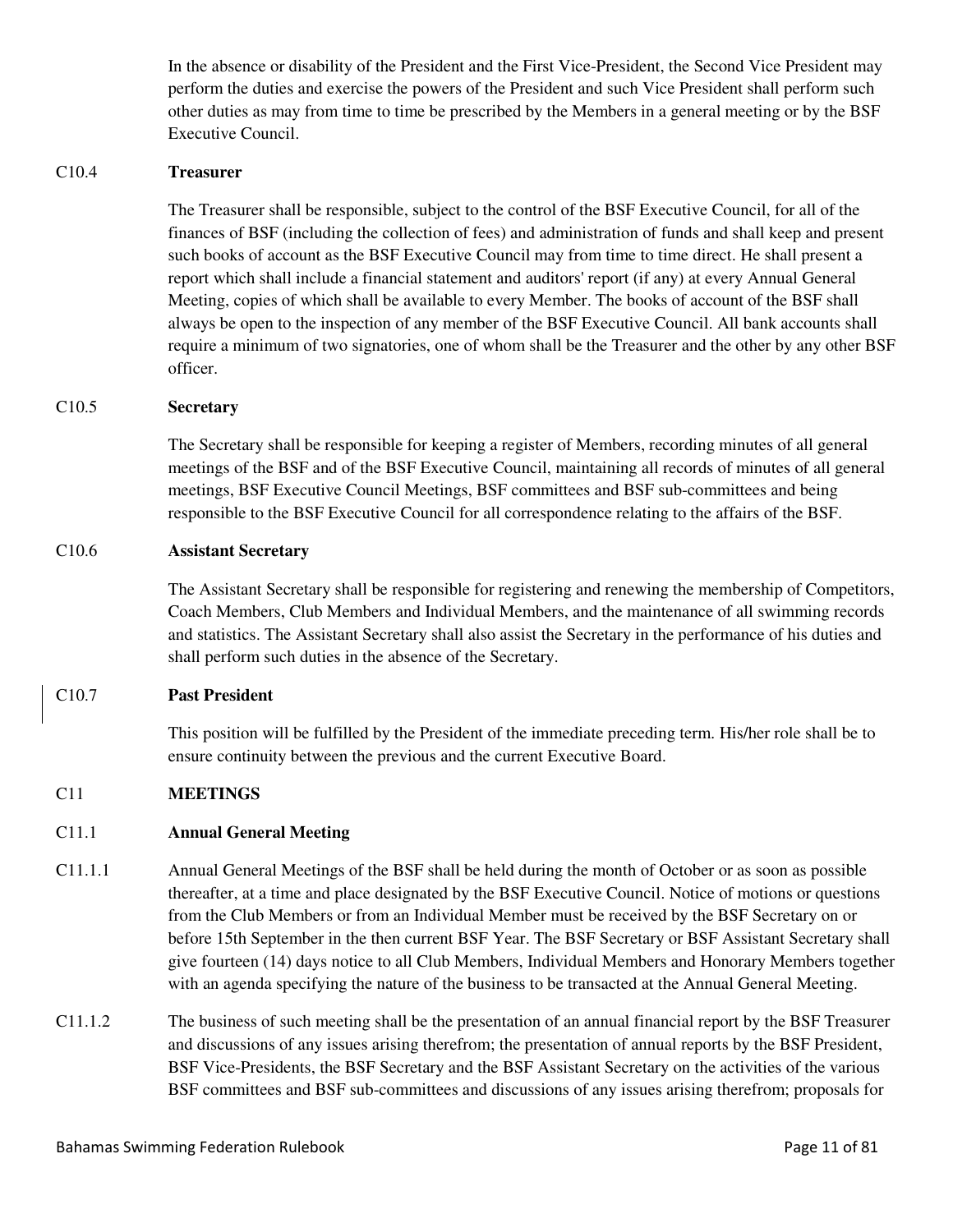changes and amendments to the BSF constitution and BSF rules; and any other business of which notice shall have been given as outlined in Section C11.1.1.

- C11.1.3 Notice of proposals and amendments to the BSF constitution from the Club Members or Individual Members must be received by the BSF Secretary on or before 15th September in the then current BSF Year. The BSF Secretary or BSF Assistant Secretary shall give twenty-one (21) days notice to all Club Members, Individual Members and Honorary Members together with an agenda specifying the motions, applications and proposals for alterations or additions to the BSF constitution to be transacted at the Annual General Meeting.
- C11.1.4 The election of BSF officers shall be held every three years during the Annual General Meeting.

# C11.2 **Special General Meeting**

A Special General Meeting of the BSF may be called provided at least three (3) Club Members or, alternatively, thirty (30%) percent or ten (10) of the Individual Members (whichever shall be the greater number of Individual Members) shall give notice in writing to the BSF Secretary that they desire the convening of such a Special General Meeting, stating their reasons for convening the same. The BSF Secretary or BSF Assistant Secretary shall cause such a Special General Meeting to be held within six (6) weeks of receiving such said notice, giving four (4) weeks prior notice of such a meeting to each Member. The notice convening such a meeting shall state the reason for calling it, and no other subject can be dealt with at such Special General Meeting.

# C11.5 **All General Meetings**

- C11.5.1 Each Club Member shall be entitled to send one (1) representative to attend general meetings. Each Club representative shall be entitled to one (1) vote on all affairs of BSF during the general meetings. During such meetings, each Individual Member shall have one vote with the BSF President having an original vote and a casting vote in the event of an equality of votes.
- C11.5.2 At all general meetings, the chair shall be taken by the BSF President or, in his absence, a BSF Vice-President. In the absence of the BSF President and both BSF Vice-Presidents the Members present shall elect one of their Members in attendance to preside.
- C11.5.3 The quorum at a general meeting shall be twenty-five (25%) percent or seven (7) (whichever shall be the greater) of Members including Individual Members present by proxy.
- C11.5.4 Any motion duly defeated at any such general meetings shall not be re-considered for a succeeding twelve (12) month period except at the sole discretion of the BSF Executive Council.

# C11.6 **Voting by Proxy**

- C11.6.1 Voting by proxy shall be acceptable provided the proxy form shall be dated and shall bear the name and signature of the Individual Member granting the proxy.
- C11.6.2 Voting by proxy shall be in one of the two following ways:-
	- (1) The Individual Member may appoint another Individual Member as his proxy with the right to vote on his behalf at any general meeting; or
	- (2) The Individual Member may appoint the chairperson of the meeting as his proxy with power to vote on his behalf at any general meeting.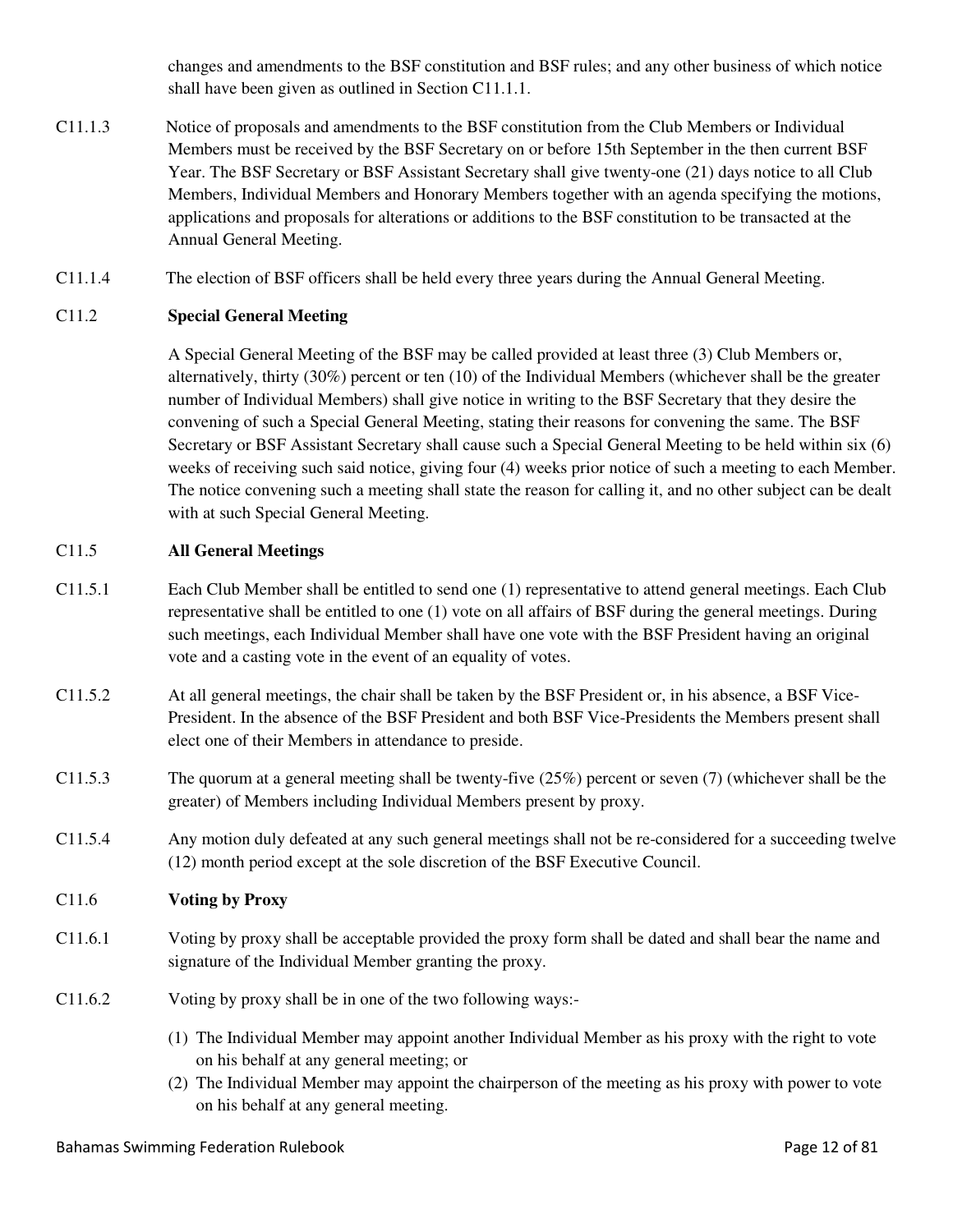C11.6.3 Any document appointing a proxy shall be in, or, as close as possible to, the following form:

## "BAHAMAS SWIMMING FEDERATION

The undersigned being an Individual Member hereby appoints [the Chairperson] or the following Individual Member [Name of Proxy] as my proxy to vote for me and on my behalf at the general meeting or Special General Meeting of the BSF to be held on [Date] and at any adjournment thereof.

Signed this day of

### C12 **REPEAL AND AMENDMENT**

- C12.1 This constitution may be repealed or amended by resolution at any Annual General Meeting or Special General Meeting of BSF provided not fewer than fifty-five percent (55%) of the Members approve.
- C12.2 Any amendments to the BSF constitution agreed upon at any Annual General Meeting or Special General Meeting shall become effective immediately, unless otherwise determined at the time of such approval. Any amendments to the BSF rules shall become effective one (1) month after being approved by the Members at an Annual General Meeting or a Special General Meeting.

### C12.3 **SAVINGS**

The BSF officers immediately prior to the adoption of this constitution shall be deemed to be officers of BSF subject to the provisions of Section C4 hereof.

## C13 **INTERPRETATION AND SETTLEMENT OF DISPUTES**

- C13.1 In this constitution, except for voting:
	- (1) words importing the singular shall include the plural and vice versa;
	- (2) words importing the masculine gender shall include the feminine gender;
	- (3) words referring to individuals shall include references to clubs, corporations or organizations, whether incorporated or not.
- C13.2 The BSF Executive Council shall be the sole authority for the interpretation of this constitution and the BSF rules and for the settlement of all disputes relating to the affairs of the BSF.

#### C14 **BY-LAWS**

C14.1 The BSF Executive Council may establish by-laws for governing its operations and administration and supplementing the general provisions of this constitution. A majority of those BSF Executive Council members present and voting shall be required to approve, amend or revoke any new or existing by-laws. The amount payable as membership fees and other fees shall be specified in the by-laws. Under exceptional circumstances, the payment of any fees due to the BSF may be deferred or waived (in whole or in part) by a majority vote of the BSF Executive Council members present and voting.

(This Constitution was ratified and approved at a BSF Annual General Meeting on the 21<sup>st</sup> of December 2009 and went into effect immediately)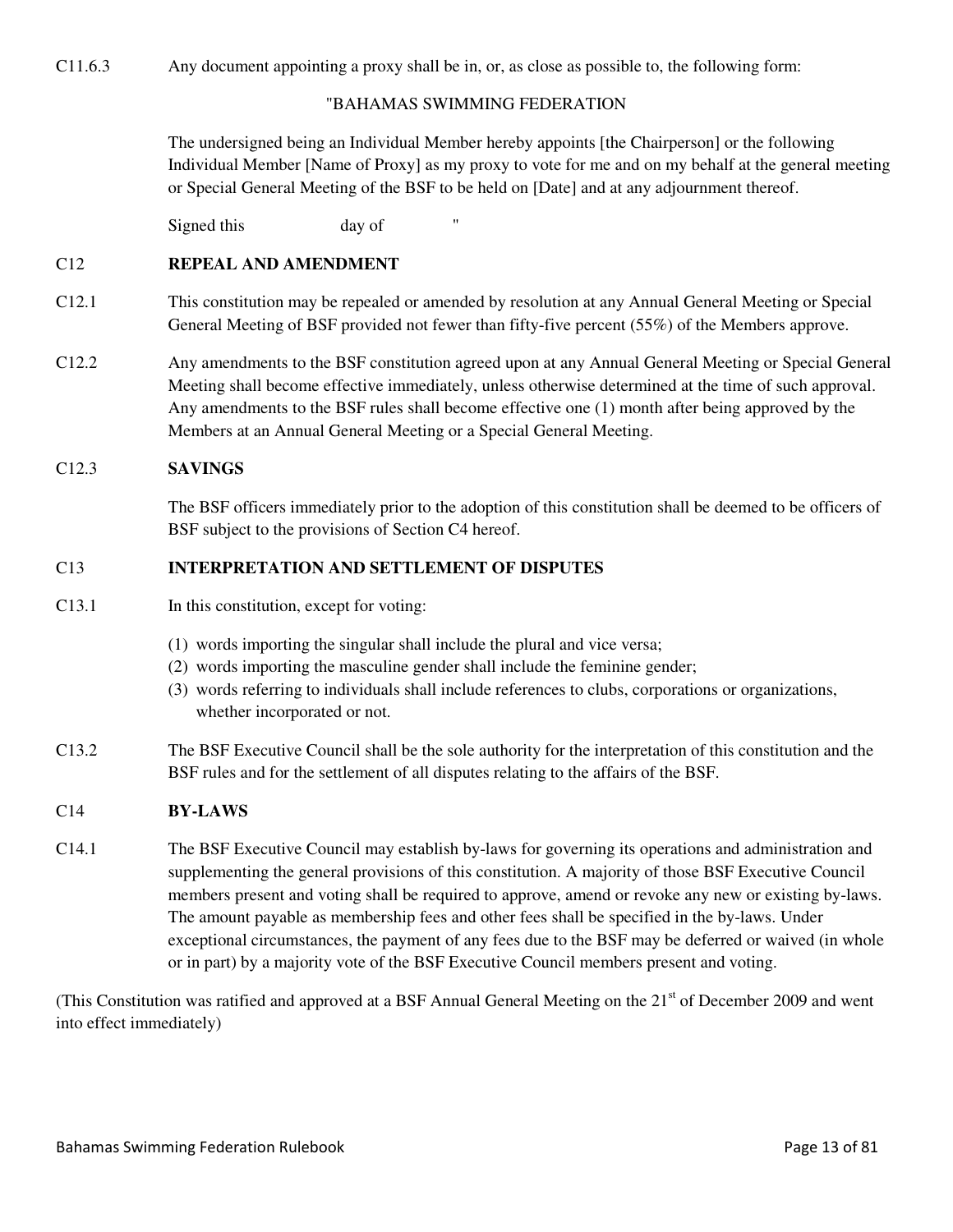**SECTION II RULES AND REGULATIONS OF THE BAHAMAS SWIMMING FEDERATION**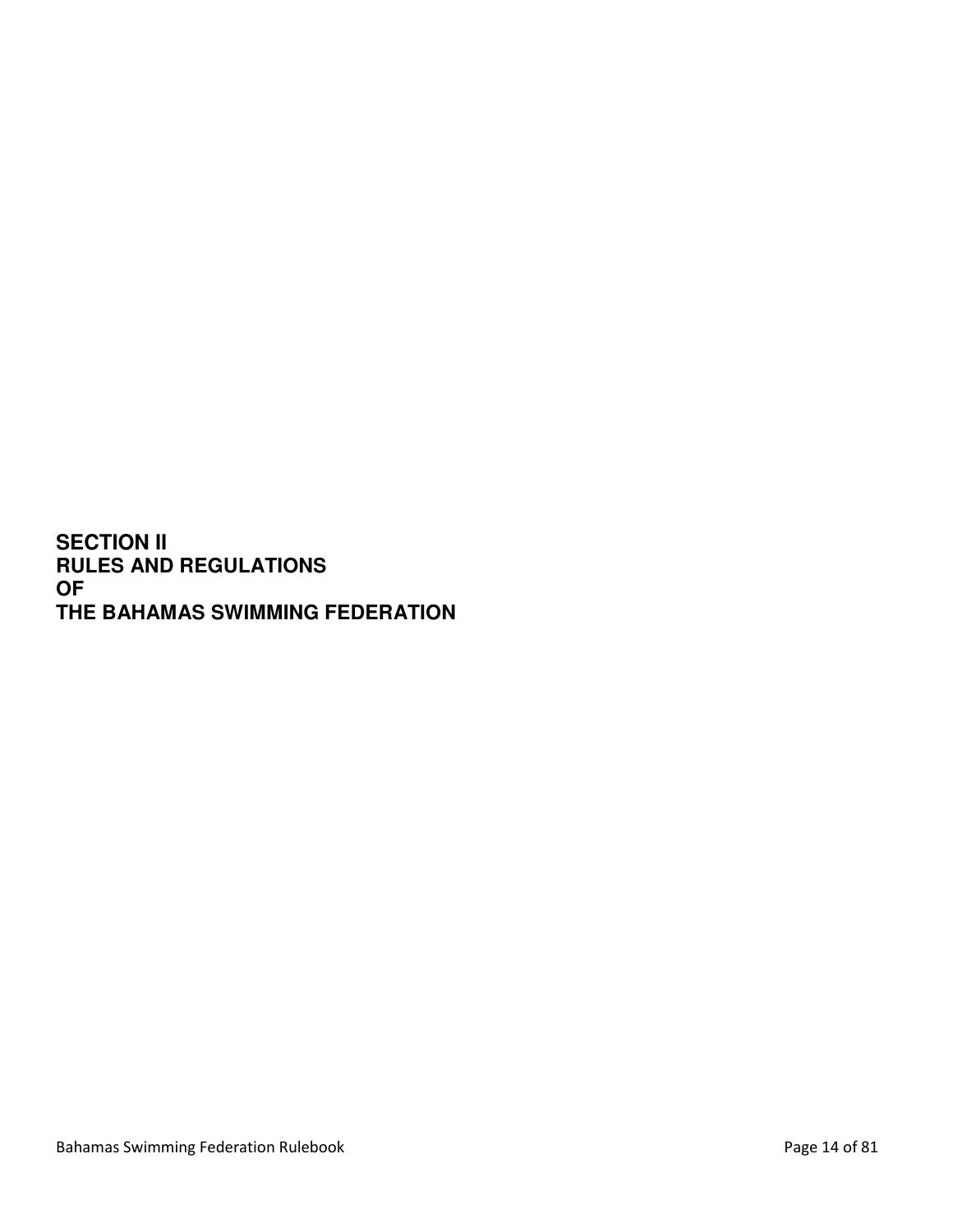PART I **GENERAL RULES**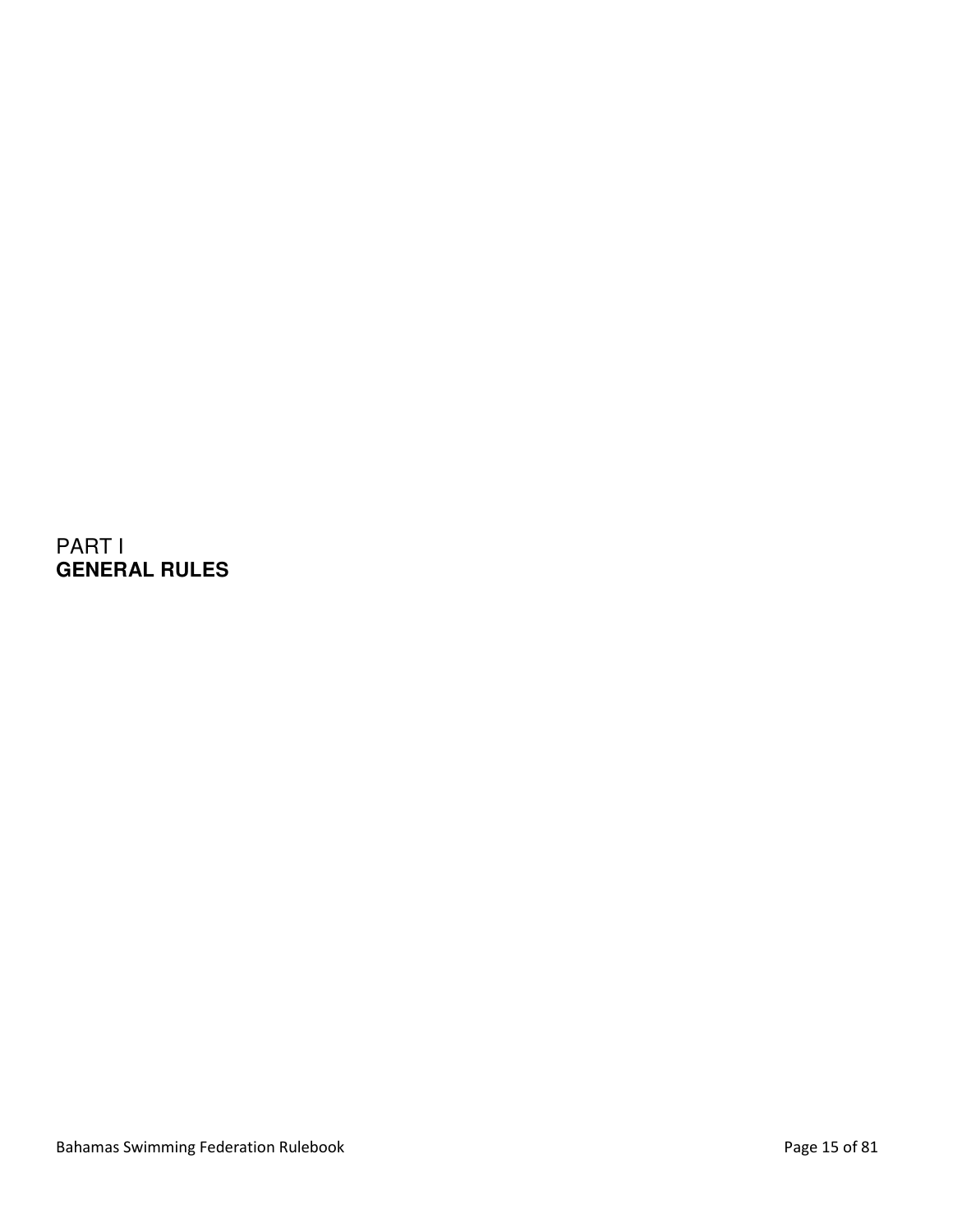The rules in this Part I shall govern all Competitors registered with and swimming in competitions sanctioned by the Bahamas Swimming Federation ("BSF"), except as otherwise indicated.

GR1 ELIGIBILITY

- GR1.1 A person who is a citizen or permanent resident of The Bahamas shall be eligible to become a Competitive Member.
- GR1.2 Persons who are not citizens or permanent residents of The Bahamas, but who are in possession of a valid annual residency or work permit shall be eligible for membership in the BSF as a Competitor under the BSF constitution providing they have been physically present and actually residing in The Bahamas for a minimum period of Thirteen (13) consecutive weeks immediately prior to the date the applicant applies for membership and shall continue to be so resident at all times after making application.
- GR1.3 Competitors who also register with a non-BSF club or team and/or national organization of another member of FINA while studying abroad shall nevertheless be deemed resident in The Bahamas by the BSF for membership and other purposes during the period of their studies.
- GR1.4 The BSF shall adopt in its constitution any future amendments to FINA's rules of eligibility upon official notification of same from FINA.
- GR2 RIGHT TO PARTICIPATE:
- GR2.1 Any Competitor may register with a Club Member or register with unattached status in the BSF, as long as the Competitor has no outstanding financial obligations with the BSF. At any sanctioned competition, a Competitor may represent only one Club Member or swim as "unattached."
- GR3 TRANSFERS/RELEASE:
- GR3.1 **Competitor** transfers within The Bahamas:
- GR3.1.1 When any Competitor changes affiliation from one Club Member to another, the releasing Club Member shall complete a Competitor Transfer/Release Form as in Appendix A.
- GR3.1.2 An officer of the releasing Club Member shall sign the form, and shall forward it to the BSF Assistant Secretary, along with payment of the prescribed transfer fee.
- GR3.1.2.1 In order to effect a transfer the Competitor shall first settle any outstanding financial obligations with the BSF and with the releasing Club Member.
- GR3.1.3 Upon satisfying the provisions of GR3.1.1, GR3.1.2 and GR3.1.2.1 herein, the BSF Executive Council will register the Competitor as unattached for a period of thirteen (13) weeks from the date the Competitor last participated in a BSF sanctioned competition.

# GR3.2 **Competitor released by BSF to another member of FINA**

- GR3.2.1 Any Competitor who leaves The Bahamas and applies to join (or rejoin) a non-BSF club/team or member of FINA (either for a temporary purpose or permanently) shall complete a Competitor International Transfer/Release Form as in Appendix A and return it to the BSF Assistant Secretary.
- GR3.2.2 An officer of the Competitor's Club and a BSF officer shall sign the Competitor International Transfer/Release Form in duplicate. A signed copy of the form shall be forwarded to the BSF Assistant Secretary and the original to the Competitor's non-BSF club/team.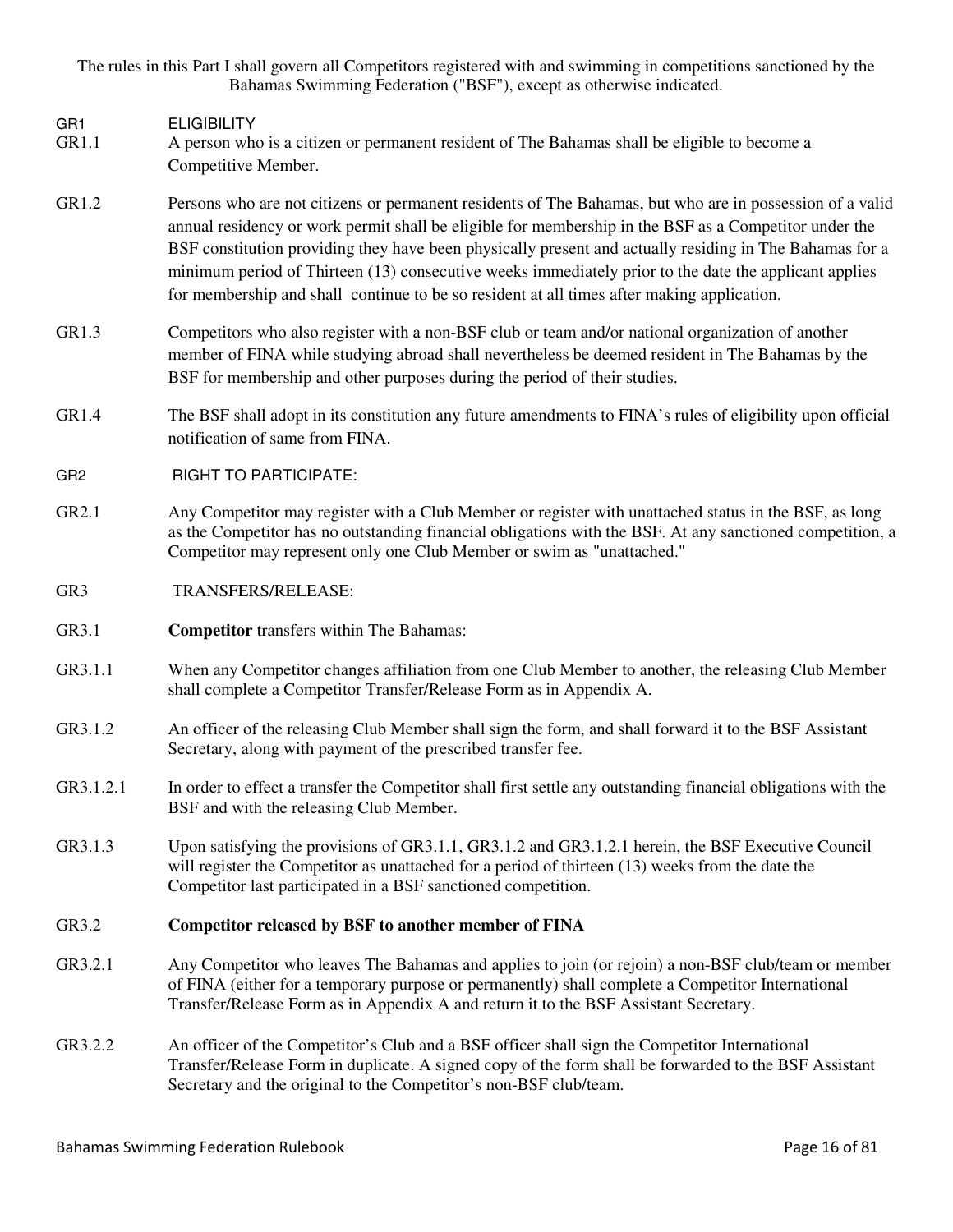- GR3.2.3 The rules and regulations of eligibility and registration with a non-BSF club/team under the jurisdiction of another member of FINA to which a Competitor has transferred shall govern the Competitor's right to represent a non-BSF club/team.
- GR4 RESIDENCY
- GR4.1 The term "resident" applies to an individual who is a citizen or permanent resident of The Bahamas or is in possession of a valid annual residency or work permit for BSF membership and other purposes and has actually resided in The Bahamas for a minimum of thirteen (13) weeks immediately prior to applying for BSF membership.
- GR5 APPLICATION FOR MEMBERSHIP
- GR5.1.1 A Competitor's membership is current only during the then current BSF Year.
- GR5.1.2 A Competitor Registration Application Form shall be completed and signed by the applicant or for applicants under age 18 by the applicant's parent or legal guardian;
- GR5.1.3 and in the case of a Club Competitor, shall:-
	- (1) state the applicant's Club affiliation;
	- (2) be endorsed by an officer of that Club Member; and
	- (3) be submitted by an officer of the Club Member; or
- GR5.1.4 in the case of an unattached Competitor, be endorsed by the applicant's parent or legal guardian; and
- GR5.1.5 All applications shall be accompanied by proof of age and proof of eligibility in the form of a copy of birth certificate, copy of passport, copy of permanent residency certificate, copy of annual residency permit, copy of work permit, or copy of landing permit, or, any other documentation requested by the BSF Executive Council;
- GR5.1.6 shall be accompanied by a photograph (submitted digitally in j-peg format); and
- GR5.1.7 shall be accompanied by payment of the prescribed fee.

#### GR5.2 **Competitive Member Renewal**

- GR5.2.1 Competitors need not make an annual application for the renewal of their BSF membership. All renewals of Competitors' memberships for the then next BSF Year shall be automatic if received in writing by the BSF Assistant Secretary on or before September  $15<sup>th</sup>$  in the then current BSF year, or within twelve (12) months after September 30, together with a photograph (submitted digitally in j-peg format) and the payment of the prescribed renewal fee to the BSF Treasurer.
- GR5.2.2 Where twelve (12) or more months have elapsed since a Competitor's membership was last renewed; any Club Member or unattached Competitor wishing to renew the Competitor's membership shall submit a new Competitor Registration Form.

# GR6 **CERTIFICATION**

GR6.1 Any person not registered with any member of FINA shall apply by a Competitor's Certification Application Form as in Appendix A for authorization to participate in any BSF sanctioned competition, benefit, exhibition, swim-a-thon, marathon, clinic, or the like, in which other Competitors may participate. Such applicant shall pay the prescribed fee to the BSF Treasurer.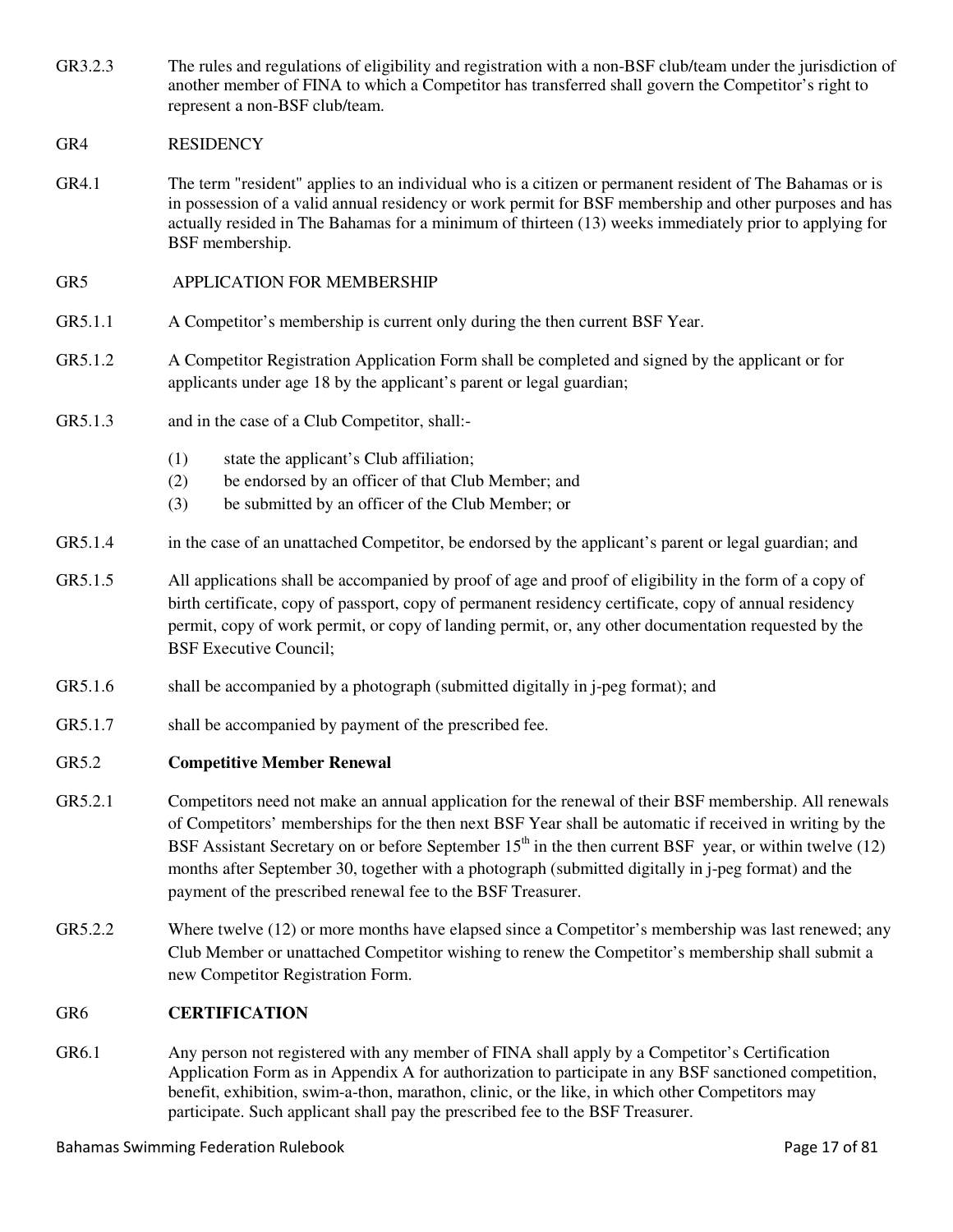# GR7 **REGISTRATION OF COACHES**

The following are categories of Coach Members:

- (1) All coaches or swimming instructors within The Bahamas working with or for a Club Member (whether for a salary or not),shall apply to the BSF to become a Coach Member;
- (2) All persons within The Bahamas doing business as or holding themselves out to the general public as coaches or swimming instructors may apply to the BSF to become a Coach Member

# GR7.1 **Coaching Member Registration**

- GR7.1.1 A Coach's membership is current only for the then BSF Year.
- GR7.1.2 Applicants shall submit to the BSF Assistant Secretary the Coach's Membership Application Form which;
	- (1) Shall be completed and signed by the applicant;
	- (2) Shall state the applicant's Club affiliation and be signed by an officer of that Club Member (if any);
	- (3) Shall fully state the applicant's professional employment and experience as a swim coach or instructor.
	- (4) Shall be accompanied by a copy of the applicant's certificate(s), diploma(s) or accreditation as a professional swim coach or instructor.
	- (5) Shall be accompanied by a photograph (submitted digitally in j-peg format); and
	- (6) shall be accompanied by payment of the prescribed fee.
- GR7.1.3 Applicants should have attained at least the ASCA Level 1 coaching certificate (or similar) to be considered.

# GR7.2 **Coach Member Renewal**

 Coach Members need not make an annual application for the renewal of their membership. All renewals of Coach memberships for the then next BSF Year shall be automatic if received in writing by the BSF Assistant Secretary before September  $15<sup>th</sup>$  in the then current BSF year, or within twelve (12) months after September 30, together with a photograph (submitted digitally in j-peg format) and payment of the prescribed renewal fees to the BSF Treasurer.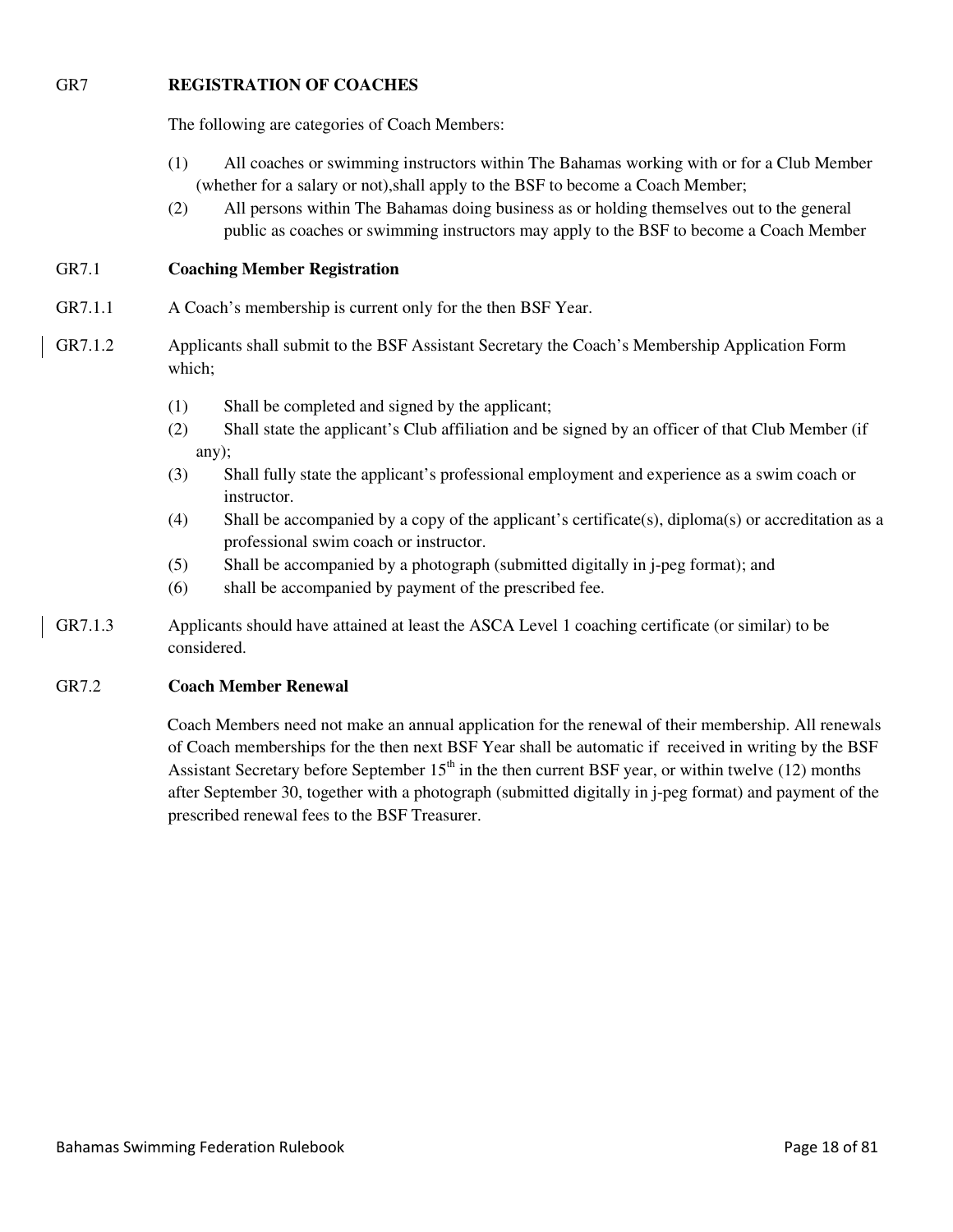# PART II **COMPETITION RULES**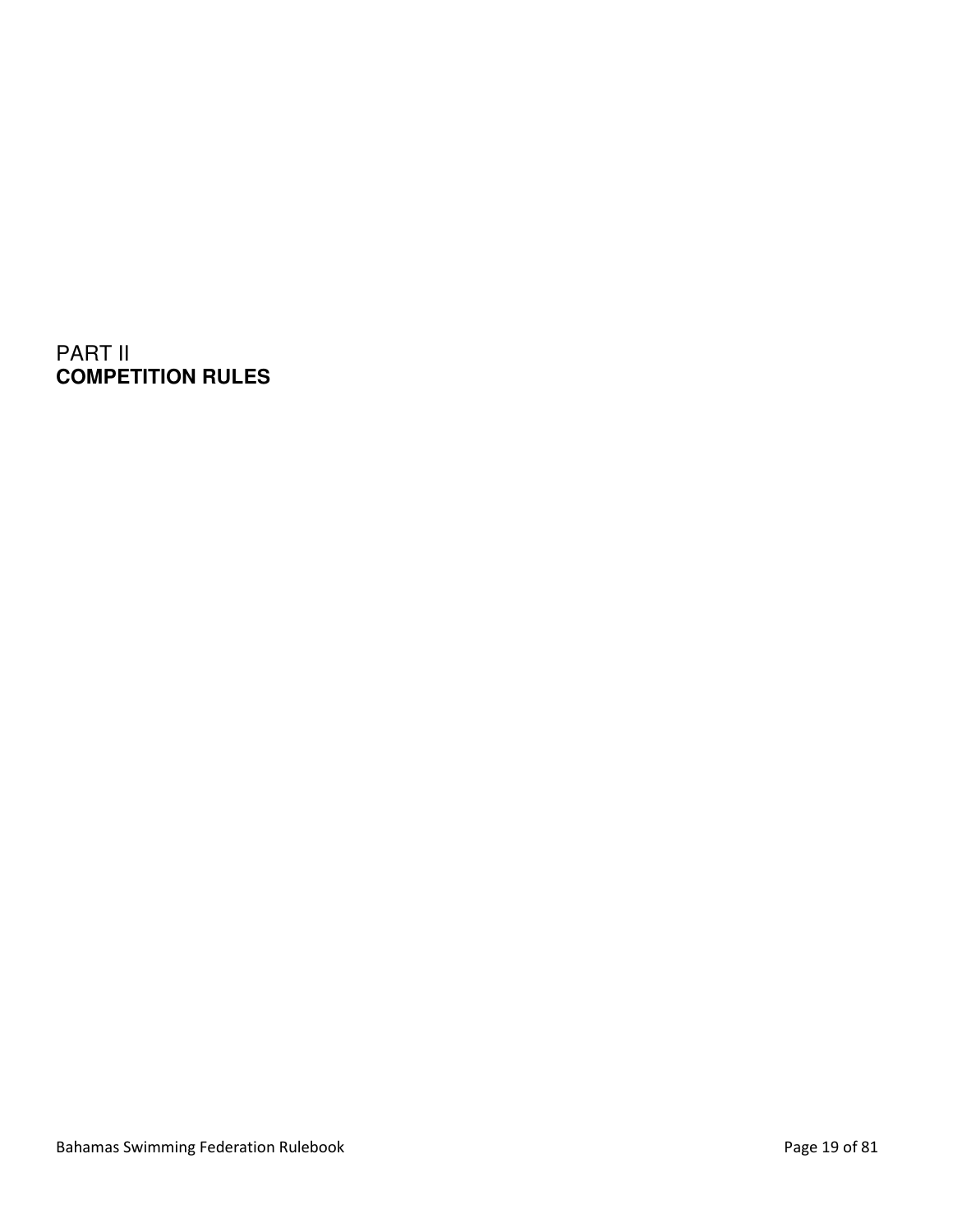| CR1       | <b>SANCTIONS</b>                                                                                                                                                                                                                                |
|-----------|-------------------------------------------------------------------------------------------------------------------------------------------------------------------------------------------------------------------------------------------------|
| CR1.1     | Sanctions are necessary when:                                                                                                                                                                                                                   |
| CR1.1.1   | A Club Member hosts or sponsors a competition;                                                                                                                                                                                                  |
| CR1.1.2   | the BSF hosts or sponsors a competition;                                                                                                                                                                                                        |
| CR1.1.3   | an unaffiliated organization hosts or sponsors a competition (in which Competitors might participate).                                                                                                                                          |
| CR1.2     | Sanctions are not necessary when:                                                                                                                                                                                                               |
| CR1.2.1   | internal or inter-institution competitions are organized by sporting associations of, or institutions<br>providing, primary, secondary or tertiary education in The Bahamas in which Competitors might<br>participate;                          |
| CR1.2.2   | Club Members offer short-term seasonal swim camps or clinics;                                                                                                                                                                                   |
| CR1.2.3   | Club Members hold closed competitions (unless they want the times to be recognized by the BSF).                                                                                                                                                 |
| CR1.3     | Sanctions shall not be granted to:                                                                                                                                                                                                              |
| CR1.3.1   | a suspended Individual Member or Club Member;                                                                                                                                                                                                   |
| CR1.3.2   | any Member or organization which previously has failed to satisfy expense obligations to Competitors or<br>to award prizes as stated on its entry blank for any past competition, until the obligations are satisfied or<br>the prizes awarded; |
| CR1.3.3   | any Member or organization which is delinquent in the payment of any prescribed fees due to the BSF;                                                                                                                                            |
| CR1.3.4   | any Member or organization which uses the word "Olympic" or any derivative of such word without the<br>BSF Executice Council and B.O.A. approval;                                                                                               |
| CR1.3.5   | any Member or organization which has failed to comply with a directive of the BSF Executive Council or<br>any Club Members or conditions imposed by it.                                                                                         |
| CR1.4     | <b>Application for Sanction:</b>                                                                                                                                                                                                                |
| CR1.4.1   | Application shall be made on the Sanction Application Form as in Appendix A and submitted to the BSF<br><b>Executive Council with:</b>                                                                                                          |
| CR1.4.1.2 | A copy of the Meet Summons Form;                                                                                                                                                                                                                |
| CR1.4.1.3 | The program of events;                                                                                                                                                                                                                          |
| CR1.4.1.4 | Payment of Sanction Application fee; and                                                                                                                                                                                                        |
| CR1.4.1.5 | An Equipment Rental Requisition Form and accompanied by any equipment or other rental fees.                                                                                                                                                     |
| CR1.5     | <b>Publication of Sanction:</b>                                                                                                                                                                                                                 |
|           | All Members and/or other organization in receipt of a sanction for an event shall ensure that the                                                                                                                                               |

All Members and/or other organization in receipt of a sanction for an event shall ensure that the advertising and program bear the phrase "Sanctioned by The Bahamas Swimming Federation".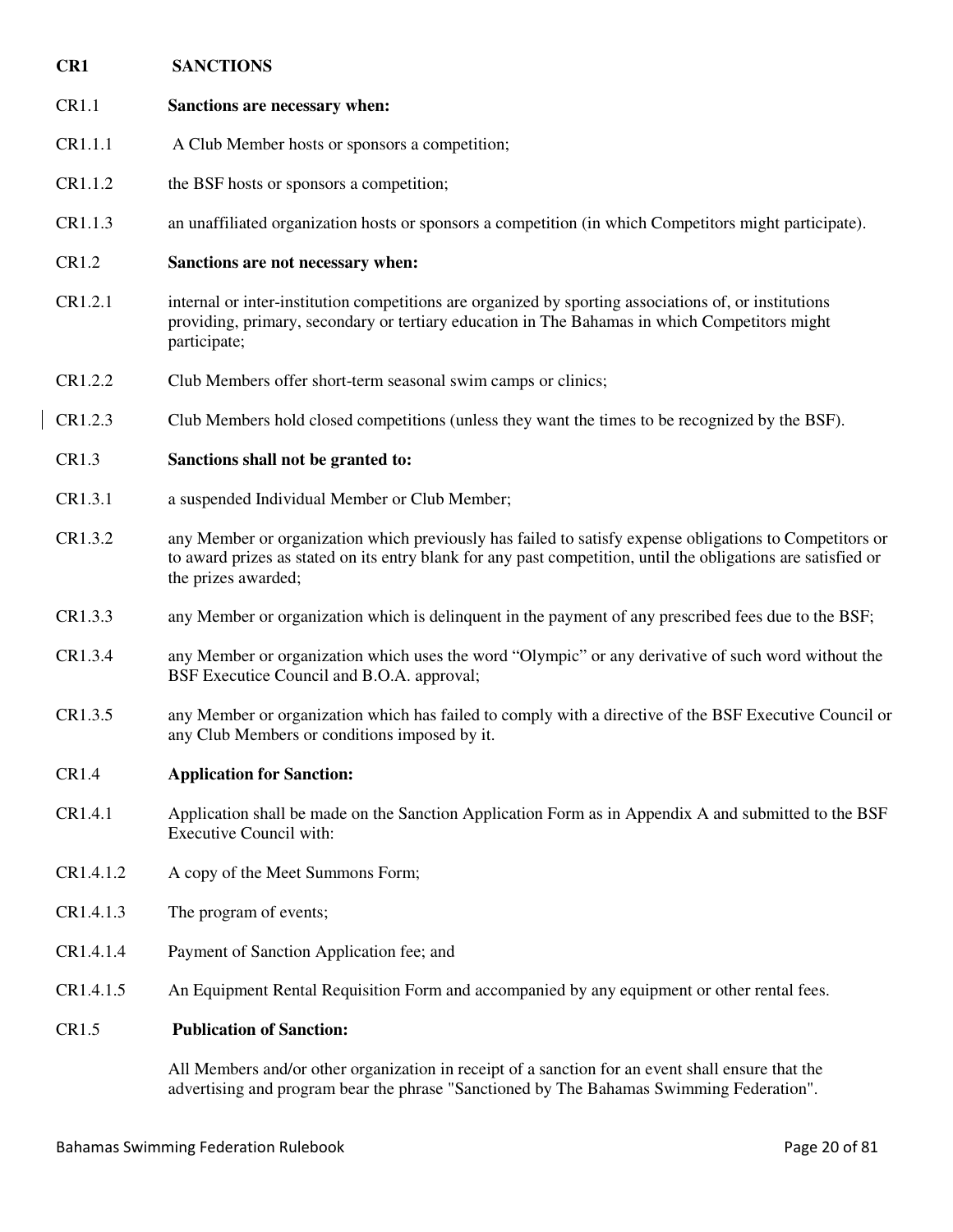- CR1. 6 The Sanction Application Form shall be submitted to the BSF Executive Council:
- CR1.6.1 at least forty-two (42) days prior to the date of the proposed competition; or
- CR1.6.1 at least twenty-one (21) days prior to the date of a proposed time trial

## CR1.7 **Records of Sanctions:**

All approved Sanction Applications must be signed by the appropriate BSF officer and a record kept of all sanctions granted. All Sanction Applications must be approved by the BSF Executive Council and assigned an approved sanction number.

#### CR1.8 **Sanction Number**

The sanction number shall contain the two letter identifier for the sport the sanction is issued. It shall be followed by the BSF year the sanction is issued and finally the number of the sanction for that year.

 Example: OW-09-001 SW-09-199

#### CR2 **TYPES OF COMPETITION:**

The BSF Executive Council may sanction the following competitions:

- CR2.1 Age Group: restricted to all Competitors in the age group.
- CR2.2 Open/Senior: open to all Competitors, regardless of age.
- CR2.3 Masters: restricted to Competitors 25 years of age or older.
- CR2.4 Any combination of strokes, age-groups, and sexes may be swum simultaneously.
- CR2.5 The BSF recognizes the following types of competition:
- CR2.5.1 Class "A" Time Trial: held by Club Members for the purpose of enabling Competitors to obtain entry times for Club Member meets or the BSF national championships.
- CR2.5.2 Class "B" Time Trial: Club Members may apply to BSF Executive Council for a sanction to hold a "B" Time Trial to provide Competitors with the opportunity to obtain qualifying time standards for national swim teams or to set any BSF records. The host organization shall publish and circulate to all Club Members and unattached Competitors all information pertaining to the Time Trial.
- CR2.5.3 Combination/Mixed: open to all age group and open/senior Competitors;
- CR2.5.4 Open Water: open to all Competitors, regardless of age, and subject to any entry conditions/restrictions imposed by the host Club Member or organization, or, by the BSF Executive Council;
- CR2.5.5 Closed: restricted to Competitors of the same Club or organization;
- CR2.5.6 Invitational: open only to those Clubs or Competitors invited by a Club Member.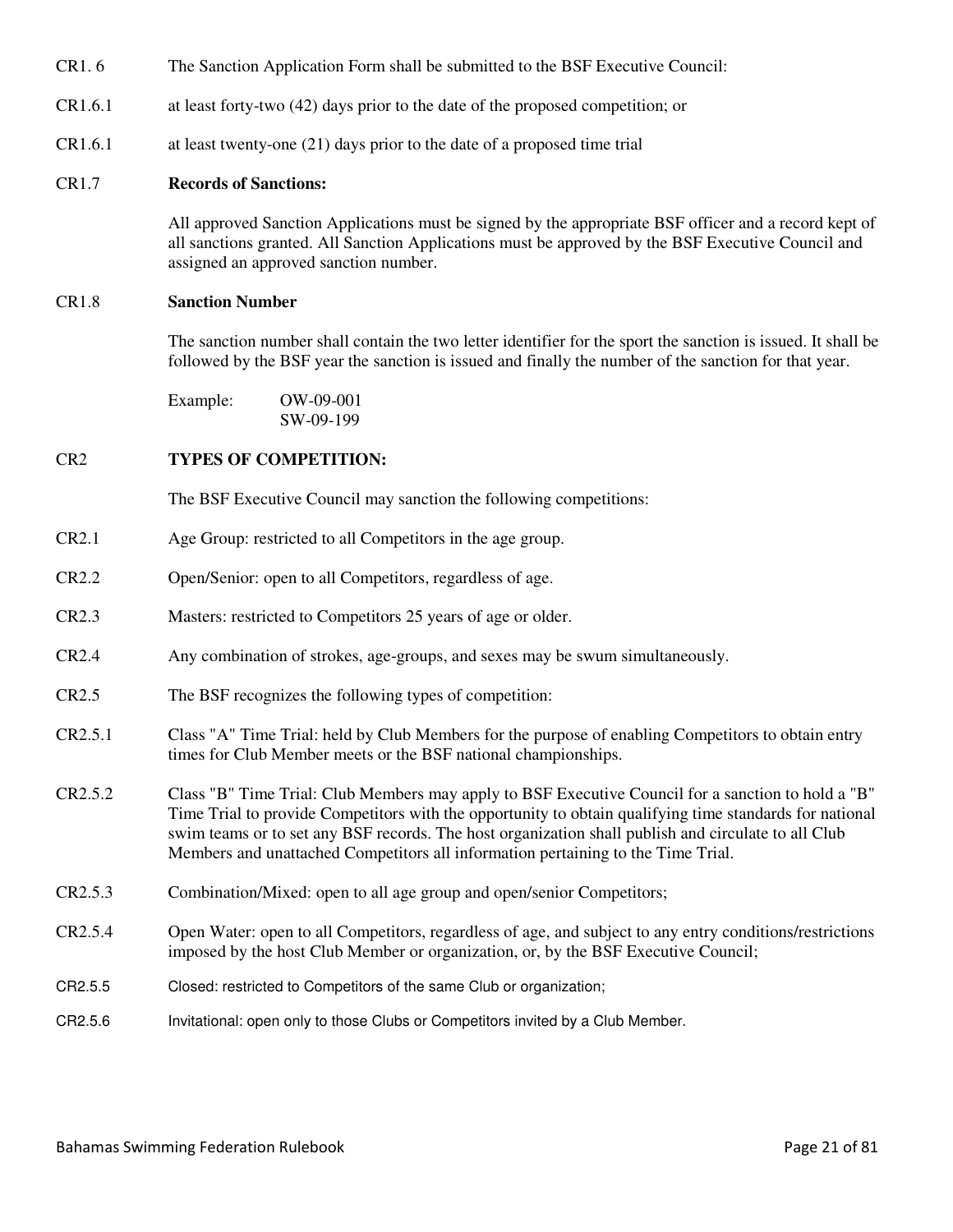#### CR3 **EVENTS:**

|       | Programs of events are:   |                                                                             |  |
|-------|---------------------------|-----------------------------------------------------------------------------|--|
| CR3.1 | <b>Individual Events:</b> |                                                                             |  |
|       | Men                       |                                                                             |  |
|       | Freestyle:                | 50,100,200,400 meters/ yards,<br>800, 1500 meters,<br>500, 1000, 1650 yards |  |
|       | Breaststroke:             | $50,100,200$ meters/yards                                                   |  |
|       | Backstroke:               | 50,100,200 meters/yards                                                     |  |
|       | Butterfly:                | 50,100,200 meters/yards                                                     |  |
|       | <b>Individual Medley:</b> | 100,200,400 meters/yards                                                    |  |
|       | Women                     |                                                                             |  |
|       | Freestyle:                | 50,100,200,400 meters/ yards,<br>800, 1500 meters,<br>500, 1000, 1650 yards |  |
|       | Breaststroke:             | $50,100,200$ meters/yards                                                   |  |
|       | Backstroke:               | 50,100,200 meters/yards                                                     |  |
|       | Butterfly:                | $50,100,200$ meters/yards                                                   |  |
|       | Individual Medley:        | 100,200,400 meters/yards                                                    |  |
| CR3.2 | <b>Relays:</b>            |                                                                             |  |
|       | Freestyle:                | 200,400,800 meters/yards                                                    |  |
|       | Medley:                   | 200,400 meters /yards                                                       |  |

# CR4 **ENTRIES:**

CR4.1 Only Competitors shall enter competitions sanctioned by the BSF.

CR4.2 A Competitor's entry times for individual events at Club Member meets shall have been achieved at sanctioned competitions during the twelve (12) month period preceding the meet entry deadline.

# CR4 3 **Submissions of Entries: Individual Events**

CR4.3.1 Entries can be submitted either using a Meet Entry Form or electronically using Team Manager or similar software specified in the meet summons.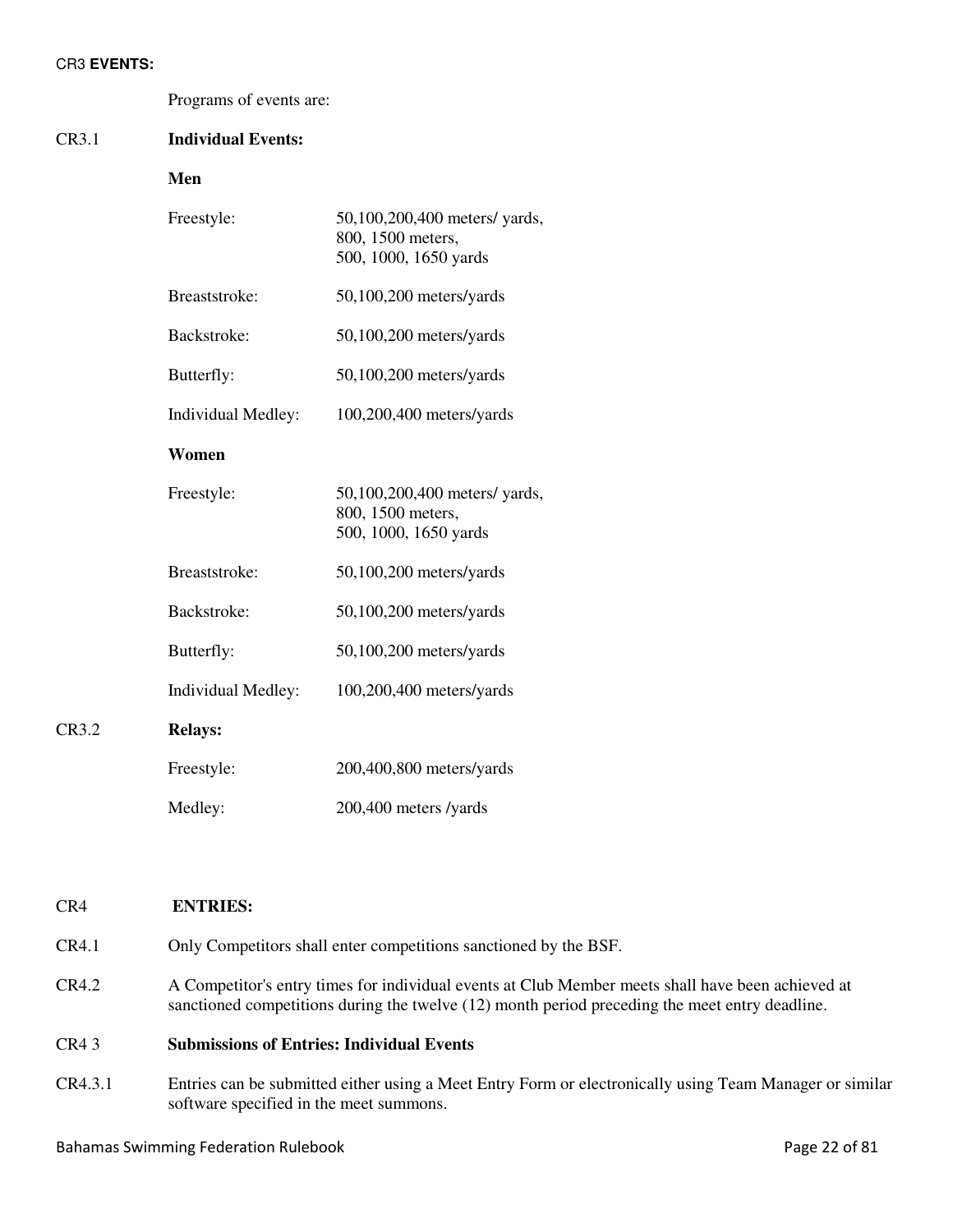# CR4.3.2 The following information must be included:

- (1) The name of the Club Member, or unattached Competitor, submitting it;
- (2) Each Competitor's sex and competition age group;
- (3) Each Competitor's name and BSF or national Competitor registration number;
- (4) The event numbers and entry times of each Competitor, or the designation "NT" if No Time is applicable;
- (5) The signature of the unattached Competitor, or, a Club's Coach or Club's officer.

# CR4.4 **Submission of Entries: Relay Events**

# CR4.4.1 The following information must be included on relay entries:

- (1) The name of the Club Member submitting it;
- (2) The sex and the age group in which the team will compete, or the designation "Mixed", if applicable;
- (3) The event numbers and entry times of the team, or the designation "NT" if No Time is applicable;
- (4) The designation "Team A", "Team B", etc., when 2 or more teams are entered in the same event by the same Club Member;
- (5) The signature of the relay team's unattached Competitors, or, a Club's Coach or officer.

# CR4. 5 **Conversion of Entry Times:**

**CR4.5.1** Only conversions made with Hy-tek Software using the age group setting will be accepted.

# CR5.1 **MEET AND PROGRAM CHANGES:**

- CR5.1.1 The date and starting time of an event or meet or session or session of a meet shall not be changed to an earlier date or time.
- CR5.1.2 No part of a BSF approved sanction shall be changed unless first approved by the BSF Technical Committee and subsequently confirmed in writing by the BSF Executive Council.
- CR5.1.3 Any approved changes of events, date, starting time or venue must be published and distributed to Club Members and unattached Competitors prior to the competition.

# CR5.2 **Postponement or Cancellation:**

- (1) If, prior to the start of the meet, conditions prohibit safe, fair and equitable competitions, the meet director may postpone or cancel the meet.
- (2) Where the meet has actually commenced and where conditions prohibit safe, fair and equitable competition, the referee may postpone or cancel the meet, subject to agreement of the meet director.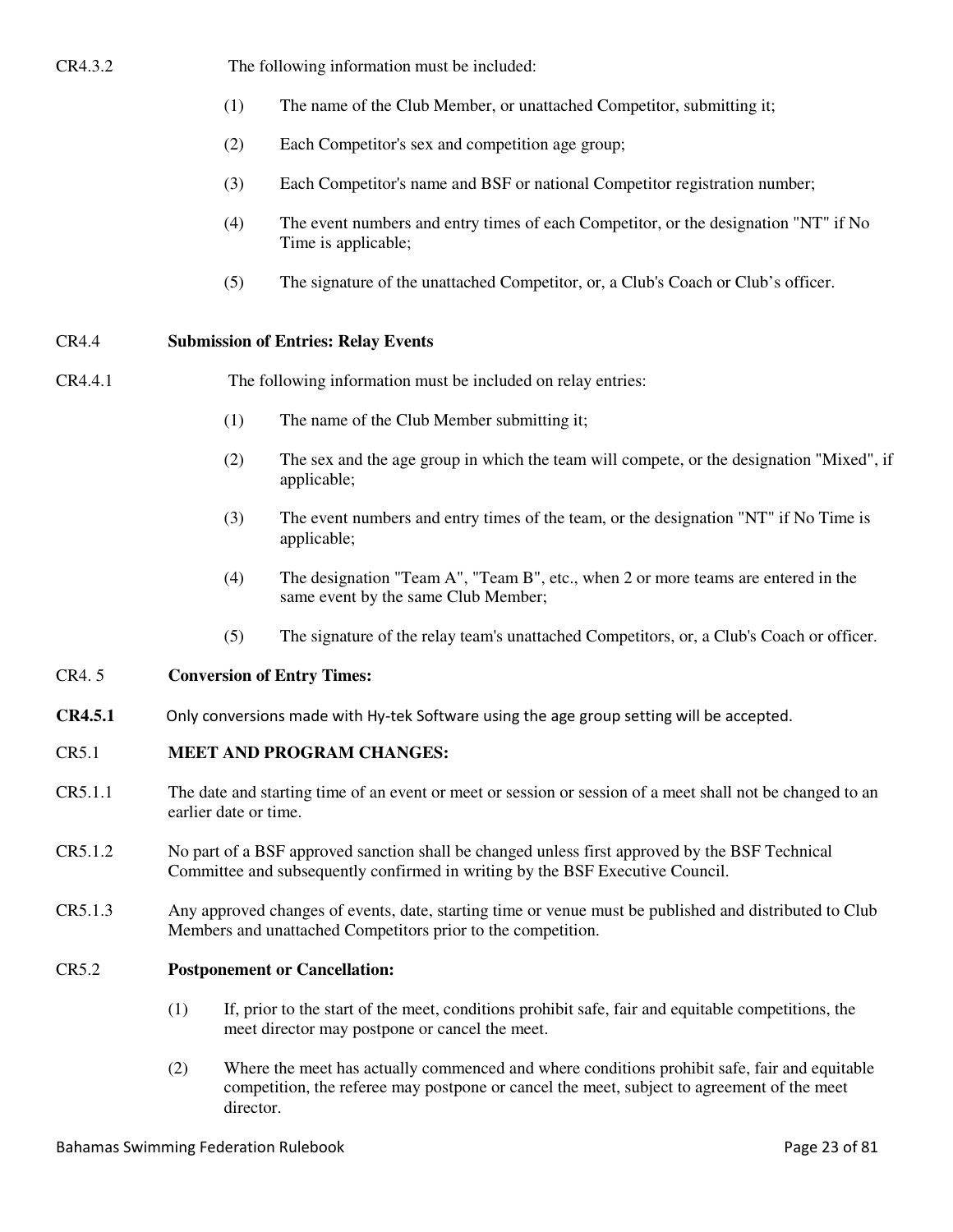# CR5.3 **Time-Only Swims**:

- CR5.3.1 Where events are not scheduled for a Competitor's age group at a BSF sanctioned swim meet, a Competitor or the Competitor's Coach may indicate the Competitor's intention to participate in events scheduled for another age group on the **Meet Entry Form** for the purpose of enabling the Competitor to attain entry times or qualifying time standards.
- CR5.3.2 Where events are not scheduled for a Competitor's age group, or, where events are scheduled for a Competitor's age group but the Competitor has not entered those events on the **Meet Entry Form**, the meet director may permit the Competitor to give notice at the swim meet of intention to participate in those events for the purpose of enabling the Competitor to attain entry times or qualifying time standards
- CR5.3.3 Notice of time-only swims shall be completed by an unattached Competitor or a Competitor's Coach on the **Time-Only Swims Form** and submitted to the meet referee.
- CR5.3.4 The events shall not be eligible for rewards points or records.
- CR5.3.5 All time-only Competitors shall be announced.

# CR6 **WITHDRAWALS**:

#### CR6.1 **Scratches:**

- 1 All notices of withdrawals or scratches shall be completed by an unattached Competitor or a Competitor's Coach on the **Competitor Withdrawals/Scratches Form**.
- 2 An unattached Competitor or a Coach shall submit notice of any withdrawals or scratches on the **Competitor Withdrawals/ Scratches Form** to the meet referee .
- . 3 All Competitors entered in a sanctioned competition must report to the clerk of course.

## CR7 **SEEDING OF HEATS AND FINALS:**

The seeding of Competitors shall be as follows:-

CR7.1 **Heats:**  CR7.1.1 The meet director shall list all Competitors entered in individual events in order based on the Competitors' best competitive times on the Meet Entry Forms. Competitors designated "N. T." shall be considered the slowest entrants and shall be placed at the end of the list. Lanes for each heat shall be assigned as follows; . CR7.1.2 One heat - may be seeded as a final and swum during the final session. CR7.1.3 Two heats - the fastest Competitor shall be seeded in the second heat; the second fastest in the first heat; the third fastest in the second heat; the fourth fastest in the first heat etc. CR7.1.4 Three heats - the fastest Competitor shall be seeded in the third heat; the second fastest in the second heat; the third fastest in the first heat; the fourth fastest in the third heat; the fifth fastest in the second heat; the sixth fastest in the first heat, the seventh fastest in the third heat, etc . CR7.1.5 Four or more heats - the last three heats shall be seeded in accordance to the above method. The heat preceding the last three heats shall consist of the next fastest Competitors; the heat preceding the last four heats shall consist of the next fastest Competitors etc. Lanes shall be assigned in descending order of submitted times within each heat in accordance with the pattern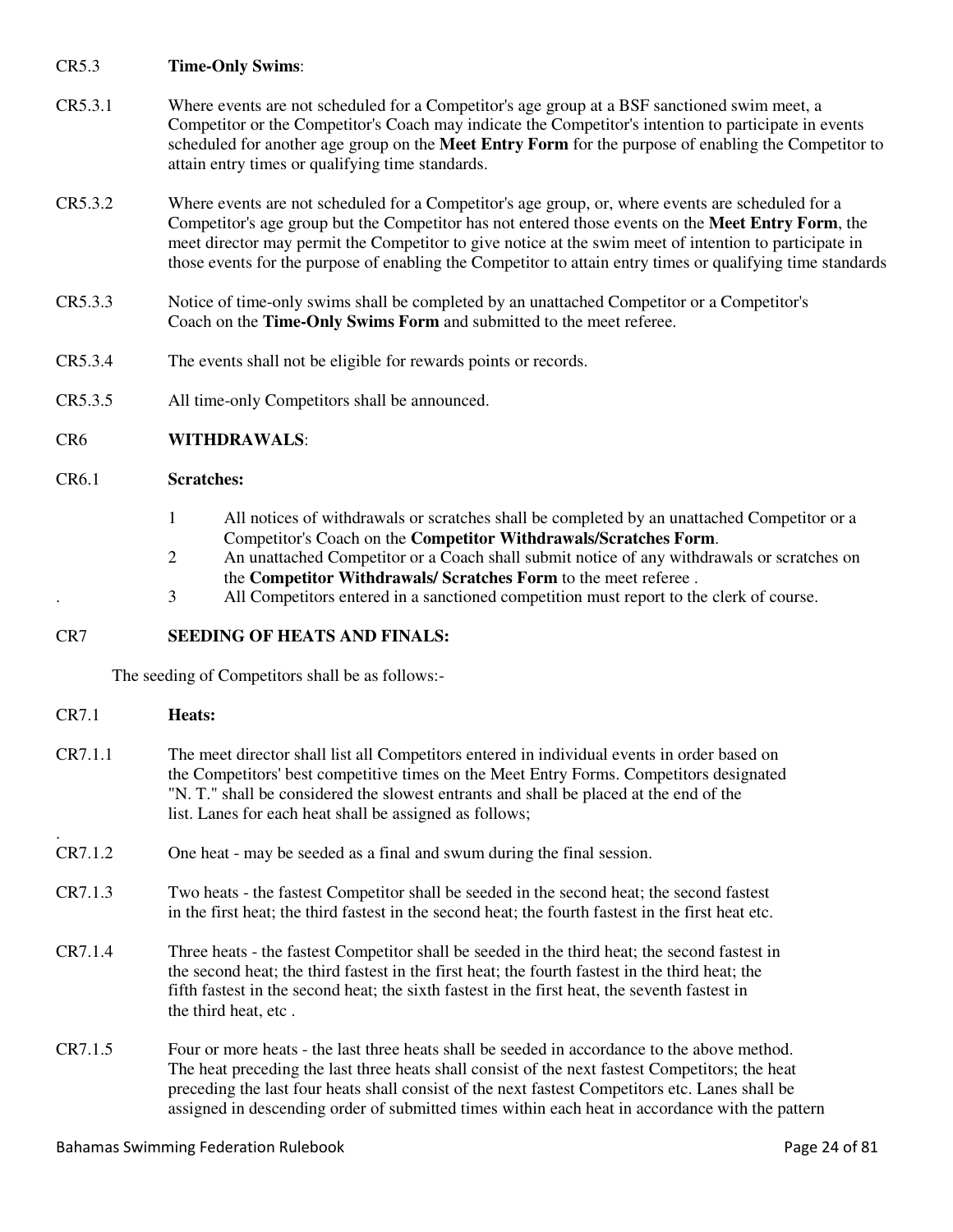outlined below.

CR7.1. 6 **Exceptions**: When there are two or more heats in an event, there shall be a minimum of three Competitors seeded into anyone preliminary heat, but subsequent scratches may reduce the number of Competitors in such heat to less than three .

#### . CR7.2 **Finals:**

- CR7.2.1 Lanes shall be assigned according to times accomplished in preliminary heats.
- CR7.2.2 In the event that Competitors from the same or different heats have equal times registered to a 1/100th of a second, for the last qualifying place there shall be a swim-off to determine which Competitor shall advance to the final. Such swim-off shall take place not less than one hour after all involved Competitors have completed their heat. Another swim-off shall take place if equal times are registered again .
- CR7.2.3 Where one or more Competitors scratch from a final, substitutes will be called in order of their finish position in the heats.

#### CR7.3 **Timed Finals**:

- CR7.3.1 The last heat shall be comprised of Competitors with the fastest submitted times; each heat preceding the last heat shall be comprised of the next fastest Competitors in descending order of submitted times, with the first heat comprised of the slowest Competitors.
- CR7.3.2 Lanes for each heat shall be assigned in accordance with the pattern outlined below

#### CR7.4 **Assignment of Lanes:**

CR7.4.1 Assignment of lanes shall be (lane number 1 being on the right side of the pool when facing the course from the starting end) by placing the fastest Competitor or team in the centre lane in the pool with an odd number of lanes, or, in Lane 3 or 4 respectively in pools having 6 or 8 lanes. The Competitor having the next fastest time is to be placed on the left of the fastest Competitor, then alternating the others to right and left according to the submitted times. Competitors in any events with identical times shall be assigned their lane positions by draw within the aforesaid pattern.

#### CR8 **COSTUMES:**

- CR8.1 All costumes of all Competitors shall be in good moral taste and suitable for the sport of swimming.
- CR8. 2 All costumes shall be non-transparent.
- CR8.3 The referee of a competition has the authority to exclude any competitor whose costume does not comply with this rule.
- CR8.4 All FINA rules regarding costumes shall apply.
- CR9 SMOKING BAN:
- CR9.1 At all competitions hosted by the BSF, no smoking shall be permitted either prior to or during the competition.

#### CR10 BANNED SUBSTANCES: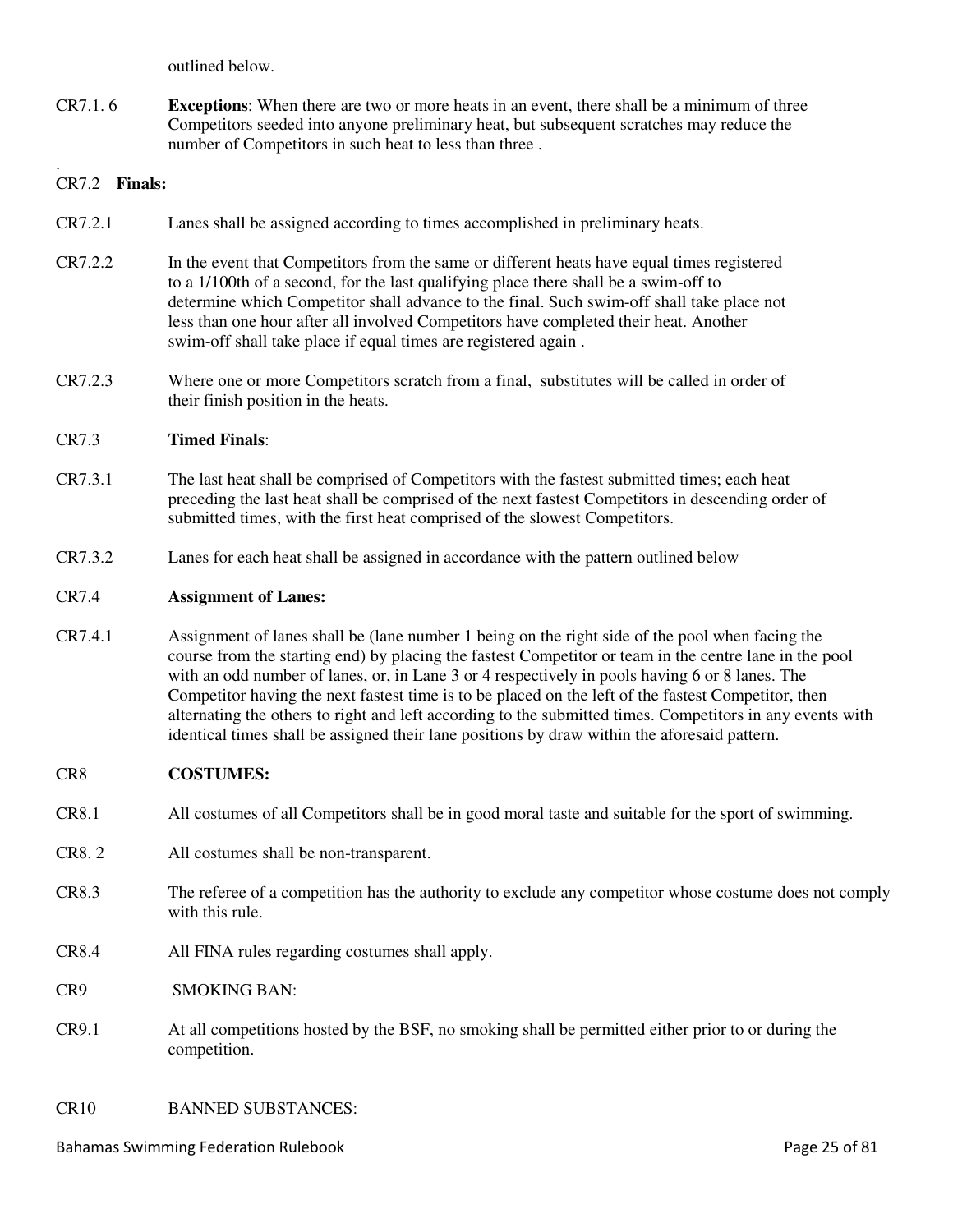- CR10.1 A Competitor in any competition sanctioned by the BSF Executive Council or any member of FINA or FINA shall not use any drug or other substance, which appears on FINA's List of Banned Substances in force at the time of the competition.
- CR10.2 Any Competitor selected by the BSF Executive Council to participate in any regional or international swimming competitions where FINA-mandated doping control is likely to be conducted or qualifying for the national championships shall not be eligible to participate in such competitions unless the competitor has submitted a **Declaration of Medications Form** to the BSF Secretary on or before 30th September in each year and a **Medical Notification Form** to his/her head coach or club official. The form shall state the nature of the competitor's medical condition, identify the prescribed medications and be signed by the competitor, the competitor's coach (if any), and the registered medical practitioner prescribing same.
- CR10.3 Any Competitor selected by the BSF Executive Council to participate in any regional or international swimming competitions or qualifying for the national championships shall be subject to doping control testing by the BSF. Such testing shall be conducted according to current FINA medical rules and Doping Control rules.
- CR10.4 All Competitors and all Club Members shall comply with the medical rules and Doping Control rules of FINA, any member of FINA and the BSF.
- CR10.5 The BSF Executive Council shall report the proceedings and conclusions of all hearings resulting from doping controls carried out by it to FINA.
- CR10.6 For the purposes of these rules, the following shall be regarded as "doping offenses":
	- (a) the finding in the Competitor's body tissue or fluids of a banned substance;
	- (b) the use or taking advantage of banned techniques;
	- (c) admitting having taken advantage of, or having used, a banned substance or a banned technique:
	- (d) the failure or refusal of the Competitor to submit to doping control;
	- (e) assisting or encouraging others to use a banned substance or banned technique, or admitting having assisted or incited others;
	- (f) trading, trafficking, distributing or selling any banned substance .
- CR10.7 Banned techniques include:
	- (a) blood doping (including the use of erythropoietin (EPO));
	- (b) use of substances and methods which alter the integrity and validity of urine or blood samples used in doping control.
- CR10.8 If a Competitor or other person is found to have violated a doping rule as set forth in these rules or the judicial rules or the FINA Doping Control rules, or such person waives his or her right to a hearing, the Competitor shall be suspended for a period similar to the FINA Doping Control rules in effect at the time of testing .
- CR10.9 A Competitor is ineligible to compete in competitions sanctioned by the BSF Executive Council or by any FINA member while under suspension or if expelled, by FINA, or by the BSF for violations of this part of these rules.
- CR10.10 The BSF has the right to randomly test up to sixteen (16) athletes a year for banned substances.

# CR11 **ADVERTISING:**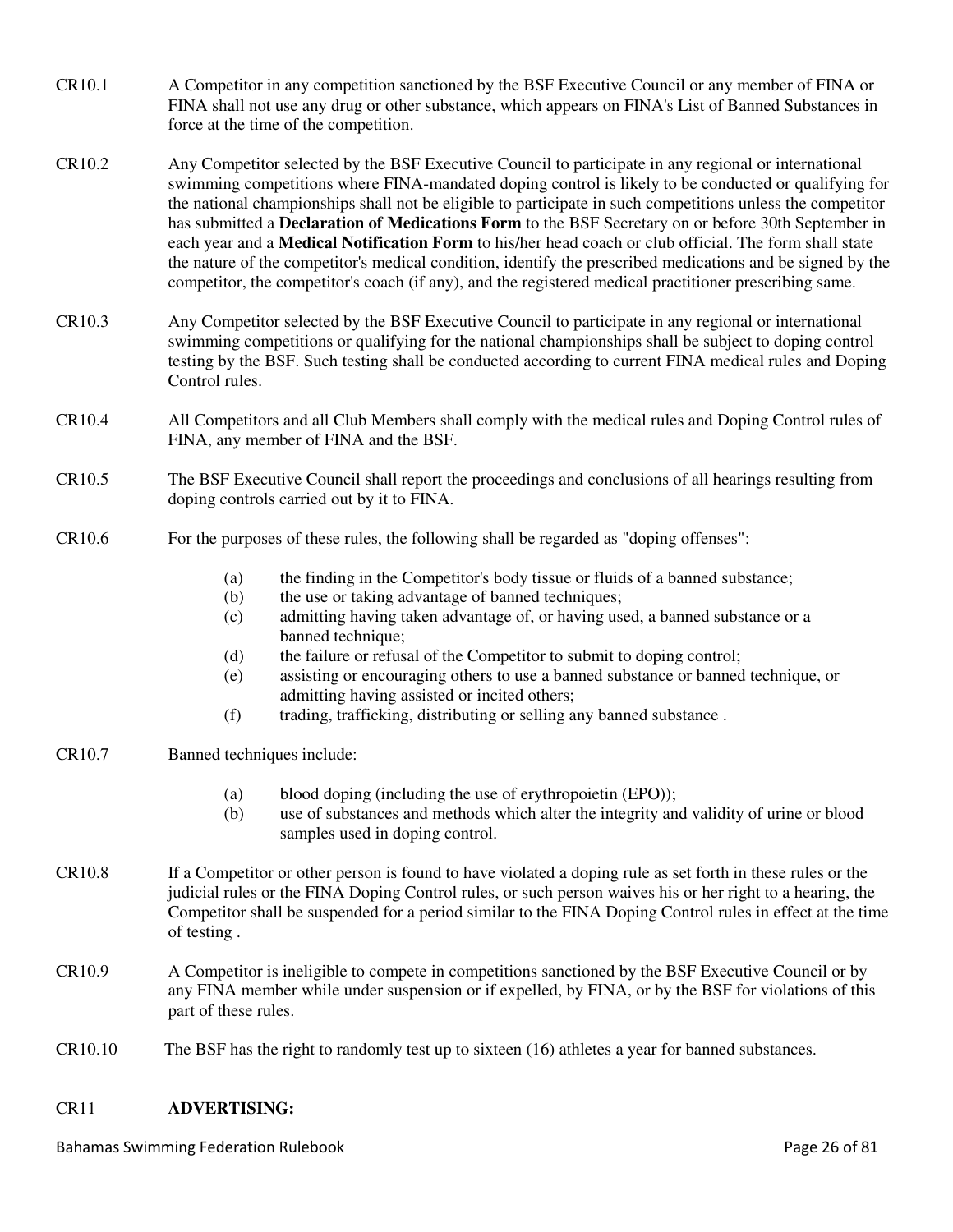The following conditions shall apply at all BSF sanctioned competitions:

## CR11.1 **Technical equipment when worn in the Wate**r:

Identification in the form of three (3) logos, two (2) of the manufacturer and one (1) of another sponsor on each swimwear, (ie. swimsuit and cap), not exceeding sixteen (16) square centimeters each is permitted. A two-piece swimsuit will be regarded as one (1) swimwear.

#### CR11.2 **Pool Deck equipment**:

Towels and bags may carry two (2) advertisements. Track suits and officials' uniforms may carry two (2) advertisements on the top and two (2) on the trousers or skirt. The logo of the manufacturer may be repeated, but the same name may be used only once on each article or garment.

## CR11.3 **Advertising which is disallowed:**

- **C**R11.3.1 Any body advertising.
- CR11.3 2 Advertising for tobacco or alcohol.

### CR12 **OFFICIALS: REQUIREMENTS**

- CR12.1 All officials shall arrive prior to the start of the competition and report immediately to the referee.
- CR12.2 For all sanctioned competitions, there shall be the following minimum number of officials present:

#### CR12.2.1 **When Automatic Officiating Equipment is used:**

- (a) 1 Referee (who may also act as starter/stroke judge/turn judge);
- (b) 1 Starter;
- (c) 1 Chief Timekeeper and a minimum of 2 timekeepers per lane;
- (d) 4 Stroke/Turn Judges;
- (e) 1 Chief Recorder (who shall also act as Computer Operator);
- (f) 1 Chief Finish Judge (who shall also act as Automatic Officiating Equipment Operator);
- (g) 1 False Start Rope Person (optional);
- (h) 1 Clerk of Course (who may also act as Marshall optional)

# CR12.2.2 **When Automatic Officiating Equipment is not used:**

Same as in above, plus - 3 Timekeepers per lane,

- CR12.3 Not withstanding the requirements above, the referee, in his sole discretion can decide if a competition should start or continue.
- CR12.4 There shall be a BSF representative present at each competition.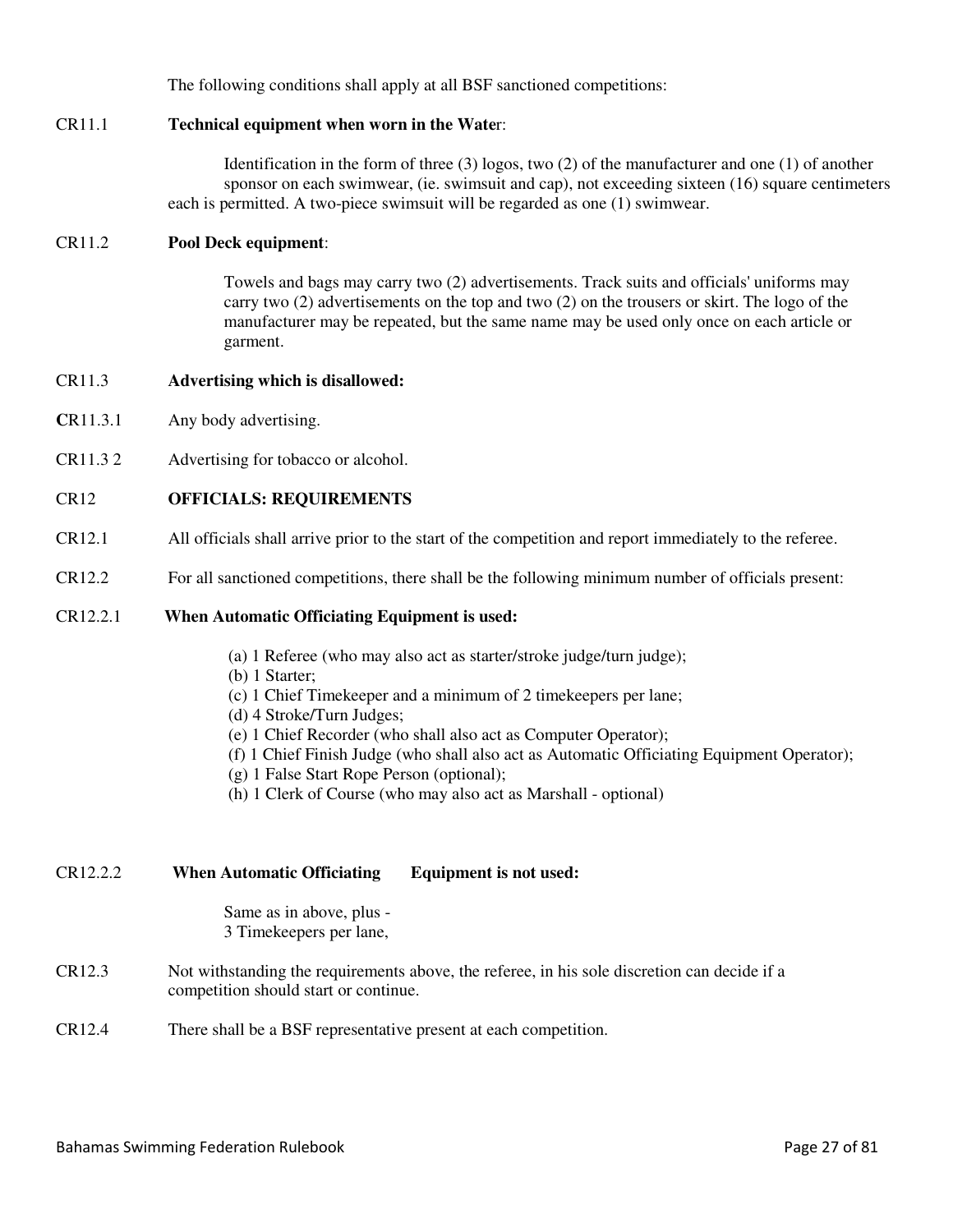# CR13 **OFFICIALS: DUTIES AND RESPONSIBILITIES**

#### . CR13.1 **Referee:**

- CR13.1.1 The referee shall have full control over all officials, approve their assignments, and instruct them regarding all special features or regulations related to the competition. He shall enforce all rules and decisions of the BSF and shall decide all questions relating to the actual conduct of the meet, event or competition, the final settlement of which is not otherwise covered by these rules.
- CR13.1.2 The referee may intervene in the competition at any stage to ensure that the BSF rules and regulations are observed, and shall adjudicate all protests related to the competition in progress.
- CR13.1.3 The referee shall ensure that all necessary officials are in their respective posts for the conduct of the competition. He may appoint substitutes for any officials who are absent, incapable of acting or found to be inefficient. He may appoint additional officials if he considers it necessary.
- .CR13.1.4 At the commencement of each event, the referee shall signal to the Competitors by a short series of whistles inviting them to remove all clothing except for swimwear, followed by a long whistle indicating that they should take their positions on the starting platform (or, for backstroke swimming and medley relays, to immediately enter the water). A second long whistle shall bring the backstroke and medley relay Competitor immediately to the starting position. When the Competitors and officials are prepared for the start, the referee shall gesture to the starter with a stretched out arm, indicating that the Competitorsare under the starter's control. The stretched out arm shall stay in that position until the start is given.
- CR13.1.5 The referee shall disqualify any Competitor for any violation of the rules that he personally observes. The referee may also disqualify any Competitor for any violation reported to him by other authorized officials. All disqualifications are subject to the decision of the referee.
- CR13.1.6 When using finish judges without three (3) digital watches, the referee shall determine placing where necessary. If automatic officiating equipment is available and operating, it shall be consulted as stated in Rule TSR11 of the Technical Swimming Rules in Part III of these rules.

#### CR13.2 **Starter:**

- CR13.2.1 The starter shall have full control of the Competitors from the time the referee turns them over to the starter until the race is commenced and shall start each event or heat according to the start rules in Rule TSR1 of the Technical Swimming Rules.
- CR13.2.2 The starter shall report a Competitor to the referee for delaying the start, for willfully disobeying an order, or for any other misconduct taking place at the start, but only the referee may disqualify a Competitor for such delay, willful disobedience or misconduct. Such disqualification shall not be considered as a false start.
- CR13.2.3 The starter shall have the power to decide whether the start is fair, subject only to the decision of the referee.
- CR13.2.4 When starting an event, the starter shall stand on the side of the pool within approximately five (5) metres of the starting edge of the pool where the timekeepers can see and/or hear the starting signal and the Competitors can hear the signal.

#### CR13.3 **Turn Judges:**

CR13.3.1 Turn judges shall be assigned to one or more lanes at each end of the pool.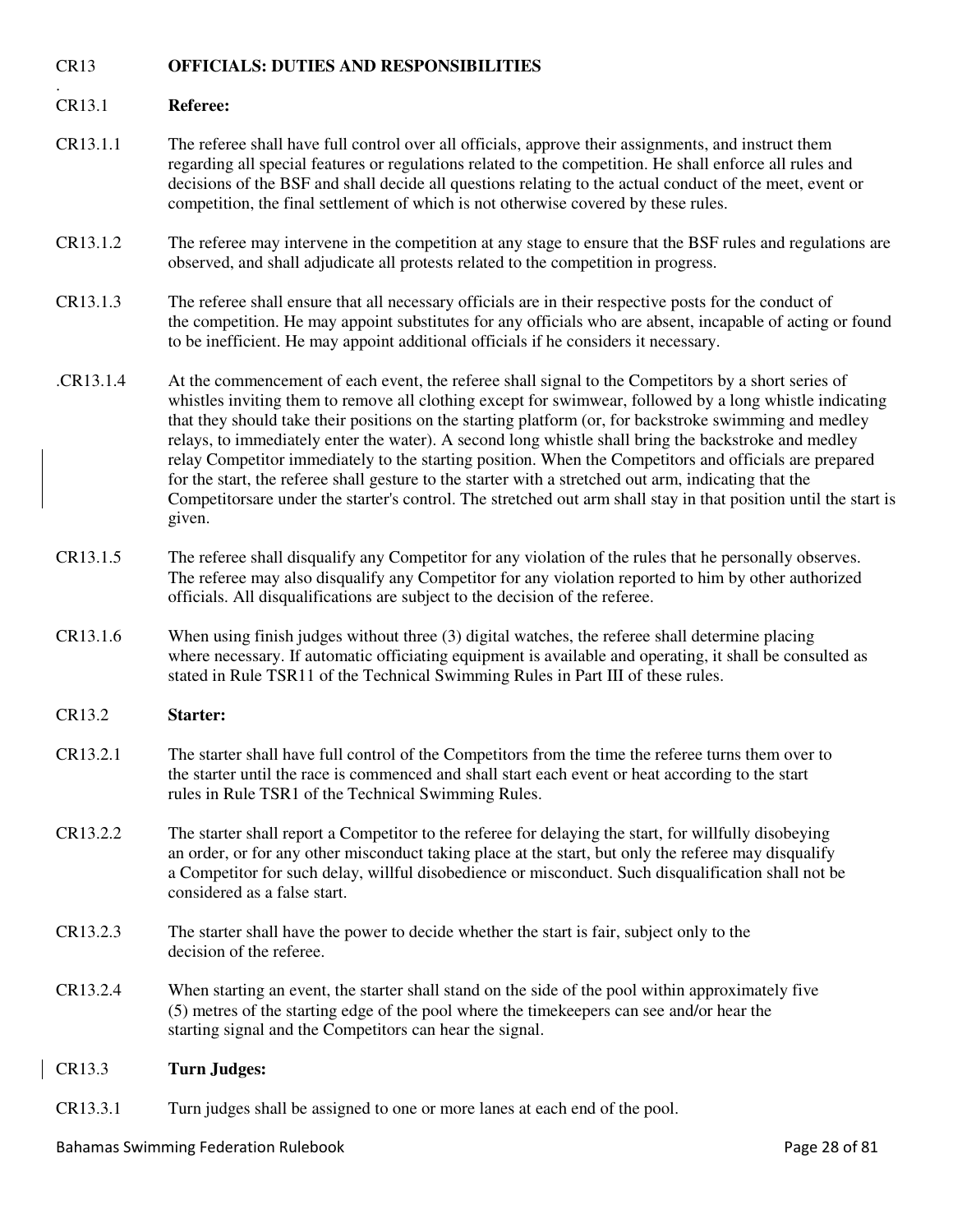- CR13.3.2 Each turn judge shall ensure that Competitors comply with the relevant rules for turning, commencing from the beginning of the last arm stroke before touching and ending with the completion of the first arm stroke after turning. The turn judges at the starting end of the pool shall ensure that the Competitors comply with the current rules from the start and ending with completion of the first arm stroke. The turn judges at the finish end of the pool shall ensure that the Competitors finish their race according to the current BSF rules.
- CR13.3.3 Turn judges at the starting end in relay events shall determine whether the starting Competitor is in contact with the starting platform when the preceding Competitor touches the starting wall. When automatic officiating equipment which judges relay take-offs is used in any competition, the placing and times so determined and relay take-offs judged by such equipment shall have precedence over the timekeepers.
- CR13.3.4 Turn judges shall report any violation on signed cards detailing the event, lane number, and the infringement delivered to the referee.
- CR13.3.5 Each turn judge at the starting end shall give a warning signal when the Competitor in his lane has two lengths plus five metres/yards to swim to the finish in individual events of 800 and 1500 metres, or, 800, 1000 and 1650 yards. The signal may be repeated after the turn until the Competitor has reached the five (5) metres mark on the lane rope. The warning may be by whistle or bell.
- CR13.3.6 In individual events of 800 metres/yards or more, each turn judge at the turning end of the pool must record the number of laps completed by the Competitor in his lane and keep the Competitor informed of the remaining number of laps to be completed by displaying "lap cards". Semi-electronic equipment may be used, including under water display.

### CR13.4 **Stroke Judges:**

- CR13.4.1 Stroke judges shall be located on each side of the pool. Each stroke judge shall ensure that the rules related to the style of swimming designated for the event are being observed, and shall observe the turns to assist the turn judge .
- CR13.4. 2 Stroke judges shall report any violation to the referee on signed cards, detailing the event, lane number, and the infringement.

#### CR13.5 **Chief Timekeeper:**

- CR13.5.1 The chief timekeeper shall assign the seating positions for all timekeepers and the lanes for which they are responsible. There must be a minimum of two (2) timekeepers for each lane. If automatic officiating equipment is not used, there must be two (2) additional timekeepers designated, either of whom will be directed to replace a timekeeper whose watch did not start or stopped during an event, or, who, for any reason, is unable to record the time.
- CR13.5. 2 The chief timekeeper shall collect from the timekeepers in each lane a card showing the times recorded, and if necessary, inspect their watches.
- CR13.5.3 The chief timekeeper shall record or examine the official time on the card for each lane.

#### CR13.6. **Timekeepers:**

CR13.6.1 Each timekeeper shall take and record the time of the competitors in the lane assigned to him according to these rules .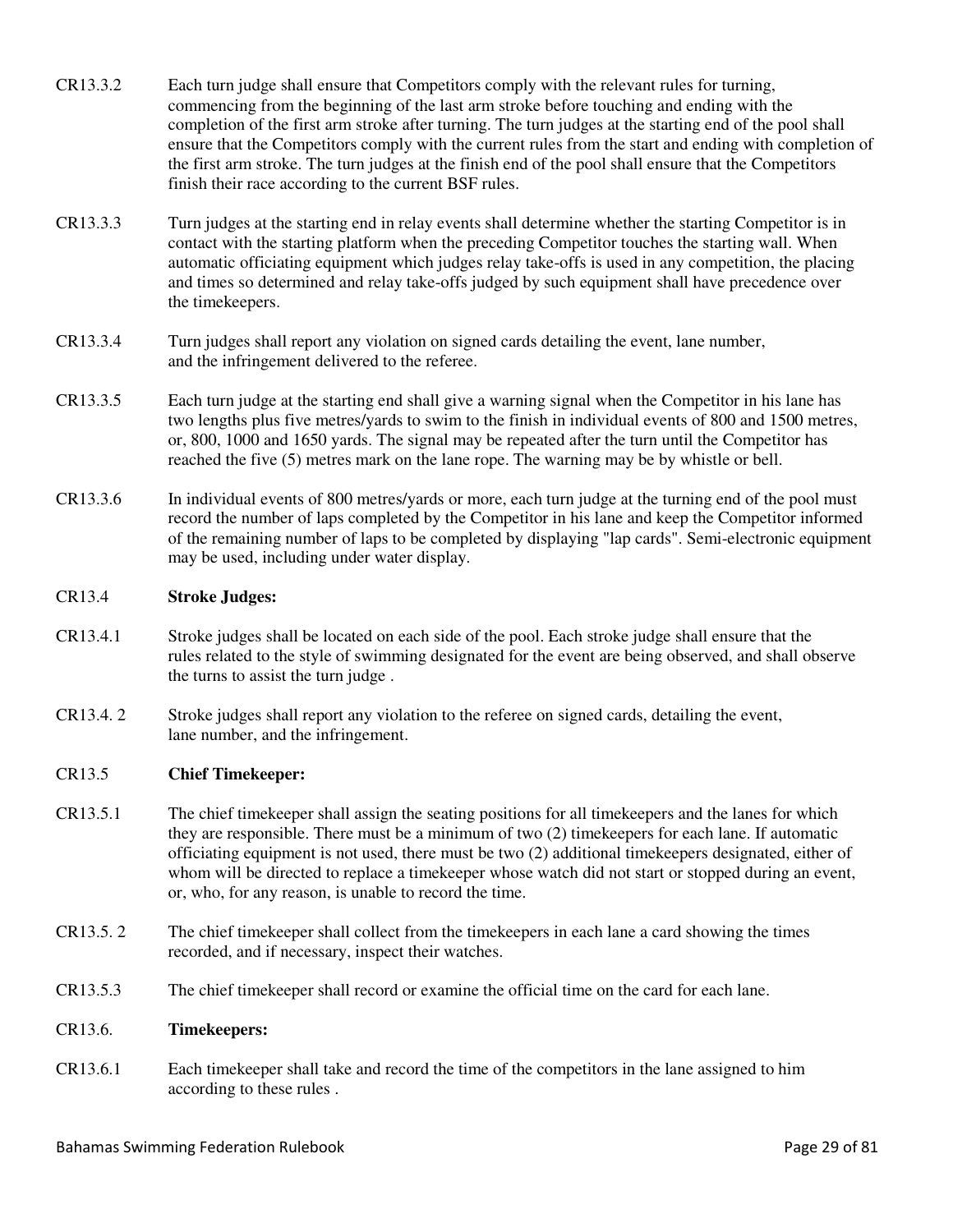- CR13.6.2 Each timekeeper shall start his watch at the starting signal and shall stop it when the Competitor in his lane has completed the race. Timekeepers may be instructed by the chief timekeeper or the referee to record times at intermediate distances in races longer than 100 metres.
- CR13.6.3 Promptly after each race the timekeepers in each lane shall record the times of their watches on the Time Card and give it to the chief timekeeper. They shall, if requested, present their watches for inspection. They shall not clear their watches until they receive the "Clear All Watches" signal from the chief timekeeper or referee.
- CR13.6.4 Unless a video back-up system is used, it may be necessary to use the full complement of timekeepers per lane, even when automatic officiating equipment is used.

# CR13.7 **Clerk of Course:**

CR13.7.1 The clerk of course shall assemble competitors prior to each event.

# CR13.8 **Announcer (Optional):**

- CR13.8.1 At least once before the start of each event, the announcer shall announce the event number, the sex and age group of Competitors, distance of race and style of stroke involved.
- .CR13.8.2 At least once before the start of each heat, the announcer shall announce the lane assignment, name and Club affiliation (if any) of each Competitor, and any time-only Competitors .
- CR13.8.3 The announcer shall announce all event results supplied by the chief recorder or chief finish judge and all disqualifications.
- CR13.8..4 The announcer shall make any other announcements as requested by the referee or the meet director.

# CR13.9 **Marshals (Optional):**

- CR13.9.1 Marshals shall be responsible for behaviour at the starting platform, the sides of the course and the finish.
- CR13.9.2 They shall take positions as instructed by the referee and maintain stillness in the rear of the starting platform. At each start, they shall prevent spectators and non-participants from entering the pool deck area.
- CR.13.9.3 They shall maintain order among Competitors, spectators, officials and Coaches. They shall report to the referee anyone using lewd, indecent, offensive, profane or abusive language, or, whose actions are disrupting the orderly conduct of the meet.

# CR13.10 **Chief Recorder:**

- CR13.10.1 When automatic officiating equipment is used, the chief recorder shall be responsible for the operation of any computer recording the scoring, timing and placing results of the events, and shall list all records established, where appropriate.
- CR13.10.2 The chief recorder is responsible for checking results from computer printouts or from results of times and placing in each event received from the referee. The chief recorder shall co-sign as witness to the referee's signature on such results.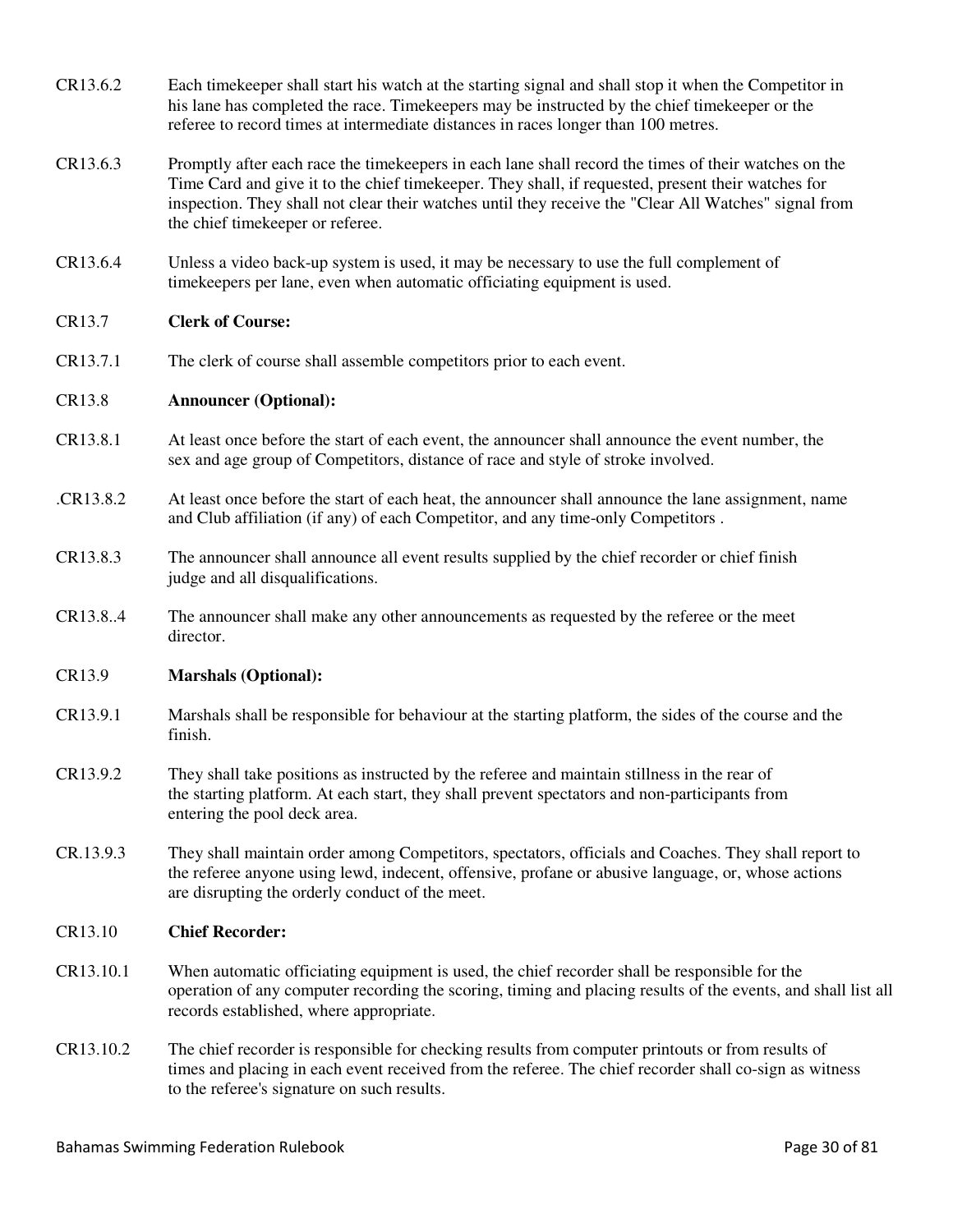CR13.10.3 The chief recorder shall note on official results forms the times, places and Club affiliation (if any) of all Competitors in all events, any withdrawals from heats or finals, all new records established, and maintain scores, where appropriate .

## CR13.11 **Chief Finish Judge:**

CR13.11.1 When automatic officiating equipment is used to judge the finish of a race, the chief finish judge must report the order of finish recorded by the equipment after each race.

## CR13.12 **Finish Judges (Optional):**

- CR13.12.1 Finish judges shall be positioned in elevated stands in line with the finish where they have at all times a clear view of the course and the finish line, unless they operate an automatic officiating device in their respective assigned lanes by depressing the "push-button" at the completion of the race.
- CR13.12.2 After each event, the finish judges shall decide and report the placing of the Competitors according to the assignments given to them. Finish judges other than push-button operators shall not act as time keepers in the same event.

#### CR13.13 **Independence of Officials**

CR13.13.1 All officials whose duties require making judgments on rules violations shall make their decisions autonomously and independently of each other, unless otherwise stipulated in the BSF rules.

### CR14 **PROTESTS:**

#### CR14.1 **Protests are possible:**

- . CR14.1.1 if the rules and regulations for the conduct of the competition are not observed;
	- . CR14.1.2 if other conditions endanger the competitions and/or the Competitors;
	- CR14.1.3 against decisions of the referee, starter, or judges. However, no protest shall be allowed against a decision of fact by any of those officials.

#### CR14.2 **All Protests must be submitted:**

| CR14.2.1             | to the referee;                                                                                                                                                                                           |
|----------------------|-----------------------------------------------------------------------------------------------------------------------------------------------------------------------------------------------------------|
| CR14.2.2             | in writing;                                                                                                                                                                                               |
| CR14.2.3             | only by a Coach or unattached Competitor;                                                                                                                                                                 |
| CR14.2.4             | within thirty (30) minutes following the conclusion of the respective event; and                                                                                                                          |
| CR14.2.5             | must be accompanied by payment of a protest fee of Fifty (\$50.00) dollars.                                                                                                                               |
| CR <sub>14.2.6</sub> | If conditions causing a potential protest are noted by any Coach prior to the start of the<br>competition, an official protest must be lodged before the starting signal for the first event is<br>given. |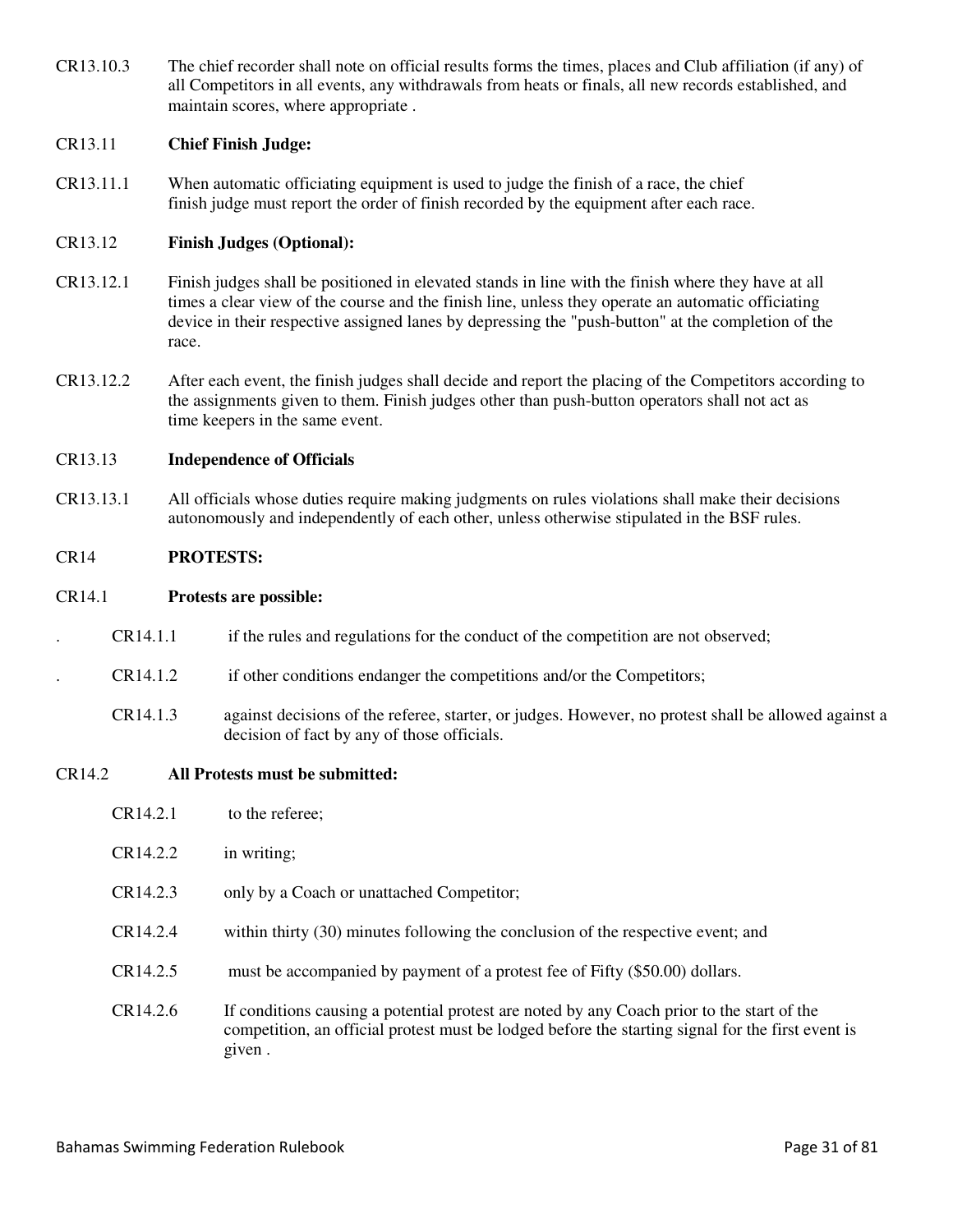| CR14.3           | Jurisdiction:                                                                                                                                                                                                                                                                                                                       |  |
|------------------|-------------------------------------------------------------------------------------------------------------------------------------------------------------------------------------------------------------------------------------------------------------------------------------------------------------------------------------|--|
| CR14.3.1         | All protests shall be considered by the referee. If he rejects the protest, he must state the reasons<br>for his decision in writing. The Coach or unattached Competitor may appeal the referee's rejection of<br>the protest to the jury of appeal in attendance at the competition in writing.                                    |  |
| CR14.3.2         | The decision of the jury of appeal shall be final and not subject to further review.                                                                                                                                                                                                                                                |  |
| CR14.3.3         | If the appeal is rejected by the jury of appeal, the protest fee shall be forfeited to the BSF. If the<br>appeal is upheld, the protest fee shall be refunded.                                                                                                                                                                      |  |
| CR14.3.4         | Until final decision, the results of any race conducted under protest, or, of any protested race, shall<br>not be announced, and no prizes for the race shall be awarded or points scored allowed, unless the<br>protest is officially withdrawn.                                                                                   |  |
| CR14.4           | <b>Jury of Appeal:</b>                                                                                                                                                                                                                                                                                                              |  |
| CR14.4.1         | <b>Function:</b>                                                                                                                                                                                                                                                                                                                    |  |
| CR14.4.1.1       | The jury of appeal shall adjudicate all appeals against the referee's rejection of a protest.                                                                                                                                                                                                                                       |  |
| CR14.4.2         | <b>Composition:</b>                                                                                                                                                                                                                                                                                                                 |  |
| CR14.4.2.1       | The jury of appeal shall be composed of three (3) disinterested Members selected by draw<br>from a pool comprising one representative from each Club Member.                                                                                                                                                                        |  |
| CR14.4.2.2       | Each Club Member shall submit the name of its representative on the jury of appeal.                                                                                                                                                                                                                                                 |  |
| <b>CR15</b>      | <b>RECORDS</b>                                                                                                                                                                                                                                                                                                                      |  |
| CR15.1           | All claims to any record(s) set at a BSF sanctioned competition shall be governed by the Swimming<br>Records rules.                                                                                                                                                                                                                 |  |
| CR <sub>16</sub> | <b>FEES:</b>                                                                                                                                                                                                                                                                                                                        |  |
| CR16.1.1         | The BSF Executive Council shall determine the amount and purpose of all fees payable to the BSF.                                                                                                                                                                                                                                    |  |
| CR16 1.2         | In the absence of any written agreement to the contrary, no fees payable to the BSF shall remain unpaid<br>for more than twenty-one (21) days after they become due.                                                                                                                                                                |  |
| CR16.2           | <b>BSF</b> Surcharges:                                                                                                                                                                                                                                                                                                              |  |
| CR16.2.1         | Every Club Member having Competitors entered in at least one (1) event in a BSF sanctioned<br>competition, and unattached Competitors or non-BSF competitors, shall pay to the host Club Member or<br>organization a non refundable fee called a BSF surcharge. This surcharge shall be paid in addition to any<br>meet entry fees. |  |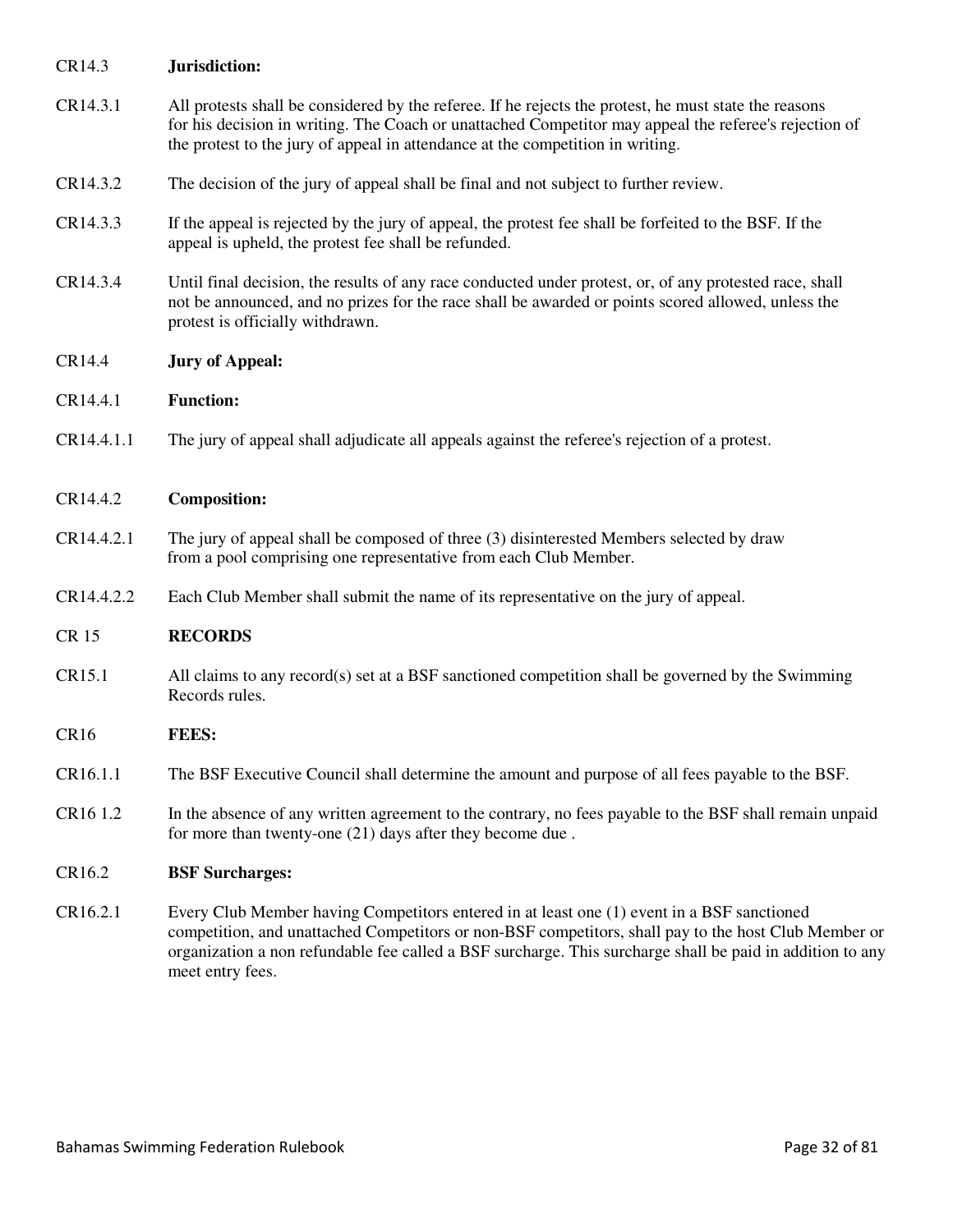### **CR17 OFFICIALS: CERTIFICATION**

#### CR17.1 **Application for Certification**:

- CR17.1.1 Any person desirous of becoming a BSF certified chief timekeeper, chief finish judge, chief recorder, stroke judge, turn judge, starter, referee or chief referee shall complete and sign an **Official's Certification Application** Form as in Appendix A. The applicant shall indicate on the form the specific category of certification for which he/she is applying. The signed form shall be delivered to the chairperson of the BSF Official's Committee on completion of all BSF training requirements.
- CR17.2 Every applicant for certification under Rule CR17.1.1 above (except for chief timekeeper) shall attend and undergo supervised on deck training at a minimum of two (2) BSF sanctioned meets or four (4) individual sessions of any BSF sanctioned meets. Applicants for certification as chief timekeeper shall attend and undergo supervised on-deck training at a minimum of one (1) BSF sanctioned meet or two (2) sessions of any BSF sanctioned meets.
- CR17.2.1 For the purposes of certification, or re-certification, each day of a meet lasting two (2) or more days shall be deemed to be a separate meet for each day.
- CR17.3 Applicants for certification as a chief timekeeper or chief finish judge or chief recorder shall:-
- CR17.3.1 actually operate or assist in the operation of digital watches or electronic timing equipment or computer equipment for at least one (1) session at each of such swim meets specified in Rule CR17.2 above under the supervision of a certified chief timekeeper or chief finish judge or chief recorder; and
- CR17.3.2 attend a minimum of one (1) BSF officials clinic for the position conducted by or under the auspices of the BSF within six (6) months before the date of application.
- CR17.4 Applicants for certification as a stroke judge, turn judge or starter shall:-
- CR17.4.1 assist and be supervised by a certified judge or starter for at least two (2) meets or four (4) sessions at each of such swim meets specified in Rule CR17.2 above. The applicant shall not actually carry out or perform any of the duties of the certified official; and
- CR17.4.2 attend a minimum of one (1) BSF officials clinic for the position conducted by or under the auspices of the BSF within six (6) months before the date of the application.
- CR17.5 Applicants for certification as a referee shall:
- CR17.5.1 assist and be supervised by a certified referee for at least two (2) meets or four (4) sessions at each of such swim meets specified in Rule CR17.2 above but shall not actually carry out or perform any of the duties of the certified official; and
- CR17.5.2 be a certified stroke judge and/or turn judge and have served as such for at least four (4) meets or eight (8) individual sessions of BSF sanctioned swim meets since first becoming certified; and
- CR17.5.3 be a certified starter and have served as such at a minimum of two (2) meets or four (4) individual sessions of BSF sanctioned swim meets since first becoming certified; and
- CR17.5.4 serve as a certified stroke judge, turn judge or starter at a minimum of one (1) individual session of the BSF national swimming championships; and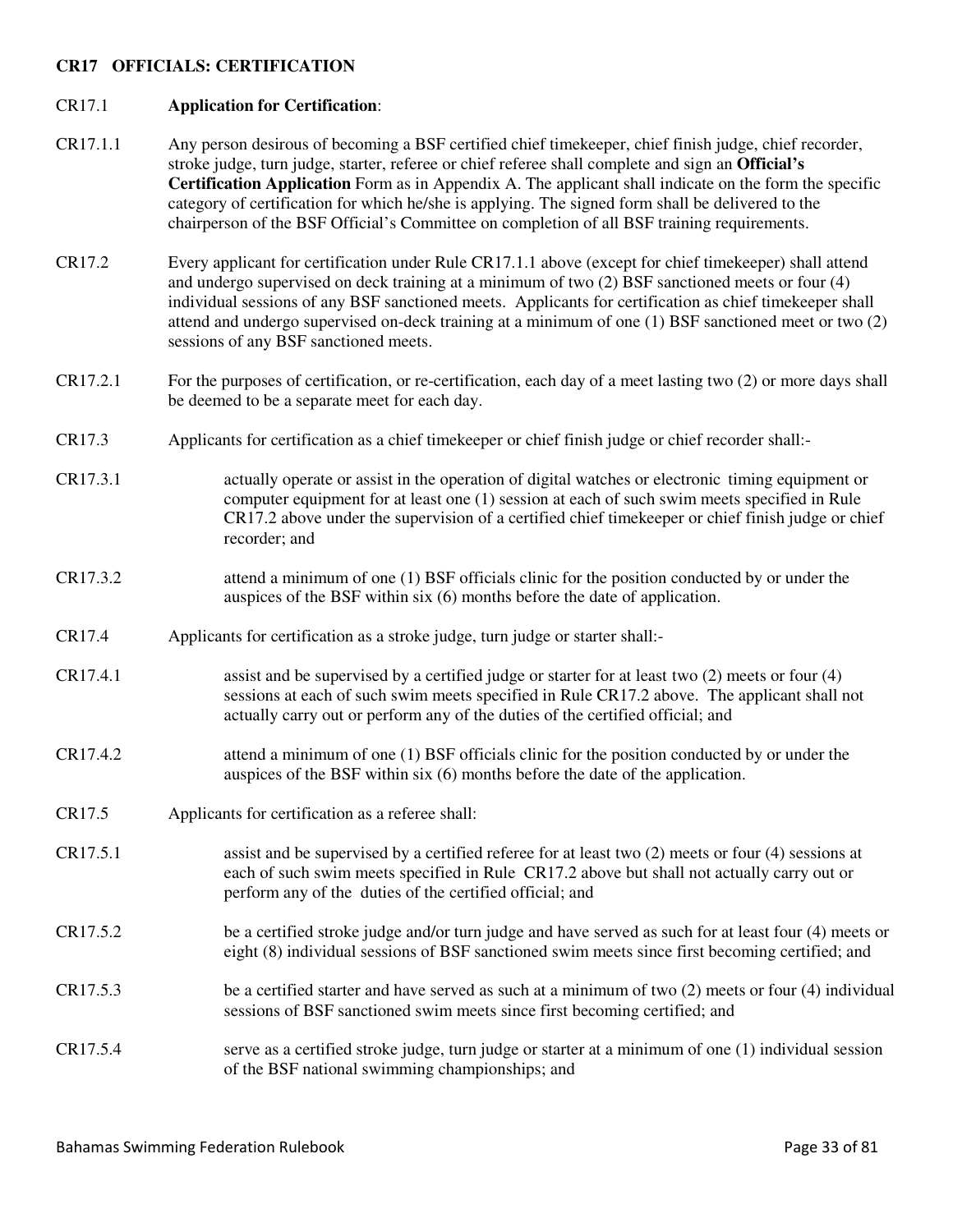- CR17.5.5 served as a certified official at a minimum of six (6) meets or twelve (12) individual sessions of BSF sanctioned swim meets within the two (2) year period before the date of the application; and
- CR17.5.6 attend a minimum of one (1) BSF official's clinic for the position conducted by or under the auspices of the BSF, within six (6) months of the application.
- CR17.6 Applicants for certification as a chief referee shall:
- CR17.6.1 assist and be supervised by a certified chief referee for at least two (2) meets or four (4) sessions at each of such swim meets specified in rule CR17.2 above but shall not actually carry out or perform any of the duties of the certified official; and
- CR17.6.2 be a certified referee and have served as such for at least four (4) meets or eight (8) sessions of BSF sanctioned swim meets since first becoming certified; and
- CR17.6.3 be a certified stroke judge and/or turn judge and have served as such for at least two (2) meets or four (4) individual sessions of BSF sanctioned swim meets since first becoming certified; and
- CR17.6.4 be a certified starter and have served as such at a minimum of two (2) meets or four (4) individual sessions of BSF sanctioned swim meets since first becoming certified; and
- CR17.6.5 serve as a certified chief finish judge at a minimum of one (1) meet or two (2) individual sessions of a BSF sanctioned swim meets; and
- CR17.6.6 serve as a certified chief recorder at a minimum of one (1) meet or two (2) individual sessions of a BSF sanctioned swim meets; and
- CR17.6.7 serve as a certified stroke judge, turn judge or starter at a minimum one (1) individual session of the BSF national swimming championships; and
- CR17.6.8 serve as a certified referee at a minimum of one (1) individual session of the BSF nationals swimming championships; and
- CR17.6.9 serve as a certified official at a minimum of ten (10) meets or twenty (20) individual sessions of a BSF sanctioned swim meets;
- CR17.6.10 attend a minimum of one (1) BSF officials clinic for the position conducted by or under the auspices of the BSF, within six (6) months before the date of application.

# CR17.7 **Certification of Officials**:

- CR17.7.1 Any application for certification in any specific category shall be approved by the BSF Officials Committee.
- CR17.7.2 The BSF Official's Committee shall prepare a certificate for signature by the BSF President and the Chairperson of the BSF Officials Committee. Such certificate shall not be valid until signed by both of them.
- CR17.8 No person shall perform the duties or responsibilities of a chief timekeeper, starter, stroke judge, turn judge, chief finish judge, chief recorder, referee or chief referee unless he is in possession of a valid certified official card issued by the chairperson of the BSF Official's Committee.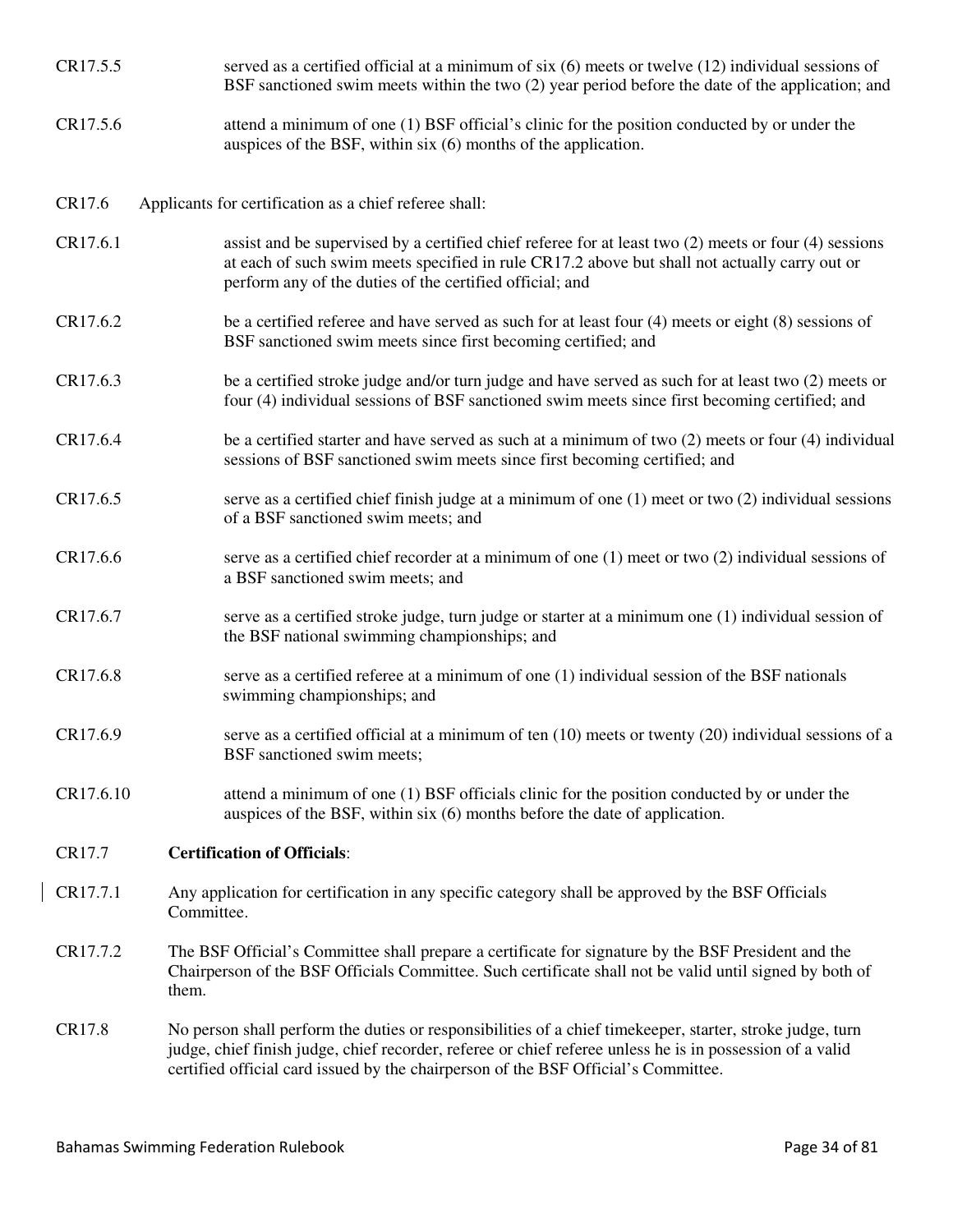- CR17.8.1 A **Certified Official Card** shall be valid for 24 calendar months provided that the conditions outlined in CR17.9 are met.
- CR17.8.2 Any person certified as a chief referee, referee, starter, stroke judge(s), turn judge(s) chief recorder, chief finish judge or chief timekeeper by another member of FINA shall be eligible for registration with BSF in a similar capacity, provided the applicant first undergoes supervised on-deck training at a minimum of one (1) BSF sanctioned meet or two (2) sessions of any sanctioned meets.

# CR17.9 **Renewal of Certification of an Official:**

- CR17.9.1 In order to retain certification in their category of officiating, all certified officials shall:
- CR17.9.1.1 officiate at a minimum of two (2) meets or four (4) sessions of BSF sanctioned competitions; and
- CR17.9.1.2 officiate at least one (1) session of a BSF national swimming championship each BSF Year; and
- CR17.9.1.3 once every two (2) years, attend a minimum of one (1) BSF officials clinic for their position conducted by or under the auspices of the BSF; and
- CR17.9.1.4 for all certified chief referees, conduct a minimum of one (1) BSF officials clinic in each BSF Year.
- CR17.9.1.5 On or before 15<sup>th</sup> September in each BSF Year, certified officials shall submit an **Officials Certification Renewal Form** as in Appendix A to the Chairperson of the BSF Officials Committee.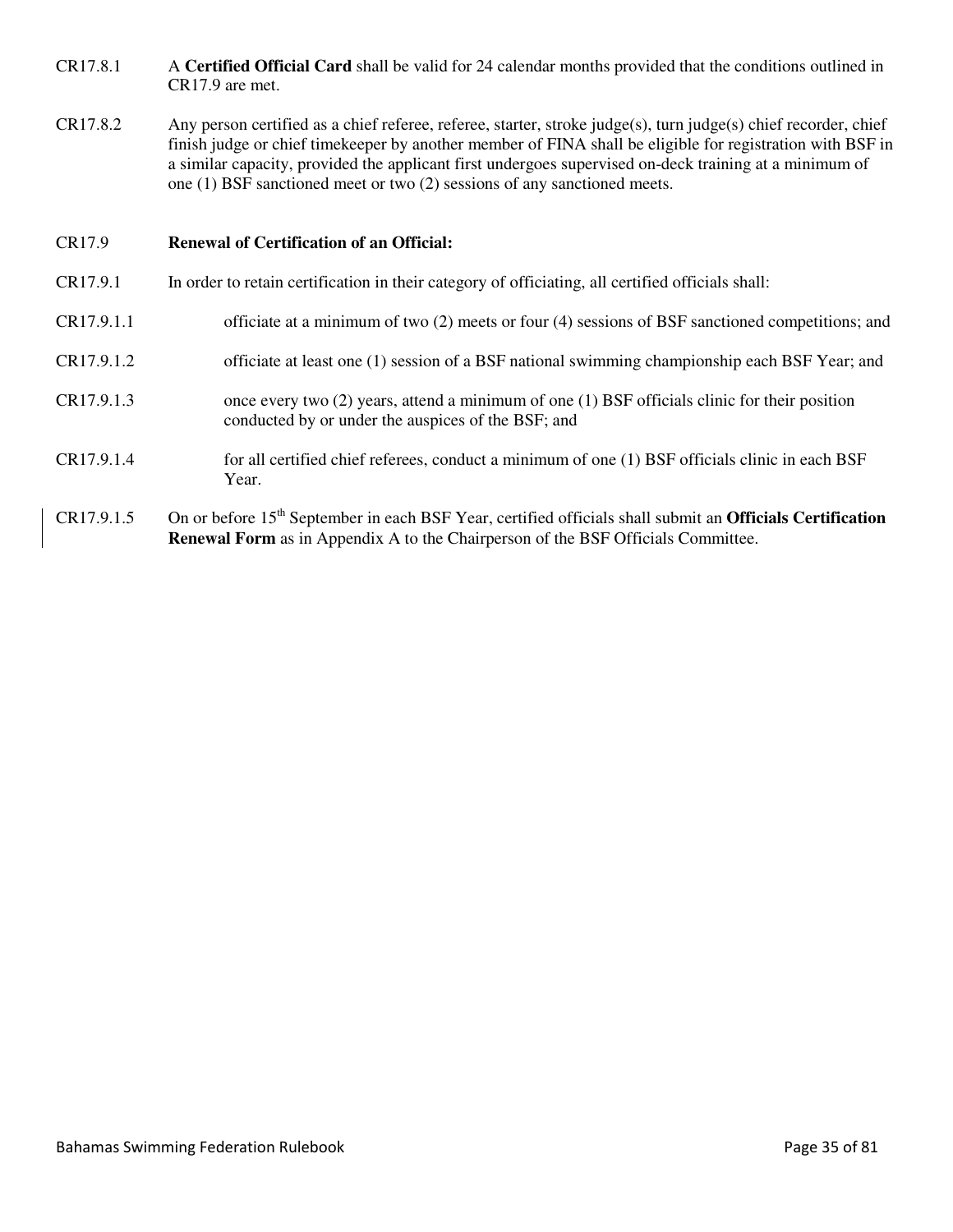PART III **TECHNICAL SWIMMING RULES**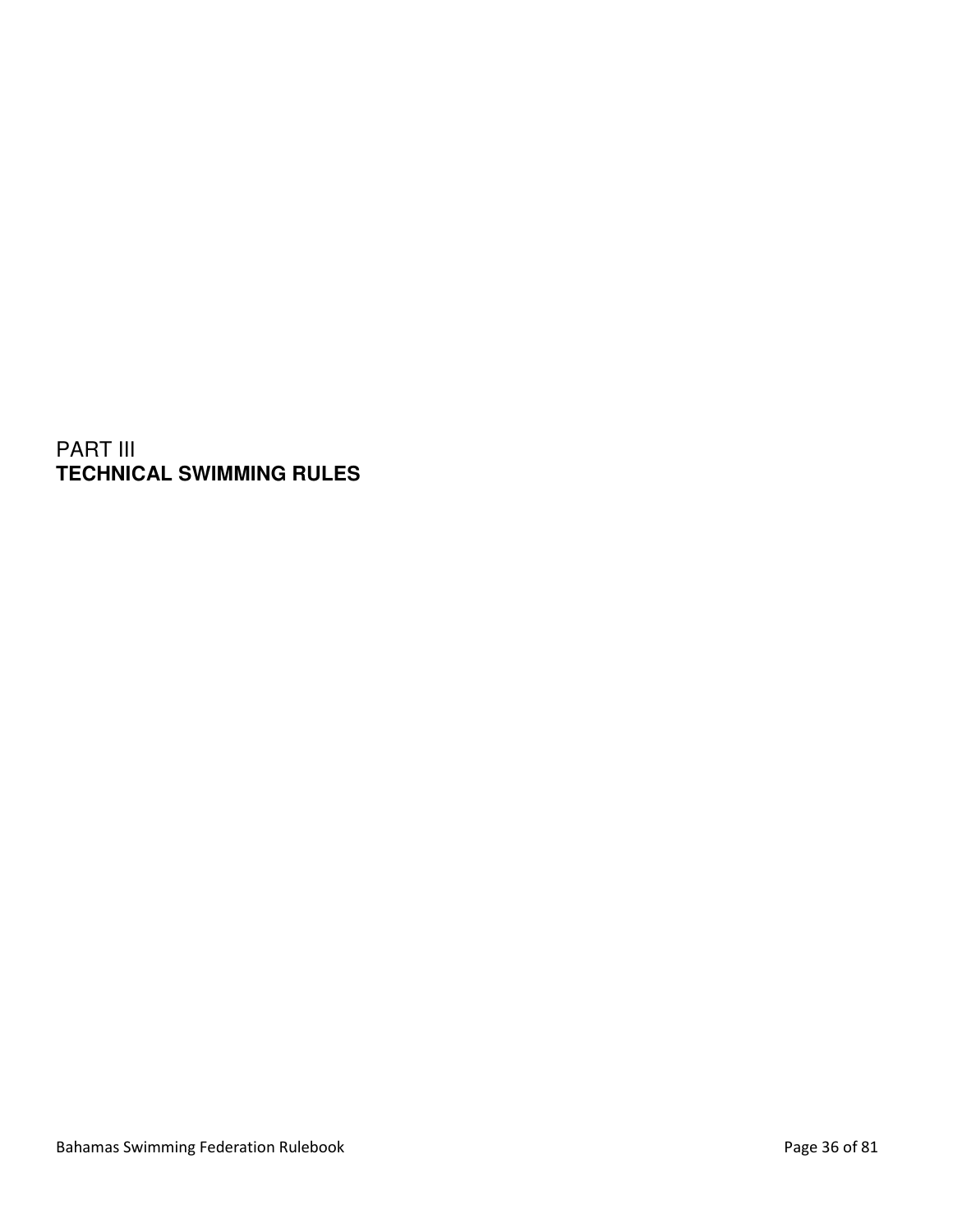# TSR1 **THE START:**

- TSR.1.1 The start in the Freestyle, Breaststroke, Butterfly and Individual Medley races shall be with a dive. On the long whistle from the Referee, the competitors shall step onto the starting platform and remain there. On the Starter's command "Take your marks", they shall immediately take up a starting position with at least one foot at the front of the starting platform. The position of the hands is not relevant. When all competitors are stationary, the Starter shall give the starting signal.
- TSR1.2 The start in Backstroke and Medley Relay races shall be from the water. At the Referee's first long whistle, the competitors shall immediately enter the water. At the Referee's second long whistle, the competitors shall return without undue delay to the starting position. When all competitors have assumed their starting positions, the Starter shall give the command "Take your marks". When all competitors are stationary, the Starter shall give the starting signal.
- TSR1.3 At all BSF-sanctioned competitions, the command "Take your marks" shall be in English. The start shall be by multiple loudspeakers, one mounted at each starting platform .
- TSR1.4 Any competitor starting before the starting signal has been given shall be disqualified. If the starting signal sounds before the disqualification is declared, the race shall continue and the competitor(s) shall be disqualified upon completion of the race. If the disqualification is declared before the starting signal, the signal shall not be given, but the remaining competitors shall be called back, and start again.

## TSR2 **FREESTYLE:**

- TSR2.1 Freestyle means that in an event so designated, the competitor may swim any style, except that in individual medley or medley relay events, freestyle means any style other than backstroke, breaststroke or butterfly.
- TSR2.2 Some part of the competitor must touch the wall upon completion of each length and at the finish.
- TSR2.3 Some part of the Competitor must break the surface of the water throughout the race, except it shall be permissible for the Competitor to be completely submerged during the turn and for a distance of not more than 15 metres after the start and each turn. By that point the head must have broken the surface.

# TSR3 **BACKSTROKE:**

- TSR3.1 Prior to the starting signal, the swimmers shall line up in the water facing the starting end, with both hands holding the starting grips. Standing in or on the gutter or bending the toes over the lip of the gutter is prohibited.
- TSR3.2 At the signal for starting and after turning the swimmer shall push off and swim upon his back throughout the race except when executing a turn as set forth in TSR3.4. The normal position on the back can include a roll movement of the body up to, but not including 90 degrees from horizontal. The position of the head is not relevant.
- TSR3.3 Some part of the swimmer must break the surface of the water throughout the race. It is permissible for the swimmer to be completely submerged during the turn, at the finish and for a distance of not more than 15 metres after the start and each turn. By that point the head must have broken the surface.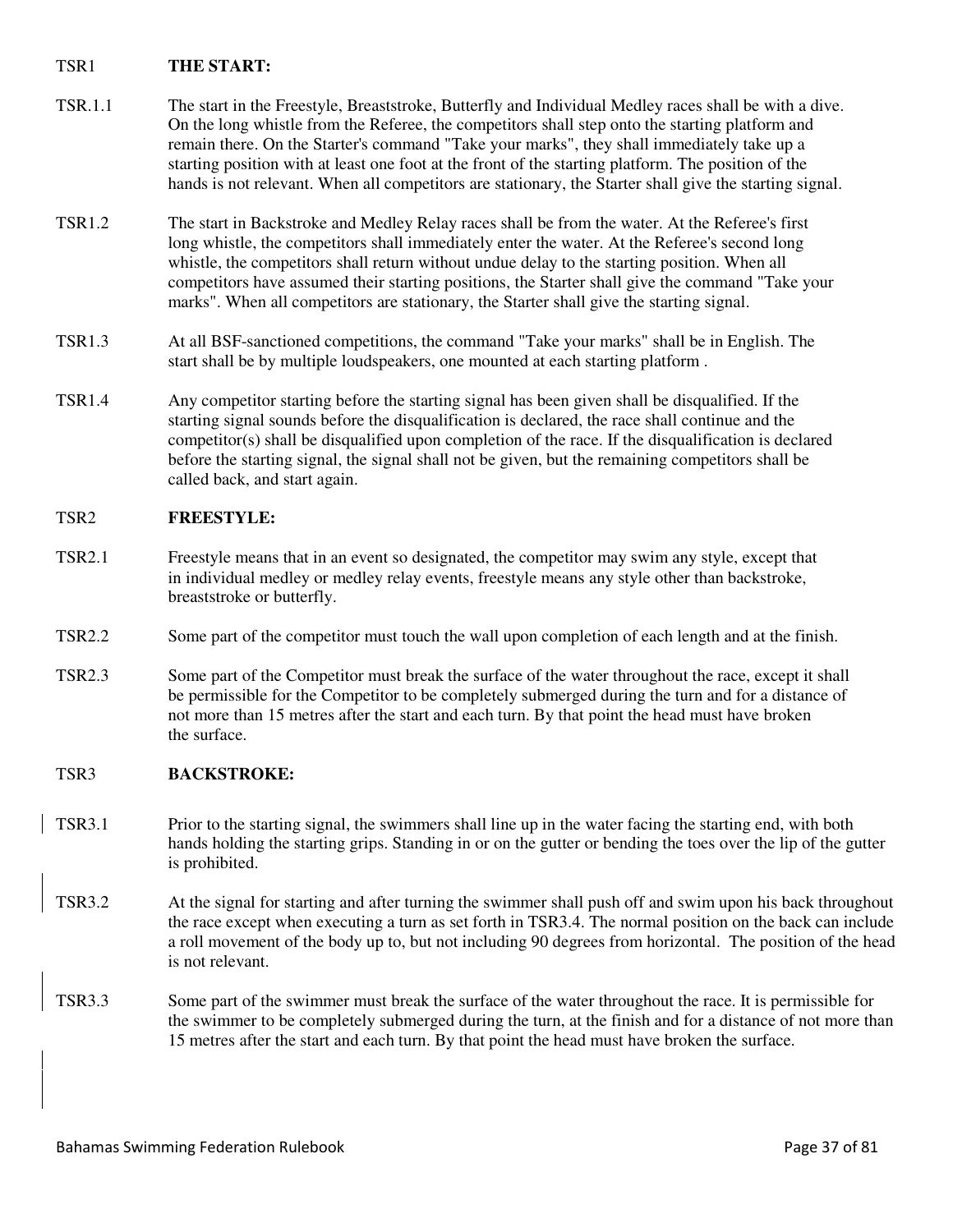- TSR3.4 When executing the turn there must be a touch of the wall with some part of the swimmer's body in his/her respective lane. During the turn the shoulders may be turned over the vertical to the breast after which a continuous single arm pull or a continuous simultaneous double arm pull may be used to initiate the turn. The swimmer must have returned to the position on the back upon leaving the wall.
- TSR3.5 Upon the finish of the race the swimmer must touch the wall while on the back in his/her respective lane.

## TSR4 **BREASTSTROKE:**

- TSR4.1 After the start and after each turn, the swimmer may take one arm stroke completely back to the legs during which the swimmer may be submerged. A single butterfly kick is permitted during the first arm stroke, followed by a breaststroke kick.
- TSR4.2 From the beginning of the first arm stroke after the start and after each turn, the body shall be on the breast. It is not permitted to roll onto the back at any time. From the start and throughout the race the stroke cycle must be one arm stroke and one leg kick in that order. All movements of the arms shall be simultaneous and on the same horizontal plane without alternating movement.
- TSR4.3 The hands shall be pushed forward together from the breast on, under, or over the water. The elbows shall be under water except for the final stroke before the turn, during the turn and for the final stroke at the finish. The hands shall be brought back on or under the surface of the water. The hands shall not be brought back beyond the hip line, except during the first stroke after the start and each turn.
- TSR4.4 During each complete cycle, some part of the swimmer's head must break the surface of the water. The head must break the surface of the water before the hands turn inward at the widest part of the second stroke. All movements of the legs shall be simultaneous and on the same horizontal plane without alternating movement.
- TSR4.5 The feet must be turned outwards during the propulsive part of the kick. A scissors, flutter or downward butterfly kick is not permitted except as in SW 7.1. Breaking the surface of the water with the feet is allowed unless followed by a downward butterfly kick.
- TSR4.6 At each turn and at the finish of the race, the touch shall be made with both hands simultaneously at, above, or below the water level. The head may be submerged after the last arm pull prior to the touch, provided it breaks the surface of the water at some point during the last complete or incomplete cycle preceding the touch.

## TSR5 **BUTTERFLY:**

- TSR5.1 From the beginning of the first arm stroke after the start and each turn, the body shall be kept on the breast. Under water kicking on the side is allowed. It is not permitted to roll onto the back at any time.
- TSR5.2 Both arms must be brought forward together over the water and brought backward simultaneously throughout the race.
- TSR5.3 All up and down movements of the legs must be simultaneous. The position of the legs or feet need not be on the same level, but they shall not alternate in relation to each other. A breaststroke kicking movement is not permitted.
- TSR5.4 At each turn and at the finish of the race, the touch shall be made with both hands simultaneously, at, above or below the water surface.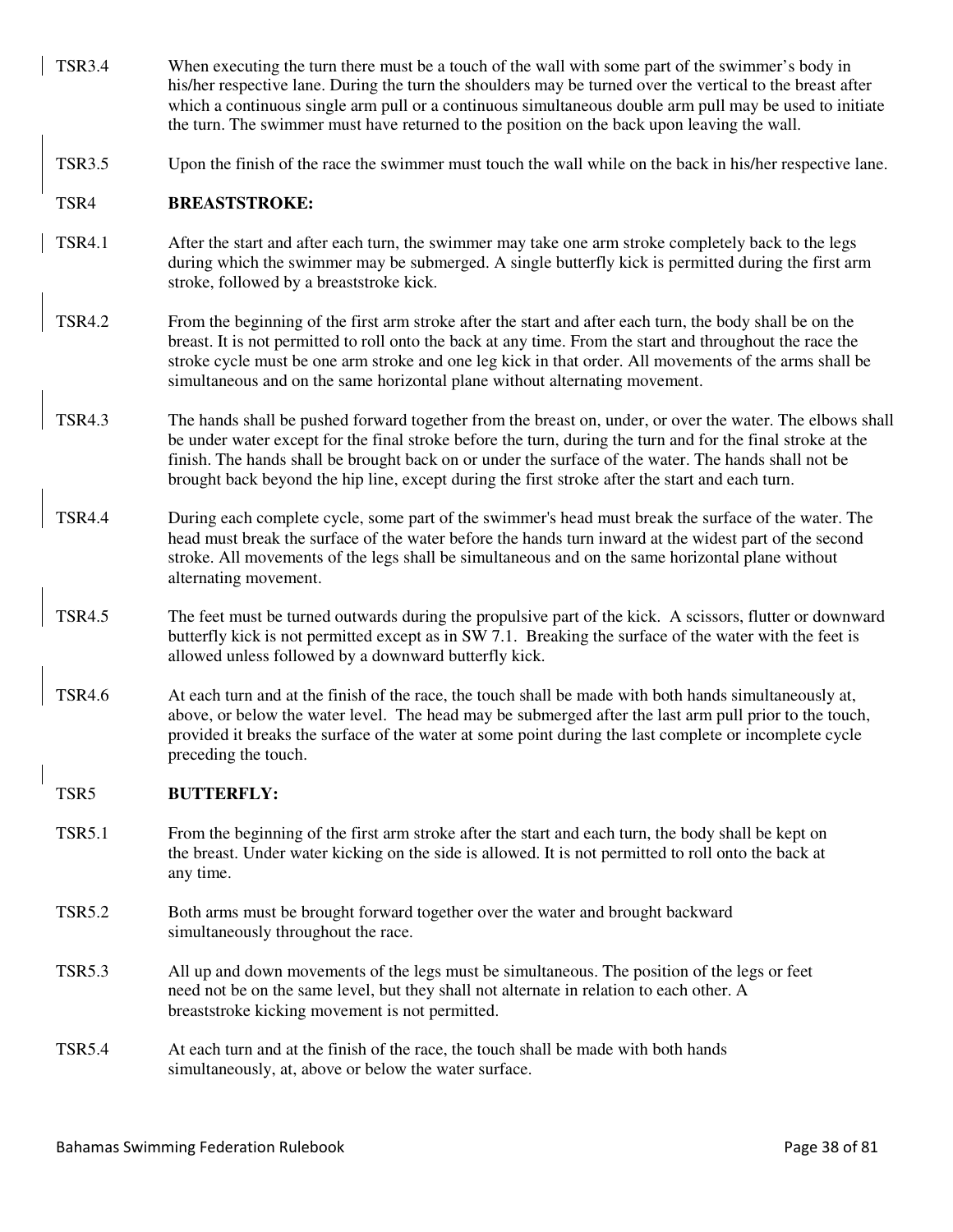| <b>TSR5.5</b>  | At the start and at turns, a competitor is permitted one or more leg kicks and one arm pull under<br>the water, which must bring him to the surface. It shall be permissible for a Competitor to be<br>completely submerged for a distance of not more than 15 metres after the start and after each<br>turn. By that point, the head must have broken the surface. The Competitor must remain on the<br>surface until the next turn or finish. |
|----------------|-------------------------------------------------------------------------------------------------------------------------------------------------------------------------------------------------------------------------------------------------------------------------------------------------------------------------------------------------------------------------------------------------------------------------------------------------|
| TSR6           | <b>MEDLEY SWIMMING:</b>                                                                                                                                                                                                                                                                                                                                                                                                                         |
| <b>TSR6.1</b>  | In individual medley events, the competitor shall cover the four swimming styles in the following<br>order: Butterfly; Backstroke; Breaststroke; and Freestyle.                                                                                                                                                                                                                                                                                 |
| <b>TSR6.2</b>  | In medley relay events, competitors shall cover the four swimming styles in the following order:<br>Backstroke; Breaststroke; Butterfly; and Freestyle.                                                                                                                                                                                                                                                                                         |
| <b>TSR6.3</b>  | Each section must be finished according to the rule which applies to the style concerned.                                                                                                                                                                                                                                                                                                                                                       |
| TSR7           | <b>THE RACE:</b>                                                                                                                                                                                                                                                                                                                                                                                                                                |
|                | The following rules shall apply equally to all individual or team events.                                                                                                                                                                                                                                                                                                                                                                       |
| <b>TSR7.1</b>  | A competitor swimming over the course alone shall cover the whole distance to qualify.                                                                                                                                                                                                                                                                                                                                                          |
| <b>TSR7.2</b>  | A competitor must finish the race in the same lane in which he started.                                                                                                                                                                                                                                                                                                                                                                         |
| <b>TSR7.3</b>  | In all events, a competitor when turning shall make physical contact with the end of the pool or<br>course. The turn must be made from the wall, and it is not permitted to take a stride or step from<br>the bottom of the pool.                                                                                                                                                                                                               |
| <b>TSR7.4</b>  | Standing on the bottom during freestyle events or during the freestyle portion of medley events<br>shall not disqualify a competitor, but he shall not walk.                                                                                                                                                                                                                                                                                    |
| <b>TSR7.5</b>  | Pulling on the lane rope is not allowed.                                                                                                                                                                                                                                                                                                                                                                                                        |
| <b>TSR7.6</b>  | Obstructing another competitor by swimming across another lane or otherwise interfering shall<br>disqualify the offender. Should the foul be intentional, the Referee shall report the matter to the<br>competitor's coach (if any) and to the Council.                                                                                                                                                                                         |
| <b>TSR7.7</b>  | No competitor shall be permitted to use or wear any device that may aid his speed, buoyancy or<br>endurance during a competition (such as webbed gloves, flippers, fins, etc.). Goggles may be<br>worn.                                                                                                                                                                                                                                         |
| <b>TSR7.8</b>  | Any competitor not entered in a race, who enters the water while an event is in progress (except<br>to aid a competitor in distress) shall be disqualified from his next scheduled race in the meet.                                                                                                                                                                                                                                            |
| <b>TSR7.9</b>  | There shall be 4 Competitors on each relay team.                                                                                                                                                                                                                                                                                                                                                                                                |
| <b>TSR7.10</b> | In relay events, the team of a Competitor whose feet loses touch with the starting platform before<br>the preceding team-mate touches the wall shall be disqualified, unless the Competitor in default<br>returns to the original starting point at the wall, but it shall not be necessary to return to the<br>starting platform.                                                                                                              |
| <b>TSR7.11</b> | Any relay team shall be disqualified from a race if a team member, other than the Competitor<br>designated to swim that length, enters the water when the race is being conducted, before all<br>Competitors of all teams have finished the race.                                                                                                                                                                                               |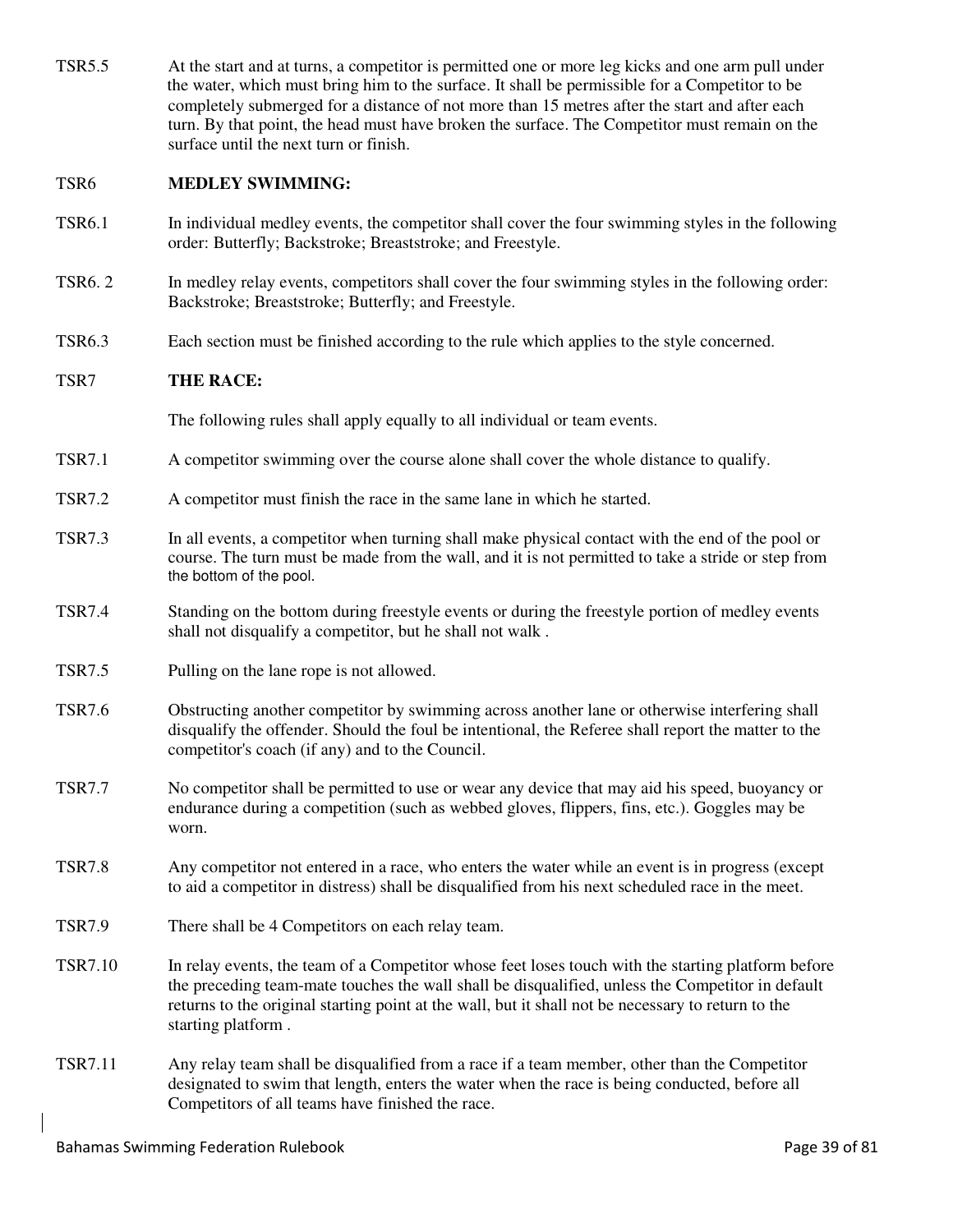- TSR7.12 The members of a relay team and their order of competing must be nominated before the race. Any relay team-member may compete in a race only once. The composition of the relay may be changed between the heats and the finals of an event, provided that it is made up from a list of Competitors properly entered by a club/coach/competitors. Failure to swim in the order listed will result in disqualification. Substitutions may be made only in the case of a documented medical emergency.
- TSR7.13 Any competitor having finished his race, or his distance in a relay event, must leave the pool as soon as possible without obstructing any other competitor who has not yet finished his race. Otherwise the competitor or his relay team shall be disqualified.
- TSR7.14 Should a foul endanger the chance of success of a competitor, the Referee shall have the power to allow the competitor to compete in the next heat, or, should the foul occur in a final event or in the last heat, the Referee may order the race to be re-swum.
- TSR7.15 No pace making shall be permitted, nor may any device be used or plan adopted which has that effect.

# TSR8 **TIMING**

- TSR8.1 The operation of Automatic Officiating Equipment shall be under the supervision of appointed officials. Times recorded by Automatic Officiating Equipment shall be used to determine the winner, all placing and the time applicable to each lane. The placing and times so determined shall have precedence over the decisions of timekeepers. In the event a breakdown occurs to the Automatic Officiating Equipment or it is clearly indicated that there has been a failure of the Equipment, or a competitor has failed to activate the Equipment, the recordings of the human timekeepers shall be official.
- TSR8.2 When Automatic Officiating Equipment is used, the results shall be recorded only to *1/100* of a second. When timing to *1/1000* of a second is available, the third digit shall not be recorded or used to determine time or placement. In the event of equal times, all competitors who have recorded the same time at *1/100* of a second shall be accorded the same placing. Times displayed on the electronic scoreboard shall only show to *1/100* of a second .
- TSR8.3 Any timing device that is terminated by an official shall be considered a watch. Such manual times shall be taken by three (3) timekeepers appointed or approved by the BSF. All watches shall be certified as accurate to the satisfaction of the BSF. Manual timing shall be registered to *1/100* of a second. Where no Automatic Officiating Equipment is used, official manual times shall be determined as follows:
- TSR8.3.1 If two of the three watches record the same time and the third disagrees, the two identical times shall be the official time;
- TSR8.3.2 If all three watches disagree, the watch recording the intermediate time shall be the official time .
- TSR8.3.3 With only two (2) out of three (3) watches working, or, if only two watches are used, and if the times recorded do not agree, the average time of the two recorded watch times shall be the official time.
- TSR8.4 Should a Competitor be disqualified during or following an event, such disqualification should be recorded in the official results.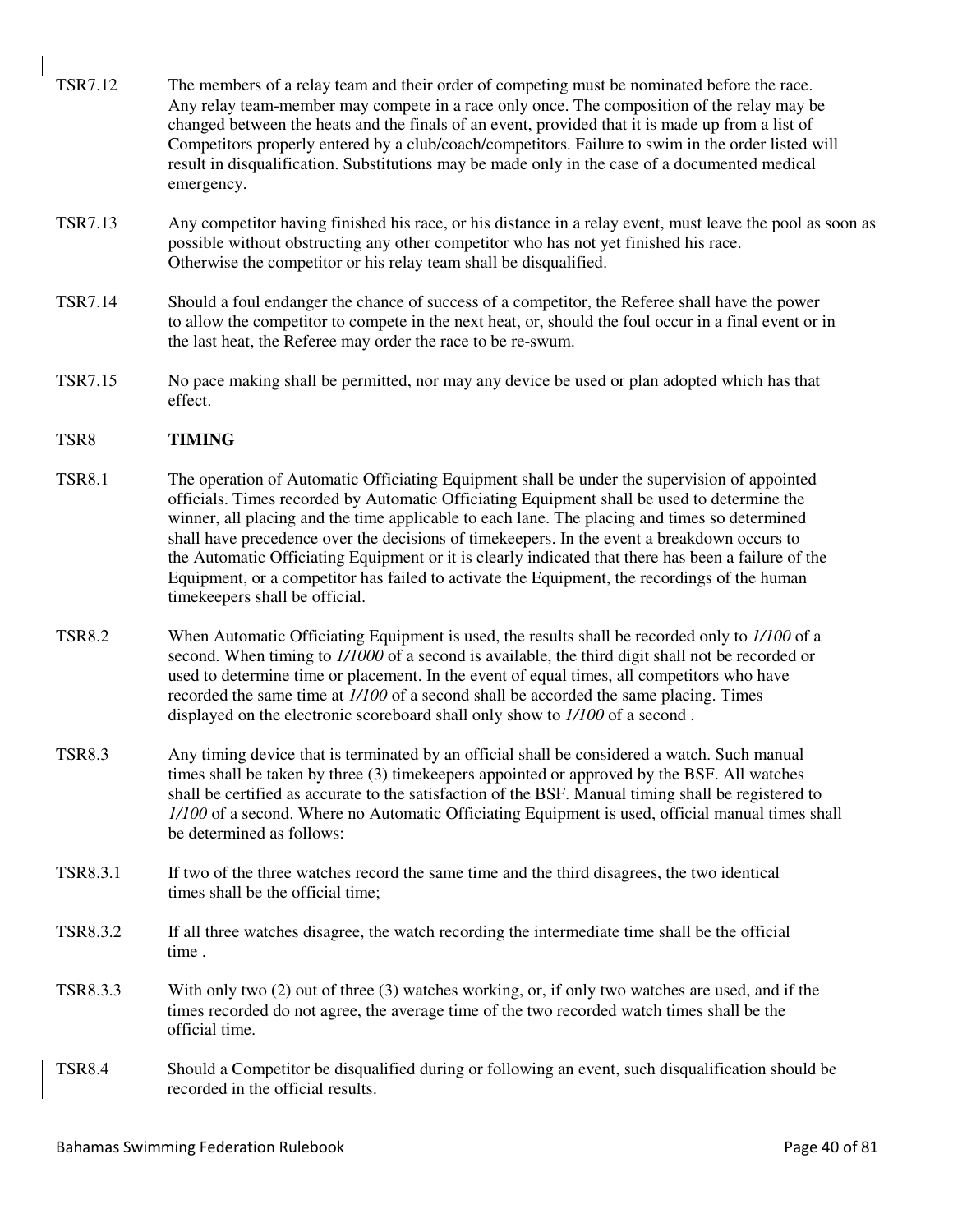- TSR8.5 In the case of a relay disqualification, legal splits up to the time of the disqualification shall be recorded in the official results.
- TSR8.6 All 50 meter and 100 meter splits shall be recorded for lead-off Competitors during relays and published in the official results.

# TSR9 **COMPETITION FACILITIES**

Competition facilities must match FINA specifications.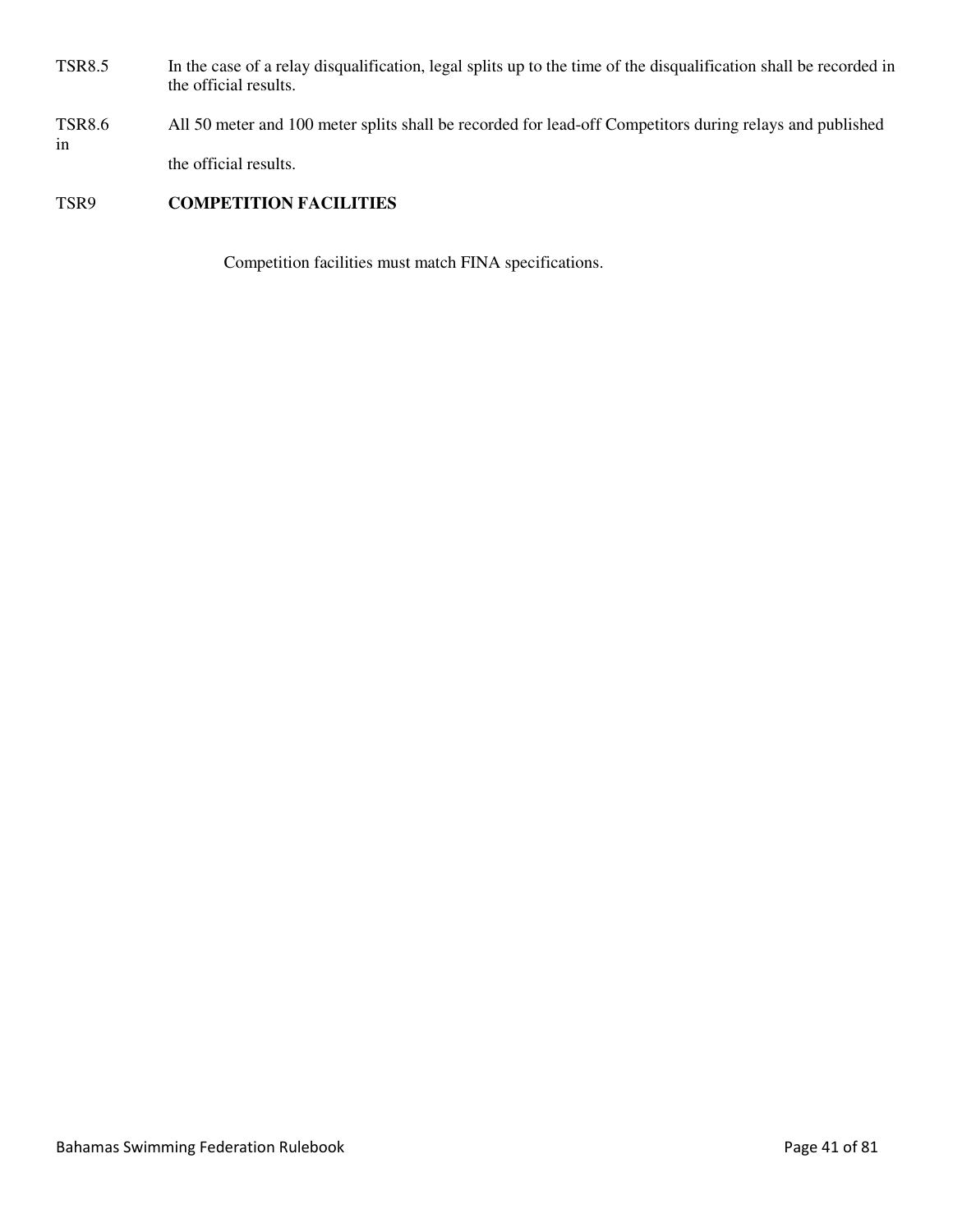# PART IV **NATIONAL CHAMPIONSHIP RULES**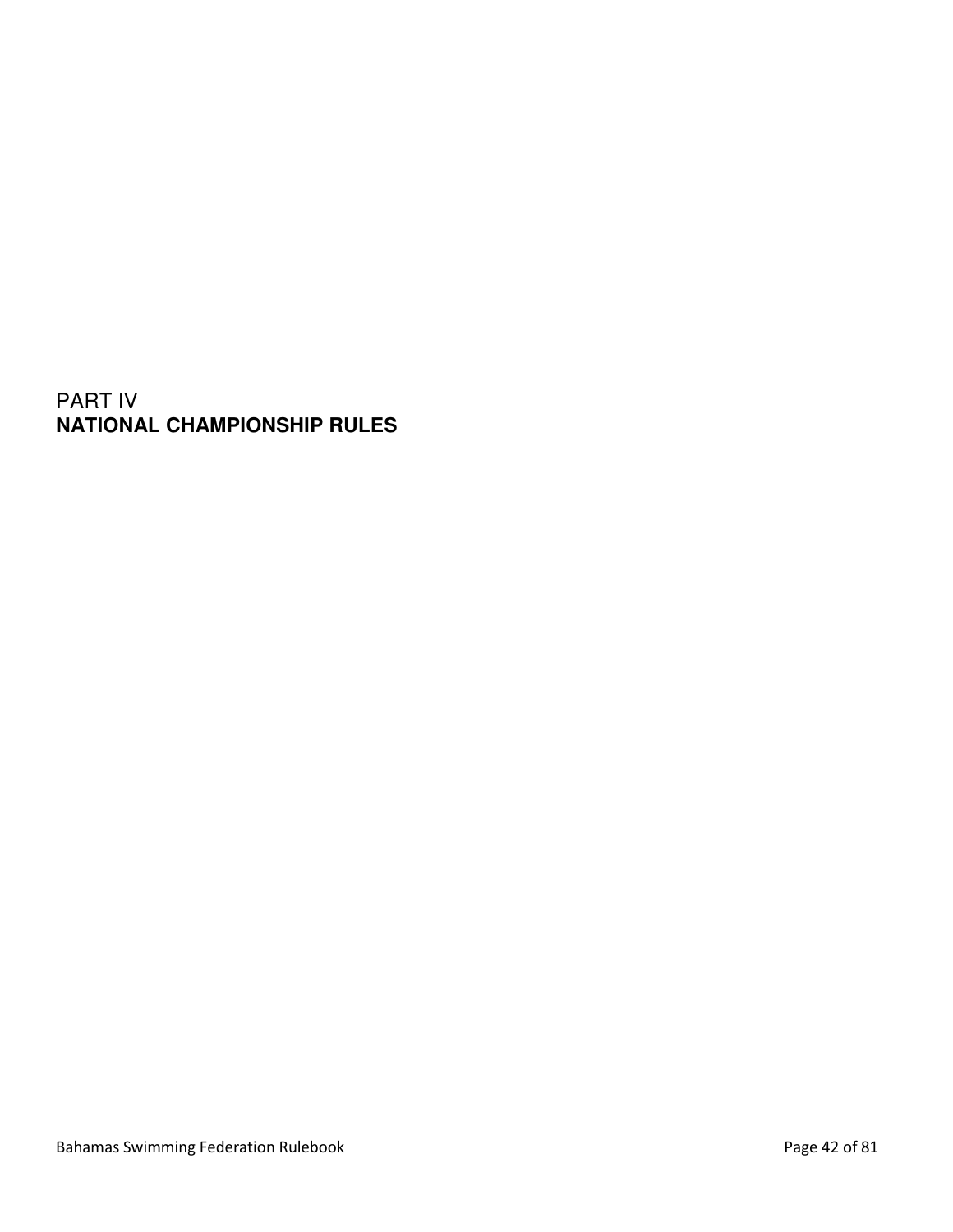All National Championships sanctioned and hosted by the BSF shall be governed by the General rules and the Competition rules, with the following exceptions and additions:

# NCR1 **ELIGIBILITY:**

- NCR1.1 All competitors registered with the BSF are eligible to participate in the National Championships.
- NCR1.2 Foreign competitors can participate in the National Swimming Championships on the basis that they do not score points and Bahamian competitors are not displaced from the finals.

# NCR2 **CONDITIONS OF ENTRY:**

- NCR2.1 Individual Events: To enter a National Championship, a competitor must (i) satisfy Rule NCRI.I above; (ii) satisfy the published qualifying time standard for each event.
- NCR2.2 Relay Events: A competitor who has not qualified for any individual events may represent his club or team in relay events for his or her age group provided that competitor (i) satisfies Rule NCRI.I above.

# NCR3 **AGE GROUPS**

NCR3.1 Recognized age groups are:

8 and Under  $9 - 10$ 11 - 12 13 - 14 15 and Over

NCR3.2 Competitors shall swim only in their respective age groups. Their competitive age group shall be determined by their respective ages as of midnight on 31st December of the preceding year.

# NCR4 **DATES AND STARTING TIMES:**

The dates and starting times of a National Swimming Championship shall be recommended by the Technical Committee and approved by the BSF Executive Council.

# NCR5 **PROGRAMME OF EVENTS AND VENUES**:

- NCR5.1 25 Metre Pools:
- NCR5.1.1 The programme of events for the National Championships shall be swum in a 25 metre pool approved by BSF Executive Council shall cover three days, as follows:-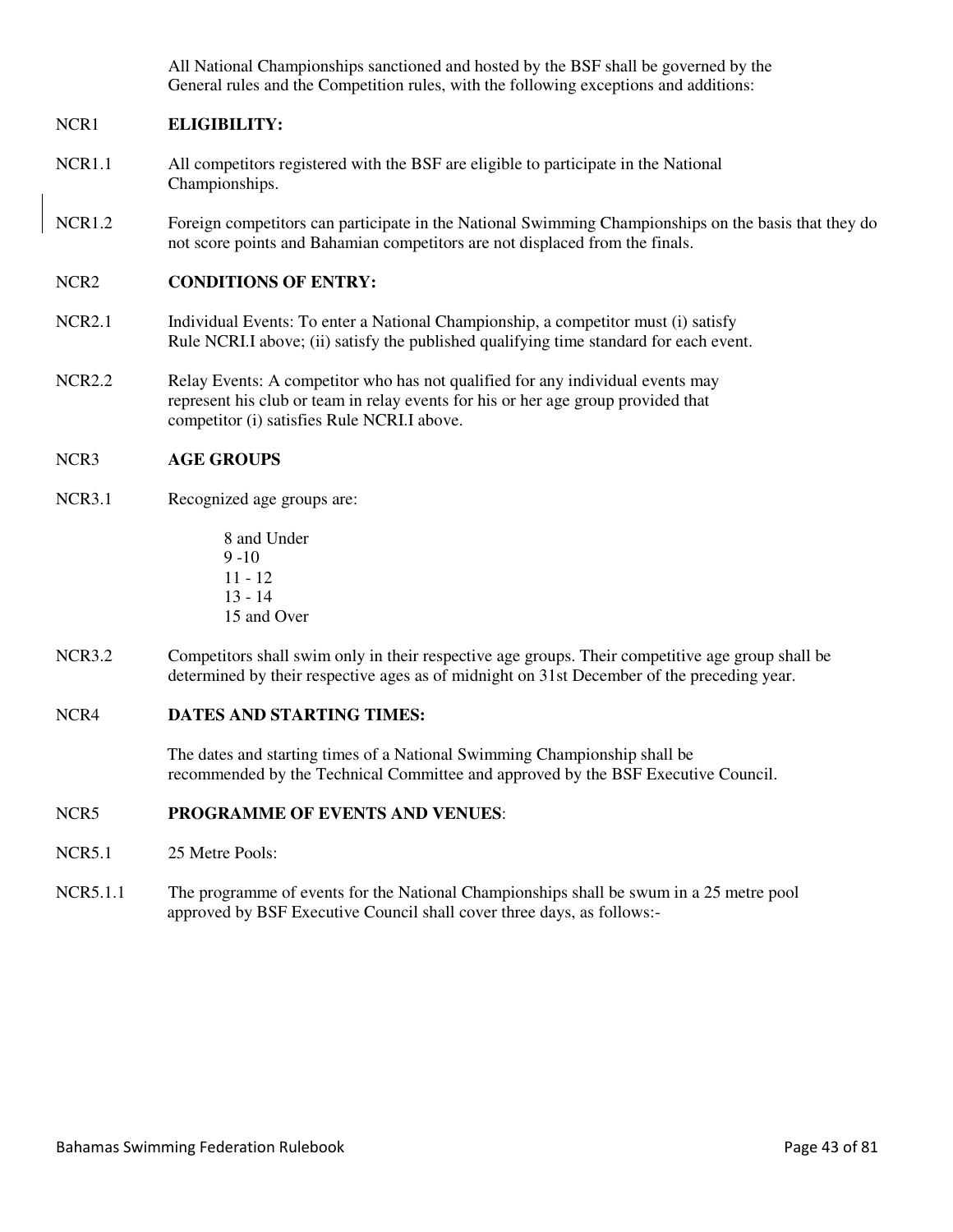# **Bahamas Nationals Swimming Championships Short Course**

# **Day 1 Session 1 AM**

| <b>Event Number</b> | Length | <b>Event Name</b>        | <b>Type</b>       | <b>Age-Group</b> |
|---------------------|--------|--------------------------|-------------------|------------------|
| $1-2$               | 100    | Freestyle                | <b>Time Final</b> | 8 & Under        |
| $3-4$               | 200    | Freestyle                | <b>Time Final</b> | $9-10$           |
| $5-6$               | 200    | Freestyle                | Time Final        | $11 - 12$        |
| $7 - 8$             | 200    | Freestyle                | <b>Time Final</b> | $13 - 14$        |
| $9-10$              | 200    | Freestyle                | <b>Time Final</b> | $15+$ Over       |
| $11 - 12$           | 50     | <b>Breaststroke</b>      | <b>Time Final</b> | 8 & Under        |
| $13 - 14$           | 50     | <b>Breaststroke</b>      | Heats             | $9 - 10$         |
| $15 - 16$           | 50     | <b>Breaststroke</b>      | Heats             | $11 - 12$        |
| $17 - 18$           | 50     | <b>Breaststroke</b>      | Heats             | $13 - 14$        |
| $19-20$             | 50     | <b>Breaststroke</b>      | Heats             | $15+$ Over       |
| $21 - 22$           | 100    | Backstroke               | Heats             | $9-10$           |
| 23-24               | 100    | Backstroke               | Heats             | $11 - 12$        |
| $25 - 26$           | 100    | <b>Backstroke</b>        | Heats             | $13 - 14$        |
| 27-28               | 100    | Backstroke               | Heats             | $15+$ Over       |
| 29-30               | 100    | <b>Butterfly</b>         | Heats             | $9-10$           |
| 31-32               | 100    | <b>Butterfly</b>         | Heats             | $11 - 12$        |
| 33-34               | 100    | <b>Butterfly</b>         | Heats             | 13-14            |
| 35-36               | 100    | <b>Butterfly</b>         | Heats             | $15+$ Over       |
| 37-38               | 400    | <b>Individual Medley</b> | <b>Time Final</b> | $11 - 12$        |
| 39-40               | 400    | <b>Individual Medley</b> | <b>Time Final</b> | $13 - 14$        |
| 41-42               | 400    | <b>Individual Medley</b> | <b>Time Final</b> | $15+$ Over       |
| <b>Session 2 PM</b> |        |                          |                   |                  |
| $13 - 14$           | 50     | <b>Breaststroke</b>      | Final             | $9-10$           |
| $15 - 16$           | 50     | <b>Breaststroke</b>      | Final             | $11 - 12$        |
| $17 - 18$           | 50     | <b>Breaststroke</b>      | Final             | 13-14            |
| 19-20               | 50     | <b>Breaststroke</b>      | Final             | $15+$ Over       |
| 21-22               | 100    | Backstroke               | Final             | $9-10$           |
| $23 - 24$           | 100    | Backstroke               | Final             | $11 - 12$        |
| $25 - 26$           | 100    | Backstroke               | Final             | 13-14            |
| 27-28               | 100    | <b>Backstroke</b>        | Final             | $15+$ Over       |
| 29-30               | 100    | <b>Butterfly</b>         | Final             | $9-10$           |
| 31-32               | 100    | Butterfly                | Final             | $11 - 12$        |
| 33-34               | 100    | <b>Butterfly</b>         | Final             | $13 - 14$        |
| 35-36               | 100    | <b>Butterfly</b>         | Final             | $15+$ Over       |
| 43-44               | 200    | Freestyle                | Time Final        | 8 & Under        |
| 45-46               | 400    | Freestyle                | Time Final        | $9 - 10$         |
| 47-48               | 400    | Freestyle                | <b>Time Final</b> | $11 - 12$        |
| 49-50               | 400    | Freestyle                | <b>Time Final</b> | $13 - 14$        |
| 51-52               | 400    | Freestyle                | <b>Time Final</b> | $15+$ Over       |
| 53-54               | 4x50   | <b>Freestyle Relay</b>   | <b>Time Final</b> | 8 & Under        |
| 55-56               | 4x50   | <b>Freestyle Relay</b>   | <b>Time Final</b> | $9-10$           |
| 57-58               | 4x50   | Freestyle Relay          | Time Final        | $11 - 12$        |
| 59-60               | 4x50   | <b>Freestyle Relay</b>   | <b>Time Final</b> | $13 - 14$        |
| 61-62               | 4x50   | <b>Freestyle Relay</b>   | <b>Time Final</b> | $15+$ Over       |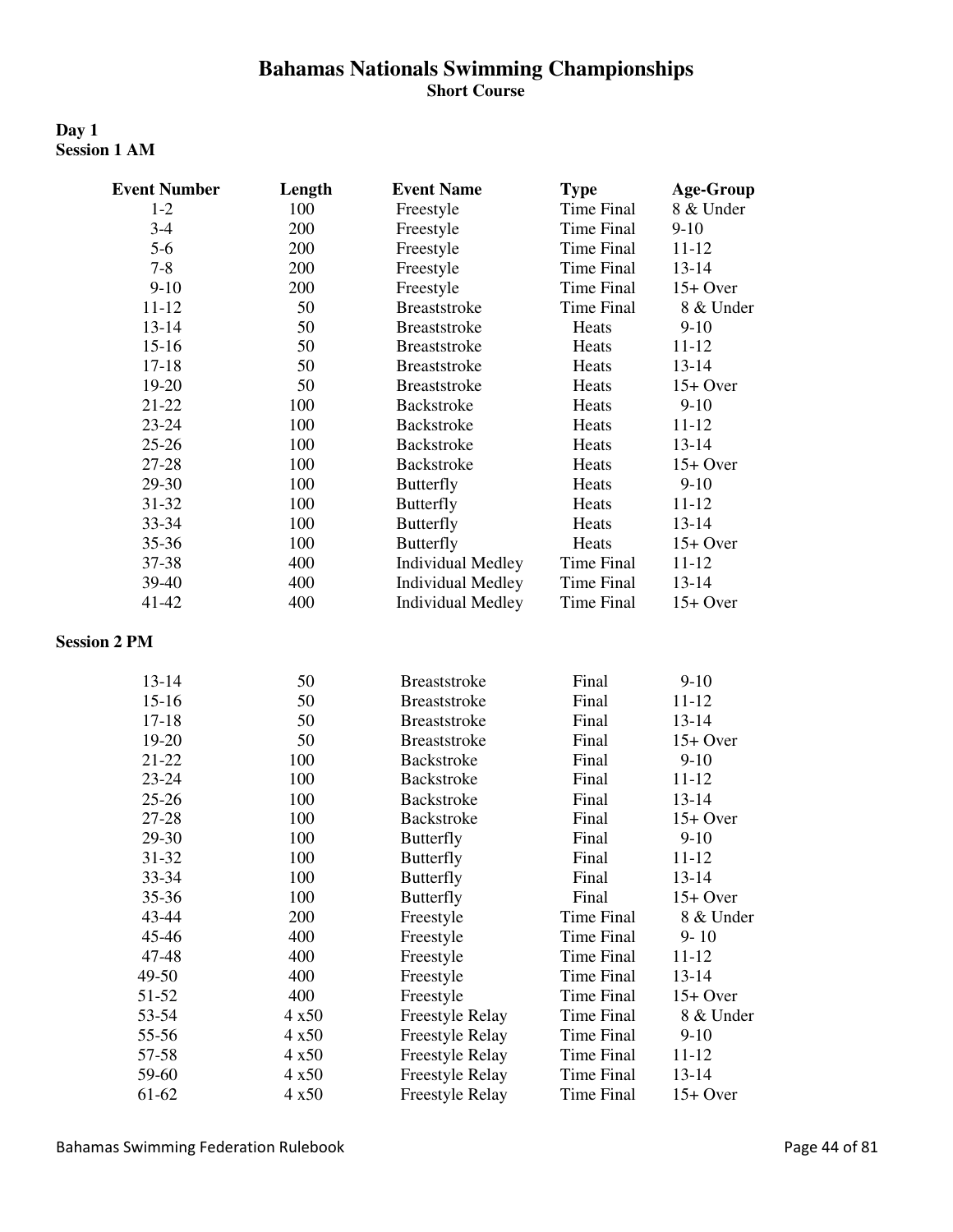# **Day 2**

# **Session 3 AM**

| <b>Event Number</b> | Length | <b>Event Name</b>        | <b>Type</b>       | <b>Age-Group</b> |
|---------------------|--------|--------------------------|-------------------|------------------|
| 63-64               | 100    | <b>Individual Medley</b> | Time Final        | 8 & Under        |
| 65-66               | 200    | <b>Individual Medley</b> | <b>Time Final</b> | $9-10$           |
| 67-68               | 200    | <b>Individual Medley</b> | <b>Time Final</b> | $11 - 12$        |
| 69-70               | 200    | <b>Individual Medley</b> | <b>Time Final</b> | $13 - 14$        |
| 71-72               | 200    | <b>Individual Medley</b> | <b>Time Final</b> | $15+$ Over       |
| 73-74               | 100    | Freestyle                | Heats             | $9-10$           |
| 75-76               | 100    | Freestyle                | Heats             | $11 - 12$        |
| 77-78               | 100    | Freestyle                | Heats             | $13 - 14$        |
| 79-80               | 100    | Freestyle                | Heats             | $15+$ Over       |
| 81-82               | 50     | <b>Butterfly</b>         | <b>Time Final</b> | 8 & Under        |
| 83-84               | 50     | <b>Butterfly</b>         | Heats             | $9-10$           |
| 85-86               | 50     | <b>Butterfly</b>         | Heats             | $11 - 12$        |
| 87-88               | 50     | <b>Butterfly</b>         | Heats             | 13-14            |
| 89-90               | 50     | <b>Butterfly</b>         | Heats             | $15+$ Over       |
| 91-92               | 100    | <b>Breaststroke</b>      | Heats             | $9-10$           |
| 93-94               | 100    | <b>Breaststroke</b>      | Heats             | $11 - 12$        |
| 95-96               | 100    | <b>Breaststroke</b>      | Heats             | $13 - 14$        |
| 135-136             | 50     | Freestyle                | Heats             | $9-10$           |
| 137-138             | 50     | Freestyle                | Heats             | $11 - 12$        |
| 139-140             | 50     | Freestyle                | Heats             | 13-14            |
| 141-142             | 50     | Freestyle                | Heats             | 15 & Over        |
| 143-144             | 50     | Backstroke               | <b>Time Final</b> | 8 & Under        |
| 145-146             | 50     | <b>Backstroke</b>        | Heats             | $9-10$           |
| 147-148             | 50     | Backstroke               | Heats             | $11 - 12$        |
| 149-150             | 50     | <b>Backstroke</b>        | Heats             | $13 - 14$        |
| 151-152             | 50     | Backstroke               | Heats             | 15 & Over        |
| 153-154             | 800    |                          | <b>Time Final</b> | $11 - 12$        |
| 155                 | 800    | Freestyle                | <b>Time Final</b> | 13-14            |
| 156                 |        | Freestyle                |                   |                  |
|                     | 1500   | Freestyle                | <b>Time Final</b> | 13-14            |
| 157                 | 800    | Freestyle                | <b>Time Final</b> | 15 & Over        |
| 158                 | 1500   | Freestyle                | <b>Time Final</b> | 15 & Over        |
| <b>Session 6 PM</b> |        |                          |                   |                  |
| 119-120             | 100    | 1M                       | Final             | $9-10$           |
| 121-122             | 100    | 1M                       | Final             | 11-12            |
| 123-124             | 100    | 1M                       | Final             | 13-14            |
| 125-126             | 100    | 1M                       | Final             | 15 & Over        |
| 159-160             | 200    | <b>Butterfly</b>         | Time Final        | $11 - 12$        |
| 161-162             | 200    | <b>Butterfly</b>         | <b>Time Final</b> | 13-14            |
| 163-164             | 200    | <b>Butterfly</b>         | <b>Time Final</b> | 15 & Over        |
| 135-136             | 50     | Freestyle                | Final             | $9-10$           |
| 137-138             | 50     | Freestyle                | Final             | $11 - 12$        |
| 139-140             | 50     | Freestyle                | Final             | 13-14            |
| 141-142             | 50     | Freestyle                | Final             | 15 & Over        |
| 145-146             | 50     | Backstroke               | Final             | $9-10$           |
| 147-148             | 50     | <b>Backstroke</b>        | Final             | $11 - 12$        |
| 149-150             | 50     | <b>Backstroke</b>        | Final             | $13 - 14$        |
| 151-152             | 50     | Backstroke               | Final             | 15 & Over        |
|                     |        |                          |                   |                  |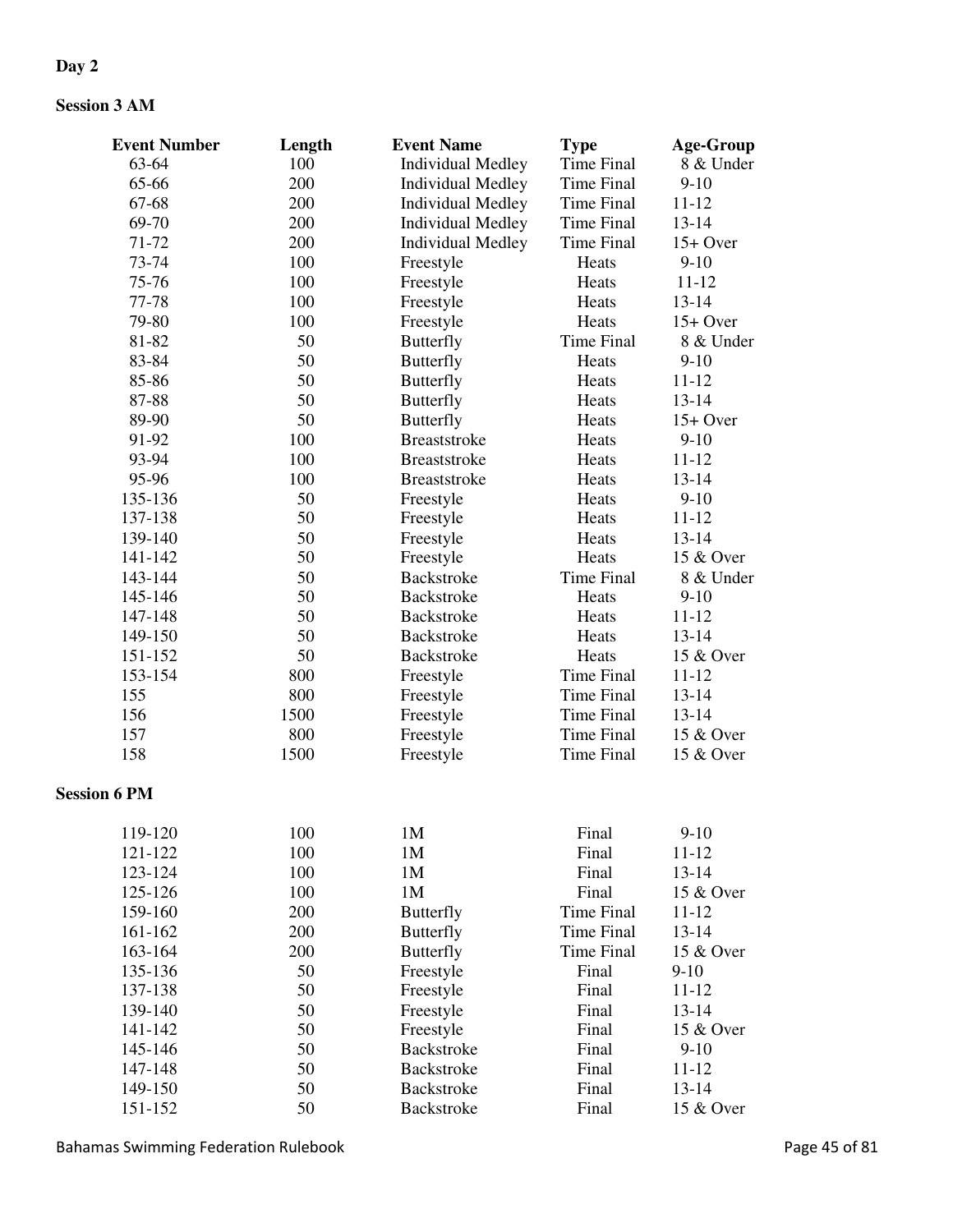| 165-166 | 4 X 50        | Medley Relay | Time Final | 8 & Under |
|---------|---------------|--------------|------------|-----------|
| 167-168 | 4 x 50        | Medley Relay | Time Final | $9-1()$   |
| 169-170 | $4 \times 50$ | Medley Relay | Time Final | $11 - 12$ |
| 171-172 | 4 x 50        | Medley Relay | Time Final | $13 - 14$ |
| 173-174 | 4 x 50        | Medley Relay | Time Final | 15 & Over |

# NCR5.2 **50 Metre Pools:**

NCR5.2.1 The programme of events for the National Championships shall be swum in a 50 metre pool approved by BSF Executive Council shall cover four days, as follows:-

# **Bahamas Nationals Swimming Championships Long Course**

## All odd numbered events shall be for girls only and all even numbered events shall be for boys only.

## **Session 1**

| <b>Event Number</b> | Length     | <b>Event Name</b>      | <b>Type</b>        | <b>Age-Group</b> |
|---------------------|------------|------------------------|--------------------|------------------|
| $1-2$               | <b>200</b> | IM                     | <b>Timed Final</b> | 8 & Under        |
| $3-4$               | <b>200</b> | IM                     | <b>Timed Final</b> | $9-10$           |
| $5-6$               | <b>200</b> | IM                     | <b>Timed Final</b> | 11-12            |
| $7 - 8$             | 200        | <b>IM</b>              | <b>Timed Final</b> | $13 - 14$        |
| $9-10$              | <b>200</b> | IM                     | <b>Timed Final</b> | 15 & Over        |
| $11 - 12$           | 400        | Freestyle              | <b>Timed Final</b> | $9-10$           |
| $17 - 18$           | <b>200</b> | <b>Freestyle Relay</b> | <b>Timed Final</b> | 8 & Under        |
| $19-20$             | <b>200</b> | <b>Freestyle Relay</b> | Timed Final        | $9-10$           |
| $13*$               | 800        | Freestyle              | <b>Timed Final</b> | 11 & Over        |
| 14                  | 800        | Freestyle              | <b>Timed Final</b> | 11-12            |
| $16*$               | 1500       | Freestyle              | <b>Timed Final</b> | 13 & Over        |
| 21-22               | <b>200</b> | <b>Freestyle Relay</b> | <b>Timed Final</b> | 11-12            |
| $23 - 24$           | <b>200</b> | Freestyle Relay        | Timed Final        | 13-14            |
| $25 - 26$           | <b>200</b> | <b>Freestyle Relay</b> | <b>Timed Final</b> | 15 & Over        |

*\*These events will be seeded events and will be swum as mixed aged groups but scored within the correct age group.*

# **Day 2**

# **Session 2 AM**

| 27-28     | 200        | Freestyle           | Timed Final | 8 & Under |
|-----------|------------|---------------------|-------------|-----------|
| $29 - 30$ | 200        | Freestyle           | Timed Final | $9-10$    |
| $31 - 32$ | 200        | Freestyle           | Timed Final | 11-12     |
| $33 - 34$ | 200        | Freestyle           | Timed Final | $13 - 14$ |
| $35 - 36$ | <b>200</b> | Freestyle           | Timed Final | 15 & Over |
| 37-38     | 50         | <b>Breaststroke</b> | Timed Final | 8 & Under |
| $39-40$   | 50         | <b>Breaststroke</b> | Prelims     | $9-10$    |
| 41-42     | 50         | <b>Breaststroke</b> | Prelims     | 11-12     |
| 43-44     | 50         | <b>Breaststroke</b> | Prelims     | $13 - 14$ |
| 45-46     | 50         | <b>Breaststroke</b> | Prelims     | 15 & Over |
| 47-48     | 100        | <b>Backstroke</b>   | Prelims     | $9-10$    |
| $49-50$   | 100        | <b>Backstroke</b>   | Prelims     | 11-12     |
| 51-52     | 100        | <b>Backstroke</b>   | Prelims     | 13-14     |
|           |            |                     |             |           |

Bahamas Swimming Federation Rulebook **Page 46 of 81** Page 46 of 81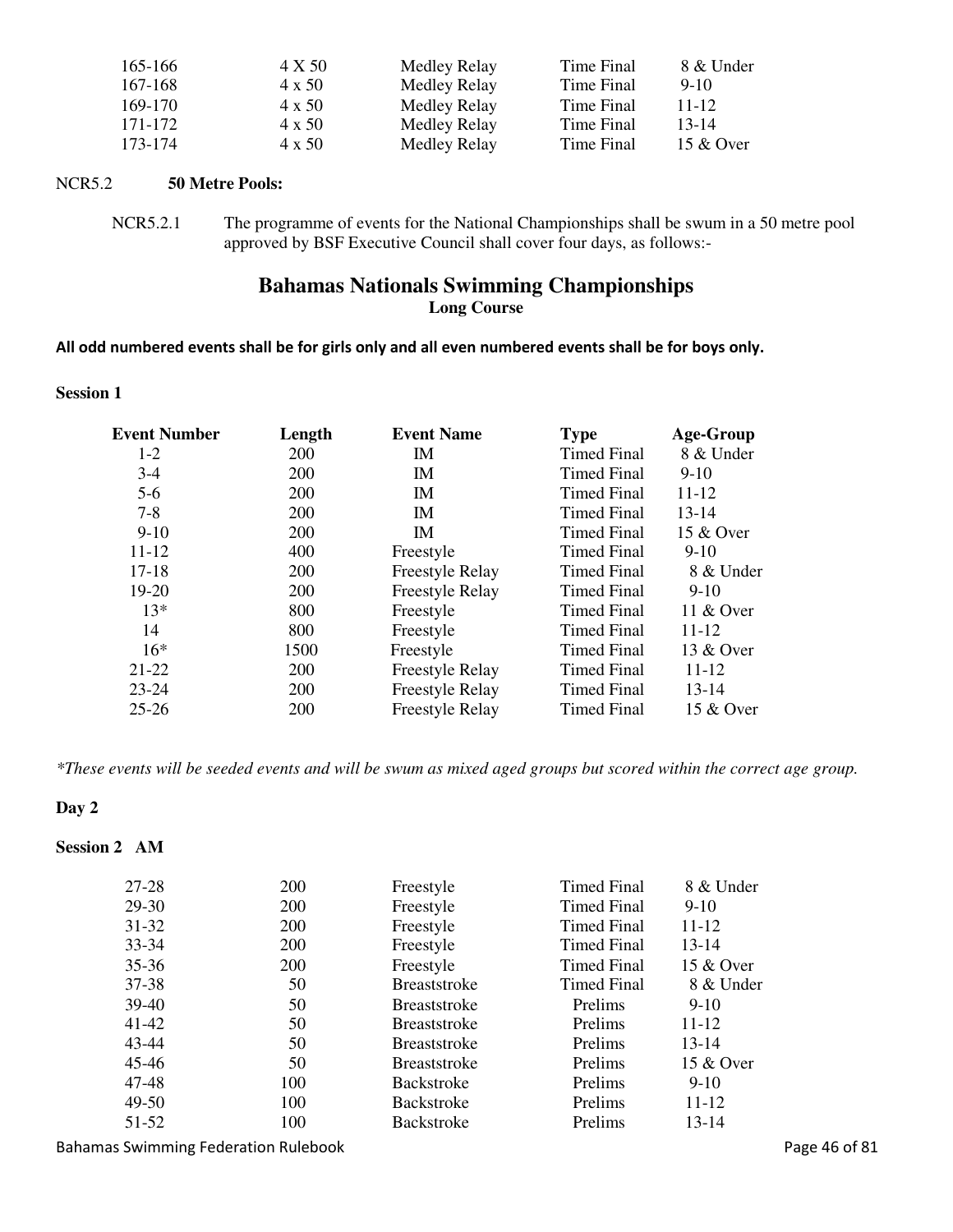| 53-54               | 100 | <b>Backstroke</b>   | Prelims            | 15 & Over |
|---------------------|-----|---------------------|--------------------|-----------|
| 55-56               | 100 | <b>Butterfly</b>    | Prelims            | $9-10$    |
| 57-58               | 100 | <b>Butterfly</b>    | Prelims            | $11 - 12$ |
| 59-60               | 100 | <b>Butterfly</b>    | Prelims            | $13 - 14$ |
| 61-62               | 100 | <b>Butterfly</b>    | Prelims            | 15 & Over |
| <b>Session 3 PM</b> |     |                     |                    |           |
| 39-40               | 50  | <b>Breaststroke</b> | Finals             | $9-10$    |
| 41-42               | 50  | <b>Breaststroke</b> | Finals             | 11-12     |
| 43-44               | 50  | <b>Breaststroke</b> | Finals             | 13-14     |
| $45 - 46$           | 50  | <b>Breaststroke</b> | Finals             | 15 & Over |
| 47-48               | 100 | <b>Backstroke</b>   | Finals             | $9-10$    |
| 49-50               | 100 | <b>Backstroke</b>   | Finals             | 11-12     |
| 51-52               | 100 | <b>Backstroke</b>   | Finals             | 13-14     |
| 53-54               | 100 | <b>Backstroke</b>   | Finals             | 15 & Over |
| 55-56               | 100 | <b>Butterfly</b>    | Finals             | $9-10$    |
| 57-58               | 100 | Butterfly           | Finals             | $11 - 12$ |
| 59-60               | 100 | <b>Butterfly</b>    | Finals             | $13 - 14$ |
| 61-62               | 100 | <b>Butterfly</b>    | Finals             | 15 & Over |
| 63-64               | 400 | Medley Relay        | <b>Timed Final</b> | 11-12     |
| 65-66               | 400 | Medley Relay        | <b>Timed Final</b> | 13-14     |
| 67-68               | 400 | Medley Relay        | Timed Final        | 15 & Over |

## **Day 3**

# **Session 4 AM**

| 69-70               | 400 | IM                  | <b>Timed Final</b> | 11-12     |
|---------------------|-----|---------------------|--------------------|-----------|
| 71-72               | 400 | IM                  | <b>Timed Final</b> | $13 - 14$ |
| 73-74               | 400 | IM                  | <b>Timed Final</b> | 15 & Over |
| 75-76               | 100 | Freestyle           | <b>Timed Final</b> | 8 & Under |
| 77-78               | 100 | Freestyle           | Prelims            | $9-10$    |
| 79-80               | 100 | Freestyle           | Prelims            | $11 - 12$ |
| 81-82               | 100 | Freestyle           | Prelims            | $13 - 14$ |
| 83-84               | 100 | Freestyle           | Prelims            | 15 & Over |
| 85-86               | 50  | <b>Butterfly</b>    | <b>Timed Final</b> | 8 & Under |
| 87-88               | 50  | <b>Butterfly</b>    | Prelims            | $9-10$    |
| 89-90               | 50  | <b>Butterfly</b>    | Prelims            | $11 - 12$ |
| 91-92               | 50  | <b>Butterfly</b>    | Prelims            | $13 - 14$ |
| 93-94               | 50  | <b>Butterfly</b>    | Prelims            | 15 & Over |
| 95-96               | 100 | <b>Breaststroke</b> | Prelims            | $9-10$    |
| 97-98               | 100 | <b>Breaststroke</b> | Prelims            | 11-12     |
| 99-100              | 100 | <b>Breaststroke</b> | Prelims            | $13 - 14$ |
| 101-102             | 100 | <b>Breaststroke</b> | Prelims            | 15 & Over |
| <b>Session 5 PM</b> |     |                     |                    |           |
| 77-78               | 100 | Freestyle           | Finals             | $9-10$    |
| 79-80               | 100 | Freestyle           | Finals             | $11 - 12$ |
| 81-82               | 100 | Freestyle           | Finals             | $13 - 14$ |
| 83-84               | 100 | Freestyle           | Finals             | 15 & Over |
| 103-104             | 200 | <b>Backstroke</b>   | <b>Timed Final</b> | 11-12     |
| 105-106             | 200 | <b>Backstroke</b>   | <b>Timed Final</b> | 13-14     |

Bahamas Swimming Federation Rulebook **Page 47** of 81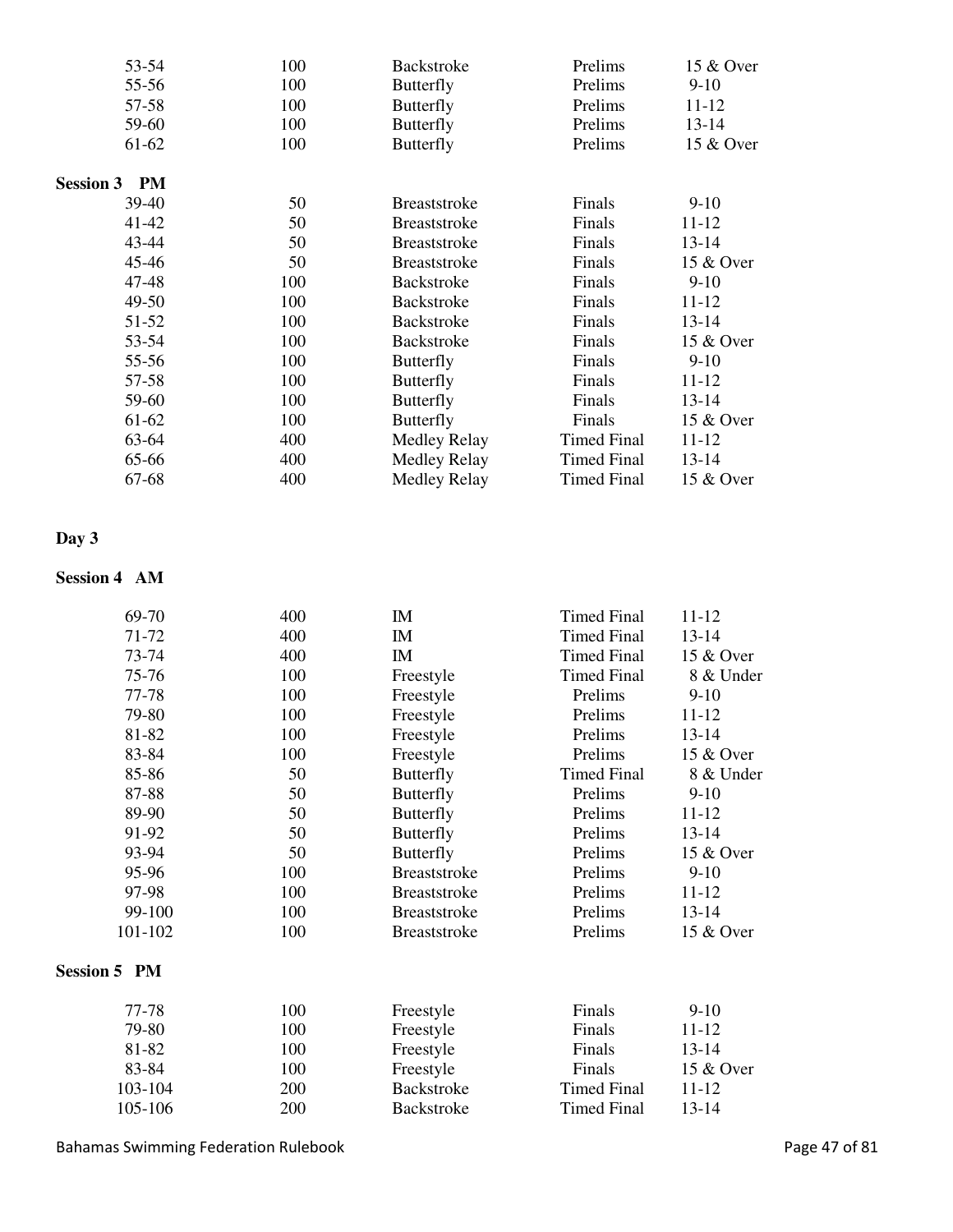| 107-108 | 200 | <b>Backstroke</b>      | <b>Timed Final</b> | 15 & Over |  |
|---------|-----|------------------------|--------------------|-----------|--|
| 87-88   | 50  | <b>Butterfly</b>       | Finals             | $9-10$    |  |
| 89-90   | 50  | <b>Butterfly</b>       | Finals             | $11 - 12$ |  |
| 91-92   | 50  | <b>Butterfly</b>       | Finals             | $13 - 14$ |  |
| 93-94   | 50  | <b>Butterfly</b>       | Finals             | 15 & Over |  |
| 95-96   | 100 | <b>Breaststroke</b>    | Finals             | $9-10$    |  |
| 97-98   | 100 | <b>Breaststroke</b>    | Finals             | 11-12     |  |
| 99-100  | 100 | <b>Breaststroke</b>    | Finals             | 13-14     |  |
| 101-102 | 100 | <b>Breaststroke</b>    | Finals             | 15 & Over |  |
| 109-110 | 400 | <b>Freestyle Relay</b> | Timed Final        | $9-10$    |  |
| 111-112 | 400 | <b>Freestyle Relay</b> | Timed Final        | $11 - 12$ |  |
| 113-114 | 400 | <b>Freestyle Relay</b> | Timed Final        | 13-14     |  |
| 115-116 | 400 | Freestyle Relay        | Timed Final        | 15 & Over |  |
|         |     |                        |                    |           |  |

# **Day 4**

# **Session 6 AM**

| 117-118 | 400        | Freestyle           | <b>Timed Final</b> | 11-12     |
|---------|------------|---------------------|--------------------|-----------|
| 119-120 | 400        | Freestyle           | Timed Final        | $13 - 14$ |
| 121-122 | 400        | Freestyle           | <b>Timed Final</b> | 15 & Over |
| 123-124 | 50         | Backstroke          | Timed Final        | 8 & Under |
| 125-126 | 50         | <b>Backstroke</b>   | Prelims            | $9-10$    |
| 127-128 | 50         | <b>Backstroke</b>   | Prelims            | 11-12     |
| 129-130 | 50         | <b>Backstroke</b>   | <b>Prelims</b>     | 13-14     |
| 131-132 | 50         | <b>Backstroke</b>   | Prelims            | 15 & Over |
| 133-134 | 200        | <b>Breaststroke</b> | <b>Timed Final</b> | $11 - 12$ |
| 135-136 | <b>200</b> | <b>Breaststroke</b> | Timed Final        | $13 - 14$ |
| 137-138 | <b>200</b> | <b>Breaststroke</b> | Timed Final        | 15 & Over |
| 139-140 | 50         | Freestyle           | Timed Final        | 8 & Under |
| 141-142 | 50         | Freestyle           | Prelims            | $9-10$    |
| 143-144 | 50         | Freestyle           | Prelims            | 11-12     |
| 145-146 | 50         | Freestyle           | Prelims            | 13-14     |
| 147-148 | 50         | Freestyle           | Prelims            | 15 & Over |
|         |            |                     |                    |           |

# **Session 7 PM**

| 149-150 | 200        | <b>Butterfly</b>    | <b>Timed Final</b> | $11 - 12$ |
|---------|------------|---------------------|--------------------|-----------|
| 151-152 | 200        | <b>Butterfly</b>    | <b>Timed Final</b> | $13 - 14$ |
| 153-154 | 200        | <b>Butterfly</b>    | <b>Timed Final</b> | 15 & Over |
| 125-126 | 50         | <b>Backstroke</b>   | Finals             | $9-10$    |
| 127-128 | 50         | <b>Backstroke</b>   | Finals             | 11-12     |
| 129-130 | 50         | <b>Backstroke</b>   | Finals             | 13-14     |
| 131-132 | 50         | <b>Backstroke</b>   | Finals             | 15 & Over |
| 141-142 | 50         | Freestyle           | Finals             | $9-10$    |
| 143-144 | 50         | Freestyle           | Finals             | 11-12     |
| 145-146 | 50         | Freestyle           | Finals             | 13-14     |
| 147-148 | 50         | Freestyle           | Finals             | 15 & Over |
| 155-156 | <b>200</b> | <b>Medley Relay</b> | <b>Timed Final</b> | 8 & Under |
| 157-158 | 200        | Medley Relay        | Timed Final        | $9-10$    |
| 159-160 | <b>200</b> | Medley Relay        | Timed Final        | 11-12     |
| 161-162 | <b>200</b> | Medley Relay        | <b>Timed Final</b> | $13 - 14$ |
| 163-164 | 200        | Medley Relay        | <b>Timed Final</b> | 15 & Over |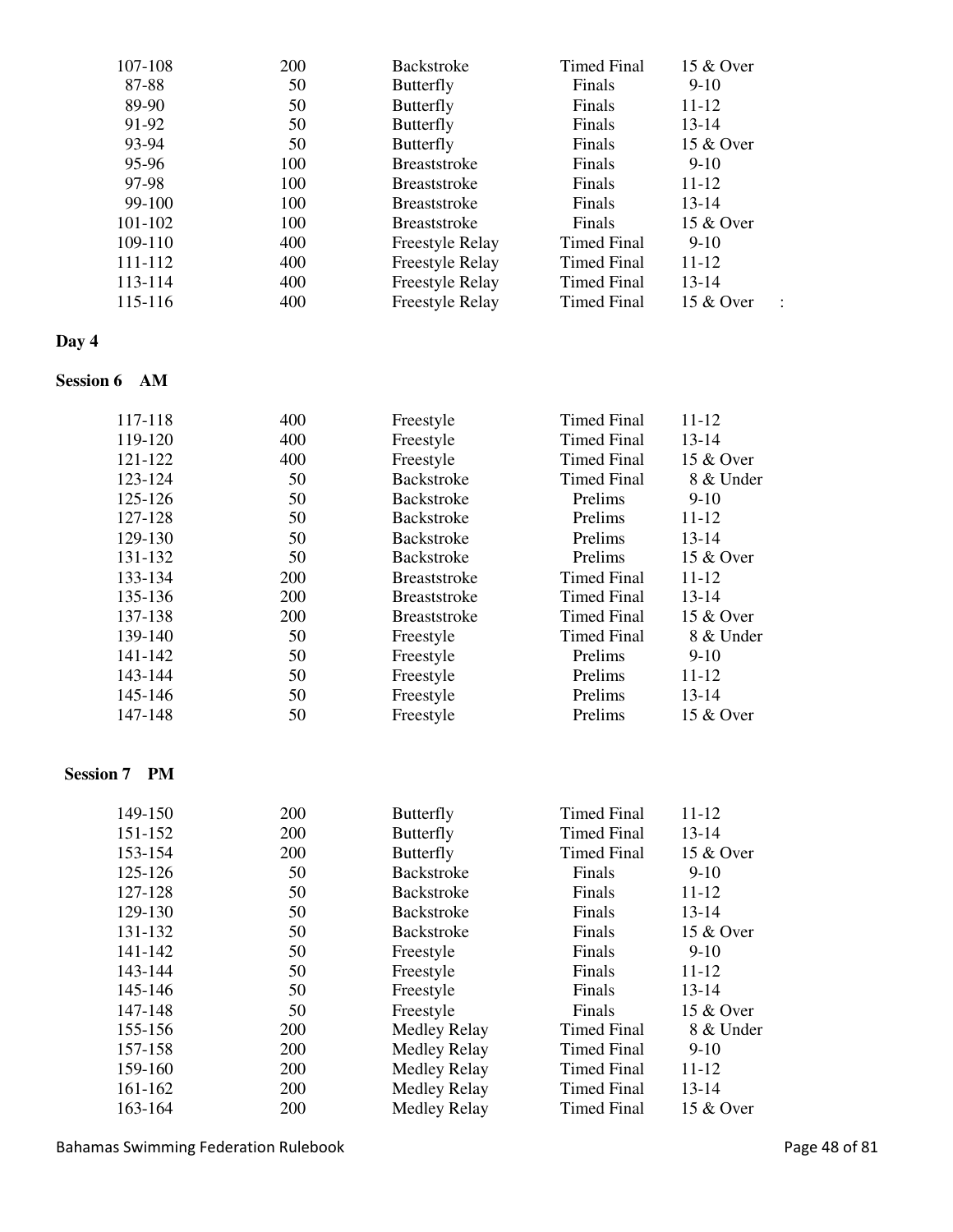# NCR6 **QUALIFYING TIMES:**

- NCR6.1 Qualifying times for all individual events shall be as follows:
- NCR6.2 8 & Under All previous meet times.

 "B" Qualifying times as published by USA Swimming for 9-10 11-12 13-14 15 & Over

NCR6.3 There shall be no qualifying time standards for relay events at the National Championships.

# NCR7 **ENTRIES:**

## NCR7.1 **Limitations:**

NCR7.1.1 Clubs may enter three relay teams per age group per sex, however, only the 'A' designated team will score.

# NCR7.2 **Requirements:**

- NCR7.2.1 All entries for individual and relay events shall be submitted on a **National Championship Meet Entry Form,** or, in digital format, and shall state the competitor's name, club affiliation (if any), age group, BSF Registration Number, entry time(s) for each individual event entered and the meet/date when the entry time(s) was/were achieved .
- NCR7.2.2 **National Championships Meet Entry Forms** shall not be valid unless signed by a club's Head coach, or, by an unattached competitor or the unattached competitor's parent or guardian.
- NCR7.2.3 The names of all competitors eligible to compete only in relay events shall also be entered on The **Meet Entry Form,** without limit to the number of such competitors.
- NCR7.2.4 The head coach shall submit an **Order of Relay Competitors Form** to the Chief Recorder forty five (45) minutes prior to the start of each session, listing the names, age group, event number and order of competitors in the relay event in which such team is entered .
- NCR7.2.5 The deadline for the submission of completed **Meet Entries** shall be three (3) weeks before the scheduled first day of competition. All entries are to be submitted electronically using HY-TEK Software to the designated BSF officer on or before the entry deadline.
- NCR7.2.6 No entries shall be accepted after the entry deadline unless accompanied by the required fees.
- NCR7.2.7 The **Meet Entries** shall be accompanied by all meet entry fees.
- NCR7.2.8 Meet entries submitted electronically shall be as valid as if they were written or printed out.
- NCR7.3 **Entry Fees:**
- NCR7.3.1 All entry fees shall be determined by the BSF Executive Council.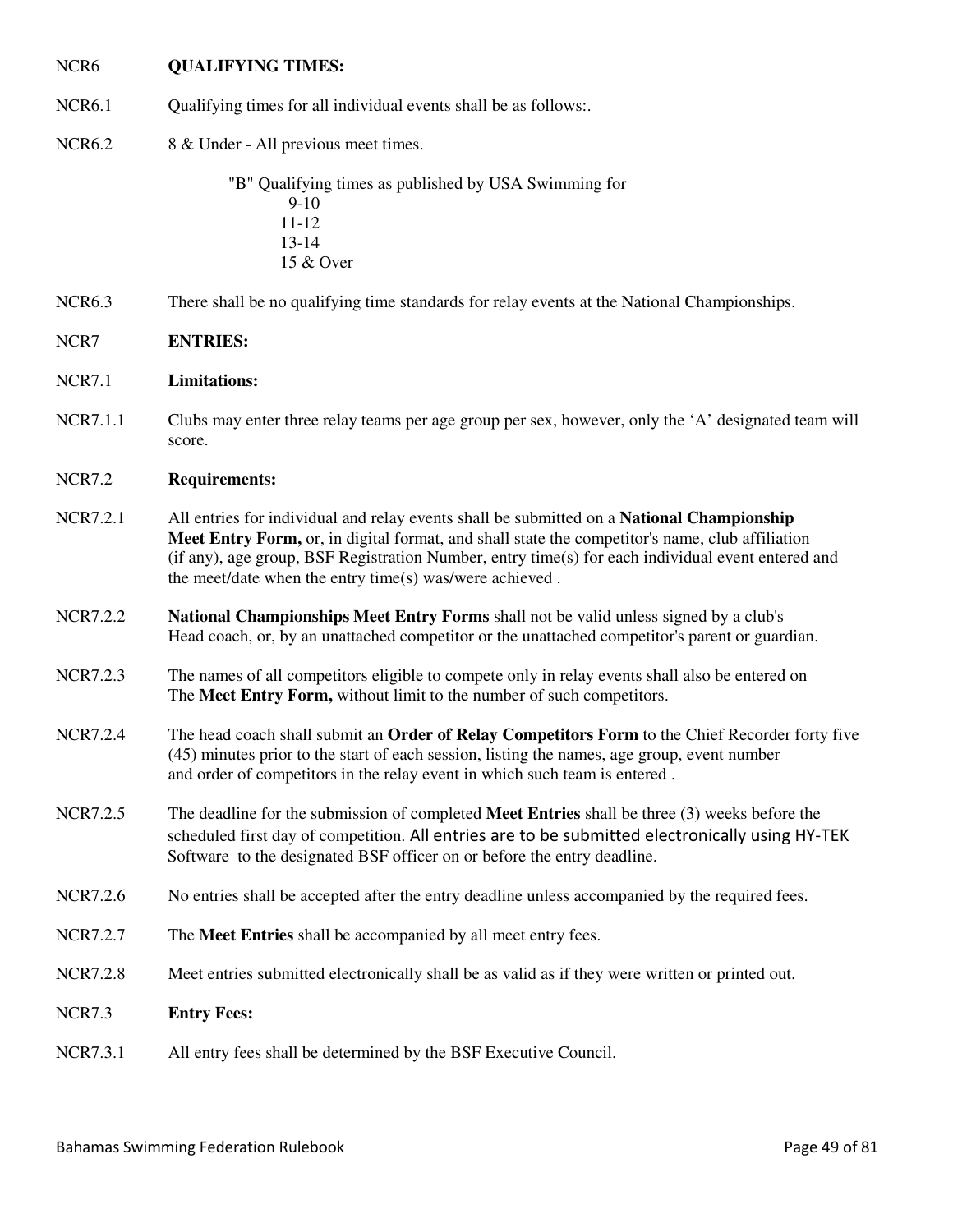## NCR7.4 **Entry Times:**

NCR7.4.1 All entry times must have been achieved in a sanctioned meet within a year since the previous National Swimming Championships, also can include times achieved in these Championships, regardless of the one year period.

## NCR.7.5 **Proof of Entry Times:**

NCR7.5.1 Proof of entry times shall be submitted to the BSF.

# NCR7.6 **Conversion of Entry Times:**

.

- NCR7.6.1 **National Long Course Championships**: If a competitor does not have a LCM qualifying time for an event, he may convert his times achieved during the qualifying period for the same event in a 25 Metre (SCM) pool or a 25 Yard (SCY) pool to LCM Qualifying Times according to Hi-tek software using the Age Group setting.
- NCR7.6.2 **National Short Course Championships**: If a competitor does not have a SCM qualifying time for an event, he may convert his times achieved during the qualifying period for the same event in a 50 Metre (LCM) pool or a 25 Yard (SCY) pool to SCM Qualifying Times using the Hi-tek software using the Age Group setting.

## NCR7.7 **Responsibility Clause**:

NCR7.7.1 Any coach who signs a **National Championships Meet Entry Form** or submits entries electronically thereby certifies (i) that all entry times stated therein are correct and true; and, (ii) that all competitors named therein are eligible to participate in a National Championship. The coach assumes responsibility for all false or incorrect times and all competitors entered by him, and may be subject to a fine.

## NCR8 **SEEDING:**

The seeding of entries for a National Swimming Championship shall be governed by Rule CR7 of the Competition Rules in Part" of these Rules.

## NCR9 **WITHDRAWALS (SCRATCHES)**:

- NCR9.1 Notification of all scratches or withdrawals of competitors shall be submitted to the Referee on a Competitor Scratches Form by a competitor's coach, or, by or on behalf of an unattached competitor.
- NCR9.2 Referee shall notify the Chief Recorder, Announcer and Clerk of Course of all scratches or withdrawals received .

## NCR9.3 **Timed Finals:**

- NCR9.3.1 Notification of all scratches from timed finals shall be submitted to the Referee a minimum of 30 minutes prior to the start of the session in which the timed final event is to be swum.
- NCR9.3.2 Failure to comply with Rule NCR9.3.1 above shall result in the competitor being scratched from all subsequent events, including relays, for the remainder of that day.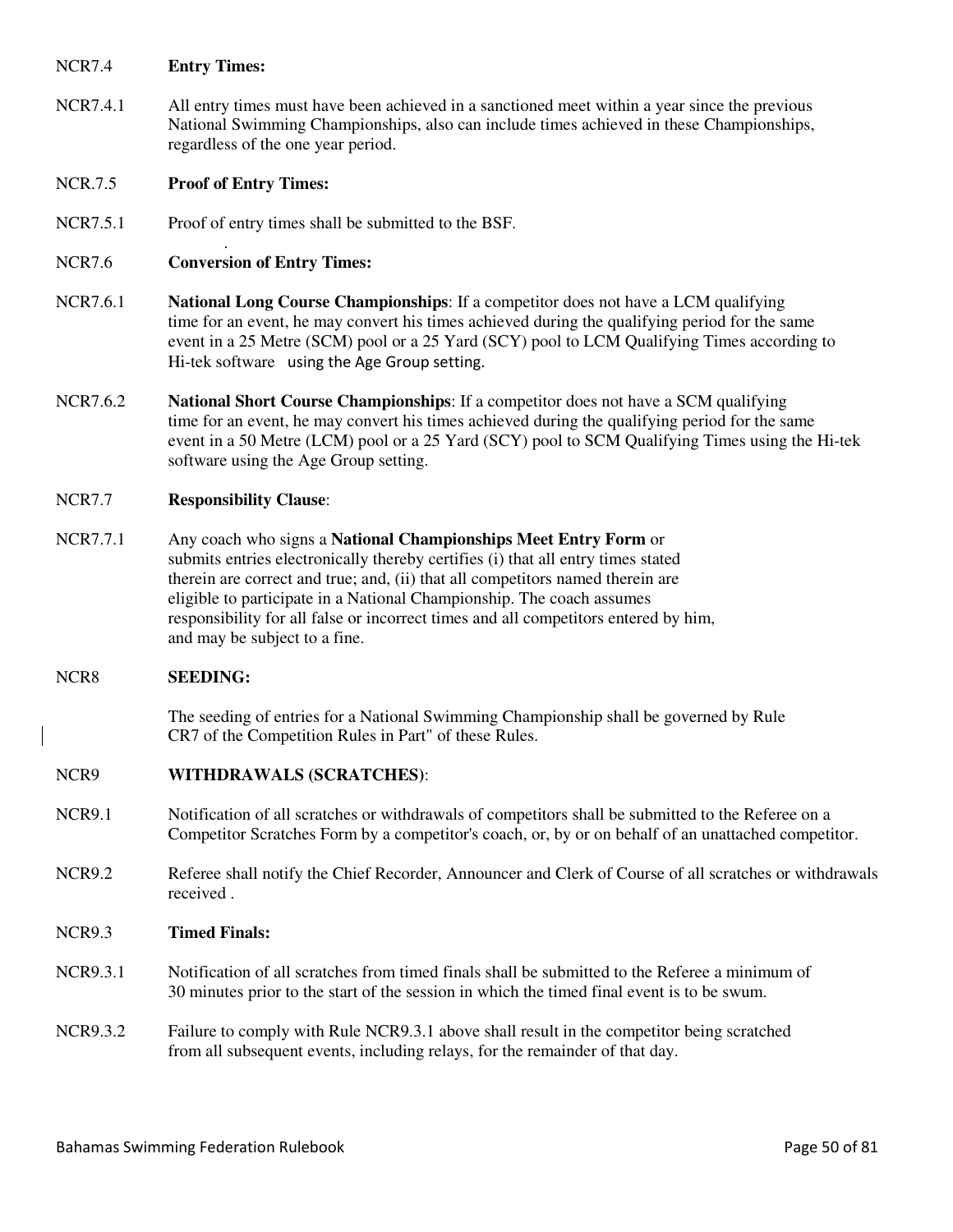NCR9.4 **Finals:** 

- NCR9.4.1 Notification of all scratches from final events of preliminary heats shall be submitted to the Referee within 30 minutes of the announcement or posting of the names of qualifiers for the final event.
- NCR9.4.2 Failure to comply with Rule NCR9.4.1 above shall result in that competitor being scratched from all subsequent events, including relays, for the remainder of the meet.

## NCR9.5 **Exemption from Penalty:**

- NCR9.5.1 No penalty shall apply for failure to swim in a final event if:
	- NCR9.5.1.1 in the event of illness or injury to the competitor, the Referee shall be supplied with such medical documentation describing the nature and extent of the competitor's illness or injury as the referee considers satisfactory.
	- NCR9.5.1.2 in the event of circumstances beyond the control of the competitor, the Referee shall be supplied with such documentation as the referee considers satisfactory, substantiating the inability of the competitor to participate and fully describe the circumstances giving rise thereof.

#### NCR9.6 **Alternates:**

NCR9.6.1 In the event of the withdrawal of a competitor from a final, the referee shall fill the lane when possible with the next qualified competitor.

## NCR10 **SCHEDULES:**

- NCR10.1 Starting times for all sessions shall be as published.
- NCR10.2 The meet director or meet management committee shall establish and distribute to all coaches and unattached competitors a schedule of warm-up lanes and warm-up times for each session.

## NCR 11 **PROTESTS:**

## NCR11.1 **Jurisdiction:**

- NCR11.1.1 Protests may be based on Competition Rules CR19.1 and CR20.1 and must be submitted in writing to the Session Referee by a coach or unattached competitor on an **Official Protest Form**  within thirty (30) minutes following the conclusion of the incident creating the protest. The protest must be accompanied by a fee of Fifty (\$50.00) dollars.
- NCR11.1.2 All protests shall be considered by the session referee. If he rejects the protest, he must state the reasons for his decision on the **Official Protest** Form. If the protest is rejected, the protest fee is forfeited to the BSF. If the protest is upheld, the protest fee will be refunded.
- NCR11.1.3 A coach or unattached competitor may appeal the referee's rejection of the protest within thirty (30) minutes thereof to the Jury of Appeal by so indicating on the **Official Protest** Form .
- NCR11.1.4 If the appeal to the Jury of Appeal is rejected, the protest fee shall be forfeited to the BSF. If the appeal is upheld, the protest fee shall be refunded to the coach or unattached competitor .
- NCR11.1.5 The decision of the Jury of Appeal shall be final and not subject to further review.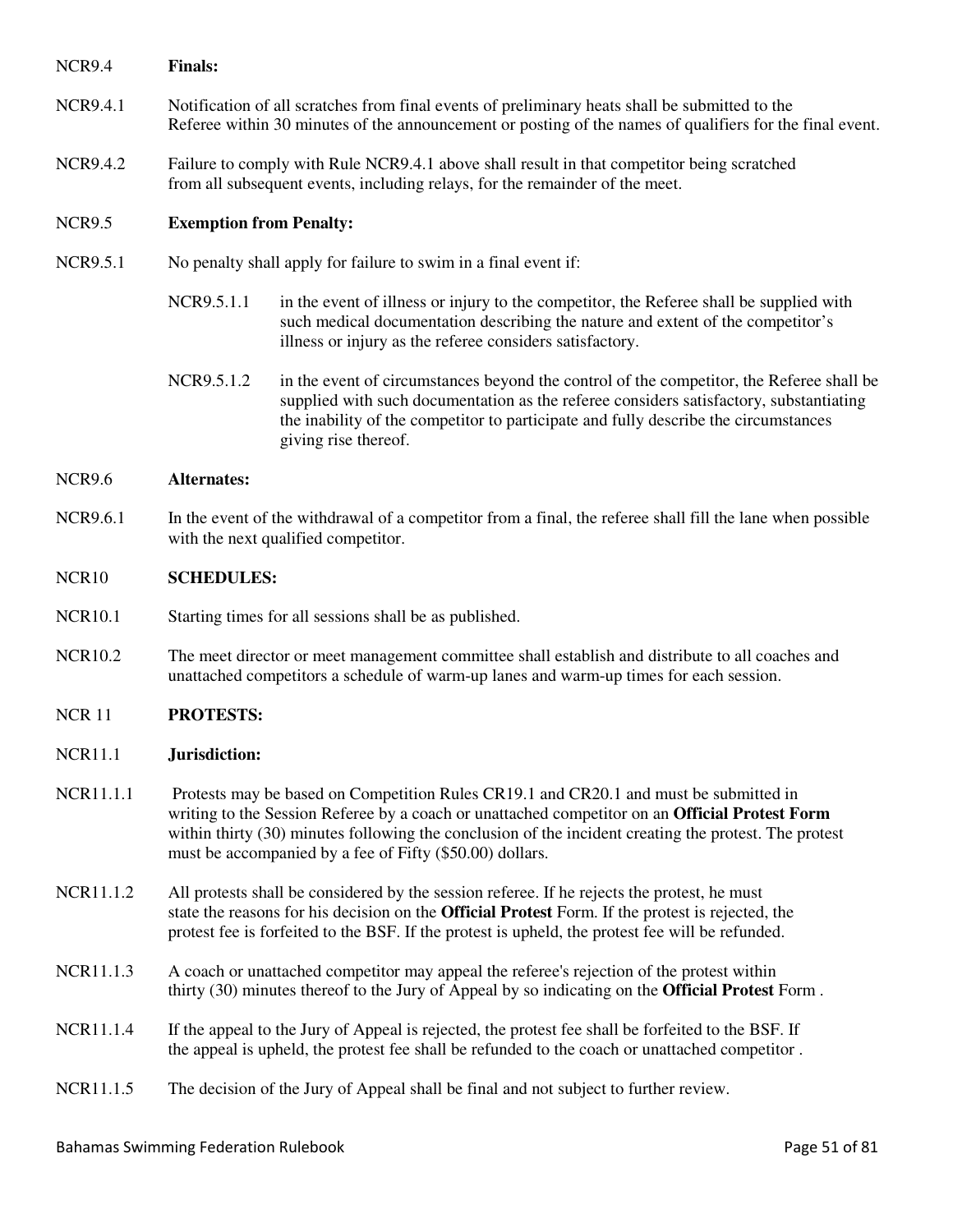| NCR11.1.6                   | Until final decision, the results of any race conducted under protest, or, of any protested race,<br>shall not be announced, and no prizes or points scored for the race shall be awarded unless the<br>protest is officially withdrawn.                                      |
|-----------------------------|-------------------------------------------------------------------------------------------------------------------------------------------------------------------------------------------------------------------------------------------------------------------------------|
| <b>NCR11.2</b>              | <b>Jury of Appeal:</b>                                                                                                                                                                                                                                                        |
| <b>NCR11.2.1</b>            | <b>Function:</b>                                                                                                                                                                                                                                                              |
| NCR11.2.1.1                 | The Jury of Appeal shall adjudicate all appeals against the referee's rejection of a<br>protest                                                                                                                                                                               |
| NCR11.2.2                   | <b>Composition:</b>                                                                                                                                                                                                                                                           |
|                             | The Jury of Appeal shall be composed of the following persons:                                                                                                                                                                                                                |
|                             | (1) the President or next most senior executive officer of the BSF Executive Council in<br>attendance at the session, who shall be the Chairperson;<br>(2) two (2) disinterested members selected by draw from a pool comprising one<br>representative from each Club Member. |
| NCR11.2.3                   | Each club shall submit the name of its representative on the Jury of Appeal to the BSF on or<br>before the deadline for submitting meet entries.                                                                                                                              |
| NCR11.2.4                   | The names of the members of the Jury of Appeal shall be published by the BSF in the official<br>meet programme.                                                                                                                                                               |
| <b>NCR12</b>                | <b>OFFICIALS:</b>                                                                                                                                                                                                                                                             |
| <b>NCR12.1</b>              | <b>Requirements:</b>                                                                                                                                                                                                                                                          |
|                             |                                                                                                                                                                                                                                                                               |
| NCR12.1.1                   | For each session of a National Swimming Championship, there shall be<br>1 Referee;<br>1 Starter;<br>1 Chief Timekeeper<br>4 Stroke Judges;<br>6 Turn Judges<br>1 Announcer;<br>1 Chief Recorder;<br>1 Chief Timing Judge;<br>1 False Start Rope Person;<br>1 Clerk of Course. |
| NCR12.1.2                   | Automatic officiating equipment shall be provided and used at every session of a<br>national championship                                                                                                                                                                     |
| NCR12.1.3<br><b>NCR12.2</b> | The referee, Starter, stroke judges, and turn judges-shall all be certified officials.<br><b>Dress Code:</b>                                                                                                                                                                  |
| NCR12.2.1                   | The dress code for all certified referees, starters, and stroke/turn judges shall be an official<br>white T-shirt, or shirt supplied by the BSF; white shorts or pants for morning sessions and white with<br>dark shorts or pants for evening sessions.                      |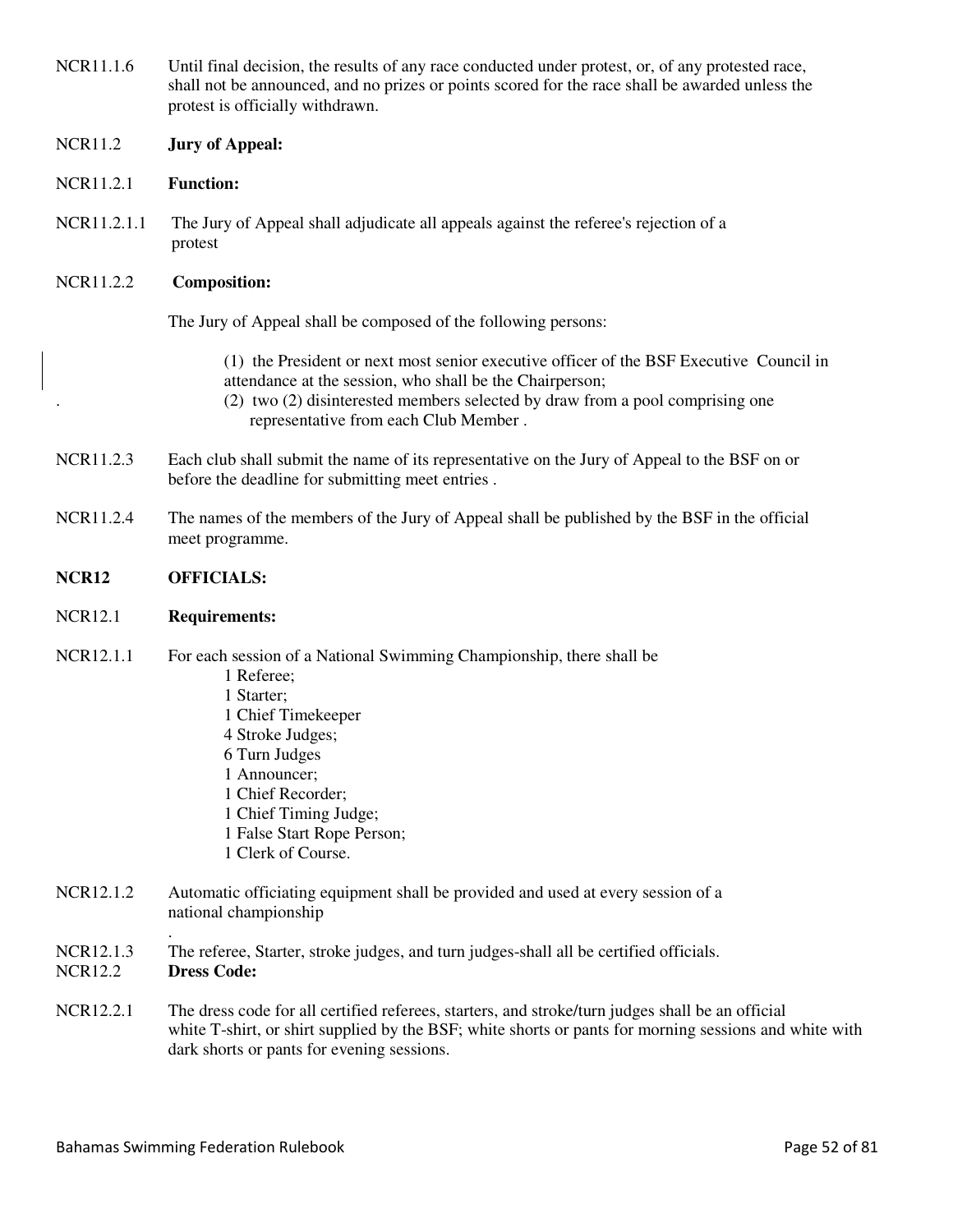## NCR13 **SCORING:**

NCR13.1 The point scoring system for first to eighth places for individual and relay events will be as follows:-

Individual Events 9-7-6-5-4-3-2-1

Relay Events 18-14-12-10-8-6-4-2

- NCR13.2 Determination of the Individual Best Swim Awards in Rule NCR14.1.3 below is determined based upon The FINA high points report issued by Hy-Tek Software.
- NCR13.3 Scoring in the event of ties or disqualifications shall be governed by Competition Rules.
- NCR14 **AWARDS:**
- NCR14.1 **Individual**: 1st to 8th place competitors in each event.
- NCR14.1.1 Individual High Point Winner: all age groups.
- NCR14.1.2 Individual High Point Runner-Up: all age groups.
- NCR14.1.3 Individual Best Swim: Male and Female 13 14 and 15 and over age groups.
- NCR14.2 **Relays**: 1st to 3rd place teams in each relay event.
- NCR14.3 **Team Trophy**: Awarded to the Club that accumulates the most points by it Competitors.
- NCR14.4 **Ties:** Where two or more competitors tie for any place, duplicate awards shall be given to each of the competitors involved, and in such cases no award shall be given for the place or places immediately following the tied positions.

## NRC15 **RECORDS:**

NCR15.1 The following distances and styles for appropriate age groups in both sexes shall be recognized by the BSF for the purposes of National Championship Records:

| Freestyle:         | 50, 100, 200, 400, 800 and 1500 metres  |
|--------------------|-----------------------------------------|
| Backstroke:        | 50, 100 and 200 metres                  |
| Breaststroke:      | 50, 100 and 200 metres                  |
| Butterfly:         | 50, 100 and 200 metres                  |
| Individual Medley: | 100, 200 and 400 metres                 |
| Freestyle Relay:   | $4 \times 50$ and $4 \times 100$ metres |
| Medley relay:      | $4 \times 50$ and $4 \times 100$ metres |
|                    |                                         |

# NCR16 **CLASS "B" TIME TRIALS**

The BSF may sanction and conduct a Class "B" Time Trial only for attaining Minimum Time Standards required for national swim teams.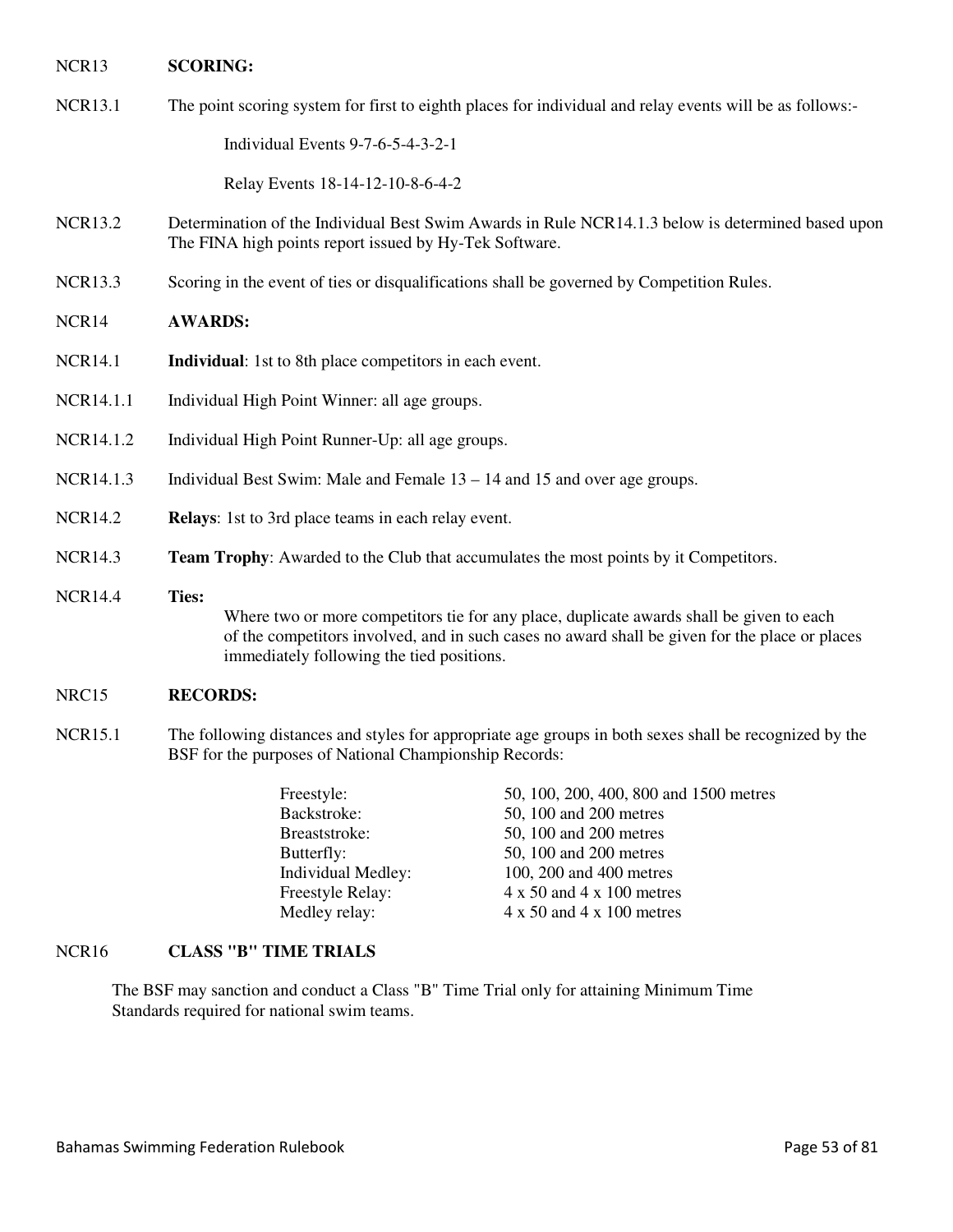PART V **SWIMMING RECORDS RULES**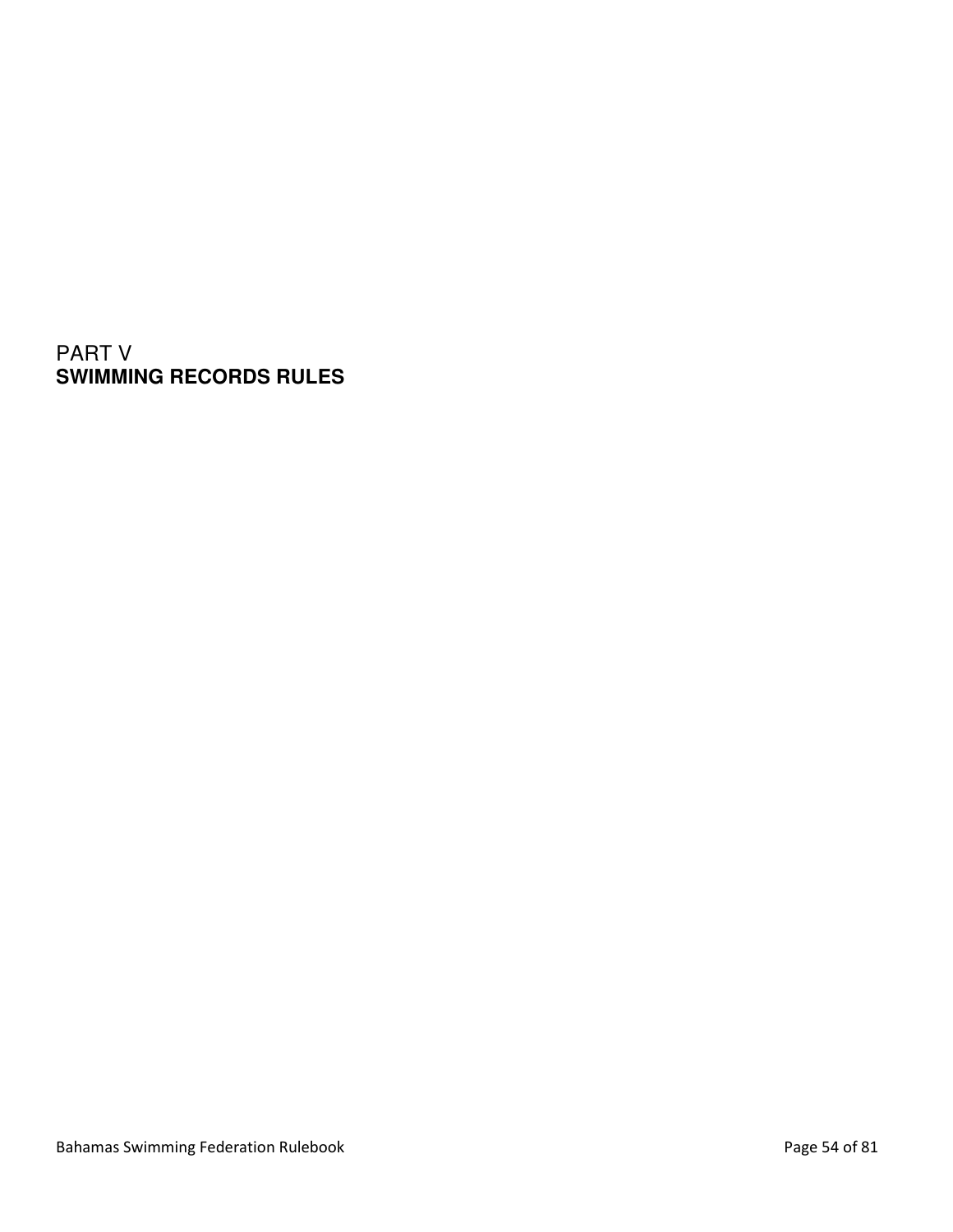## SWR1 **SWIMMING RECORDS**

# SWR1.1 **Distances and Styles:**

Swimming Records shall be recognized for the following distances and styles in 50 metre and 25 metre/yard courses:

| Freestyle:         | 50, 100, 200, 400, 800 and 1500 metres                           |
|--------------------|------------------------------------------------------------------|
|                    | 50, 100, 200, 500, 1650 yards                                    |
| Backstroke:        | 50, 100 and 200 metres/yards                                     |
| Breaststroke:      | 50, 100 and 200 metres/yards                                     |
| Butterfly:         | 50, 100 and 200 metres/yards                                     |
| Individual Medley: | 100, 200 and 400 metres/yards                                    |
| Freestyle Relay:   | $4 \times 50$ and $4 \times 100$ and $4 \times 200$ metres/yards |
| Medley relay:      | $4 \times 50$ and $4 \times 100$ metres/yards                    |

- SWR1.2 Separate records shall be recognized for Masters, Senior and Age Group classifications.
- SRW1.3 Separate records shall be recognized for Bahamas and Bahamas Open categories.

# SWR2 **AGE GROUP RECORDS**

- SWR2.1 Eligibility for Age Group Records shall be based upon the competitor's age as of midnight on December  $31<sup>st</sup>$  of the previous year.
- SWR2.2 Official Age Group Records shall be based on events offered at the National Swimming Championships.
- SWR3 **CONDITIONS OF ELIGIBILITY:**
- SWR3.1 **Bahamas Records:**
- SWR3.1.1 may be established at a sanctioned competition within The Bahamas or abroad;
- SWR3.1.2 by BSF registered competitors who are citizens of The Bahamas.
- SWR3.2 **Bahamas Open Records:**
- SWR3.2.1 may be established at a sanctioned competition within The Bahamas;
- SWR3.2.2 by BSF-registered competitors; and/or,
- SWR3.2.3 by competitors registered with any Member of FINA
- SWR3.3 **The Pool:**
- SWR3.3.1 Short Course Records may be made only in pools of 25 metres or yards in length. Long Course Records may be made only in pools of 50 metres in length

# SWR3.4 **The Event:**

SWR3.4.1 Records can be established in competition in preliminary heats, finals, timed finals, , Class "B" Time Trials, swim-offs to decide placement or break a tie.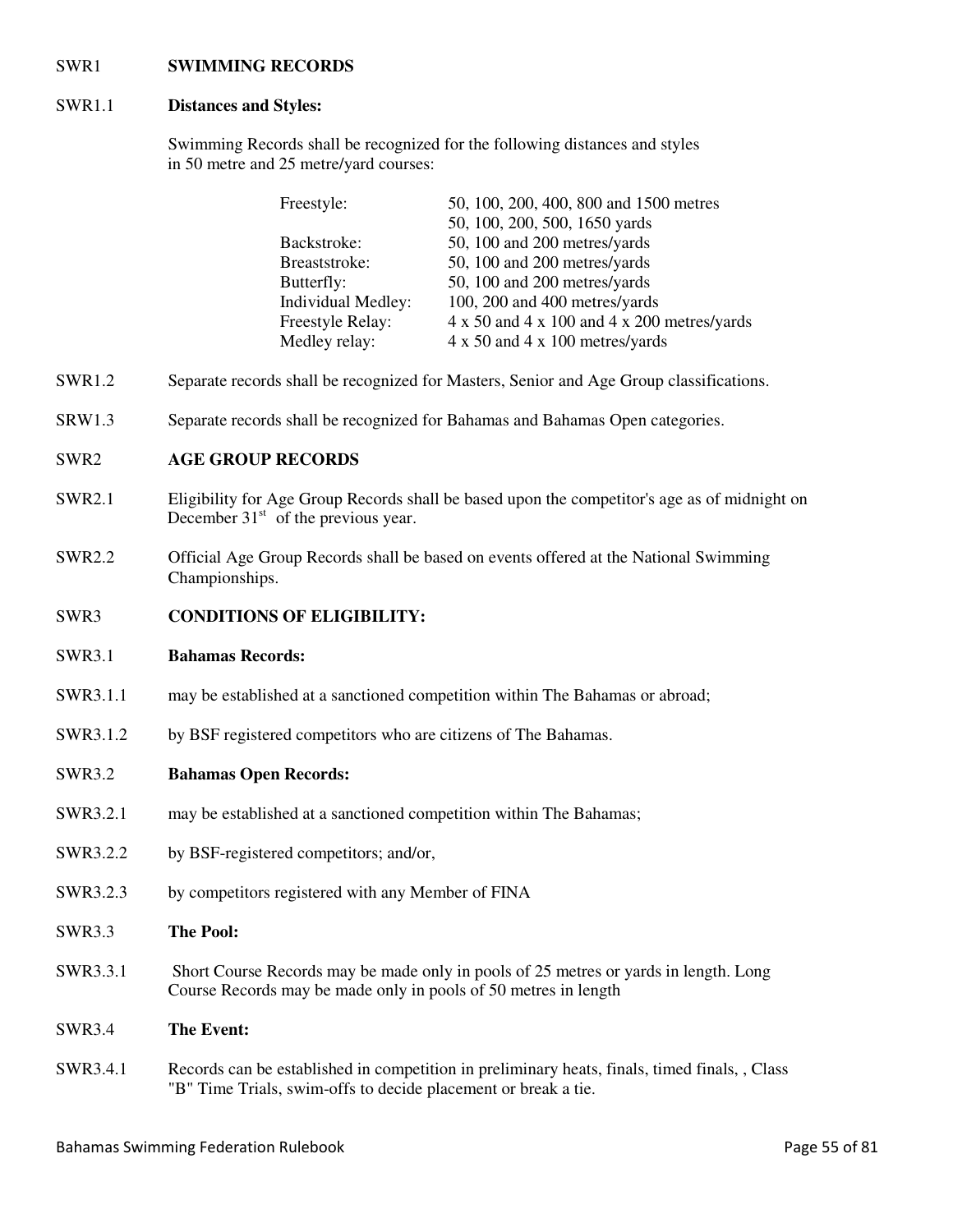## SWR3.5 **Timing:**

Records shall be accepted by the Records and Statistics Committee only when times are recorded by Automatic Officiating Equipment, or Semi-Automatic Officiating Equipment in the event of Automatic Officiating Equipment malfunction .

## SWR3.6 **Application:**

- SWR3.6.1 Applications for records shall be made on a **Record Application Form** and shall be signed by the meet director or other official.
- SWR3.6.2 The record application form and a certified copy of the official meet results, or an electronic copy downloaded from an Certified/Official Website as well as any other relevant documents satisfying the accuracy of the meet results, shall be forwarded by the meet director or some other official to the Records and Statistics Committee Chairperson .
- SWR3.6.3 Applications for records shall be investigated by the Records and Statistics Committee and the Committee's Chairperson shall notify the whether the application should be approved or rejected. No record will be recorded without all necessary paperwork being provided.

# SWR3.7 **Ratification:**

SWR3.7.1 If the BSF Executive Council approves the record application, a certificate signed by the BSF President and the Records and Statistics Committee Chairperson shall be issued to the competitor(s) in recognition of his or their performance.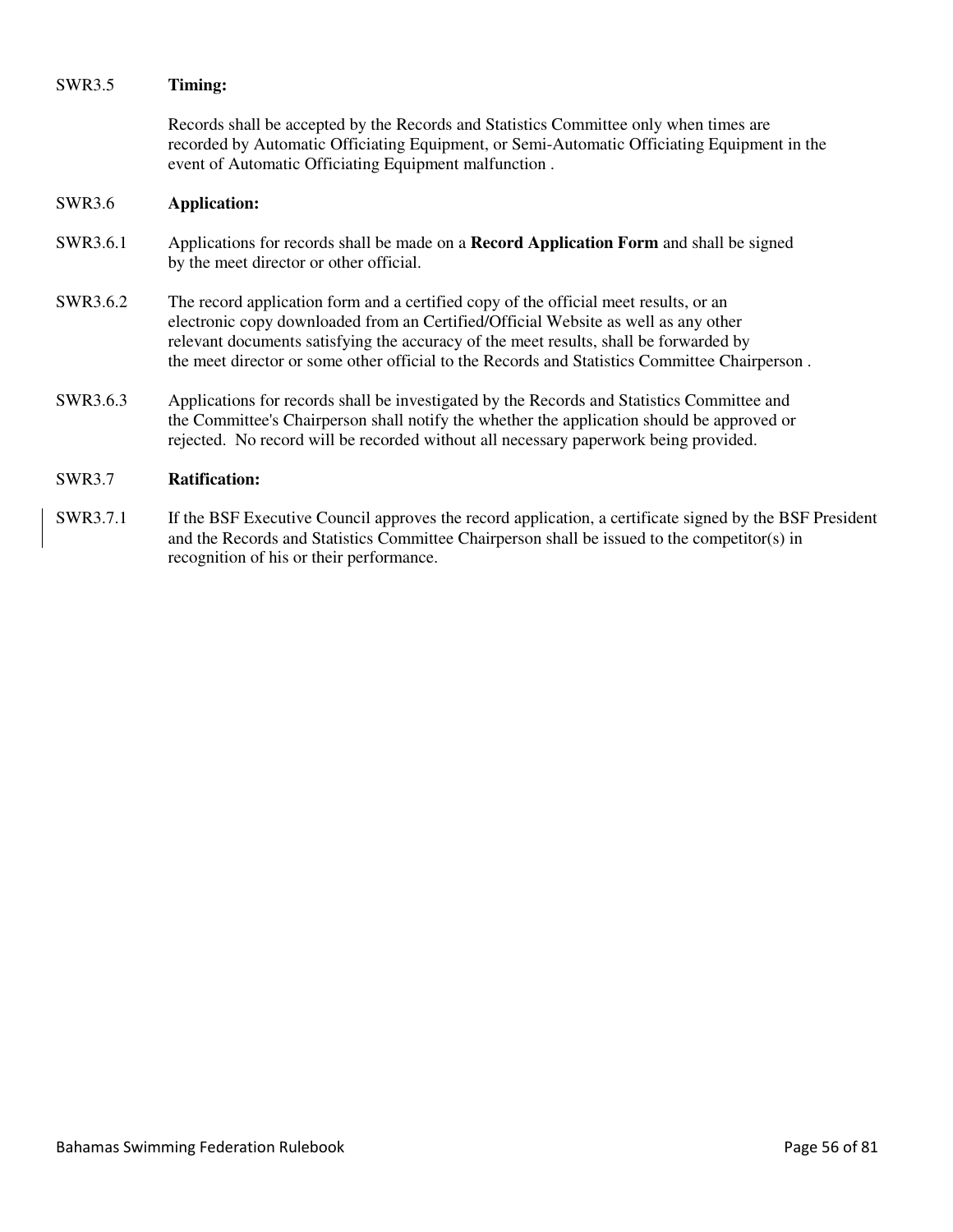# PART VI **INTERNATIONAL SWIMMING RULES**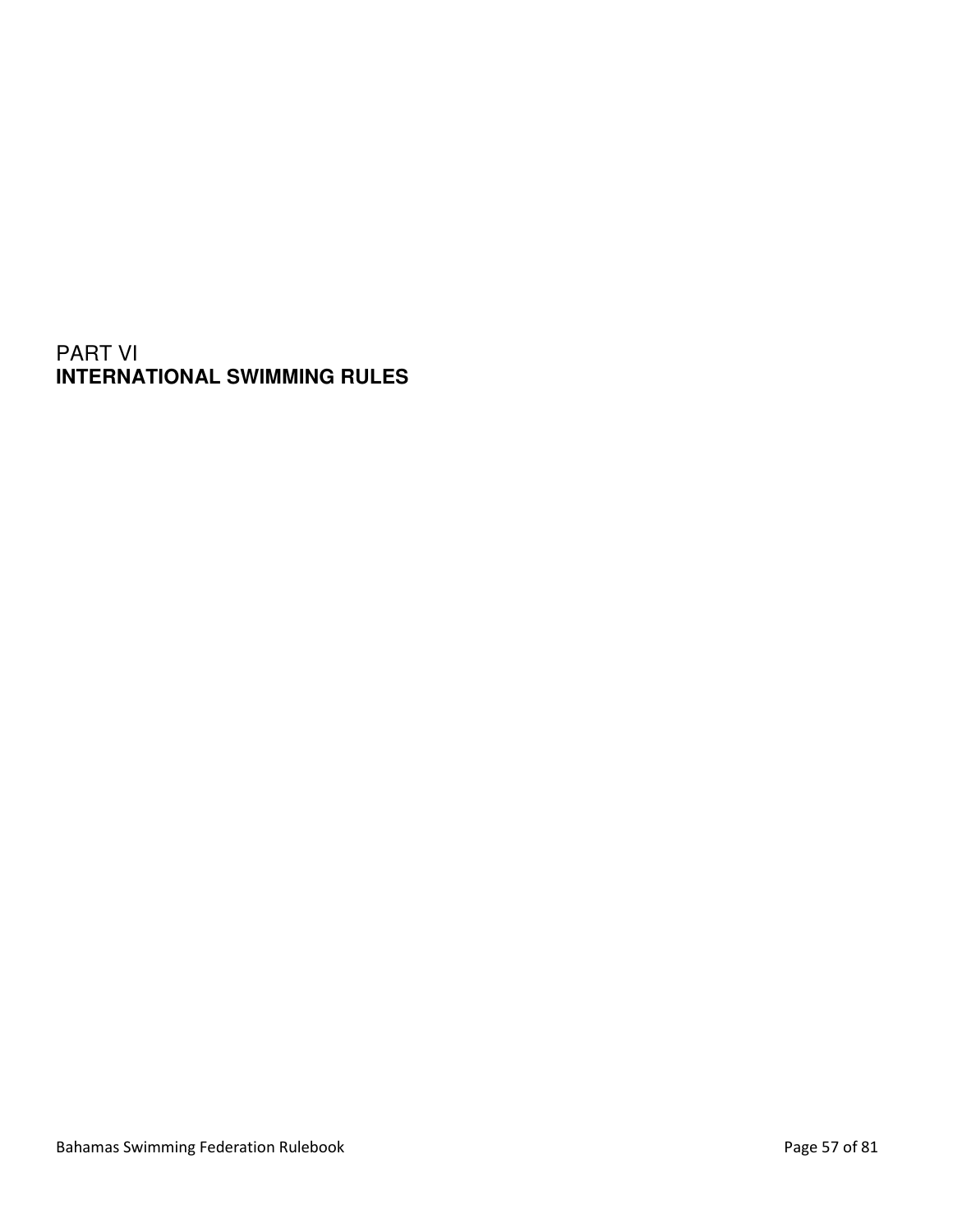# ISR1 **COMPETITIONS AND TOURS IN FOREIGN COUNTRIES:**

- ISR1.1 BSF Registered competitors, clubs, teams, judges, officials, trainers and coaches from The Bahamas participating in sanctioned swimming events outside of The Bahamas shall be subject to the swimming rules of the Member of FINA hosting the competition.
- ISR1. 2 BSF Registered competitors, clubs, teams, judges, officials, trainers and coaches from The Bahamas participating in sanctioned swimming events outside of The Bahamas shall, nevertheless, remain under the jurisdiction of the BSF.

## ISR2 **UNAUTHORIZED RELATIONS AND MISBEHAVIOUR:**

- ISR2.1 None of the above-mentioned persons or entities shall have any form of relationship with a body not affiliated to, or suspended by, FINA.
- ISR2.2 The exchange of BSF competitors, clubs, teams, judges, officials, trainers and coaches with non-affiliated or suspended bodies is not permissible.
- ISR2.3 The holding of demonstrations and/or exhibitions, clinics, training, competitions, etc., with non-affiliated or suspended bodied is not permissible.
- ISR2.4 Only the FINA Bureau may authorize relations with non-affiliated or suspended bodies mentioned in Rules ISR1.3.1.1 through ISR1.3.1.3 above.
- ISR2.5 Any individual or group violating this Rule shall be suspended by the BSF for a minimum period of one year, up to a maximum period of two years. FINA shall be entitled to review the suspension and to increase it up to a maximum of two years, according to the circumstances involved. In the event that such individual or group has resigned its membership with BSF or is not a member of BSF, that individual or group shall not be entitled to register or affiliate with BSF for a minimum period of three months up to a maximum period of two years. FINA shall be entitled to review the suspension and to increase it up to the maximum of two years, according to the circumstances involved. In any case, BSF shall be obliged to abide by any increased penalty imposed by FINA on review.
- ISR2.6 The BSF will ensure that the FINA Rules governing eligibility are strictly enforced at all international competitions conducted in The Bahamas.
- ISR2.7 At all regional or international competitions hosted by the BSF, no smoking shall be permitted in any area designated for competitors, either prior to or during the competition.

# ISR3 **INTERNATIONAL SWIMMING: NATIONAL LEVEL**

- ISR3.1 **BAHAMAS NATIONAL TEAMS:**
- ISR3.1.1 A swim team shall be designated as a National Team representing The Bahamas if it is selected and managed by the BSF.

# ISR3. 2 **Categories of National Teams:**

- ISR.3.3 **Regional or International Age Group Competitions:** 
	- (1) CARIFTA Swimming Championships
	- (2) Caribbean Islands Swimming Championships
	- (3) Central American & Caribbean (C.C.CAN.) Swimming Championships
	- (4) Any other competitions designated by the BSF Executive Council.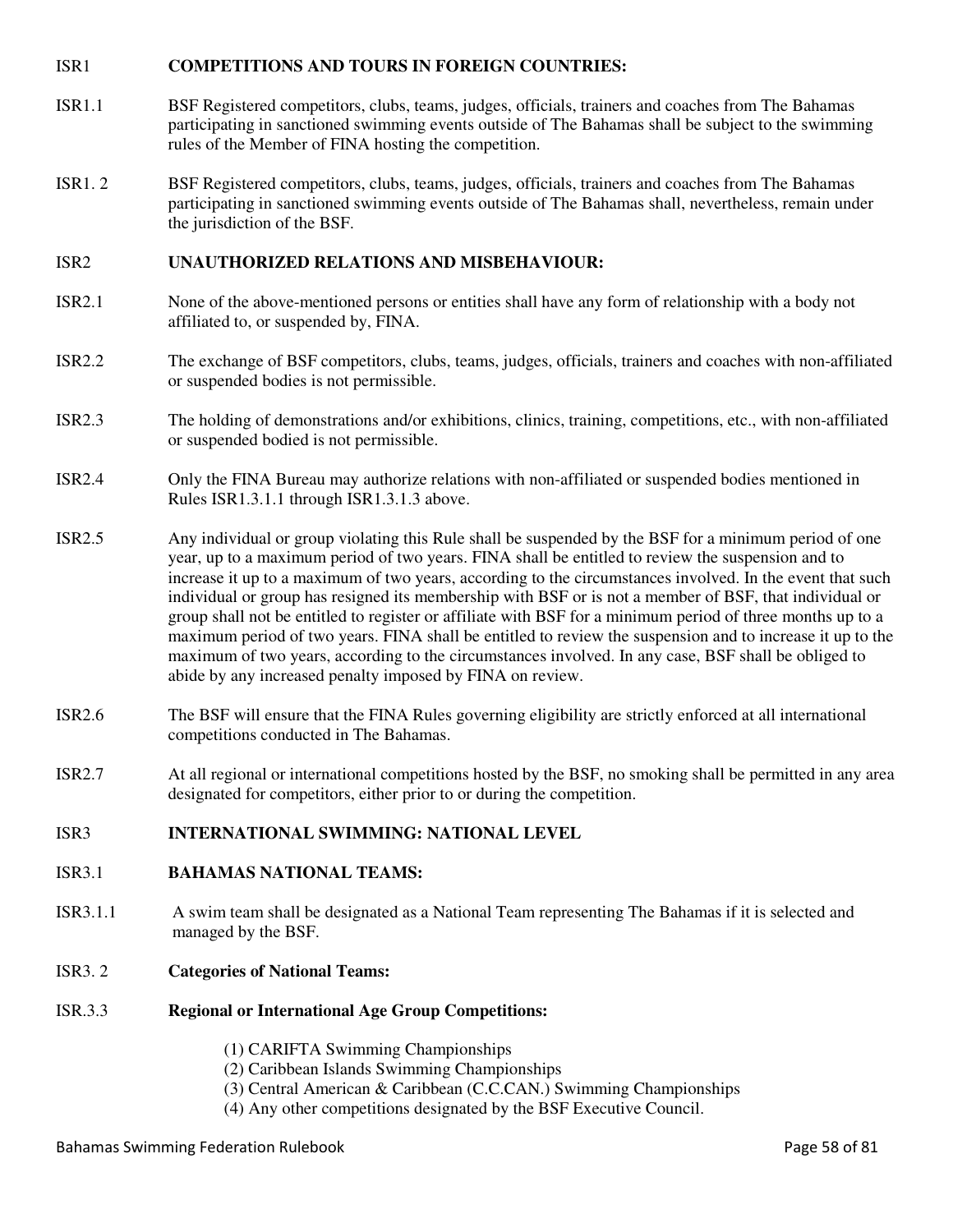# ISR3.4 **Open or Senior Regional or International Competitions:**

- (1) FINA Grand Prix Swimming Competitions
- (2) CAC. Games
- (3) Goodwill Games (subject to invitation)
- (4) Commonwealth Games
- (5) Pan-American Games
- (6) World University Games
- (7) Pan Pacific Games (subject to invitation)
- (8) FINA World Long and Short Course Championships
- (9) Olympic Games
- (10) Any other competitions designated by the BSF Executive Council

## ISR4 **ELIGIBILITY:**

BSF registered competitors shall be eligible for selection to a National Team subject to their satisfying the requirements in the following Rules in this Part, the availability of funds and any terms or conditions stated in the meet summons or invitation.

ISR5 **NATIONALITY AND RESIDENCY:** 

## ISR5.1 **Open or Senior Regional or International Competitions:**

- ISR5.1.1 A competitor representing The Bahamas must (i) be of Bahamian nationality, whether by birth or by naturalization, and ; (ii) possess a valid Bahamian passport:
- ISR5.1.2 A competitor who is both a national of The Bahamas and a national of one or more other countries according to the laws of such other country or countries shall declare whether he chooses a Bahamian national affiliation or "sports nationality", as such competitor shall be under the jurisdiction of only one Member of FINA at any time.
- ISR5.1.3 A competitor who is both a national of The Bahamas and a national of one or more other countries according to the laws of such other country or countries and who has represented The Bahamas at any of the competitions mentioned in Rule ISR3.4 above shall be deemed to have chosen a Bahamian "Sports Nationality". He shall remain under the jurisdiction of the BSF and is prohibited from representing any other country unless and until he changes national affiliation. To change national affiliation from the jurisdiction of the BSF to that of another Member of FINA, the competitor shall have resided in that other Country for twelve (12) months preceding the entry deadline for the competition and shall have been under the jurisdiction of the Member of FINA during that period.

# ISR6 **SELECTION CRITERIA:**

- ISR6.1 Where the circumstances require it, the BSF Executive Council shall be responsible for establishing any Minimum Time Standards and/or criteria to participate at regional or international swimming competitions.
- ISR6.2 Where FINA or some other swimming organization is responsible for establishing any Minimum Time Standards and/or criteria to participate at regional or international swimming competitions, the BSF shall ensure that entered BSF competitors comply with such Minimum Time Standards and/or criteria.
- ISR6.3 Competitor must have swum in Nationals unless exempt by BSF Executive Council one (1) month in advance.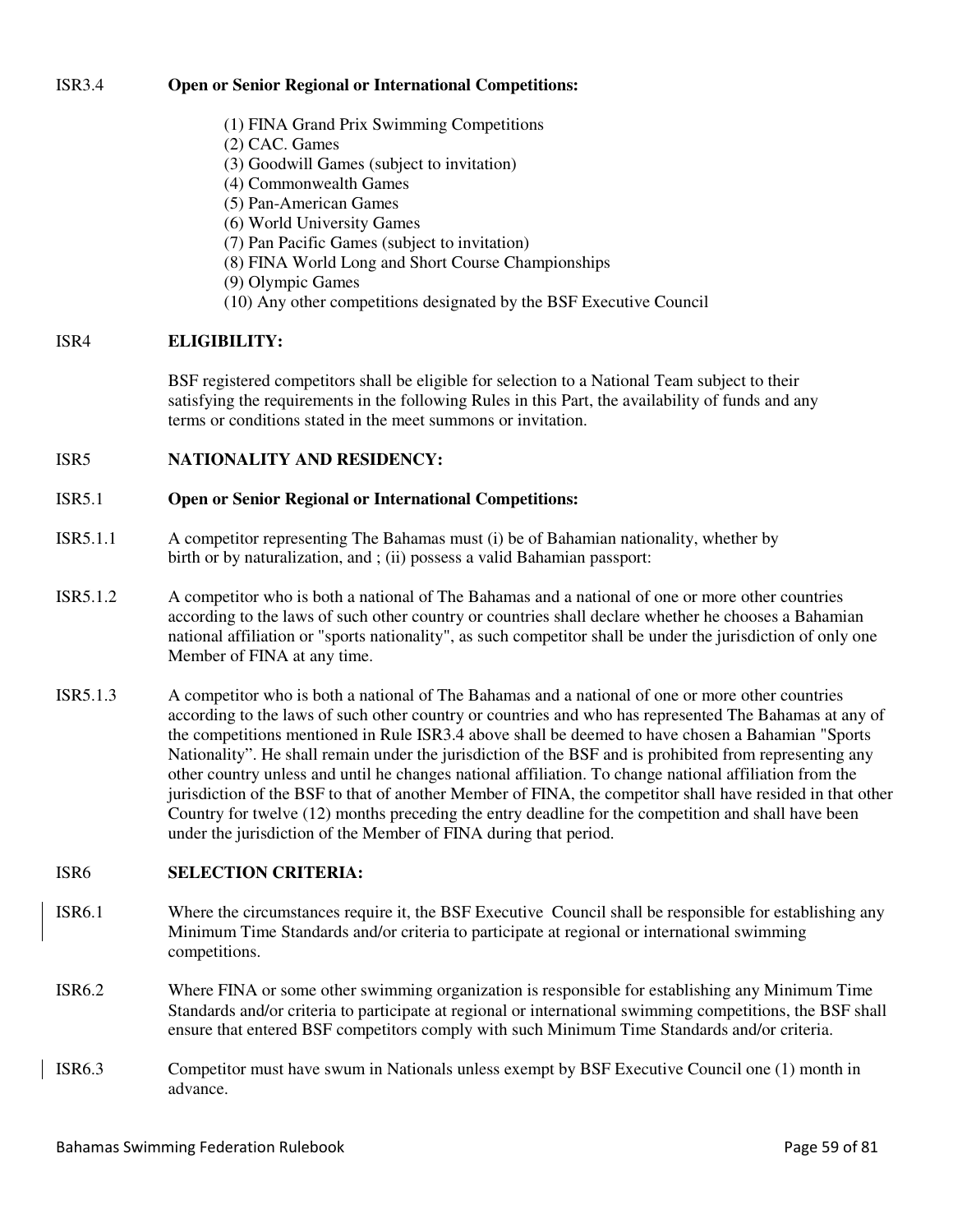## ISR7 **MINIMUM TIME STANDARDS:**

ISR7.1 Any new and/or amended Qualifying Time standard shall be prepared by the Technical Committee by October 1<sup>st</sup>, annually, approved by BSF Executive Council, and circulated to all Registered Coaches and Clubs. These are the minimum Time Standards and will apply unless the Meet Summons states higher standards.

## ISR7. 2 **REGIONAL OR INTERNATIONAL AGE GROUP COMPETITIONS**

- ISR7.2.1. Carifta Swimming Championships "AA" Time Standards as published by USA Swimming
- ISR7.2.2. Caribbean Island Swimming Championships "AAA" Time Standards as published by USA Swimming
- ISR7.2.3. C.C.C.A.N. Swimming Championships "AAAA" Time Standards as published by USA Swimming

The Technical Committee will set the Time Standards for Age Group meets not listed-above.

## ISR7.3 **OPEN OR SENIOR REGIONAL OR INTERNATIONAL COMPETITIONS**

For both the long course and the short course world championships, the "B" Qualifying Time Standard of the previous Olympics.

- ISR7.4 Where a regional or international competition is conducted in a 50 Metre (LCM) Pool, the BSF will publish its minimum time standards for all events offered at the competition in LCM Times. Where a regional or international competition is conducted in a 25 metre (SCM) Pool, the BSF will publish its minimum times standards for all events offered at the competition in SCM Times.
- ISR7.5 Minimum time standards, once published, cannot be changed except to rectify typographical errors.

## ISR8 **ENTRY TIMES AND QUALIFYING PERIODS:**

- ISR8.1 Entry Times : Eligibility for consideration for selection to a national team is based on competitors achieving the minimum time standard, during the qualifying period within 12 months of the event.
- ISR8.2 Qualifying Periods:
- ISR8.2.1 Where FINA or the host organization stipulates the qualifying period for any competition, then the qualifying period for that competition shall be the period so stipulated.

# ISR9 **PROOF OF ENTRY TIMES:**

- ISR9.1 Proof of entry times shall be submitted to the BSF where:
- ISR9.1.1 the entry times are achieved in a sanctioned swim meet outside of The Bahamas.

# ISR10 **RESPONSIBILITY CLAUSE:**

ISR10.1 The coach assumes responsibility for all false or incorrect times and all national team nominations submitted by him, and may be subject to disciplinary action for inaccurate submissions.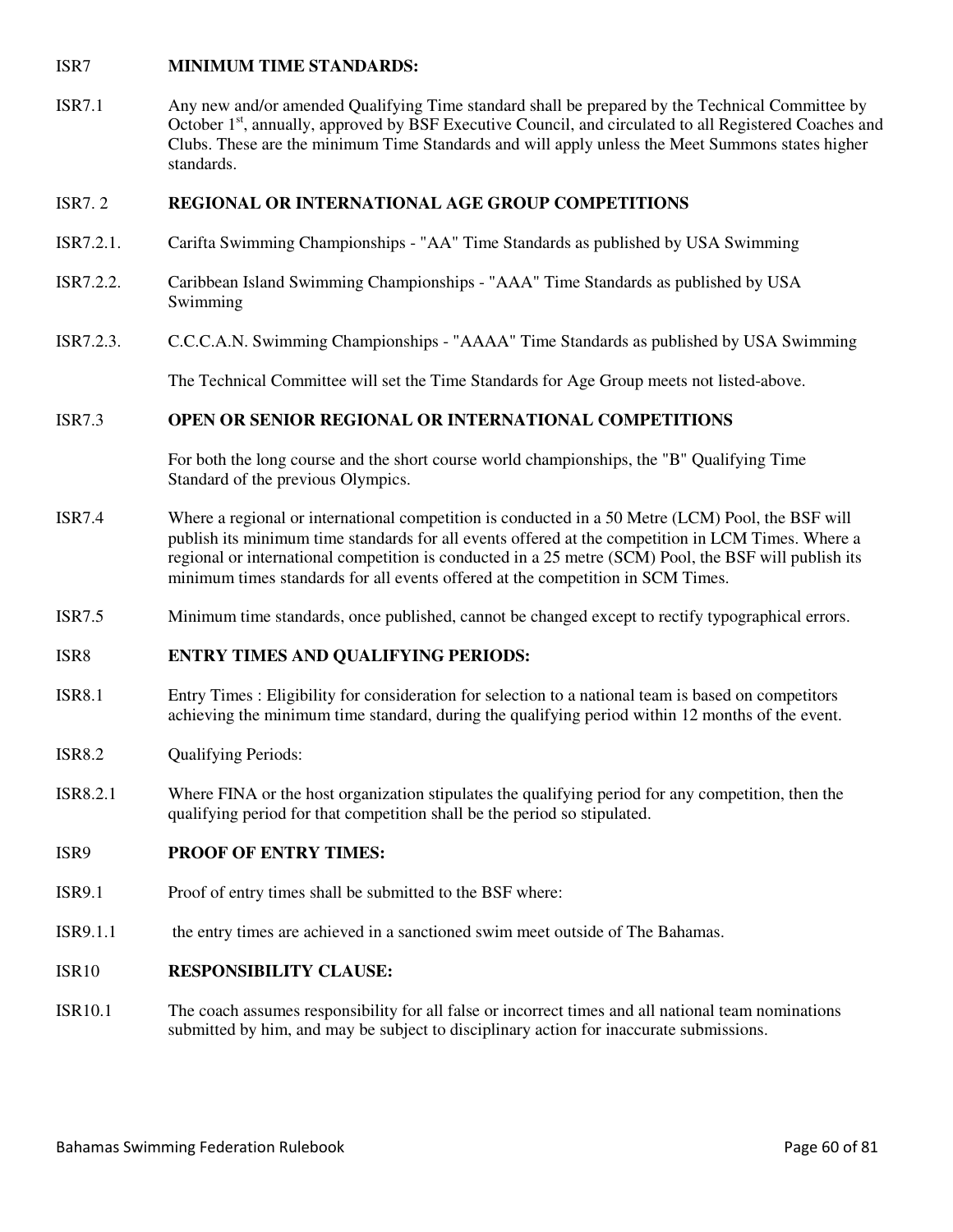# ISR11 **SELECTION OF COMPETITORS:**

- ISR11.1 Regional or International Age Group Competitions:
- ISR11.1.1 Competitors that meet the Minimum Time Standards, within the qualifying period, are eligible for consideration on a national team .
- ISR11.1 2 Where there are no, or insufficient, qualifiers for selection to a national team, other registered Competitors may be considered .
- ISR11.2 Open/Senior Regional/International Competitions:
- ISR11.2.1 Eligibility for consideration for selection to a national team attending any of the regional or international competitions is based on competitors satisfying a published Minimum Time Standards, within the qualifying period.
- ISR11.2.2 Where individual entries at such competitions are limited to 2 competitors per event, priority for selection to a national team will be given to the first and second fastest competitors who have satisfied the published Minimum Time Standard in each event. Where individual entries are limited to 3 competitors per event, priority for selection to a team will be given to the first, second and third fastest competitors who have satisfied the published Minimum Time Standard in each event, etc .
- ISR11.2.3 The Chairperson of the Technical Committee shall submit the final list of competitors to the BSF Executive Council for BSF Executive Council's approval at the next available BSF Executive Council meeting.
- ISR11.2.4 Final selection of competitors by the BSF Executive Council shall be based on the recommendations of the Technical Committee.
- ISR11.2.5 BSF Executive Council may approve or reject any competitor.
- ISR12 **NATIONAL TEAM OFFICIALS:**
- ISR12.1 National Team Officials: Selection
- ISR12.1.1 Final selection and ratification of a team manager and/or chaperone by the BSF Executive Council may be based on any recommendations of registered members or clubs .
- ISR12.1.2 Final selection and ratification of a head coach and/or assistant coach by the BSF Executive Council may be based on any recommendations of the Technical Committee .
- ISR12.1.3 Selection of Judging Officials by the BSF Executive Council may be based on any recommendations of the Officials Committee.
- ISR12.1.4 Subject to the availability of funds, the BSF Executive Council may ratify those persons recommended as national team officials and can reject any nominated official.

# ISR12.2 **Criteria for Selection: Coaches**

ISR12.2.1 Registered BSF Coach, availability, coaching experience or knowledge, years of coaching and levels of coaching certification. Preference will be given to coaches with the largest ratio of qualified Competitors on the named national team .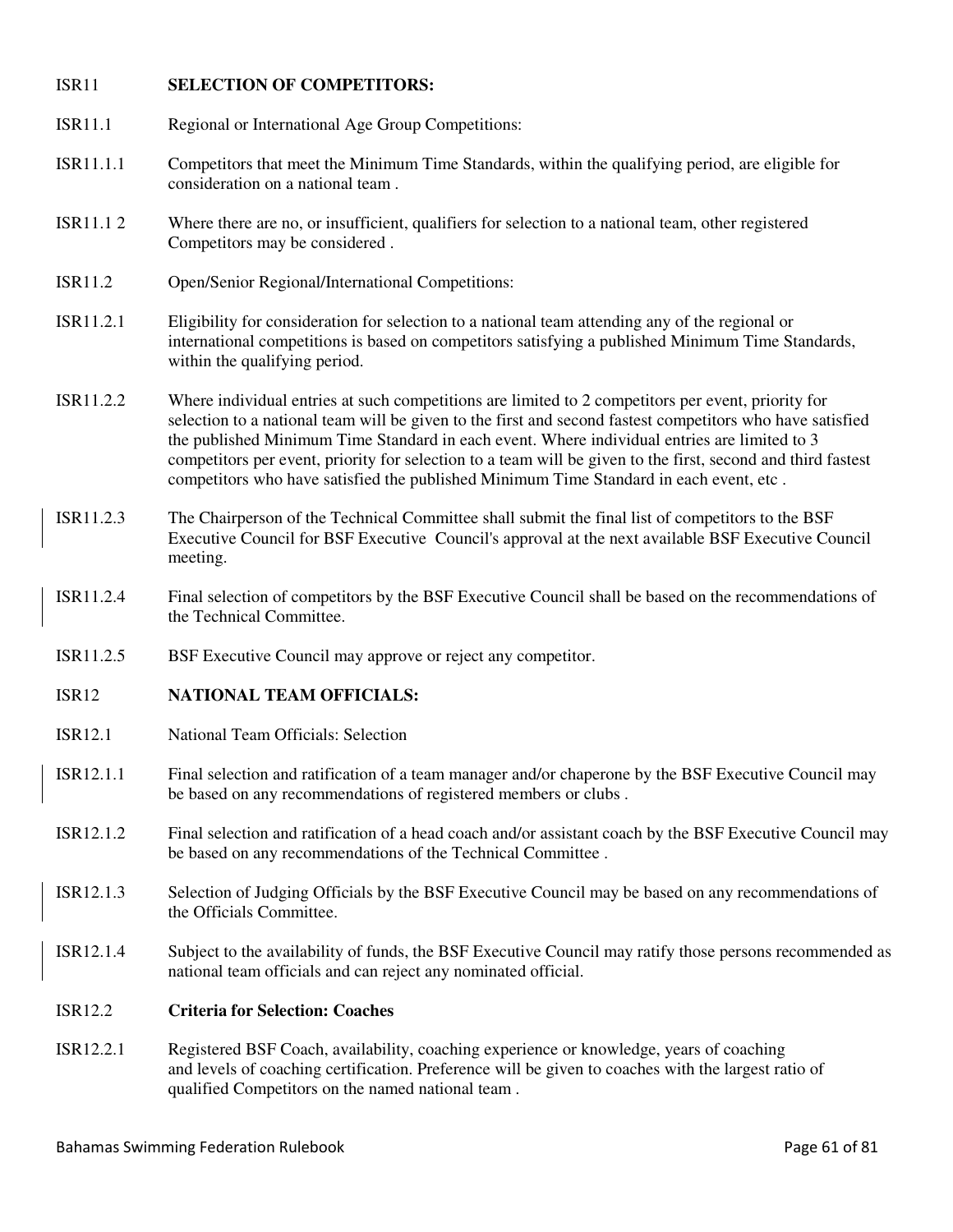| <b>ISR12.3</b> | <b>Criteria for Selection: Team Manager and/or Chaperone</b>                                                                                                                                                                                                                                           |
|----------------|--------------------------------------------------------------------------------------------------------------------------------------------------------------------------------------------------------------------------------------------------------------------------------------------------------|
| ISR12.3.1      | Experience of team travel; experience with children and young adults; contribution to swimming in<br>The Bahamas at the club or national level; working on BSF Executive Council or BSF committees;<br>reliability and maturity.                                                                       |
| <b>ISR12.4</b> | <b>Criteria for Selection: Judging Officials</b>                                                                                                                                                                                                                                                       |
| ISR12.4.1      | BSF certification or equivalent as a referee or starter or stroke judge or turn judge; availability;<br>officiating experience and knowledge; officiating experience at the club or national level.                                                                                                    |
| <b>ISR12.5</b> | <b>Responsibilities and Duties:</b>                                                                                                                                                                                                                                                                    |
| ISR12.5.1      | General:<br>All persons approved by BSF Executive Council as coaches, judging officials and non-judging<br>team officials shall be responsible for ensuring that they and all other officials and competitors on<br>a national team comply with the Code of Conduct for National Teams in these Rules. |
| <b>ISR12.6</b> | <b>Responsibilities and Duties: Head Coach</b>                                                                                                                                                                                                                                                         |
|                | The responsibilities and duties of the Head Coach shall include:                                                                                                                                                                                                                                       |
| ISR12.6.1      | ensuring competitors are entered correctly in the heats;                                                                                                                                                                                                                                               |
| ISR12.6.2      | ensuring competitors participate in the warm-up sessions;                                                                                                                                                                                                                                              |
| ISR12.6.3      | ensuring that competitors are prepared and ready on the pool deck in adequate time for their heats<br>and/or finals;                                                                                                                                                                                   |
| ISR12.6.4      | registering any scratches or withdrawals;                                                                                                                                                                                                                                                              |
| ISR12.6.5      | registering any protest(s) with the Referee, if appropriate;                                                                                                                                                                                                                                           |
| ISR12.6.6      | ensuring that competitors know they will be competing under FINA Rules and apprize them of<br>same;                                                                                                                                                                                                    |
| ISR12.6.7      | becoming appraised of any disqualification(s) as soon as possible;                                                                                                                                                                                                                                     |
| ISR12.6.8      | ensuring that any competitor qualifying for a final is correctly seeded and that his name is<br>announced;                                                                                                                                                                                             |
| ISR12.6.9      | recording times (unofficial) in order to note any sizeable discrepancies, and to make appropriate<br>query;                                                                                                                                                                                            |
| ISR12.6.10     | acquiring copies of the official results of heats and finals, obtaining the Referee's signature<br>(where possible), and supplying same to the BSF upon the team's return;                                                                                                                             |
| ISR12.6.11     | participating in any technical meetings for coaches and delegates;                                                                                                                                                                                                                                     |
| ISR12.6.12     | ensuring, with the cooperation of the other team officials, that the competitors have adequate rest<br>and nutrition;                                                                                                                                                                                  |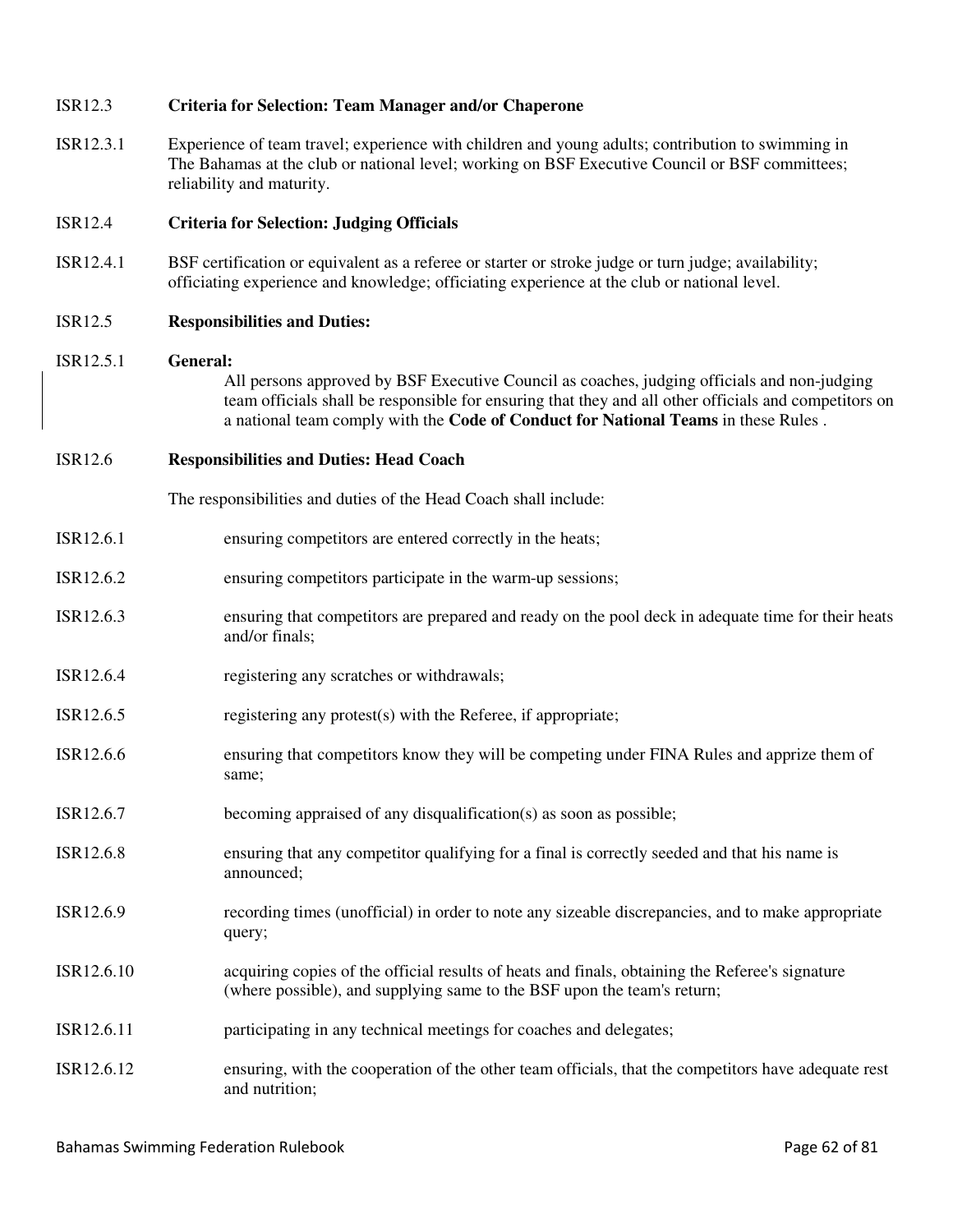| ISR12.6.13     | informing the other team officials of any accidents and/or infractions of the Code of Conduct for<br>National Teams;                                                               |
|----------------|------------------------------------------------------------------------------------------------------------------------------------------------------------------------------------|
| ISR12.6.14     | remaining informed of the whereabouts of the competitors at all times;                                                                                                             |
| ISR12.6.15     | ensuring that all relay entries are submitted as required,                                                                                                                         |
| ISR12.6.16     | any other duties or responsibilities prescribed by BSF Executive Council from time to time.                                                                                        |
| <b>ISR12.7</b> | <b>Duties and Responsibilities: Assistant Coach</b>                                                                                                                                |
|                | The responsibilities and duties of the Assistant Coach shall include:                                                                                                              |
| ISR12.71       | assisting the Head Coach in the discharge of any coaching responsibilities;                                                                                                        |
| ISR12.7.2      | assuming the duties of the Head Coach should he be unable to fulfill them;                                                                                                         |
| ISR12.7.3      | attending technical meetings, if necessary;                                                                                                                                        |
| ISR12.7.4      | ensuring that competitors arrive at the pool punctually;                                                                                                                           |
| ISR12.7.5      | informing competitors of the need to report to the marshaling area;                                                                                                                |
| ISR12.7.6      | informing the other team officials of any accidents and/or infractions of the Code of Conduct for<br>National Teams;                                                               |
| ISR12.7.7      | remaining informed of the whereabouts of the competitors at all times;                                                                                                             |
|                |                                                                                                                                                                                    |
| ISR12.7.8      | any other duties or responsibilities prescribed by BSF Executive Council from time to time.                                                                                        |
| <b>ISR12.8</b> | <b>Responsibilities and Duties: Team Manager</b>                                                                                                                                   |
|                | The responsibilities and duties of the Team Manager shall include:                                                                                                                 |
| ISR12.8.1      | taking possession of all travel documents, passports, airline tickets, medical releases and health<br>insurance papers;                                                            |
| ISR12.8.2      | ensuring that all team members tickets are processed and that all baggage is checked-in, where<br>appropriate;                                                                     |
| ISR12.8.3      | paying any departure taxes;                                                                                                                                                        |
| ISR12.8.4      | arranging and/or providing transportation where necessary (I) between an airport and the team's<br>sleeping quarters, or (ii) between the sleeping quarters and the swimming pool; |
| ISR12.8.5      | ensuring that the competitors are adequately and timely fed, and purchasing extra nutritious food<br>and drinks, if necessary;                                                     |
| ISR12.8.6      | primary responsibility for the behaviour of the team;                                                                                                                              |
| ISR12.8.7      | consulting with other team officials as soon as possible after arrival, and informing all team<br>members of any interpretation of the Code of Conduct;                            |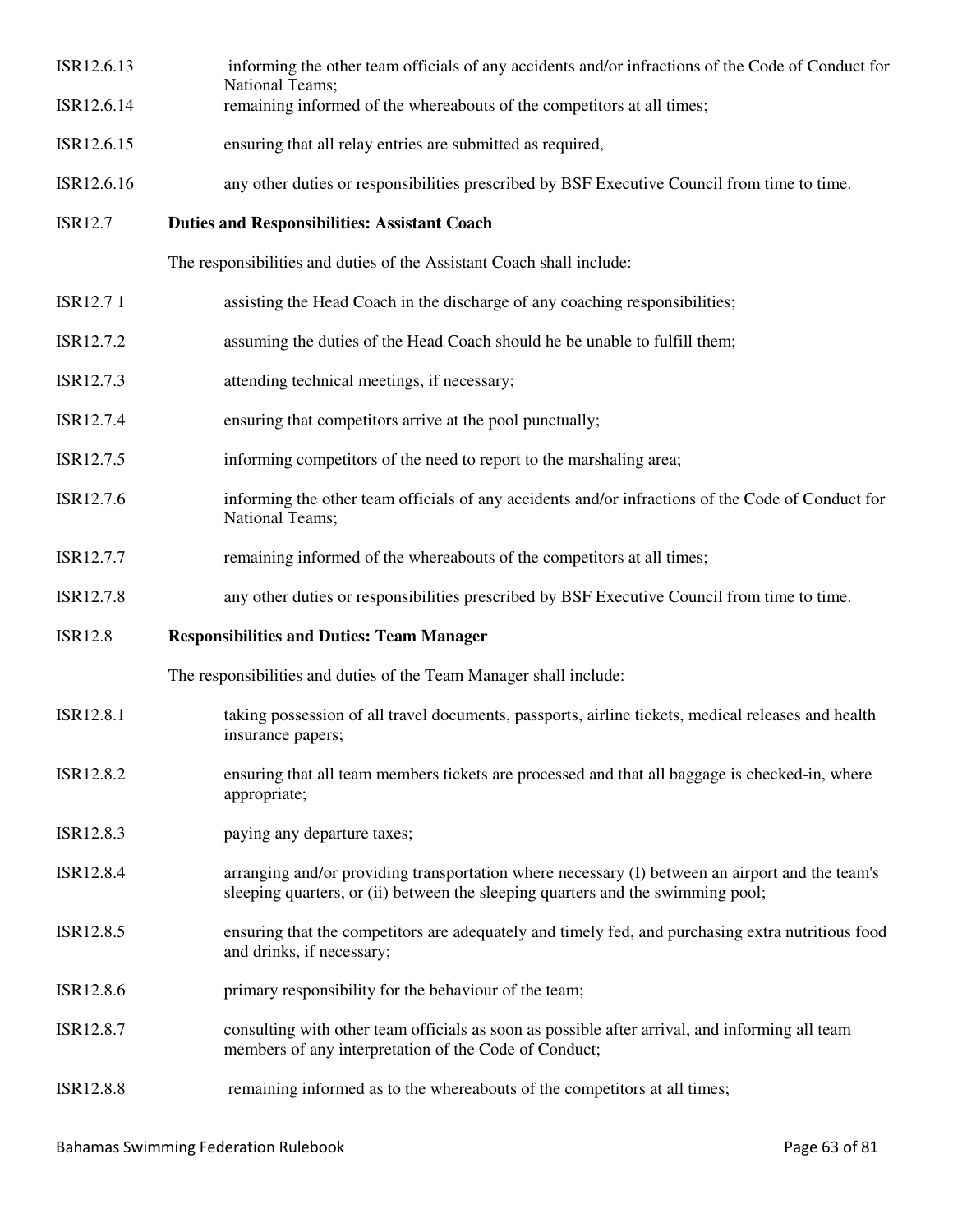| ISR12.8.9       | informing the other team officials of any accidents and/or infractions of the Code of Conduct;                                                                                          |  |
|-----------------|-----------------------------------------------------------------------------------------------------------------------------------------------------------------------------------------|--|
| ISR12.8.10      | submitting any applications for Bahamas Records to the Records and Statistics Committee upon<br>the team's return;                                                                      |  |
| ISR12.8.11      | any other duties or responsibilities prescribed by BSF Executive Council from time to time.                                                                                             |  |
| <b>ISR12.9</b>  | <b>Responsibilities and Duties: Chaperone</b>                                                                                                                                           |  |
|                 | The responsibilities and duties of the Chaperone (if any) shall include:                                                                                                                |  |
| ISR12.9.1       | ensuring compliance by the competitors with any curfew;                                                                                                                                 |  |
| ISR12.9.2       | ensuring that the competitors rest when so instructed;                                                                                                                                  |  |
| ISR12.9.3       | ensuring that the competitors have adequate drying facilities for their swimwear, or, if those are<br>not available, arranging some means of drying such items in the rooms themselves; |  |
| ISR12.9.4       | reporting any infractions of the Code of Conduct to the Team Manager and team Coaches;                                                                                                  |  |
| ISR12.9.5       | remaining informed as to the whereabouts of the competitors at all times;                                                                                                               |  |
| ISR12.9.6       | remaining aware of any medical problems and/or allergies the competitors may have, and having<br>on hand a basic first aid kit;                                                         |  |
| ISR12.9.7       | any other duties or responsibilities prescribed by BSF Executive Council from time to time.                                                                                             |  |
| <b>ISR12.10</b> | <b>Responsibilities and Duties: Judging Officials</b>                                                                                                                                   |  |

The responsibilities and duties of judging officials shall include:

- ISR12.10.1 participating in any technical meetings for officials and delegates;
- ISR12.10.2 carrying out such judging tasks and duties as may be assigned by the meet director or referee;
- ISSR12.10.3 any other duties or responsibilities prescribed by BSF Executive Council from time to time.

# ISR13 **CODE OF CONDUCT:**

- ISR13.1 All competitors and team officials shall conduct themselves in a prudent, respectful, courteous and dignified manner at all times that would not result in dishonour or disgrace to themselves, their families, their clubs, the BSF or The Bahamas.
- ISR13.2 The team shall travel and eat together whenever and wherever possible.
- ISR13.3 All competitors shall observe any curfews established by the Coaches or Team Manager.
- ISR13.4 No competitor or team official shall use lewd, indecent, profane, abusive or offensive language, or behave in an unsportsmanlike manner, or conduct themselves in a manner likely to embarrass or disgrace any other competitor or official participating in the competition.
- ISR13.5 Competitors and team officials shall not consume alcoholic beverages prior to or during the competition or use any drug or other substance, which is on FINA's List of Banned Substances in force at the time of the competition until discharged by the Team Manager.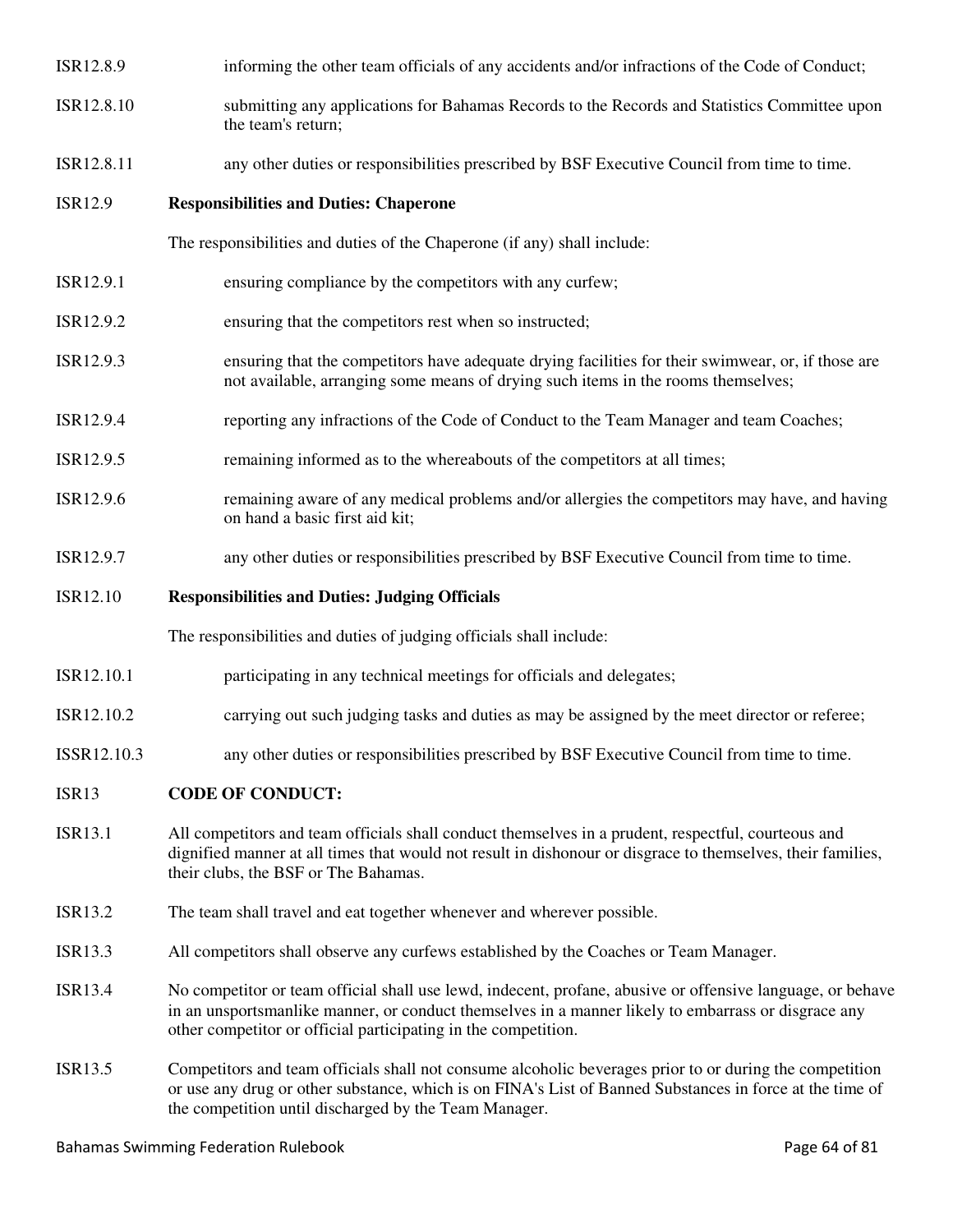- ISR13.6 No competitor may visit the living quarters of members of the opposite sex on the Bahamas national team or any other nation's team at any time. Team officials should not do so either unless it is in connection with team business or for emergency or urgent reasons .
- ISR13.7 Any competitor or team official whose parents, guardians, spouse or family members travel to a regional or international competition, whether as spectators or as officials, shall nevertheless remain under the jurisdiction of the BSF and the national team's officials and coaches, and subject to this Code of Conduct, at all times .
- ISR13.8 The Head Coach and the Team Manager may agree that a competitor has seriously breached or abused the provisions of this Code of Conduct and should be immediately removed from the team. They may either agree that the Head Coach should withdraw the competitor from further participation in the competition, or, in appropriate cases, that the Team Manager should return the competitor to The Bahamas. Where they fail to agree, the decision of the Team Manager shall prevail. Additionally, any competitor who is determined by the BSF Executive Council to be in gross violation of this Code of Conduct may be suspended from participation in future regional or international competitions.
- ISR13.9 Team members shall wear full team uniforms during public events and competition.
- ISR13.10 Awards and medals shall be personally accepted by the recipient at official awards ceremonies unless excused by the Head Coach or Team Manager due to illness or other just cause.
- ISR13.11 All team members shall participate in public ceremonies at the competition, unless excused by the Head Coach or Team Manager due to illness or other just cause.

## ISR14 **OFFICIALS REPORTS:**

.

ISR14.1 The Coach, Assistant Coach, Chaperone and Team Manager shall respectively submit reports of the results, performances and conduct of a national team, any disciplinary or other problems encountered and an accounting of the team's expenses.

## ISR15 **INTERNATIONAL SWIMMING: BSF CLUB TEAMS**

## ISR15.1 **Participation by BSF Competitors outside The Bahamas:**

ISR15.1.1 BSF registered competitors may participate in sanctioned competitions or events outside of The Bahamas provided that the country where the competition/event is being held is a member of FINA. The swimming rules of the Member of FINA shall apply to the competition /event.

## ISR15.2 **Participation by Non-BSF Competitors within The Bahamas:**

- ISR15.2.1 Any competitor registered with another Member of FINA may participate in BSF sanctioned competitions. The BSF Rules shall apply to such sanctioned competition.
- ISR15.2 2 The BSF Club Member or unaffiliated organisation hosting or sponsoring the competition, benefit, exhibition, swim-a-thon, marathon, or clinic, is responsible for ensuring that the BSF rules are followed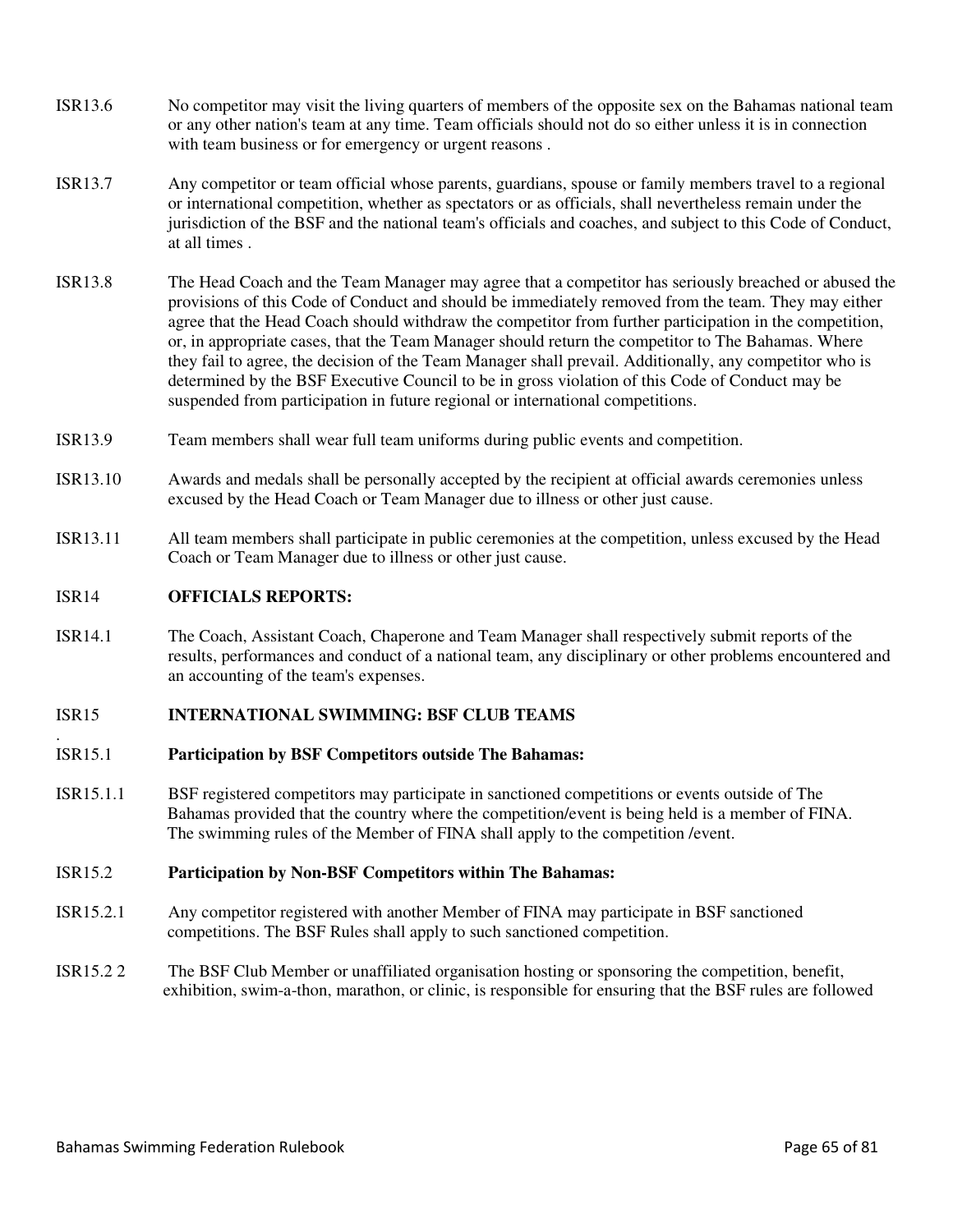PART XI **JUDICIAL RULES**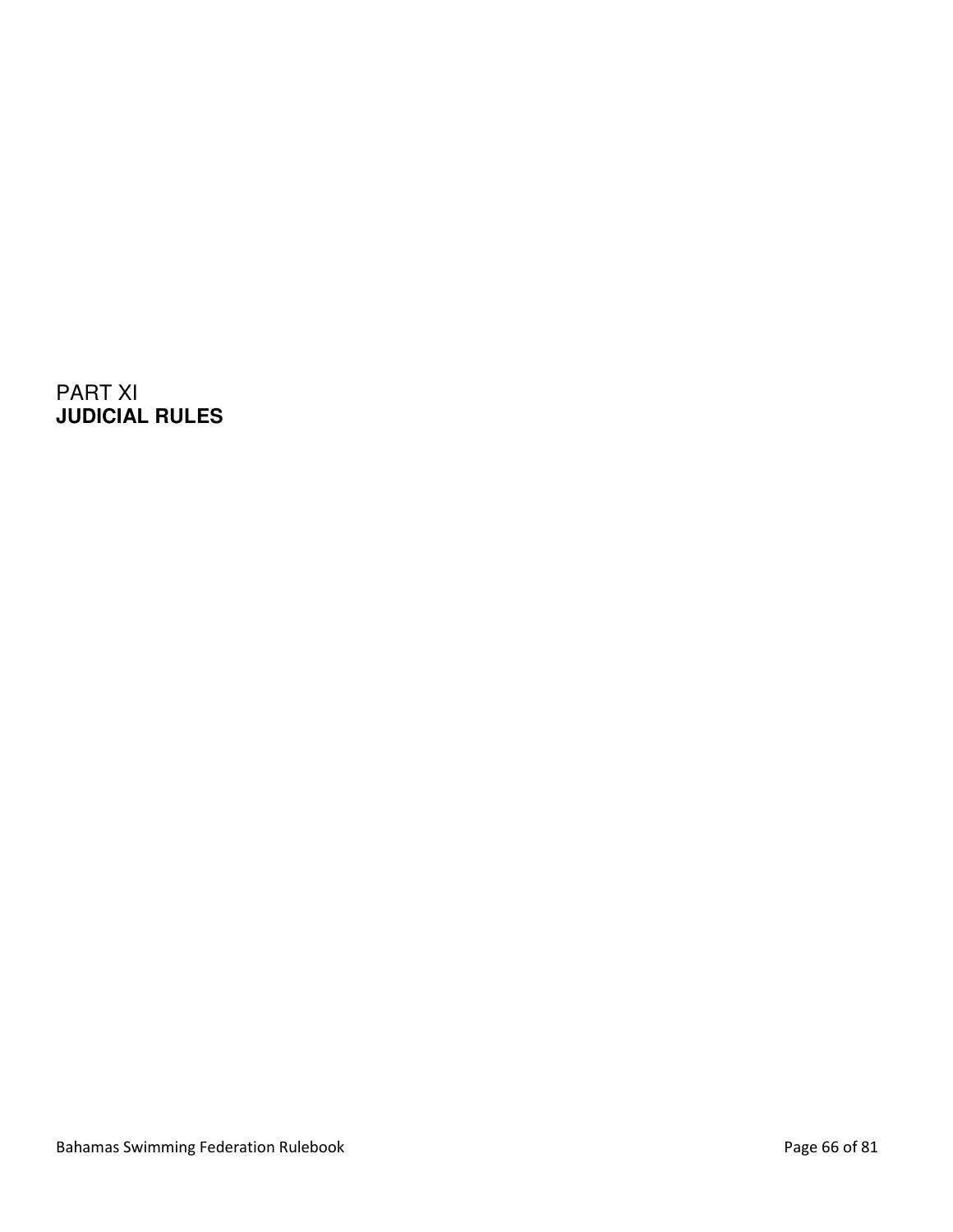# JR1 **RIGHTS OF COMPETITORS:**

- JR1.1 The BSF shall respect and protect the right of every competitor who is eligible to participate in any BSF sanctioned competition under BSF or FINA Rules and regulations, provided that such sanctioned competition is conducted in compliance with BSF or FINA Rules and requirements .
- JR1.2 The BSF shall ensure that all of its sanctioned competitions are conducted according to its Rules and any applicable FINA Rules. BSF Rules are designed to provide fair and equitable conditions of competition and promote uniformity in the sport of swimming so that no competitor shall obtain an unfair advantage over another.
- JR1.3 The BSF shall ensure that all competitors have fair, equitable and uniform conditions of officiating.

# JR2 **RULES VIOLATIONS**

JR2.1 Any individual, entity and/or club found by the Disciplinary Committee as the result of a formal complaint to be in breach of the BSF Constitution or the BSF, CCCAN or FINA Rules shall be subject to penalty by way of disciplinary action.

# JR2. 2 **Penalties:**

- JR2.2.1 a warning or censure;
- JR2.2.2 probation;
- JR2.2.3 reimbursement of expenses;
- $JR2.2.4$  fine:
- JRS.2.2.5 suspension
- JRS2.2.6 expulsion
- JR3 **COMPLAINTS**
- JR3.1 A complaint is a formal grievance alleging breach of BSF, CCCAN or FINA Rules.
- JR3.2 Any complaint must be delivered in writing to the BSF Secretary within twenty-one (21) days of the rule violation, stating the specific rule violation and provide evidence of same.
- JRS.3 Where 2 or more persons make formal complaints of a substantially similar nature arising from the same event(s) and involving some or all of the same respondent(s), the Disciplinary Committee may elect to consolidate and hear all such complaints at the same time.

# JR4 **DISCIPLINARY COMMITTEE HEARINGS**

# JR4.1 **Notice of Hearing:**

.

JR4.1.1 Within ten (10) days of the receipt of a written complaint, the Chairperson of the Disciplinary Committee must send a written notice to the parties involved.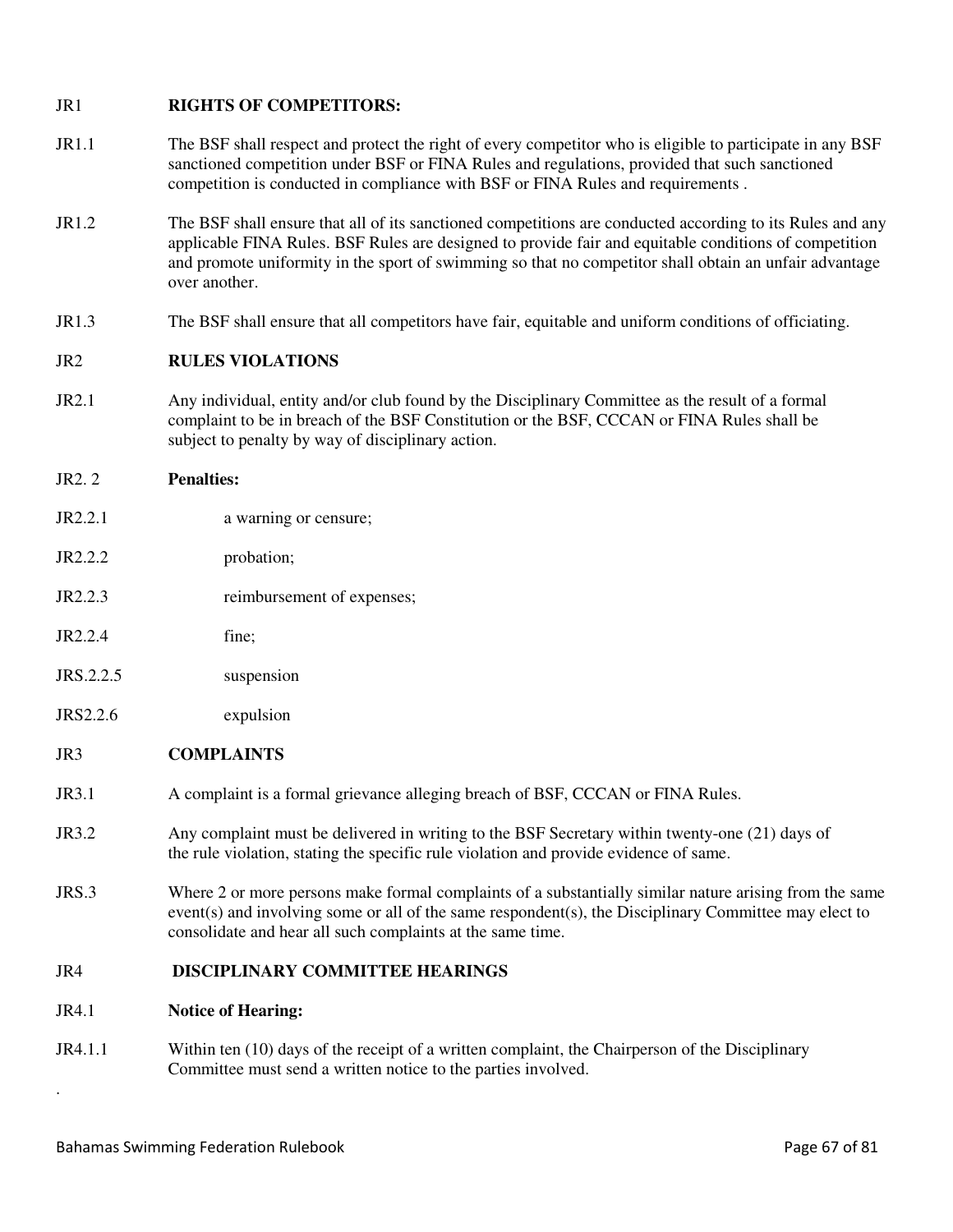## JR4.2 **The Notice of Hearing:**

- JR4.2.1 shall state the date, time and venue of the hearing of the complaint;.
- JR4.2.2 shall specify the substance of the allegations and shall include a copy of the complaint, Along with copies of any documents received.
- .JR4.2 3 shall deliver to and direct the respondent to return to the Disciplinary Committee a reply to the formal complaint in writing within seven (7) days prior to the date of hearing as specified in the correspondence.
- JR4.2.4 shall direct notification from the complainant and the respondent as to whether they each intend to appear in person at the hearing with witnesses, or, do not intend to appear at the hearing and instead will rely on their written submissions.
- JR4.2.5 must be sent or delivered to the last known address, as recorded on the BSF Registration Form or Telephone Directory of the parties involved, by fax, electronic mail, or regular mail. All correspondence is deemed to be delivered after seven (7) days after its dispatch, whether it is actually received or not

#### . JR4 3 **Reply to Formal Complaint:**

JR4.3.1 In the event any party fails to reply to any directive from the Disciplinary Committee, the Disciplinary Committee shall proceed with the hearing of the complaint.

## JR4.4 **Procedure: After a Hearing**

- JR4.4.1 The Chairperson of the Disciplinary Committee shall inform the parties and the BSF Executive Council in writing of the Committee's findings and decision within ten (10) days of the conclusion of the hearing.
- JR5 **APPEALS**

## JR5.1 **Procedure**

Any Disciplinary Committee decision may be appealed in writing to the BSF Executive Council within ten (10) days of its issuance.

## JR6 **COURT OF ARBITRATION FOR SPORTS**

Disputes between FINA and the BSF, or FINA and members of BSF, or between the BSF and another Member of FINA, which are not resolved by a decision of the FINA Bureau, may be referred by either of the parties involved for arbitration by the Court of Arbitration for Sports (CAS) in Lausanne, Switzerland. Any decision made by the CAS shall be final and binding on the parties concerned and not subject to further review.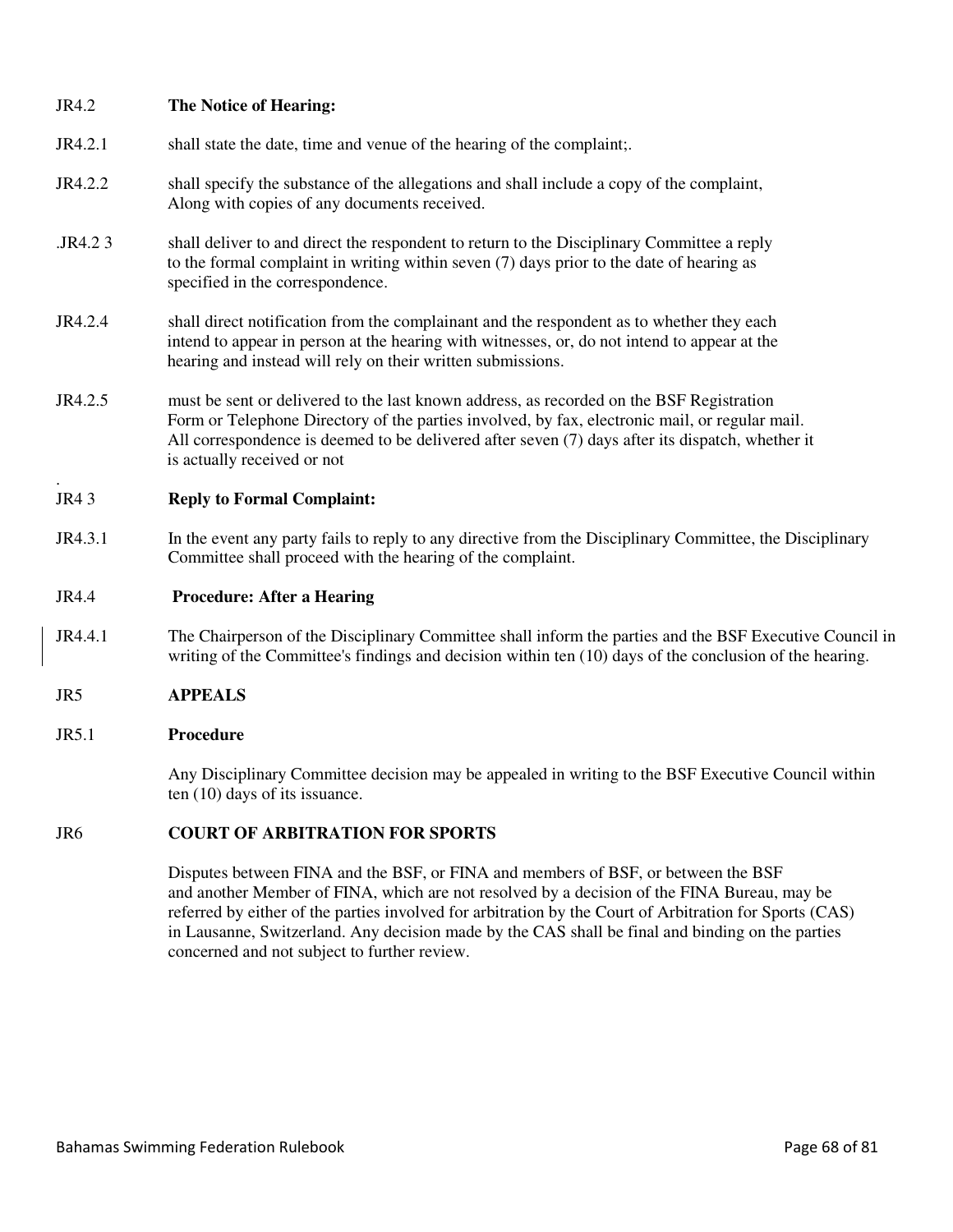PART XII **BY-LAWS**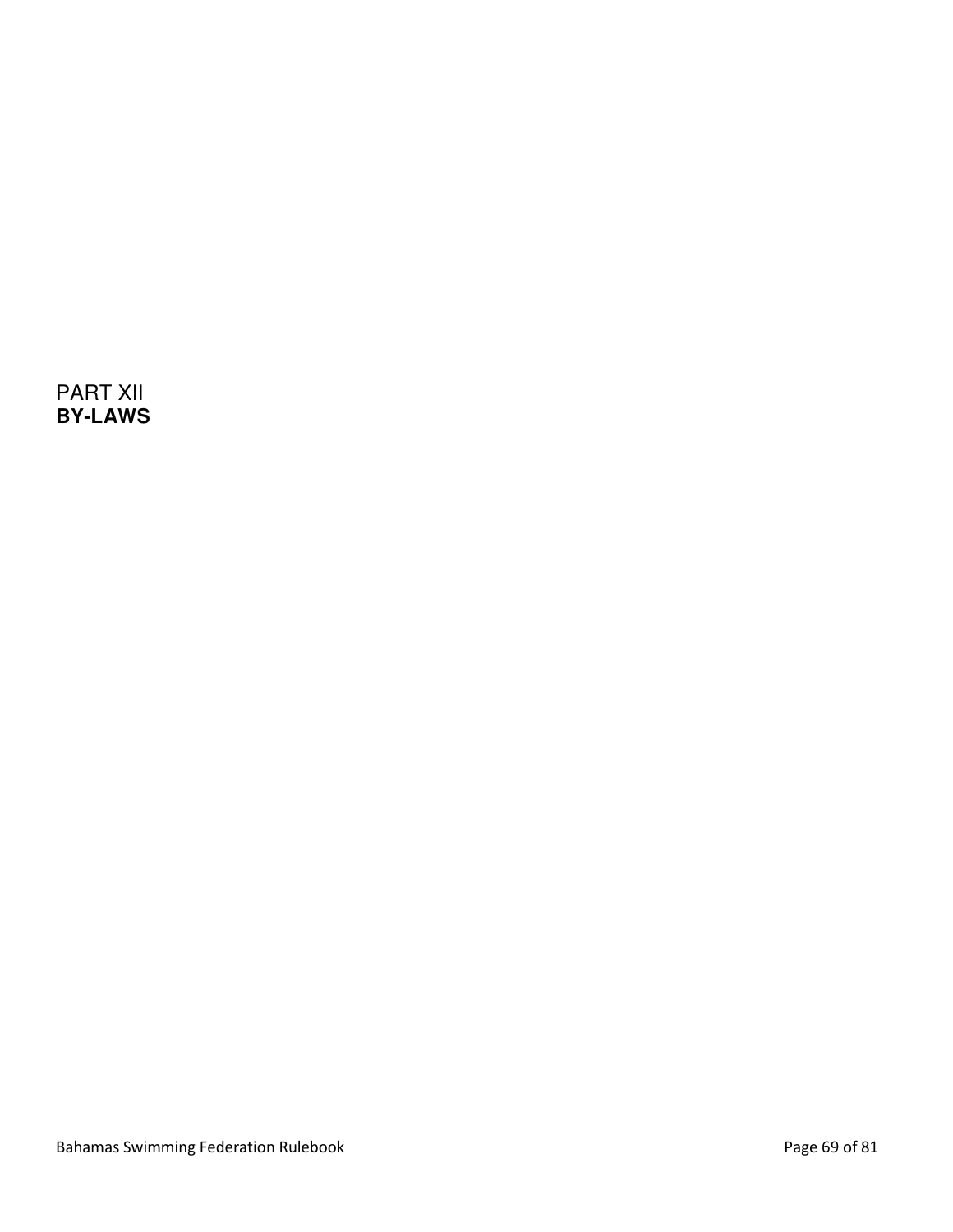# BL 1 **RULES OF ORDER FOR GENERAL MEETINGS**

BL1.1 The President, or in his absence one of the Vice-Presidents, shall take the chair at all General Meetings pursuant to C11.S.2 of the BSF Constitution. If a quorum is not achieved thirty (30) minutes after the start time of the meeting, the meeting shall be postponed for one week at the same time and venue. If, after thirty (30) minutes of the start of the postponed meeting a quorum is still not achieved, then all of the persons present and/or present by proxy shall constitute a quorum .

## BL1.2 **Minutes of General Meetings**

- BL1.2.1 At each General Meeting, a record of the minutes of the proceedings of the General Meeting shall be kept by the BSF Secretary or Assistant Secretary. A copy of the minutes shall be distributed to all members of BSF within Thirty (30) days following the General Meeting .
- BL1.2.2 If no objections arise within Thirty (30) days after distribution, the minutes stand approved as circulated.
- BL1.2.3 The original draft minutes must be retained by the Secretary or Assistant Secretary until they are finally confirmed.
- BL1.2.4 The Annual Reports of the President and Treasurer shall be distributed as an appendage to the minutes. For special reasons, members may be informed in written form of the decisions taken at a General Meeting before they are published.

## BL1. 3 **Minutes of BSF Executive Council Meetings**

- BL1.3.1 The Secretary or Assistant Secretary shall keep the minutes of each BSF Executive Council Meeting. A copy of the minutes shall be distributed to all members of BSF Executive Council prior to the next succeeding BSF Executive Council Meeting .
- BL1.3.2 If no objections arise at the next succeeding BSF Executive Council Meeting after distribution, the minutes stand approved as circulated
- BL1.3.3 The original draft minutes must be retained by the Secretary or Assistant Secretary until they are finally confirmed by BSF Executive Council.

## BL2 **AMENDMENT OF BSF RULES**

BL2.1 **General** 

.

BL2.1.1 The Rules of the BSF may be altered, amended or repealed at any time. A General Meeting of BSF shall be convened for that purpose .

## BL2.2 **Exceptions: Appendix A (BSF Forms)**

- BL2.2.1 The BSF Executive Council may alter, amend or repeal any of the forms in Appendix A at any time.
- BL2.2.2 The BSF Secretary shall notify and distribute to all BSF members copies of any amendments affecting any of the forms in Appendix A, as well as indicating the date upon which the amendments came into effect..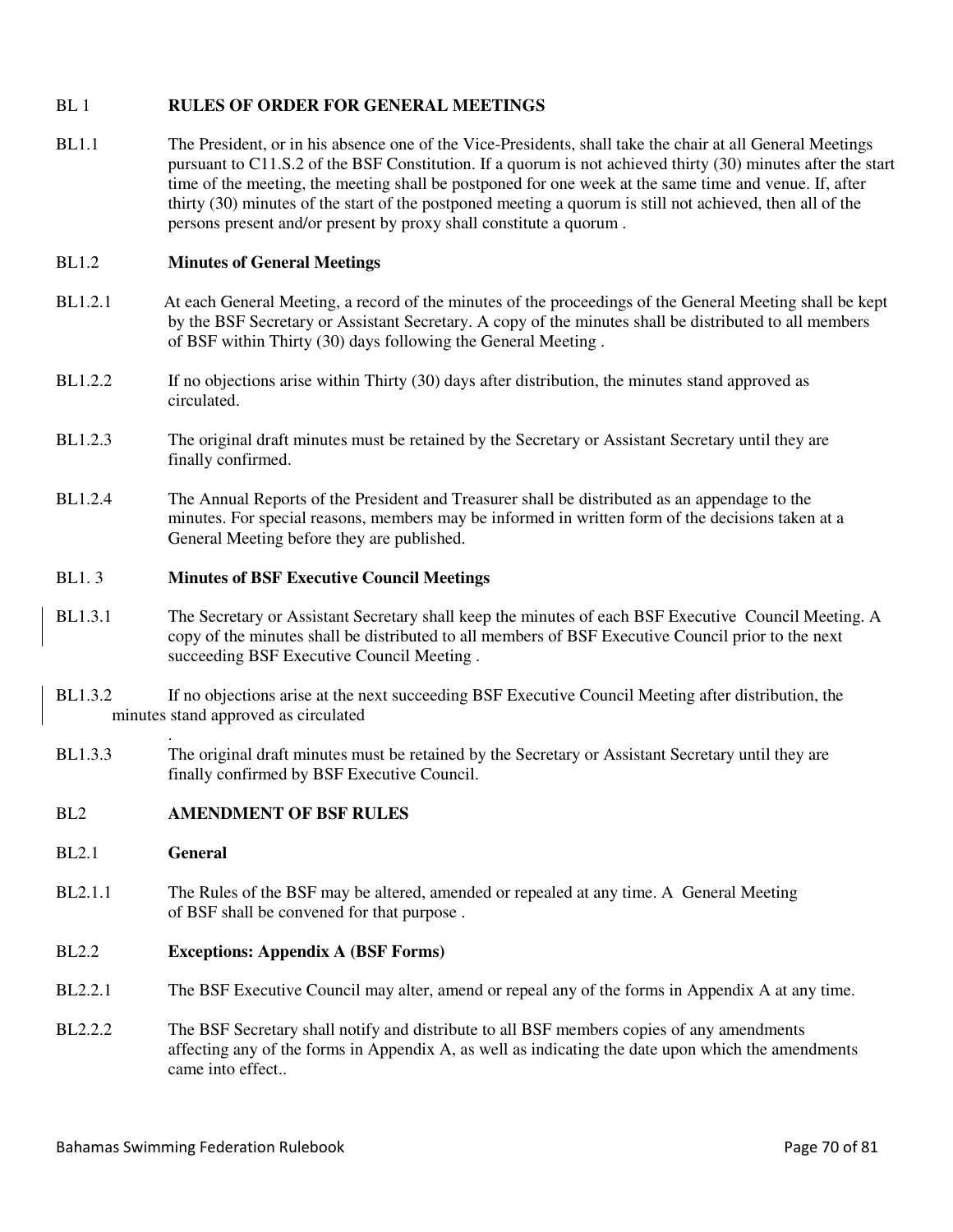# BL2.3 **Exceptions: Appendix B (BSF Fees and Surcharges)**

- BL2.3.1 The BSF Executive Council may alter, amend or repeal any of the fees and surcharges payable to the BSF in Appendix B at any time.
- BL2.3.2 The BSF Secretary shall notify and distribute to all BSF members copies of any amendments affecting any of the fees and surcharges mentioned in Appendix B, as well as indicating the date upon which the amendments came into effect.

# BL3 **THE ORGANIZATION OF THE BAHAMAS SWIMMING FEDERATION:**

## **BSF Committees:**

- BL3.1 The BSF Executive Council shall establish the following Committees, if necessary, to assist it in governing and administering the affairs of the BSF:-
	- (1) Technical Committee
	- (2) Officials Committee
	- (3) Finance and Investments Committee
	- (4) Disciplinary Committee
	- (5) Records and Statistics Committee
	- (6) National Team Planning Committee
- BL3.2 A person may serve as a club's representative on the BSF Executive Council and any number of committees or sub-committees. Persons serving on committees and sub-committees need not be an Individual Member of the BSF .
- BL3.3 No Officer of the BSF may be appointed or act as the club representative on any BSF Committee or Sub-Committee or hold an executive position in any BSF registered club/team.

# BL.4 **Term of Office**

- BL4.1 The term of office of each member, including the Chairperson, shall commence on 1st October and expire on  $30<sup>th</sup>$  September in each calendar year.
- BL4.2 Any person appointed by the BSF Executive BSF Executive Council or a Club Member may be successively re-appointed .
- BL4.3 Any person appointed by the BSF Executive Council may be removed from office by the BSF Executive Council.

# BL4 **RULES AND REGULATIONS COMMITTEE**

BL4.1 **Composition:** 

The Rules and Regulations Committee shall be comprised of the following persons:-

- BL4.1.1 a Chairperson, appointed by BSF Executive Council;
- BL4.1.2 one (1) representative from each Club Member.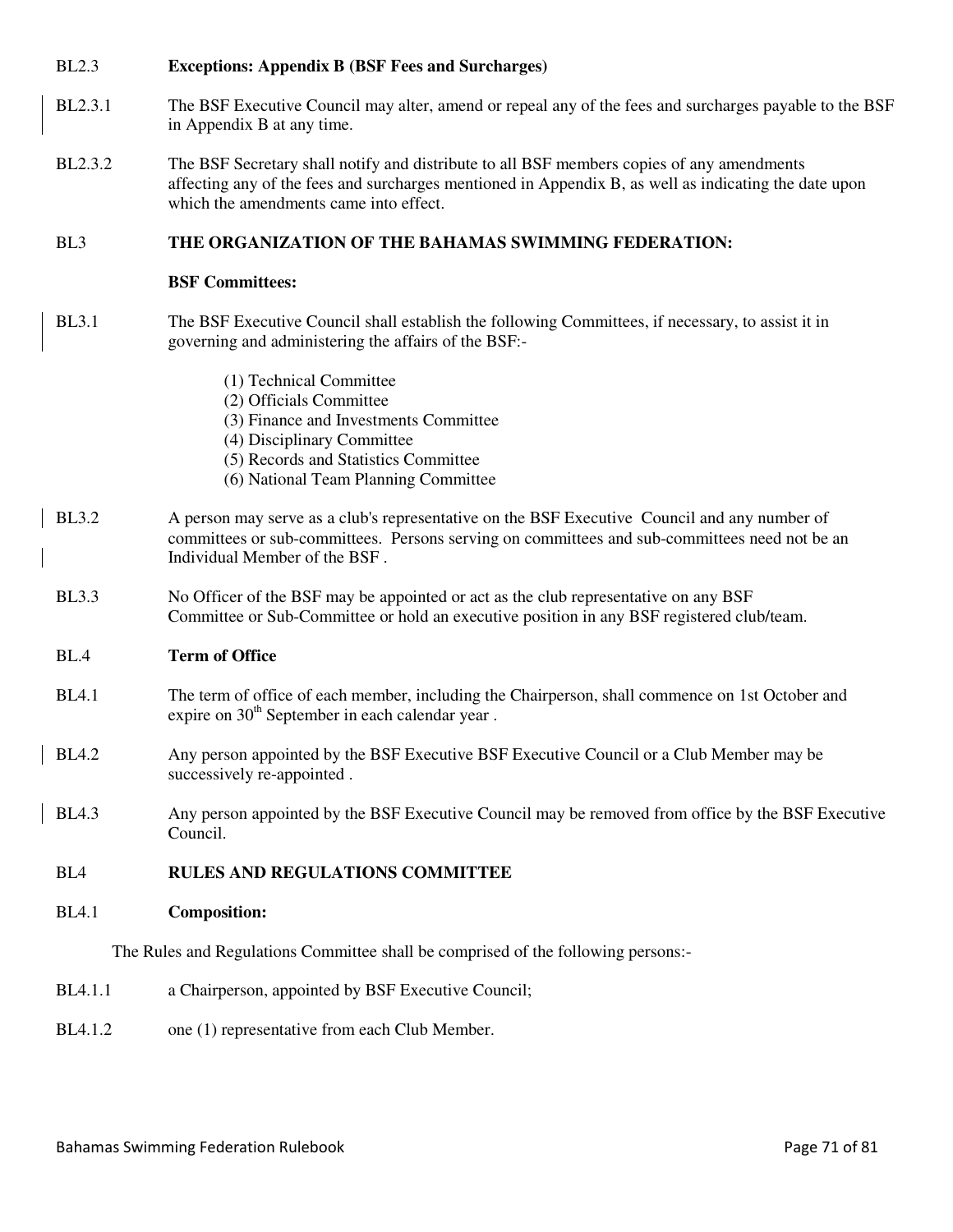## BL4. 2 **Duties:**

The duties of the Rules and Regulations Committee shall include (but are not limited to) the following:-

- BL4.2.1 recommending proposals of changes and amendments to the BSF Rules;
- BL4.2.2 compiling lists of proposals of changes and amendments to the BSF Rules as received from time to time;
- BL42.3 such other duties as BSF Executive Council may assign from time to time.
- BL5 **TECHNICAL COMMITTEE**
- BL5.1 **Composition:**

The Technical Committee shall be comprised of the following persons:-

- BL5.1.1 a Chairperson, who shall be appointed by BSF Executive Council;
- BL5.1.2 Registered Coaches.
- BL5.2 **Duties:**

.

The duties of the Technical Committee shall include (but are not limited to) the following:-

- BL5.2.1 compiling a calendar of competitions for publication and distribution to all Club Members and unattached competitors;
- BL5.2.2 devising programmes of events for these competitions that annually include all individual and relay events offered at the National Championships;
- BL5.2.3 calculating qualifying time standards for the National Championships and national teams according to the formulae defined in the National Championships Rules and the International Swimming Rules;
- BL5.2.4 advising the BSF Executive Council on all matters relating to competitive swimming and to submit written recommendations or methods for improving the standard of Bahamian swimming;
- BL5.2.5 nominating competitors (and where appropriate, alternates) for selection to national teams according to the criteria stated in the International Swimming Rules and any other entry conditions or requirements of the host organization;
- BL5.2.6 arranging and conducting clinics and seminars for the training and certification of coaches, from time to time;
- BL5.2.7 such other duties as BSF Executive Council may assign from time to time.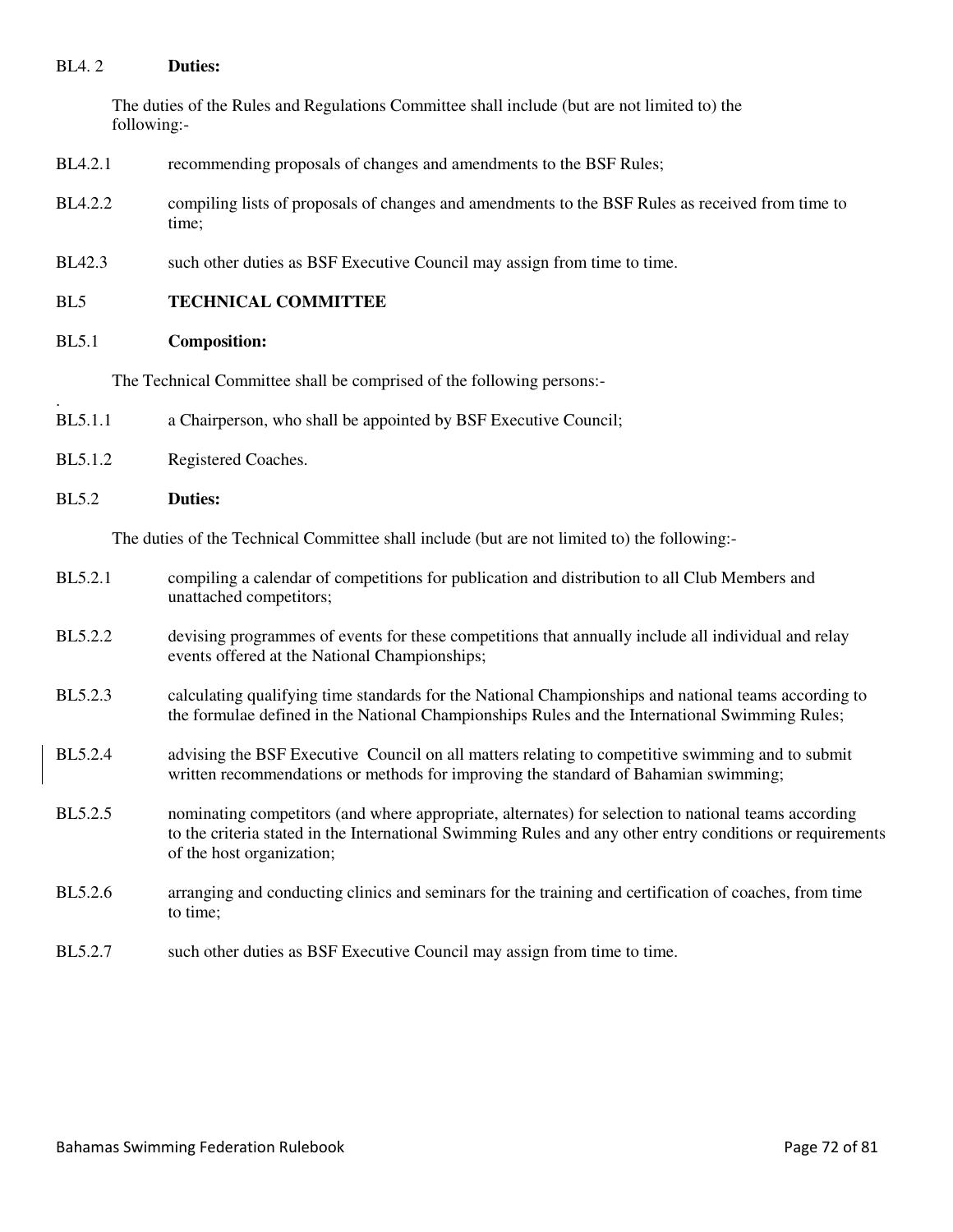## BL6 **OFFICIALS COMMITTEE**

### BL6.1 **Composition:**

The Officials Committee shall be comprised of the following persons:-

- BL6.1.1 a Chairperson, who shall appointed by BSF Executive Council;
- BL6.1.2 one (1) representative from each Club Member.
- BL6.2 **Duties:**

The duties of the Officials Committee shall include (but are not limited to) the following:-

- BL6.1.1 developing and maintaining a body of trained and qualified officials accessible to Club Members to officiate at sanctioned competitions;
- BL6.1.2 preparing a roster of officials to officiate at each session of the National Championships;
- BL6.1.3 the acquisition and maintenance of supplies for use by officials in the execution of their duties;
- BL6.1.4 arranging and conducting annual clinics or seminars for the training and certification of qualified officials;
- BL6.1.5 approving the designation as Referee, Starter or Judge to registered and certified candidates;
- BL6.1.6 such other duties as BSF Executive Council may assign from time to time.

## BL7 **FINANCE AND INVESTMENTS COMMITTEE**

### BL7.1 **Composition:**

The Finance and Investments Committee shall be comprised of the following persons:.1

- BL7.1.1 a Chairperson, who shall be appointed by BSF Executive Council;
- BL7.1.2 one (1) representative from each Club Member.

## BL7.2 **Duties:**

The duties of the Finance and Investments Committee shall include (but are not limited to) the following:-

to raise funds for:-

- BL7.2.1 coaching clinics or seminars;
- BL7.2.2 officials clinics or seminars:
- BL7.2.3 participation and outfitting of national teams in regional or international competitions;
- BL7.2.4 re-investment in prudent investment vehicles;
- BL7.2.5 the hosting of the National Championships;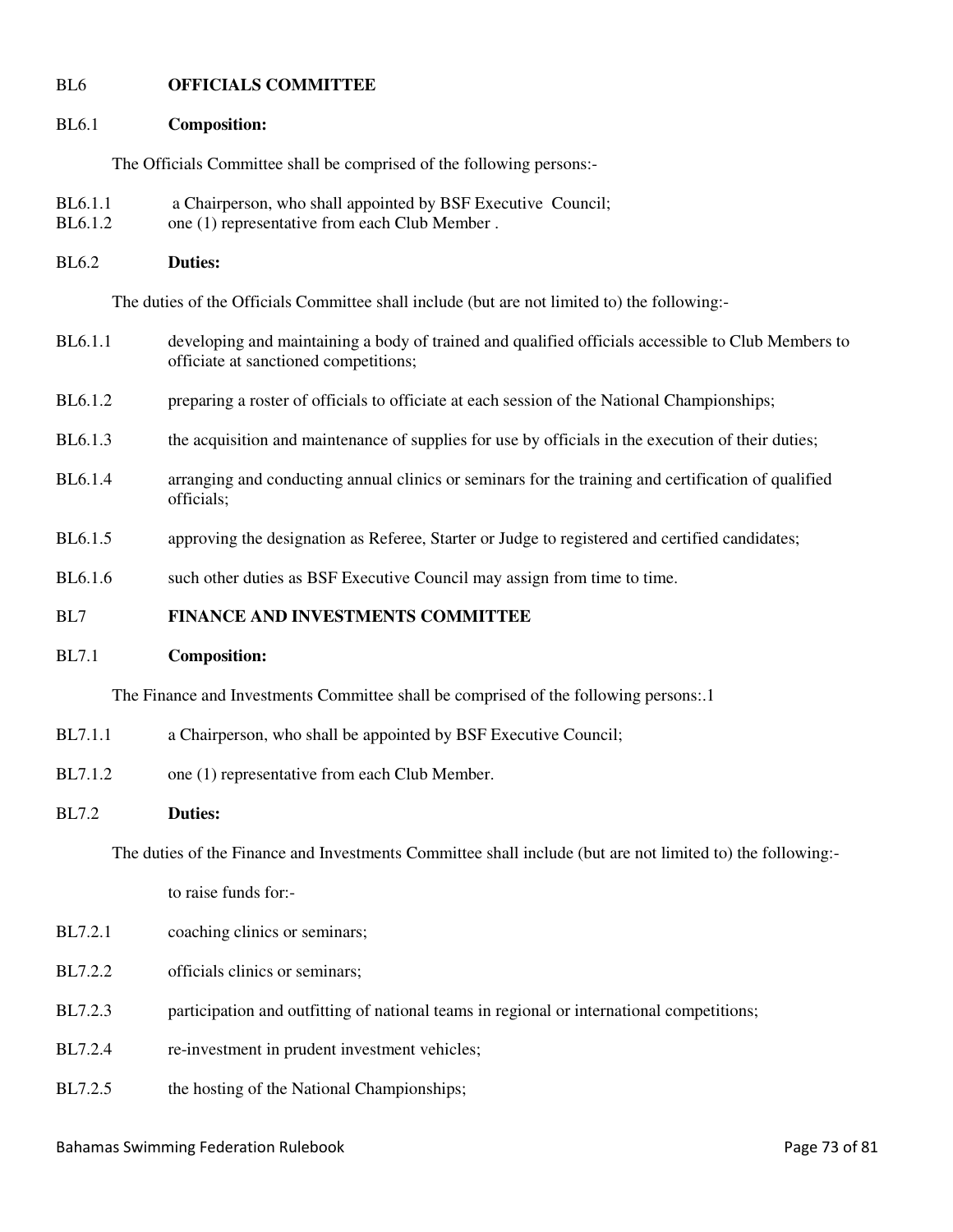BL7.2.6 the hosting of regional or international competitions;

BL7.2.7 administrative expenses.

BL7.2.8 such other duties as BSF Executive Council may assign from time to time.

## Bl8 **RECORDS AND STATISTICS COMMITTEE**

### BL8.1 **Composition:**

.

The Records and Statistics Committee shall be comprised of the following persons:

- BL8.1.1 a Chairperson, who shall be appointed by BSF Executive Council;
- BL8.1.2 one (1) representative from each Club Member.

#### BL8.2. **Duties:**

The duties of the Records and Statistics Committee shall include (but are not limited to) the following:-

- BL8.2.1 processing any application for records, and recommending approval or rejection of same;
- BL8.2.2 maintaining current lists of all records;
- BL8.2.3 incorporating new records into the records listings;
- BL8.2.4 distributing to all Club Members and the BSF Assistant Secretary
- BL8.2.5 notifying all Club Members of all approved applications for records;
- BL8.2.6 maintaining data and statistics on all competitors who may be eligible for participation in the National Championships or nomination for selection to a national team, and supplying the BSF Executive Council and the Technical Committee with such data and statistics;
- BL8.2.7 such other duties as BSF Executive Council may assign from time to time.

#### BL9 **NATIONAL TEAM PLANNING COMMITTEE**

#### BL9.1 **Composition:**

The National Team Planning Committee shall be comprised of the following persons:-

- BL9.1.1 a Chairperson, who shall be appointed by BSF Executive Council;
- BL9.1.2 one (1) representative from each Club Member.

#### BL9.2 **Duties:**

The duties of the National Team Planning Committee shall include (but are not limited to) the following:-

BL9.2.1 to make travel arrangements for national teams and officials;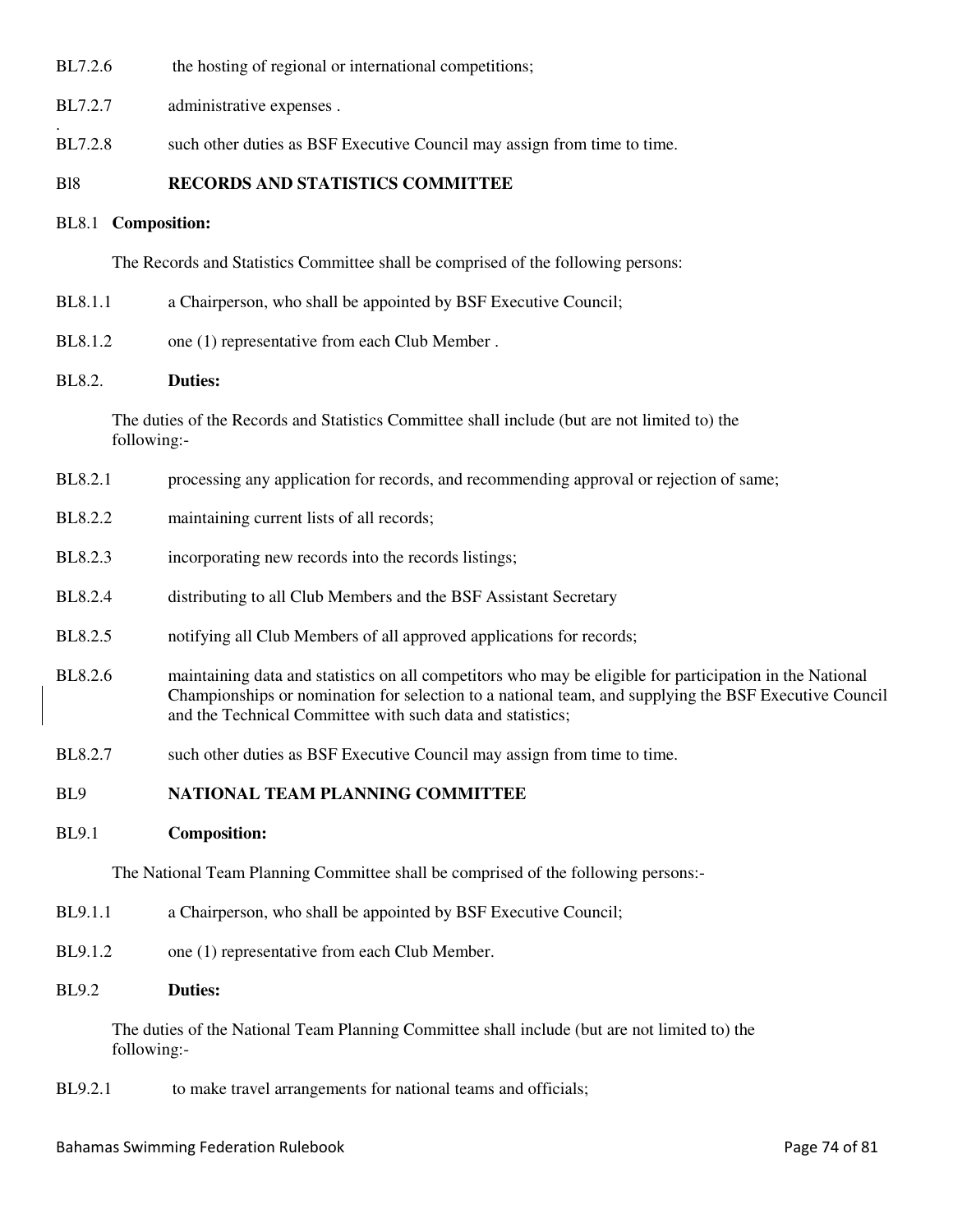- BL9.2.2 to provide all team members and officials with a Meet Information package;
- BL9.2.3 to procure team outfits for national teams and officials;
- BL9.2.4 such other duties as BSF Executive Council may assign from time to time.

# BL 10 **DISCIPLINARY COMMITTEE**

# BL10.1 **Composition:**

The Disciplinary Committee shall be comprised of the following persons:-

- BL10.1.1 The Chairperson of the Rules and Regulations Committee;
- BL10.1.2 two (2) disinterested members selected by draw from a pool comprising one representative from each Club Member .

# BL10.2 **Duties:**

The duties of the Disciplinary Committee shall be as follows:-

- BL10.2.1 hear each case of complaint or violation of BSF Rules, CCCAN, or FINA Rules; make a report on its findings to the BSF Executive Council and the affected parties .
- BL10.2.2 recommend any penalty to be imposed;

# BL 11 **BOARD OF REVIEW**

BL11..1 Whenever an appeal is submitted the BSF Executive Council shall convene a special body called the Board of Review.

# BL11. 2 **Functions:**

The Board of Review shall:-

| <b>BL11.2.1</b> | review any case referred to it by way of appeal;                                                                                                   |
|-----------------|----------------------------------------------------------------------------------------------------------------------------------------------------|
| BL11.2.2        | examine any new information relevant to the case which was not and could not have been available<br>to the Disciplinary Committee;                 |
| BL11.2.3        | record fully its hearing, its decision and the reasons for that decision to the BSF Executive Council, who<br>will implement the Board's decision; |
| <b>BL11.3</b>   | <b>Composition:</b>                                                                                                                                |
| <b>BL11.3.1</b> | The Board of Review shall be comprised of five (5) disinterested persons who shall be selected by<br><b>BSF</b> Executive Council.                 |
| <b>BL11.3.2</b> | When constituted, the Board shall elect one of their members as Chairperson.                                                                       |
| <b>BL11.3.3</b> | No member of the BSF Executive Council or Disciplinary Committee shall also be a member of the<br>Board of Review.                                 |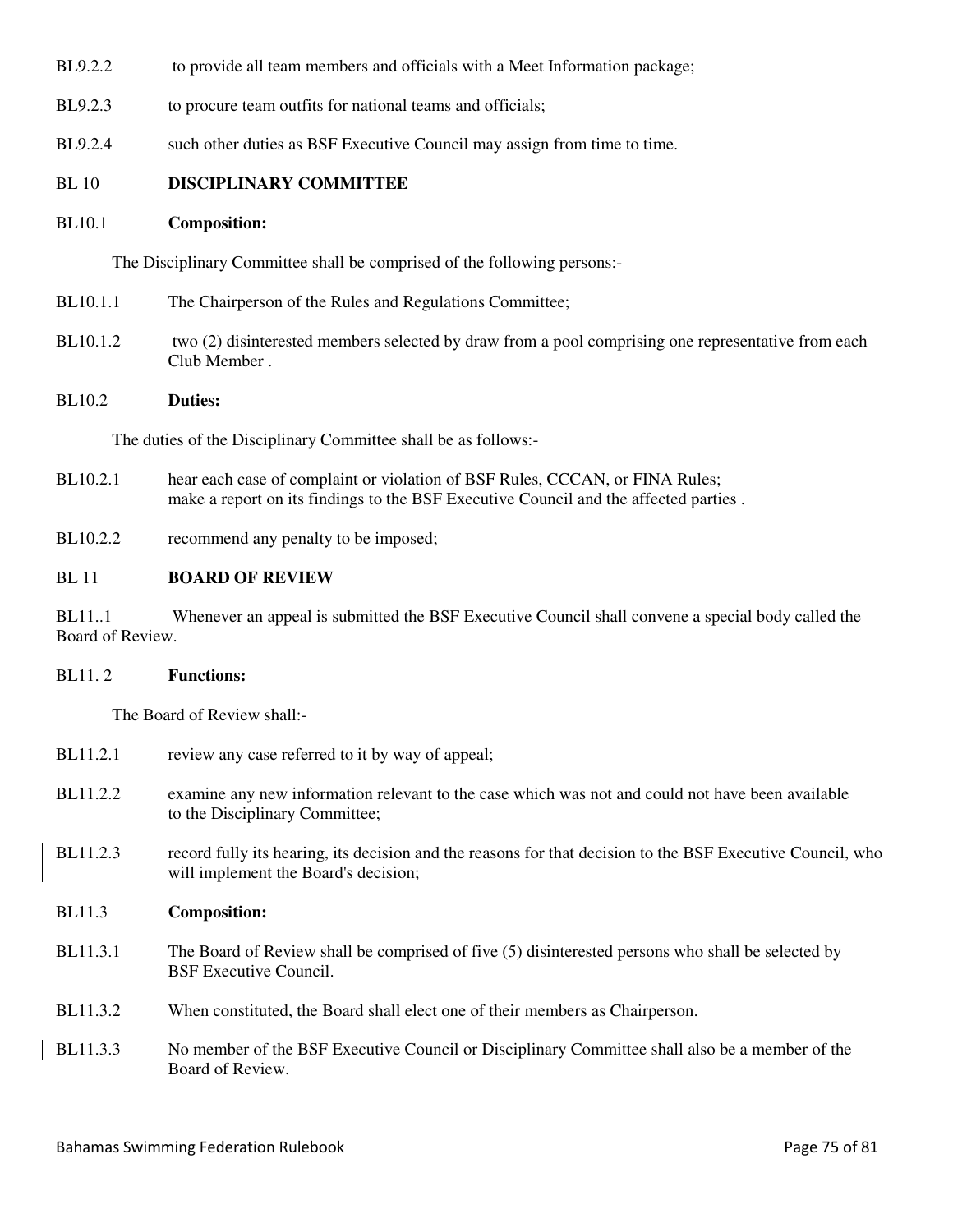## BL11.4 **Quorum:**

The quorum for any hearings of the Board shall be at least three (3) of its members.

## BL11.5 **Voting:**

.

- BL11.5.1 Each member of the Board shall be entitled to one (1) vote.
- BL11.5.2 Where votes are tied, the Chairperson shall have a casting vote.
- BL11.5.3 Decisions of the Board shall be by a majority of those members present and voting.
- BL11.5.4 The Board may alter any decision of the Disciplinary Committee. Their decision shall be final and binding on the parties concerned and are not subject to further review.

## BL12 **HONORARY LEGAL ADVISOR**

- BL12.1 The BSF Executive Council may elect to appoint a Counsel and Attorney admitted to practice law in The Bahamas as Honorary Legal Advisor to the BSF.
- BL12.2 The Honorary Legal Advisor shall:-
- BL12.2.1 provide legal advice to the BSF Executive Council, the Committees, Sub-Committees and Boards of the BSF, when requested to do so;
- BL12.2.2 draft and review BSF correspondence, contracts and other documents, when requested to do so;
- BL12.2.3 attend BSF Executive Council, Committee or Sub-Committee meetings, whenever requested to do so for the purpose of advising on any legal matters arising;
- BL12.2.4 such other duties as BSF Executive Council may assign from time to time.

### BL13 **AD HOC COMMITTEES**

The BSF Executive Council shall be entitled to appoint any Ad Hoc Committees or Working Commissions for any purpose whenever it is considered appropriate to do so.

#### BL14 **CONFLICT OF INTEREST**

The conflict of interest and ethical practices of the BSF will be as follows:

If any officer or member of the Executive Council or any Committee/Subcommittee of the BSF has a financial interest in any contract or transaction involving the BSF, such individual will not participate in the BSF's evaluation or approval of such contract or transaction unless the material facts of the relationship or interest are disclosed or known to the other BSF Executive Council and Committee members. If such disclosure is made, the contracts or transactions will not be voidable if the BSF Executive Council in good faith authorized the contracts or transactions by the affirmative vote of the majority of the disinterested BSF Executive Council members and the contract or transaction is fair to the BSF at the time that the BSF Executive Council authorized it.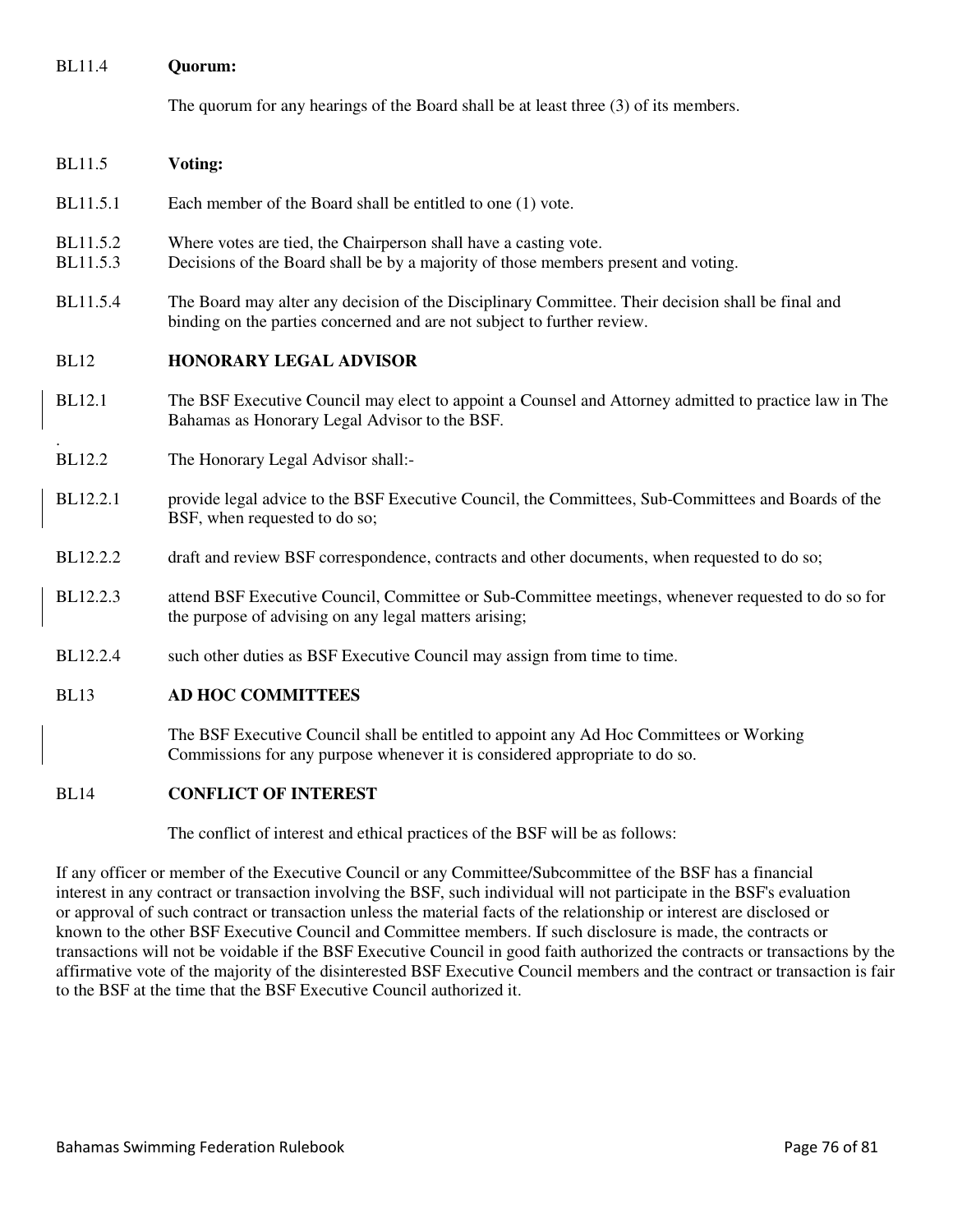**SECTION III FORMS, FEES AND SURCHARGES OF THE BAHAMAS SWIMMING FEDERATION**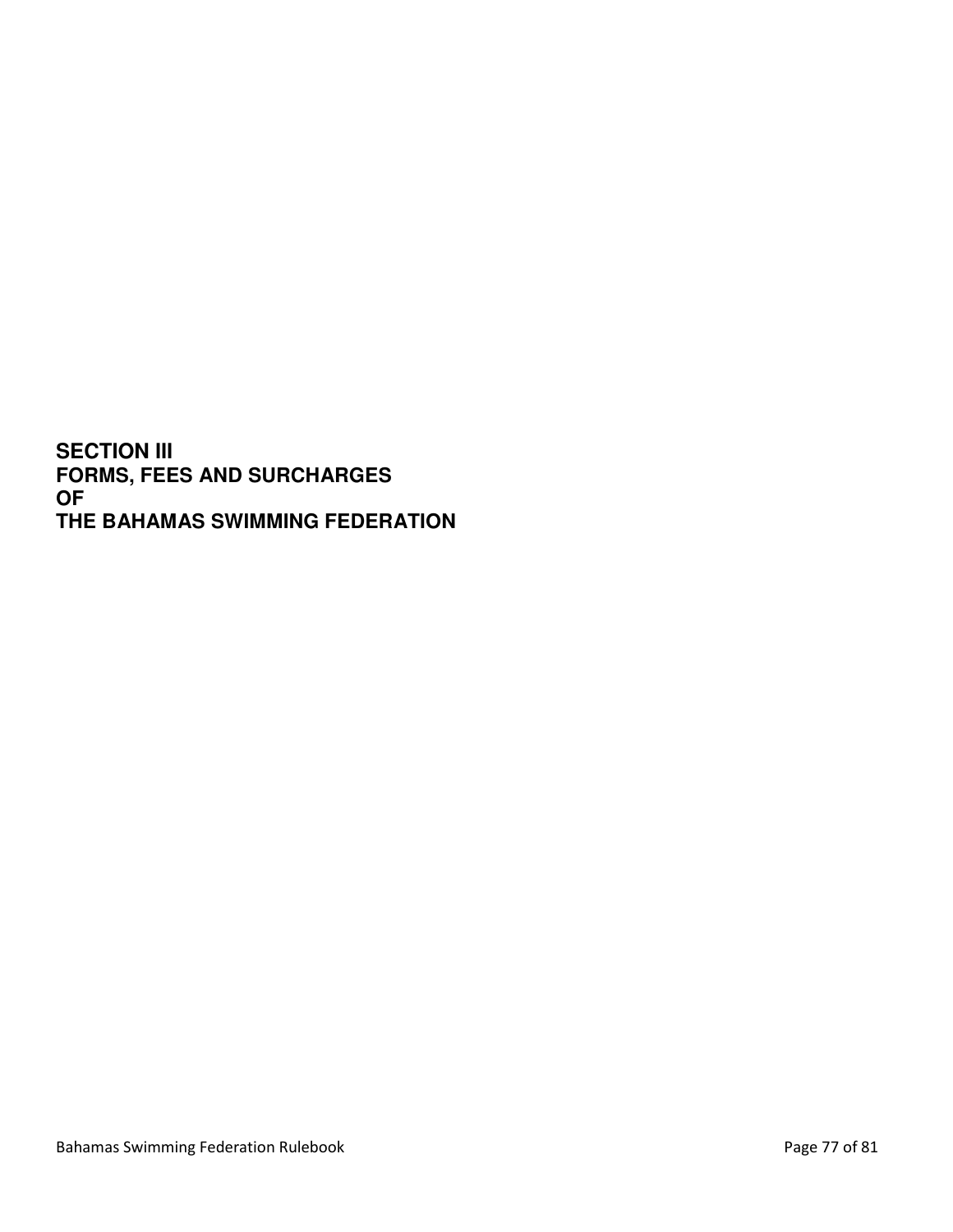## **APPENDIX A**  SCHEDULE OF BSF FORMS

# **FORM NAME**

 $\overline{\phantom{a}}$ 

 $\overline{\phantom{a}}$ 

|                                                         | Rule#    |
|---------------------------------------------------------|----------|
| Club Member Application Form                            |          |
|                                                         | C4.4.1.2 |
| Renewal of Annual Club Member Form                      | C4.4     |
| <b>Individual Member Application Form</b>               |          |
| Nomination for Election of Officers                     |          |
| Appointment of Club Representatives for BSF             |          |
| <b>General Meeting</b>                                  |          |
| Proxy Form                                              |          |
| <b>Competitor Transfer/Release Form</b>                 | GR3.1    |
| <b>Competitor International Transfer/Release Form</b>   |          |
| <b>Competitor Registration Application Form</b>         |          |
| <b>Competitor Renewal of Registration Form</b>          |          |
| Lapsed Competitor Renewal of Registration Form          |          |
| <b>Competitor Certification Application Form</b>        |          |
| Sanction Application                                    |          |
| Meet Invitation Form                                    |          |
| <b>Equipment Rental Requisition Form</b>                |          |
| Swimming Coach/Instructor Registration Application Form |          |
| Swimming Coach/Instructor Registration Renewal Form     |          |
| Time-Only Swims Form                                    |          |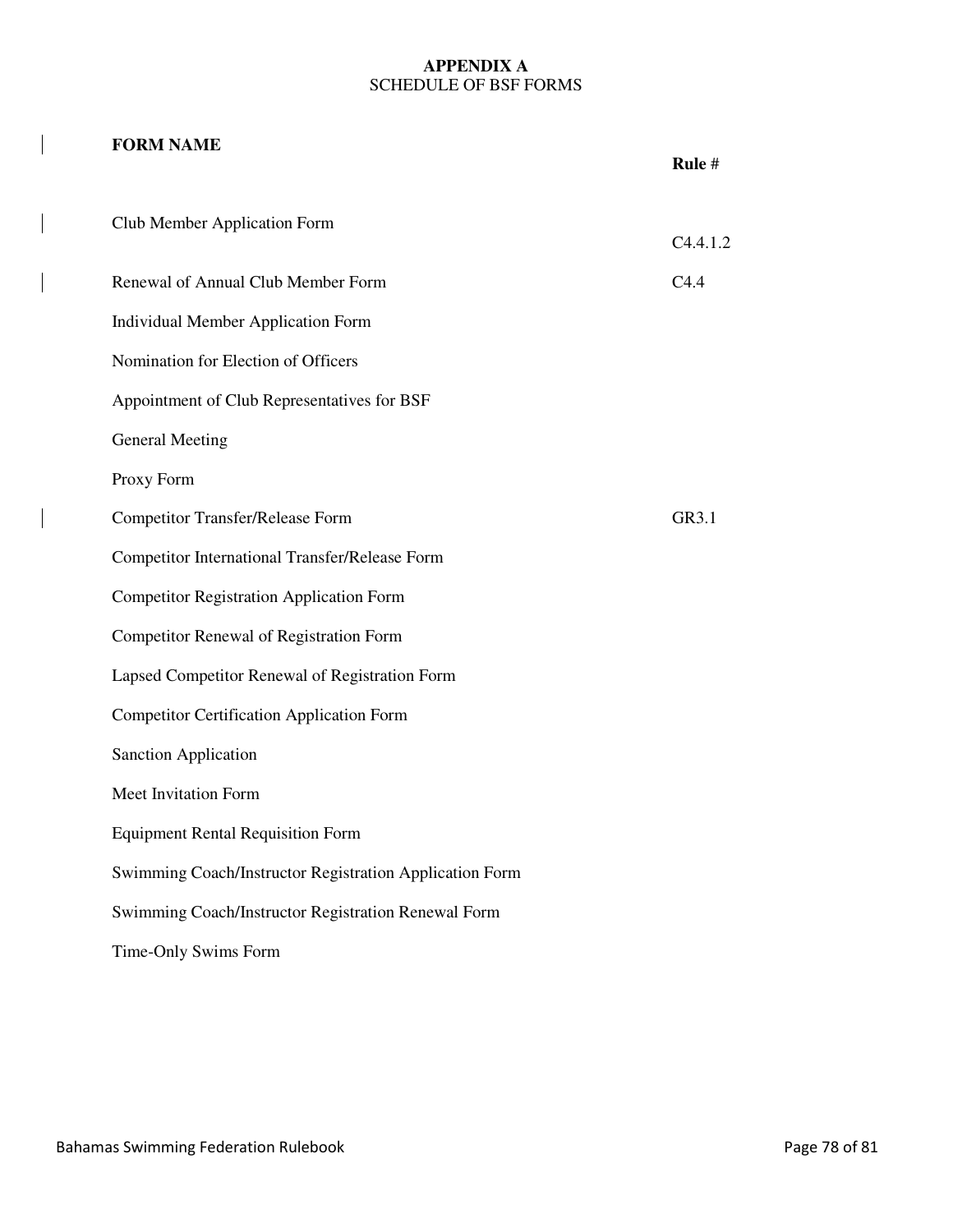# **APPENDIX A**

## **FORM NAME** Rule # **Rule # Rule # Rule # Rule #**

Meet Entry Form Competitor Withdrawal/Scratches Form Declaration of Medications Form Medical Notification Form Referee's Meet Report Form Meet Representative's Report Form Official's Certification Application Form Officials Certification Renewal Form Official Meet Protest Form BSF Surcharge Meet Report LCM Pool Training Use Form Request for Split Times Form Record Application Form National Swimming Championships Meet Entry Form National Swimming Championships Order of Relay Competitors Form National Swimming Championships Competitor Scratches Form National Swimming Championships Official Protest Form National Teams Qualifying Times Form Clothing/Equipment List Medical Release Form Application for Travel Permit National Team Training Squad Acceptance Squad Masters Swimming Record Application Formal Complaint Form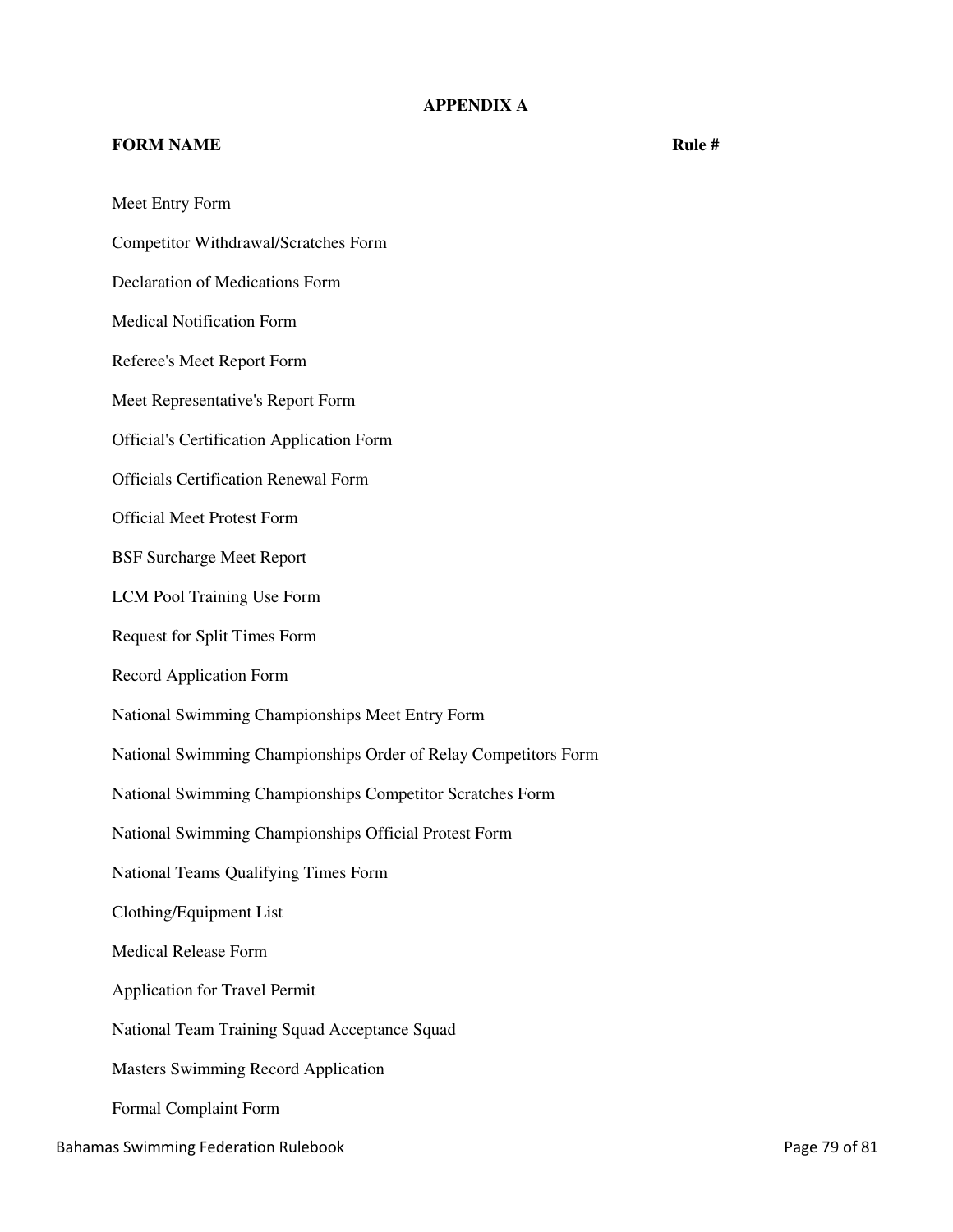# **APPENDIX A**

# **FORM NAME** RULE #

Notice of Hearing Form

Reply to Formal Complaint Form

Notice of Appeal Form

[Copies of he above-listed Forms are omitted from this Handbook.]